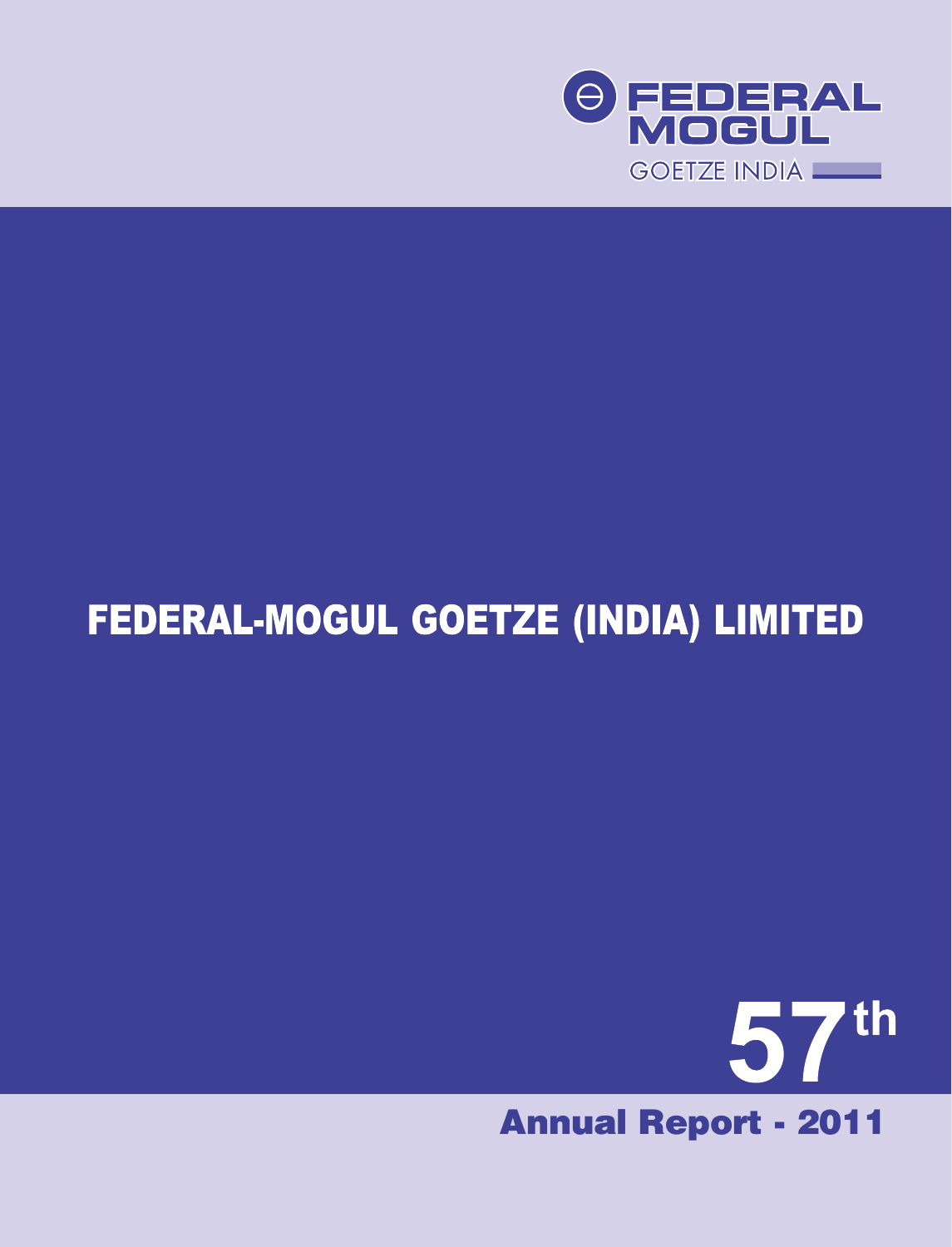

# Contents





| <b>Board of Directors</b>                          | 2  |
|----------------------------------------------------|----|
|                                                    |    |
| Ten Year's Financial Review                        | 3  |
|                                                    |    |
| Director's Report                                  | 4  |
|                                                    |    |
| Annexure to Directors' Report                      | 7  |
|                                                    |    |
| Corporate Governance Report                        | 8  |
|                                                    |    |
| Independent Auditors' Report                       | 17 |
|                                                    |    |
| <b>Balance Sheet</b>                               | 20 |
|                                                    |    |
| Profit & Loss Account                              | 21 |
|                                                    |    |
| Schedules 1 to 24 forming part of Balance          | 22 |
| Sheet and Profit & Loss Account                    |    |
|                                                    |    |
| Cash Flow Statement                                | 44 |
|                                                    |    |
| Statement regarding subsidiary companies           | 46 |
| pursuant to Section 212 of the Companies Act, 1956 |    |
|                                                    |    |
|                                                    |    |
| <b>SUBSIDIARY</b>                                  |    |
|                                                    |    |
| Federal-Mogul TPR (India) Limited                  | 47 |

| CONSOLIDATED FINANCIAL STATEMENTS |  |
|-----------------------------------|--|

## 57th ANNUAL REPORT 2011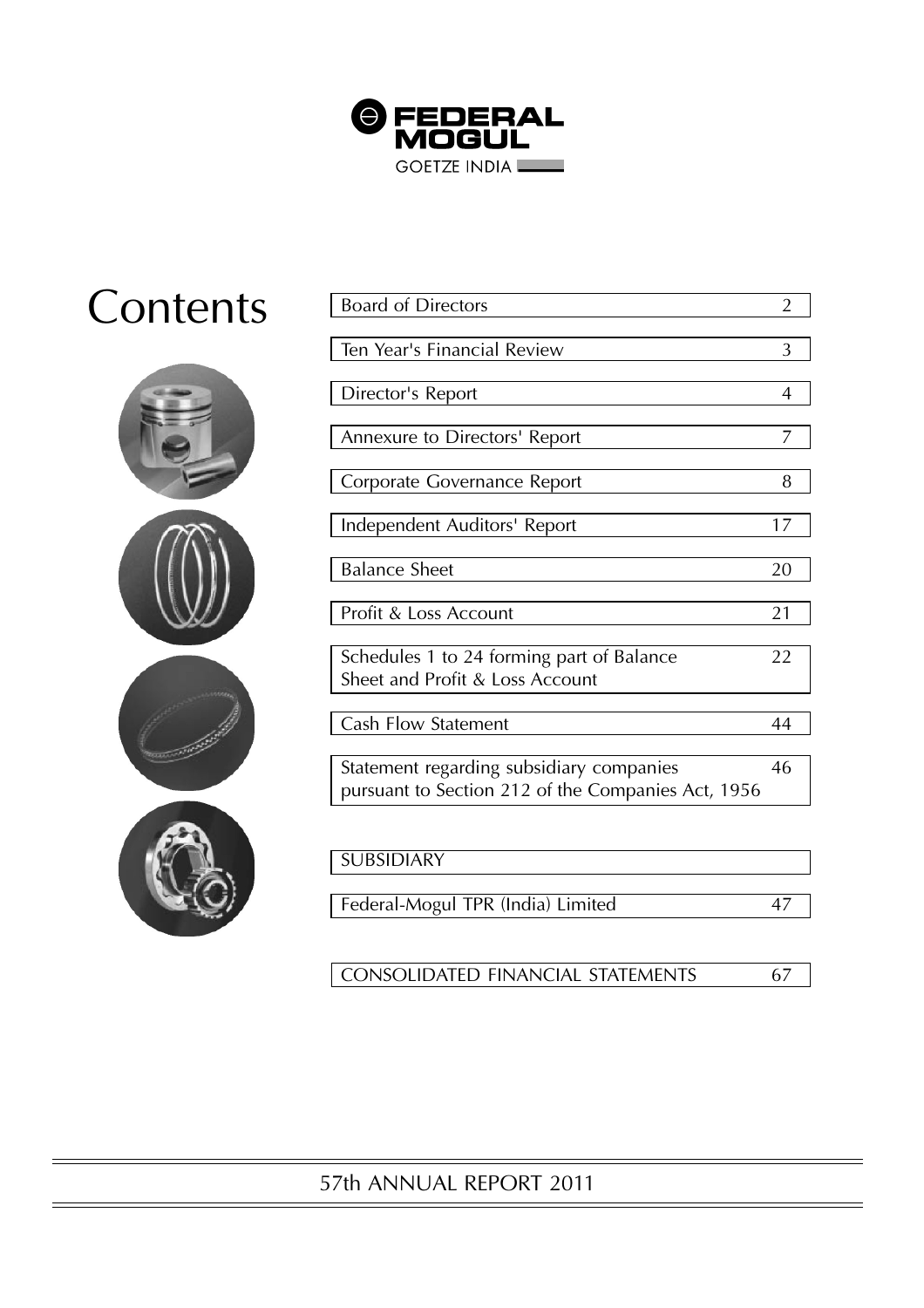

## BOARD OF DIRECTORS

**Chairman & Director** Mr. K.N. Subramaniam

**Managing Director** Mr. Sunit Kapur

**Whole Time Finance Director & CFO**

Mr. Dan Brugger

#### **Directors**

Mr. Bernhard Motel Mr. Mukul Gupta

**Company Secretary** Mr. Khalid Khan

## **Auditors**

M/s. S.R. Batliboi & Co.

#### **REGISTRAR AND SHARE TRANSFER AGENTS**

Alankit Assignments Limited Corporate Office, 'Alankit House' 2E/21, Jhandewalan Extn. New Delhi 110 055 Ph. No. 011-23541234, 42541952 Fax No. 011-42541967 Email: rta@alankit.com

#### **REGISTERED OFFICE**

○○○○○○○○○○○○○○○○○○○○○○○○○○○○○○○○○○ ○○○○○○○○○○○○○○○○○○○○○○○○○○○○○○○○

7870-7877, F-1 Roshanara Plaza Building, Roshanara Road, Delhi -110007 Tel No: 011-23827435 Fax No.: 011-30489308







## **WORKS**

- 1. Bahadurgarh, Patiala (Punjab)
- 2. Yelahanka, Bengaluru (Karnataka)
- 3. SPL 1240-44, RIICO Industrial Area, Phase-I Extn., Bhiwadi (Rajasthan)
- 4. Plot No. 46, Sector-11, IIE-Pantnagar, Udham Singh Nagar, (Uttarakhand)

#### **BANKERS**

Deutsche Bank AG HDFC Bank Ltd. ING Vysya Bank Limited State Bank of India State Bank of Patiala Axis Bank Limited Yes Bank Limited

ANNUAL REPORT 2011

 $\circled{2}$ 

○○○○○○○○○○○○○○○○○○○○○○○○○○○○○○○○○○ ○○○○○○○○○○○○○○○○○○○○○○○○○○○○○○○○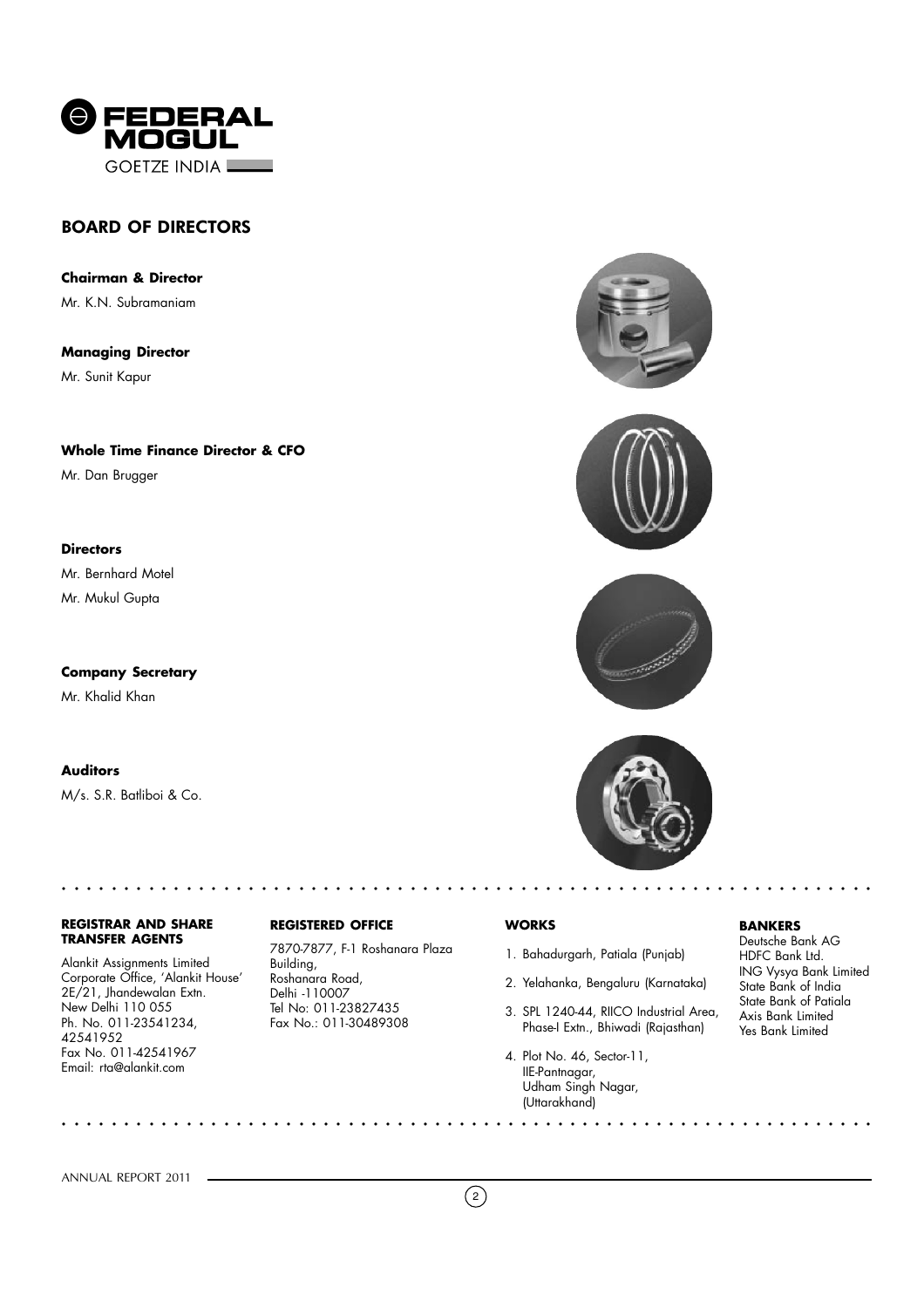

## **TEN YEARS' FINANCIAL REVIEW**

|                                      |                       |          |           |           |            |           |                          |           |            | (Rs. in Lacs) |
|--------------------------------------|-----------------------|----------|-----------|-----------|------------|-----------|--------------------------|-----------|------------|---------------|
|                                      | 2011                  | 2010     | 2009      | 2008      | 2007       | 2006      | 2005-06                  | 2004-05   | 2003-04    | 2002-03       |
|                                      |                       |          |           |           | (9 months) |           |                          |           | (9 months) |               |
| Total Income                         | 126.312.25 102.405.62 |          | 84,041.87 | 79,762.07 | 72,028.57  | 46.809.82 | 53.291.21                | 51.990.47 | 46.963.59  | 26,407.26     |
| Depreciation                         | 5,365.89              | 4.822.46 | 4,949.23  | 4,634.14  | 4,292.16   | 2,819.65  | 3.417.02                 | 2,674.05  | 2.401.28   | 1,464.18      |
| Profit before Tax                    | 4,864.01              | 4.569.31 | 5,067.48  | (517.00)  | (1.782.69) | (561.05)  | (4, 244.81)              | 3.251.73  | 2.405.95   | 1.319.90      |
| Taxation (adjmt for excess provision |                       |          |           |           |            |           |                          |           |            |               |
| for prev yr. written back if any)    | 1,117.84              | 1.130.39 | 457.87    | 172.23    | 79.74      | 70.30     | 810.74                   | 1.048.44  | 852.55     | 301.17        |
| Profit after Tax                     | 3.746.17              | 3.438.92 | 4.609.61  | (689.23)  | (1,862.43) | (631.35)  | (5,055.55)               | 2,203.29  | 1,553.40   | 1,018.73      |
| Dividend                             |                       |          |           |           |            |           | $\overline{\phantom{a}}$ | .011.50   | 782.74     | 532.87        |
| Dividend Tax                         |                       |          |           |           |            |           | $\overline{\phantom{a}}$ | 132.19    | 100.29     | 68.27         |
| Retained Profit/(Loss)               | 3,746.17              | 3,438.92 | 4,609.61  | (689.23)  | (1,862.43) | (631.35)  | (5,055.55)               | ,059.60   | 670.37     | 417.59        |

## **Assets Liabilities & Net Worth**

|                     | 2011      | 2010     | 2009               | 2008                                              | 2007                | 2006                                                                            |          | 2005-06 2004-05    | 2003-04             | 2002-03             |
|---------------------|-----------|----------|--------------------|---------------------------------------------------|---------------------|---------------------------------------------------------------------------------|----------|--------------------|---------------------|---------------------|
| <b>Fixed Assets</b> |           |          |                    |                                                   |                     | 46,346.75 39,043.60 38,348.16 40,062.06 38,038.79 35,436.36 32,873.58 33,833.21 |          |                    | 31.389.59 30.809.13 |                     |
| Investments         | 2.092.34  | 2.092.34 | 2.092.34           | 2.092.34                                          | 2.093.90            | 2,135.18                                                                        | 2.243.40 | 2.925.26           | 3,547.75            | 3,594.43            |
| Indebtedness        | 15.384.40 |          | 8.648.74 10.113.80 |                                                   | 16,213.62 29,236.92 | 36.444.05 38.960.71 30.167.68                                                   |          |                    | 28.113.39 27.579.74 |                     |
| Share Capital       | 5.563.21  | 5.563.21 | 5.563.21           | 5.563.21                                          | 3.262.09            | 2.528.75                                                                        | 2.528.75 | 2.528.75           | 2.528.75            | 3.528.75            |
| Reserves            |           |          |                    | 35.955.90 32.209.74 28.770.82 24.150.79 14.362.21 |                     | 6.497.10                                                                        |          | 7.128.45 13.328.14 |                     | 12.393.68 11.867.08 |
| Net Worth           |           |          |                    | 41,519.11 37,772.95 34,334.03 29,714.00 17,624.30 |                     | 9.025.85                                                                        |          | 9.657.20 15.856.89 |                     | 14.922.43 15.395.83 |
|                     |           |          |                    |                                                   |                     |                                                                                 |          |                    |                     |                     |

#### **Significant Ratios Revised**

|    |                                        | 2011  | 2010  | 2009  | 2008   | 2007    | 2006   | 2005-06 | 2004-05 | 2003-04 | 2002-03 |
|----|----------------------------------------|-------|-------|-------|--------|---------|--------|---------|---------|---------|---------|
| А. | <b>Measurement of Investment</b>       |       |       |       |        |         |        |         |         |         |         |
|    | Percentage of Return on                |       |       |       |        |         |        |         |         |         |         |
|    | Investment (annualised)                | 9.41  | 10.06 | 11.21 | (1.11) | (3.86)  | (1.59) | (1.19)  | 13.28   | 12.92   | 12.99   |
|    | Percentage of Return on                |       |       |       |        |         |        |         |         |         |         |
|    | Equity (annualised)                    | 12.27 | 12.67 | 15.82 | (2.18) | (13.38) | (8.01) | (29.69) | 21.13   | 15.87   | 11.95   |
|    | Dividend Cover (Ratio)                 |       |       |       |        |         |        |         | 2.18    | 1.98    | 1.91    |
|    | <b>B.</b> Measurement of Performance   |       |       |       |        |         |        |         |         |         |         |
|    | Percentage of Profit before            |       |       |       |        |         |        |         |         |         |         |
|    | Tax to Sales                           | 4.05  | 4.72  | 6.32  | (0.68) | (2.61)  | (1.25) | (7.39)  | 6.49    | 5.33    | 5.23    |
|    | Percentage of Profit after             |       |       |       |        |         |        |         |         |         |         |
|    | Tax to Sales                           | 3.12  | 3.55  | 5.75  | (0.91) | (2.72)  | (1.40) | (9.87)  | 4.40    | 3.44    | 4.03    |
| c. | <b>Measurement of Financial Status</b> |       |       |       |        |         |        |         |         |         |         |
|    | Percentage of Term Loans to            |       |       |       |        |         |        |         |         |         |         |
|    | Tangible Net Worth                     | 1.93  | 3.18  | 7.28  | 13.00  | 55.52   | 219.29 | 260.63  | 160.85  | 122.41  | 102.16  |
|    | <b>Current Ratio</b>                   | 1.04  | 1.12  | 0.99  | 0.73   | 0.83    | 0.88   | 1.18    | 0.85    | 0.82    | 1.01    |
|    | D. General                             |       |       |       |        |         |        |         |         |         |         |
|    | Dividend per Equity                    |       |       |       |        |         |        |         |         |         |         |
|    | Share (Rs.)                            |       |       |       |        |         |        |         | 4.00    | 3.00    | 2.00    |
|    | Earnings per Equity                    |       |       |       |        |         |        |         |         |         |         |
|    | Share (Rs.) (annualised)               | 6.73  | 6.18  | 8.29  | (2.05) | (7.22)  | (3.33) | (19.99) | 8.71    | 6.04    | 5.21    |
|    | Book Value per Equity                  |       |       |       |        |         |        |         |         |         |         |
|    | Share (Rs.)                            | 74.63 | 67.90 | 61.72 | 88.36  | 68.34   | 35.69  | 38.19   | 62.71   | 59.01   | 56.93   |

 $\circled{3}$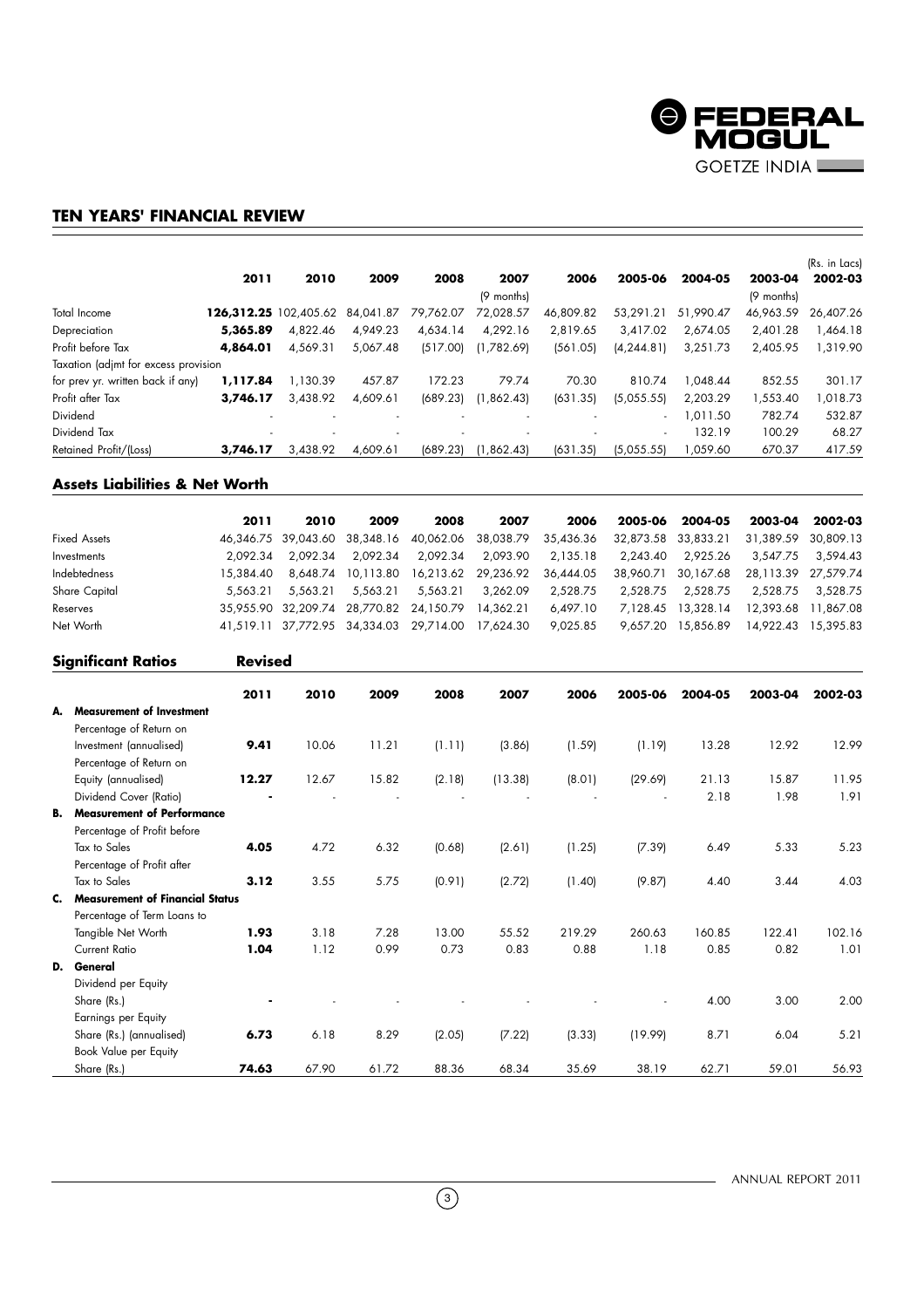

## **DIRECTORS' REPORT**

Your Directors are pleased to present the 57th Annual Report and Audited Statement of Accounts for the financial year ended 31st December, 2011.

| FINANCIAL RESULTS                                                                |                                     | [Rs. in million]                    |
|----------------------------------------------------------------------------------|-------------------------------------|-------------------------------------|
|                                                                                  | For the year<br>ended<br>31.12.2011 | For the year<br>ended<br>31.12.2010 |
| Total Income:<br>Gross Sales                                                     | 11,544.43                           | 9,304.67                            |
| Deduct: Excise Duty                                                              | 939.85<br>10,604.58                 | 721.81<br>8,582.86                  |
| Business and other Income                                                        | 1,086.79                            | 935.88                              |
| Profit before Tax, Depreciation, Finance Charges & Prior Period Items<br>Deduct: | 1,253.29                            | 1,102.17                            |
| Depreciation and Amortization                                                    | 536.59                              | 482.25                              |
| <b>Finance Charges</b>                                                           | 248.56                              | 139.32                              |
| Profit /(Loss) before Tax and Prior Period Items<br>Provision for Tax            | 468.14                              | 480.60                              |
| - Current<br>- Fringe Benefit                                                    | 123.40                              |                                     |
| - Deferred Tax (Credit)                                                          | (11.61)                             | 113.04                              |
| Net Profit/(Loss) after Tax                                                      | 356.35                              | 367.57                              |
| Prior Period Items                                                               | (18.27)                             | 23.68                               |
| Balance brought forward                                                          | 440.13                              | 96.24                               |
| Surplus/(Loss) carried to balance sheet                                          | 814.75                              | 440.13                              |

#### **Operations**

The Net income of the Company during the year ended 31st December 2011 was Rs. 11,691.37 million as against Rs. 9,518.74 million for the year ended 31st December 2010.

During the year under review, the Company made a Net Profit after Tax of Rs. 374.61 million as against the Net Profit after Tax of Rs. 343.89 million in the last year.

The year under review witnessed a global slowdown, impacting the Indian economy including the automobile sector. Your Company continued its focus on all round cost reduction in different areas of operations to achieve savings and gains, which significantly contributed to the above performance. Your Company's high quality products enjoy well acceptance in the market place. In line with its philosophy, your Company is committed to provide the highest quality of products to its customers.

In view of requirement of funds for the operations of the Company, no dividend is recommended for the year ended 31st December 2011.

#### **Auditors' Comments**

The Auditors have made certain comments in their Audit Report, concerning the Accounts of the Company. The Management puts forth its explanations as below:

1. With regard to Auditor's comments in their report on the recoverability of the Company's

ANNUAL REPORT 2011

investments in GI Power Corporation Limited, the management is assessing various options for liquidating these investments as these are not related to the core business of the Company. These investments have been carried at Cost in the balance sheet and based on current assessment, the Company is confident that it would be able to recover the entire carrying value of these investments.

2. With regard to the Auditor's comments in their report on the few delays in depositing tax and other dues, the management is taking necessary remedial actions.

3. With regard to the Auditor's comments in their report on the utilization of short term borrowings for long term purposes, the management is taking necessary remedial actions.

4. With regard to the Auditor's comments in their report on physical verification of certain inventories and records thereof, the management is taking necessary remedial actions.

#### **MANAGEMENT DISCUSSION AND ANALYSIS:**

#### **(a) Industry structures and developments**

Automotive Industry, globally, as well in India, is one of the key sectors of the economy. Due to its deep forward and backward linkages with several key segments of the economy, automotive industry has a strong multiplier effect and acts as one of the drivers of economic growth.

The auto industry is highly comprehensive consisting of organized as well as unorganized sector and is highly fragmented with a significant number of small and medium-sized companies because of which the business rules are changing to meet the tough competition prevailing in the industry. Innovation, technological upgradation and cost pruning hold the key of success to meet the expectations of the exigent competitive circumstances.

The Indian auto component industry has been navigating through a period of challenge. During the year 2011, the growth in the automobiles segment was moderate. Consequently, the growth in production of auto components was also restrained. Global recession has hit the Indian auto industry; impact of recession is evident now on industry as sales & growth of automobile companies has declined. While the industry is going through cyclical hiccups currently, there are expectations that this factor would weaken in the future on account of strong structural tailwinds. As these short term pressures recede, the auto and auto components industry is expected to revert to a healthy growth trajectory supported by several structural positives associated with the Indian economy, including growing replacement demand, rising disposable incomes and demographic advantage. The recent economic crisis provided the impetus for a structural change in the auto industry, setting the stage for growth over the next decade.

 $(4)$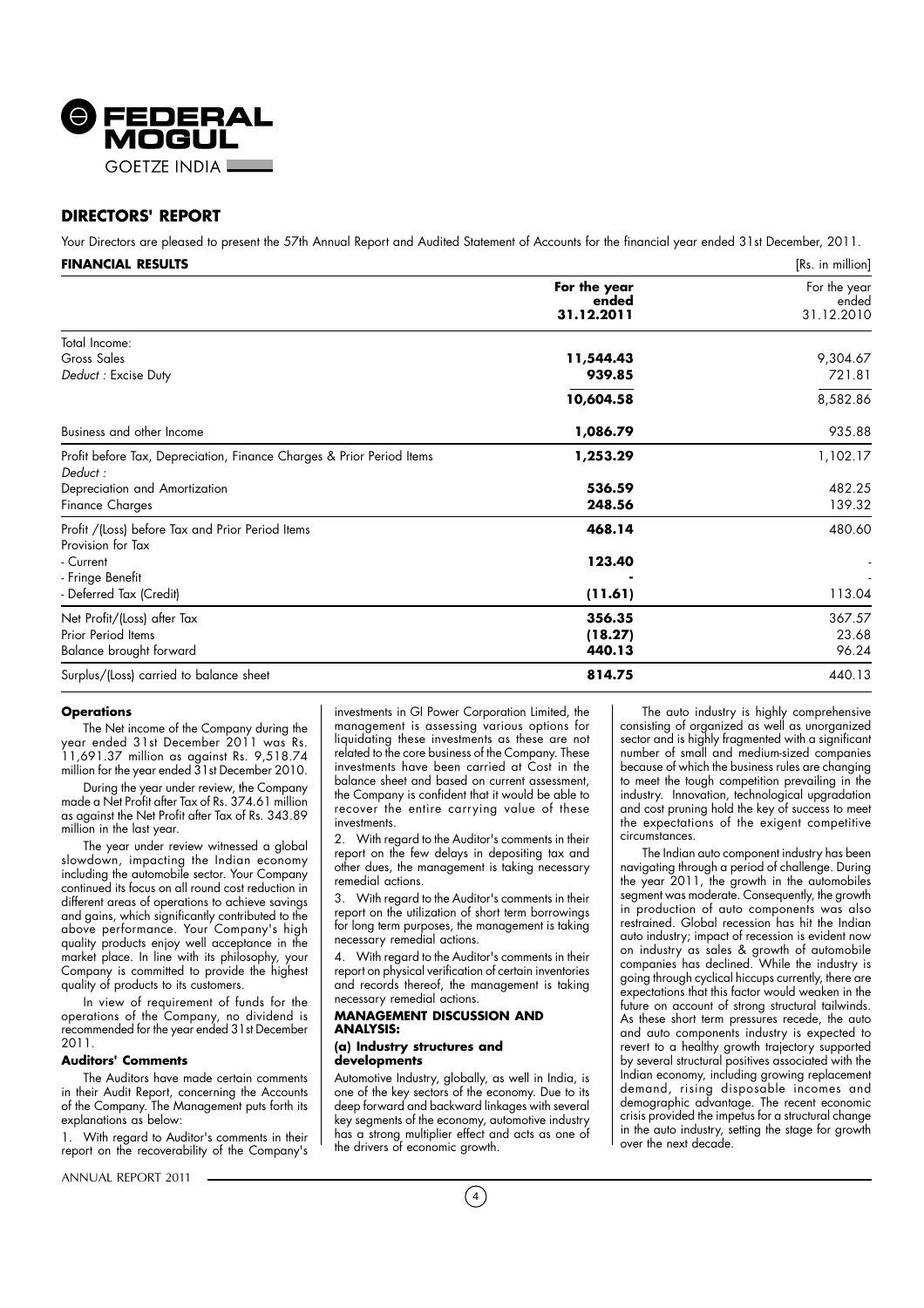

## **DIRECTORS' REPORT (Contd.)**

#### **(b) Opportunities and Threats**

The Company strives to create sustainable profitable growth by leveraging existing and developing new competitive advantages.

The Company's strategy is to develop and deliver leading technology and innovation which results in market share expansion. Federal-Mogul continues to support the Company with its technical expertise. With widely recognized brands, advanced technology, strong distribution network and a committed team of employees, the Company has continued to maintain its lead in the dynamic market and is well positioned to take advantage of the growth prospects and withstand the market challenges.

The Company enjoys an unstinted confidence from its valued customers for providing superior quality products. With excellence, corporate governance, professionalization, financial sustainability and functional competencies the Company is focused to employ the best practices to proactively map the impact of its activities on its performance and profitability from economic, environment and social perspectives.

The superior technology and product quality of the Company at competitive prices has embarked a strong presence in the market.

The Company competes with many independent manufacturers and distributors of component parts. In general, competition for sales is based on price, product quality, technology, delivery, customer service and the breadth of products offered by a given supplier. The Company is meeting these competitive challenges by developing leading technologies, efficiently integrating its manufacturing and distribution operations, expanding its product coverage, restructuring its operations.

The Company operates in an extremely competitive industry. Customers continue to require periodic cost reductions which drive the Company to continually assess, redefine, and improve its operations, products, and manufacturing capabilities to maintain and improve profitability. Management continues to develop and execute initiatives to meet the challenges of the industry and to achieve its strategy for sustainable global profitable growth.

#### **(c) Segment wise or product wise performance**

We operate mainly in two segments i.e. OEM's and the aftermarket. The company has a balanced approach to the OEM's and Aftermarket, which helps us in capitalizing on our strengths in both segments and to respond to market fluctuations and customer strategies. **(d) Outlook**

The Indian automobile sector, which was hit by declining sales growth in 2011, is expected to grow moderately in 2012 due to healthy growth prospects and strong fundamentals of the economy. Indian auto

component industry is expected to follow a stable outlook in line with the growth in the automobile sector. The corporates are optimistic about the growth of the automobile industry on the back of sound fundamentals of Indian economy and hopes for improved industrial growth in the times to come. The players in the industry are expected to resort to cost-cutting measures, to maintain profit margins. The auto sector is expected to remain stable even as competition-led pricing pressure, amid muted sales would lead to a drop in operating profitability. In the current scenario, newly defined rules to excel in the industry are specialization, development and delivery that hold the key to success in the auto component industry.

To remain competitive in the challenging and demanding environment, the yardstick has to be high in anticipation of the requirement of the customers and markets. Your Company would focus its energy on its capabilities like high technology based products, management systems etc, which will result in retaining/ enhancing customer access, reduced costs and improved margins. Technical edge, specialization, innovation and networking will determine the success of the Company in this competitive environment. The combination of effective manufacturing costs along with quality systems would give an edge to the Company in terms of pricing and quality.

#### **(e) Risks and concern**

The Company operates in an environment which is affected by various risks some of which are controllable while some are outside the control of the Company. However, the Company has been taking appropriate measures to mitigate these risks on a continuous basis. Some of the risks that are potentially significant in nature and need careful monitoring are listed hereunder:

#### **1. Raw material prices:**

Our profitability and cost effectiveness may be affected due to change in the prices of raw materials and other inputs.

#### **2. Foreign Currency Risks:**

Exchange rate fluctuations may have an adverse impact on the Company

#### **3. Technical Intensive Industry:**

The automobile industry is a technical intensive industry and thus faced with a constant demand for new designs, knowledge of nascent technology to meet market requirements.

#### **4. Cyclical nature of the Industry:**

The Company's growth is linked to those of the automobile Industry, which is cyclical in nature. The demand for automobiles has a significant impact on the demand and prices of the products manufactured by the Company. A fall in the demand and / or prices would adversely impact the financial performance of the Company.

#### **5. Increasing competition :**

Increasing competition across both OEM's and after market segment, may put some pressure on market share.

#### **(f) Adequacy of Internal Control Systems**

The Company has an Audit Committee headed by a non-executive independent director, inter-alia, to oversee the Company's financial reporting process, disclosure of financial information, performance of statutory and internal auditors, functions, internal control systems, related party transactions, investigation relating to suspected fraud or failure of internal audit control, to name a few, as well as other areas requiring mandatory review per Clause 49 of the Listing Agreement with the stock exchanges. The powers of the Audit Committee, inter-alia, include seeking information from any employee, directing the Company's internal Audit function, obtaining outside legal or other professional advice and investigating any activity of the Company within the Committee's terms of reference.

The company has a well defined internal control system, which aims at protection of Company's resources, efficiency of operations, compliances with the legal obligations and Company's policies and procedures.

#### **Subsidiary Companies**

Annual accounts of the Federal-Mogul TPR (India) Limited, subsidiary company and the related detailed information can be obtained on request by the shareholders of the Company.

These are also available for inspection at the Corporate Office of the Company and at the registered office of the subsidiary between 11 A.M. to 1 P.M.on all working days.

#### **Abridged Financial Statements**

In terms of the provisions of Section 219(1)(b)(iv) of the Companies Act, 1956 read with clause 32 of Listing Agreement as modified by SEBI circular no. CIR/CFD/DIL/7/ 2011dated October 5, 2011 in line with the green initiative of Ministry of Corporate Affairs vide their circular dated April 29, 2011, the Board of directors has decided to circulate the abridged annual report containing salient features of the balance sheet and profit and loss account to the shareholders for the financial year 2011. Full version of the annual report will be available on Company's website www.federalmogulgoetze.com and will also be made available to investors upon request.

In support of the green initiative of the Ministry of Corporate Affairs, the Company has also decided to send all future communications including the annual report through email to those shareholders, who have registered their e-mail id with their depository participant/ Company's registrar and share transfer agent. In case a shareholder wishes to receive a printed copy of such communications, he/she may please send a request to the Company, which will send a printed copy of the communication to the shareholder.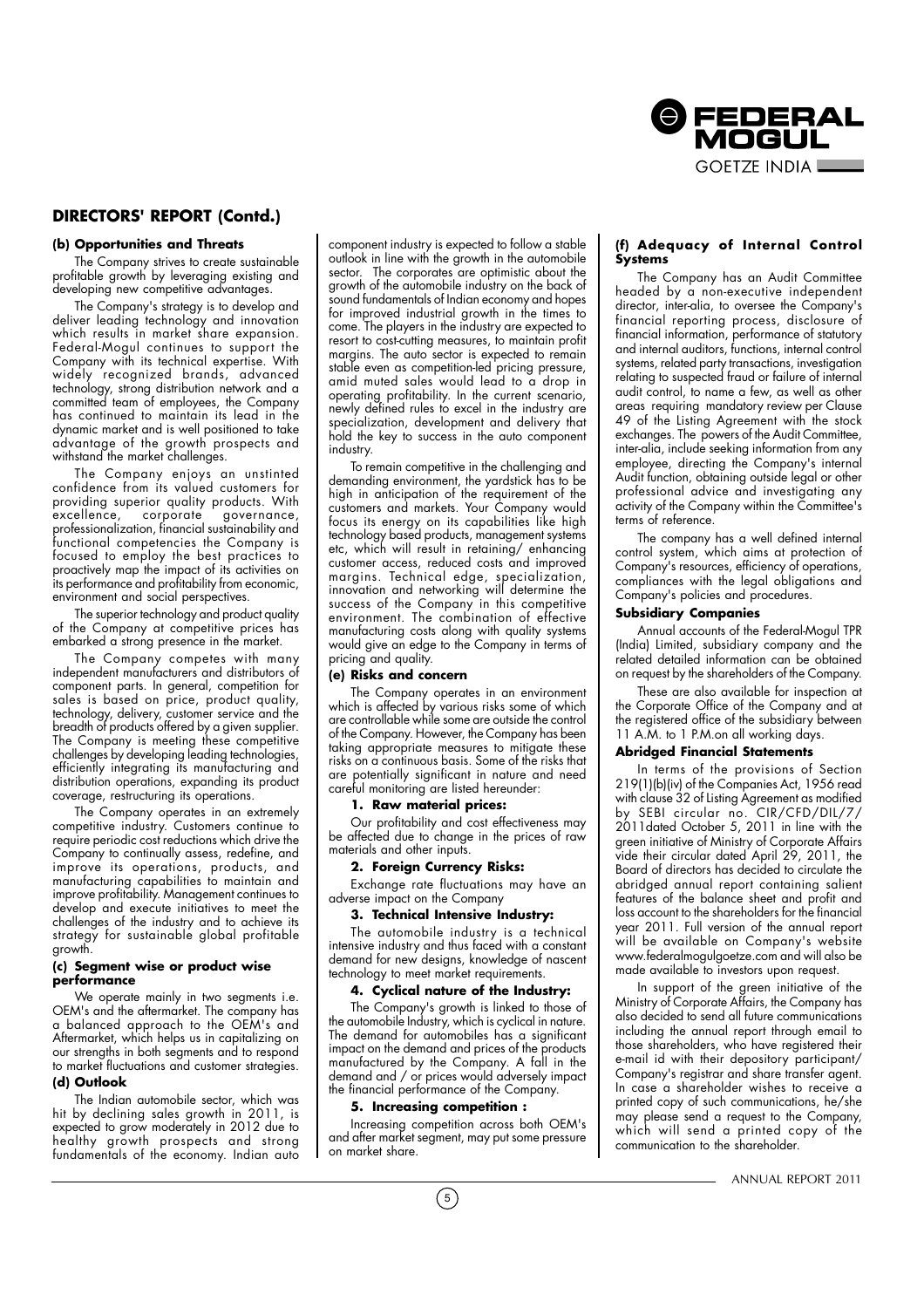

#### **Directors' Responsibility Statement**

Pursuant to the requirements of Section 217(2AA) of the Companies Act, 1956, with respect to Directors' Responsibility Statement, it is hereby confirmed that:

• In the preparation of annual accounts the applicable accounting standards have been followed and that there have been no material departures;

• The Directors have selected such accounting policies and applied them consistently, except to the extent of deviations required for the better presentation of the accounts and made judgments and estimates that are reasonable and prudent so as to give a true and fair view of the state of affairs of the Company as at 31st December 2011and of the profit of the Company for the year ended on that date;

The Directors have taken proper and sufficient care for the maintenance of adequate accounting records, in accordance with the provisions of the Companies Act, 1956, for safeguarding the assets of the Company and for preventing and detecting fraud and other irregularities;

• The Directors have prepared the annual accounts of the Company on a going concern basis.

#### **Directors**

Presently your Board consists of Five (5) Directors consisting of Mr. K.N. Subramaniam, Chairman and Non-executive Independent Director, Mr. Sunit Kapur as Managing Director, Mr. Dan Brugger, as Whole Time Finance Director & CFO, Mr. Mukul Gupta, Nonexecutive Independent Director and Mr. Bernhard Motel, Non-Executive Director.

Mr. Jean de Montlaur has resigned from the position of Managing Director & President of the Company w.e.f 23rd April, 2012. Further Mr. Rainer Jueckstock has also resigned as Director of the Company w.e.f 8th May, 2012. The Board records its sincere appreciation for the valuable contribution made by Mr Jean de Montlaur and Mr. Rainer Jueckstock during their respective tenures with the Company. In the Board meeting held on 8th May 2012, the Board appointed Mr. Sunit Kapur as Managing Director of the Company and Mr. Bernhard Motel as Director of the Company.

In accordance with Article 109 of the Articles of Association of the Company, Mr. Mukul Gupta and Mr. K.N. Subramaniam are retiring by rotation in the forthcoming Annual General Meeting and being eligible offer themselves for re-appointment.

ANNUAL REPORT 2011

#### **Public Deposits**

As at 31st December, 2011, your company had unclaimed Fixed Deposits of Rs. 0.19 million. No fresh/ renewed deposits were accepted during the financial year. There was no failure to make repayments of Fixed Deposits on maturity and the interest due thereon in terms of the conditions of your Company's Schemes.

#### **Auditors**

M/s. S.R. Batliboi & Co., Chartered Accountants, retire as Auditors of the Company at the forthcoming Annual General Meeting and being eligible, offer themselves for re-appointment for the year 2012. They have furnished a certificate to the effect that the re-appointment, if made, will be in accordance with sub-section (1B) of Section 224 of the Companies Act, 1956.

#### **Human Resources**

The employee relations have remained cordial throughout the year and industrial harmony was maintained. Measures for the safety, training and development of the employees, continued to receive top priority. The total number of salaried and hourly paid employees, as at December 31, 2011, stood at 4535.

#### **Safety, Health and Environment Protection**

The Company sustained its initiatives to maintain a pollution free environment by reduction/ elimination of waste, optimum utilization of power and preventive maintenance of equipments and machineries to keep them in good condition. Safety and health of the people working in and around the manufacturing facilities is the top priority of the Company and we are committed to improve this performance year after year.

#### **Corporate Social Responsibility**

As part of the Corporate Social Responsibility, your Company sponsored a program in SOS Children's Village of India for the education of 171 girls at Bangalore and Rajpura. The main objective of the program is to ensure the regular education and sustainable academic performance. Accordingly, during the year 2011, your Company contributed an amount of Rs. 20,52,000/- to SOS Children's Village.

#### **Cautionary Statement**

Certain statements in the Management Discussion and Analysis describing the Company's views about the Industry, expectations/predictions, objectives etc may be forward looking within the meaning of applicable laws and regulations. Actual results may differ from those expressed or implied in these statements. The Company's

operations may, inter-alia, be affected by the supply and demand situations, input prices and availability, changes in Government regulations, tax laws and other factors such as industry relations and economic developments etc. Investors should bear the above in mind.

#### **Conservation of Energy, Technology Absorption, Foreign Exchange Earnings and Outgo**

Information pursuant to Section 217(1) (e) of the Companies Act, 1956 read with Companies (Disclosure of Particulars in the Report of the Board of Directors) Rules, 1988 is annexed and forms a part of this report.

#### **Particulars of Employees**

Your Directors place on record their deep appreciation for the contribution made by the employees of the Company at all levels. Our industrial relations continue to be cordial.

Information in accordance with the provisions of Section 217(2A) of the Companies Act, 1956, read with Companies (Particulars of Employees) Rules, 1975, as amended, forms part of this Report. However, as per the provisions of Section 219(1)(b)(iv) of the Companies Act, 1956, this Report and Accounts are being sent to all the Members of the Company, excluding the Statement of Particulars of Employees.

Any Member interested in obtaining a copy of the said Statement may write to the Company Secretary of the Company.

#### **Acknowledgement**

Your Directors acknowledge with sincere gratitude the co-operation and assistance extended by the Bank(s), Customers, Dealers, Vendors, promoters, shareholders, Government Authorities and all the other business associates during the year under review. The Directors also wish to place on record their deep sense of gratitude for the committed services of the Executives, staff and workers of the Company

For and on behalf of the Board

| Dan Brugger                          |                   | <b>Sunit Kapur</b> |
|--------------------------------------|-------------------|--------------------|
| Whole Time Finance<br>Director & CFO | Managing Director |                    |

Place: Gurgaon

Date: May 8, 2012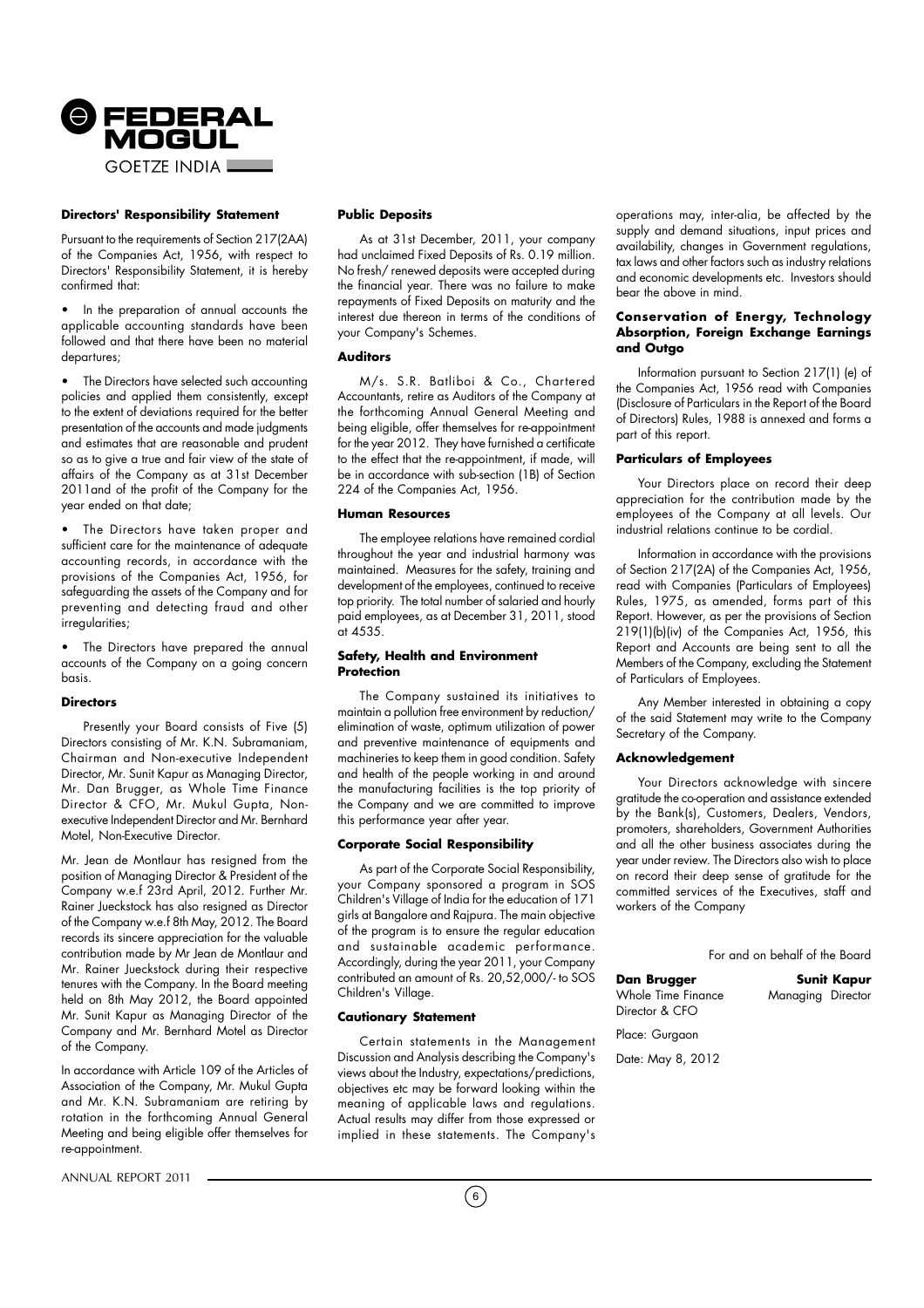

#### **ANNEXURE TO THE DIRECTORS' REPORT**

**Particulars required under the Companies (Disclosure of Particulars in the report of the Board of Directors) Rules, 1988**

#### **A. CONSERVATION OF ENERGY**

- **a) Energy conservation measures taken:** • Installation of variable frequency drive for chrome scrubbers.
	- Modification cum recondition of Molding machine and sand cooler at Ring Foundary
	- Change in process and improvement in raw material quality
	- Reduction in lighting load in the shop floor.
	- Implementation of energy efficient Silicon Crucible
	- Introduction of medium frequency Induction furnace.
	- Improved Power factor through installation of additional capacitors.
	- Conventional type heating system replaced with Fibrothal heating system.
	- Optimum use of Continuous running of sealed quench furnace
	- Minimization of metal holding time, timely sintering of crucibles and monitoring the skin temperature of melting and holding furnaces
- **b) Additional investment and proposals,** if any, being implemented for **reduction of consumption.**
	- Replacement of existing reciprocating compressors with screw compressors fitted with soft starters.
	- Installation of auto power factor controller.
	- Replacement of existing conventional light fixtures with energy efficient fixtures
	- Provision of lids for all holding furnaces in piston foundry
	- Retrofitting of compressed air conservation units
	- Installation of Energy management system.
	- Installation of Solar Energy System for lightening.
	- Use of energy efficient motors and lighting system
- **c) Impact of measure (a) & (b) above for reduction of energy consumption & consequent on cost of production of goods:**
	- The above measures have resulted in reduction in power consumption and savings in energy.

#### **B. TECHNOLOGY ABSORPTION**

- Research & Development (R&D)
- **1. Specific areas in which the Company carried out the R&D**
	- Product development for engines with alternate fuels such as CNG & LPG
	- Product development to meet the Emission regulations
	- Product development for friction reduction, reduction in lube oil consumption and improving specific fuel consumption
- Introduction of different materials and coatings.
	- Introduction of ID & OD machining technology for rings
	- Trials with isolated gap edge chamfer
	- Implementing horizontal Die casting technology for Light Vehicle Diesel pistons
	- Implementation of High Strength alloy for light vehicle diesel and gasoline pistons
	- Gallery cooled pistons production to meet BS IV & BS V emission norms
	- Implementation of new coatings for friction & wear protection for pistons
	- New ring configurations to meet lower fuel and lube oil consumptions

#### **2. Benefits derived as a result of above R & D**

- Introduction of new products to the market. • Better performance in terms of emission outputs, fuel consumption and lube oil consumption.
- Development of New Business.

#### • Customer Satisfaction **3. Future plan of action**

- To develop parts for the engines meeting improved performance in terms of fuel consumption, friction and lube oil consumption.
- To work upon better skirt coating materials
- To develop parts for the engines meeting the emission regulations.
- To install flexi line for both Gasoline and diesel piston manufacturing
- To install multi station oil hole drilling equipment for pistons
- To continue development of new products in a cost efficient manner.
- To upgrade the technology
- Installation of facilities for thin rings with Napier rings with serrations on OD
- To increase capacity for Chrome Ceramic Rings
- To implement bushing technology for High end diesel applications
- To introduce premium surface technologies for pistons and rings

#### **4. Expenditure on Research & Development (R & D)**

Capital: Nil<br>Recurring: Rs. Rs. 29.54 million

Total Rs. 29.54 million

Total R & D Expenditure as a percentage of total turnover: 0.25%

#### **Technology absorption, adaptation and innovation**

- 1. Efforts in brief made towards **technology absorption, adaptation & innovation:**
	- The Company has successfully absorbed the

technology for the manufacture of piston assembly conforming to Euro II, III & VI standards for Gasoline/Diesel/CNG applications.

- Development of low Cost Anodising Process
- Installation of efficient Plating process for Piston Rings
- Installation of robotic Casting Machines i.e MLDB and Fata
- Implementation of High Strength Alloys for diesel and gasoline pistons

#### **2. Benefits derived as a result of above efforts;**

- New Business
- Upgradation in Technology
- Customer Satisfaction
- Higher Product reliability

## **3. Import of Technology**

| Technology for                                   | Year of Import Status |
|--------------------------------------------------|-----------------------|
| Automated Phosphate Coating Line2007 Implemented |                       |
| Oil Jet Equipment                                | 2007 Implemented      |
| Thin Napier Ring - 1.2mm axial                   | 2007 Implemented      |
| Surface treatment of Piston & Pin with           |                       |
| (AV13D coating AV11 D coating)                   | 2007 Implemented      |
| Fata die design / Manufacture                    | 2009 Implemented      |
| Hard anodizing of ring grooves                   | 2009 Implemented      |
| Development of high strength<br>piston material  | 2010 Implemented      |
| Thin Napier Ring with serrations<br>on OD        | 2010 Implemented      |
| AV11D coating for pistons                        | 2010 Implemented      |
| Saltcore cleaning equipment                      | 2010 Implemented      |
| Automatic circlip, pin and<br>laser marking      | 2010 Implemented      |
| Crater Bond Checking Instrument                  | 2010 Implemented      |
| Salt Core Manufacturing                          | 2011 Implemented      |
| Introduction of ID & OD machining                |                       |
| technology for rings                             | 2011 Implemented      |
| Development of Tapered contact                   | 2011<br>Trial         |
| land oil rings                                   | Successful            |
| Ring Peripheral Coating                          | 2011 In Production    |
| Horizontal Casting of Pistons                    | 2011 In Production    |
| Gallery cooled pistons<br>manufacturing          | 2011 In Production    |
| New Surface coating materials<br><b>AV13D</b>    | 2011 In Production    |
| Robotic casting technology                       | 2011 In Production    |
| Foreign Exchange Earnings & Outgo                |                       |
| $\mathbf{r}$ , $\mathbf{r}$ , $\mathbf{r}$       | $\sim 1$              |

- 1. Exports: The Company made exports worth Rs.838.94 million for the year under review as compared to Rs. 621.88 million for the corresponding previous year.
- 2. Foreign exchange earned : Rs 838.94 million Foreign exchange utilized Rs. 128.83 million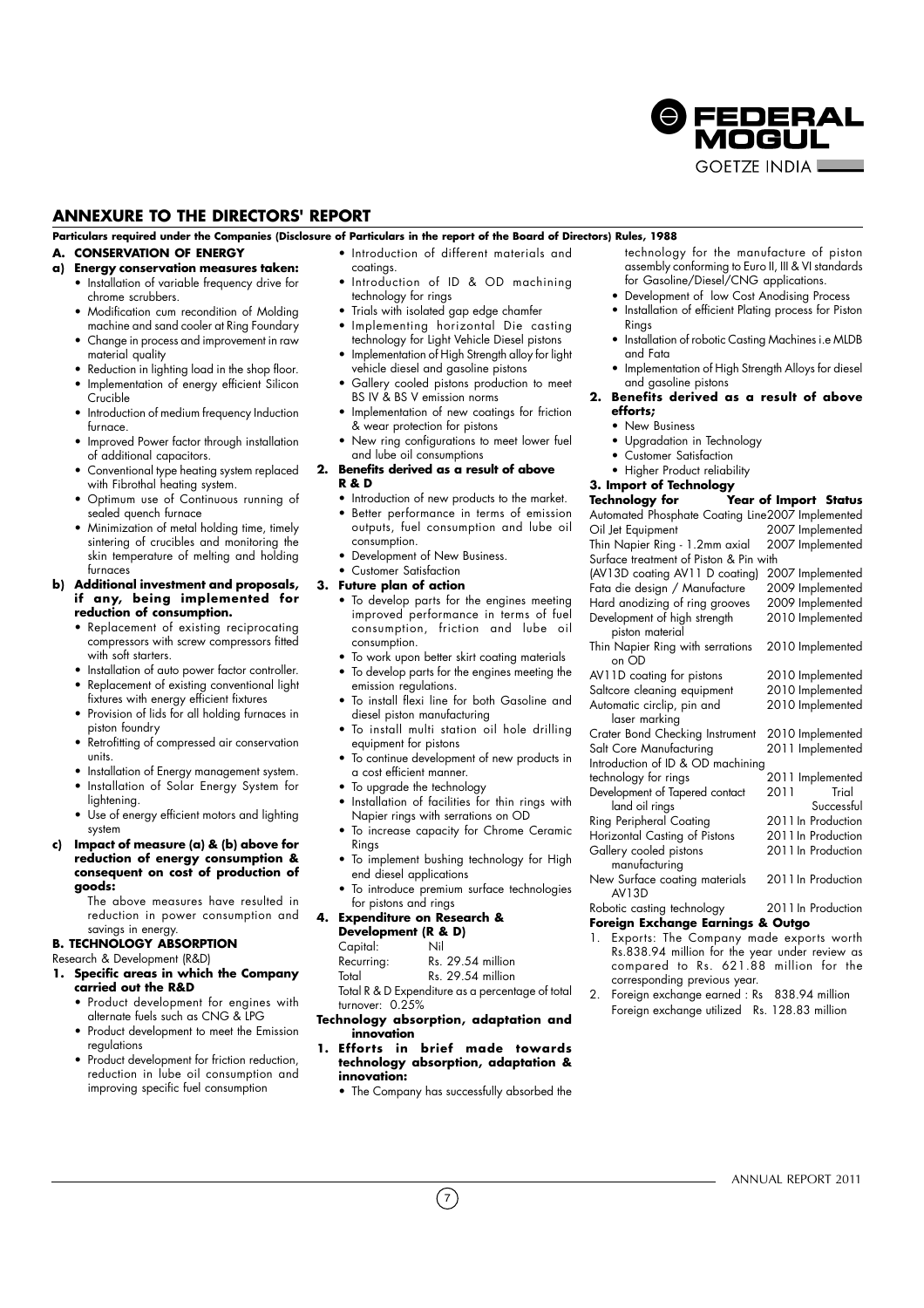

#### **CORPORATE GOVERNANCE REPORT**

#### **1. PHILOSOPHY**

Federal-Mogul Goetze (India) Limited defines Corporate Governance as a process directing the affairs of the Company with integrity, transparency and fairness, so as to optimize its performance and maximize the long term shareholder value in legal and ethical manner, ensuring justice, courtesy and dignity in all transactions of the Company. Your Company is committed to good Corporate Governance in all its activities and processes.

The Company maintains the optimum combination of Executive and independent Directors having rich experience in related sectors for providing premeditated direction to the Company. The Board of Directors always endeavor to create an environment of fairness, equity and transparency in transactions with the underlying objective of securing long term shareholder value, while, at the same time, respecting the right of all stakeholders.

#### **2. BOARD OF DIRECTORS**

**a) Composition:** The Board of Directors of the Company has an optimum combination of executive and non-executive directors having rich knowledge and experience in the industry and related sectors for providing strategic guidance and direction to the Company. Presently, the Company has 5 Directors on its Board, out of which 3 are Non Executive Directors. Moreover 2 of the Non Executive Directors are Independent Directors. The Chairman of the Board is a Non - Executive Independent Director. The non-executive independent Directors bring a wide range of expertise and experience to the Board.

During the year, there was no pecuniary relationship or business transaction by the Company with any non-executive Director, other than the sitting fee for attending the Board/ Committee meetings.

#### **b) Details of Board Meetings held during the year 1st January 2011 to 31st December, 2011**

| Date of Meeting     | Board Strength | No. of Directors Present<br>in person | No. of Directors Present<br>through conference call |
|---------------------|----------------|---------------------------------------|-----------------------------------------------------|
| 1st March, 2011     |                |                                       | <b>NIL</b>                                          |
| 29th April, 2011    |                |                                       | <b>NIL</b>                                          |
| 3rd August, 2011    |                |                                       | <b>NIL</b>                                          |
| 11th November, 2011 |                |                                       | <b>NIL</b>                                          |

#### **Information placed before the Board :**

Apart from the items that are required to be placed before the Board for its approval under the statutes, the following are also tabled for Board's Periodic Review/ Information, to the extent applicable:

- Annual capital & revenue budgets and updates;
- Quarterly results of the Company;
- Minutes of meetings of Audit Committee and other committees of the Board;
- Information on recruitment and remuneration of senior officers, just below the Board level; including appointment or removal of Chief Financial Officer and the Company Secretary.
- Materially important show cause, demand, prosecution and penalty notices;
- Fatal or serious accidents or dangerous occurrences;
- Any materially relevant default in financial obligations to and by the Company or substantial non-payment for goods sold by the Company;
- Any issue, which involves possible public or product liability claims of substantial nature, including any Judgment or order which, may have passed strictures on the conduct of the Company or taken an adverse view regarding another enterprise that can have negative implication on the Company.
- Details of any joint ventures or collaboration agreement.
- Transaction that involve substantial payment towards goodwill, brand equity or intellectual property.
- Significant labour problems and their proposed solutions;
- Sale of material nature of investments, subsidiaries, assets, which is not in normal course of business.
- Quarterly details of foreign exchange exposures and the steps taken by management to limit the risks of adverse exchange rate movement, if material. • Non-compliance of any regulatory, statutory nature or listing requirements and shareholder services such as non-payment of dividend, delay in share transfer, etc.

#### **c) Information as required as per the Listing Agreement in respect of Directors being re-appointed is as under:**

Mr. K.N. Subramaniam and Mr. Mukul Gupta, Directors are liable to retire by rotation, in the ensuing Annual General Meeting of the Company and being eligible, offer themselves for re-appointment. Items regarding their respective re-appointments have been included in the notice of the ensuing Annual General Meeting.

Mr. K. N. Subramaniam holds a Bachelors degree in Technology (B Tech.,) from University of Madras, and Masters in Business Administration from Indian Institute of Management, Ahmedabad. He has been associated with Automotive industry in India for well over two decades apart from other industries like Oil and Gas, EPC contracts in Water and Waste Water Treatment. He has extensive knowledge and rich experience of Indian Automotive Industry and is well known in the Industry. He had been with Anand Automotive for over 30 years and moved through many of the Group Companies starting from Purolator India Ltd. During the period 1998-2008 had been President and Director for 3 years and for 7 years as Managing Director and CEO of Gabriel India Ltd.

Mr. Mukul Gupta is a Law Graduate and also has a Bachelors Degree in Economics (Hons) from Meerut University and has been practicing for many years as a Tax Consultant in the field of Sales Tax, Work Contract Tax, VAT and Service Tax. He has been providing Consultancy Services in different areas of tax to large multinationals as well as Reputed Indian Companies. He was the Secretary General for 2009 & 2010 and presently Member of National Executive Council of the All India Federation of Tax Practitioners, Member of the Supreme Court Bar Association, New Delhi since 1985 and was also the Vice President of the Ghaziabad Tax Bar Association in 2001. He is also involved in giving advice to the Government of Uttar Pradesh with respect to improving the System of Sales Tax and implementation of VAT, which is helpful to Industries and Business in general. He was the President of Rotary Club in 1995-96 and received Presidential Citation for Integrity, Love and Peace. He is Member Governing Council of Center of Agrarian Research & Training.

In the Board Meeting held on 8th May, 2012, Mr. Bernhard Motel was appointed as an Additional Director. Mr. Motel aged about 44 years, holds Master Degree in Engineering from Berlin, Germany. He has more than 16 years experience in the industry. He has held several senior management positions in Federal-Mogul. Presently, he is Vice President Pistons Global, Federal-Mogul.

In the same Board Meeting, Mr. Sunit Kapur was appointed as an Additional Director, effective 8th May, 2012.The Board also appointed him as Managing Director of the Company for a period of 5 years, effective 8th May, 2012. Mr. Sunit Kapur, aged about 38 years, is a Mechanical Engineer from the Punjab University and has also done General Management Programme at CEDEP (INSEAD).

Mr. Kapur has been associated with the Company since 1994. He has around 18 years of rich experience in Manufacturing, Engineering, Projects, TPM, Operation, Supply Chain Management and General Management. He began his career as Production Manager at the Patiala Plant of the Company and has been instrumental in introduction of various new processes and changes over his tenure of 18 years with the Company. His professional skills and abilities accumulated through intensive On the Job and Off the Job trainings from eminent Global Management and Technical Experts. Prior to his appointment as Managing Director, Mr. Sunit Kapur was holding the position of Executive Director Operations. Mr. Sunit Kapur, is the Chairman & Director of the subsidiary Company, Federal-Mogul TPR (India) Limited.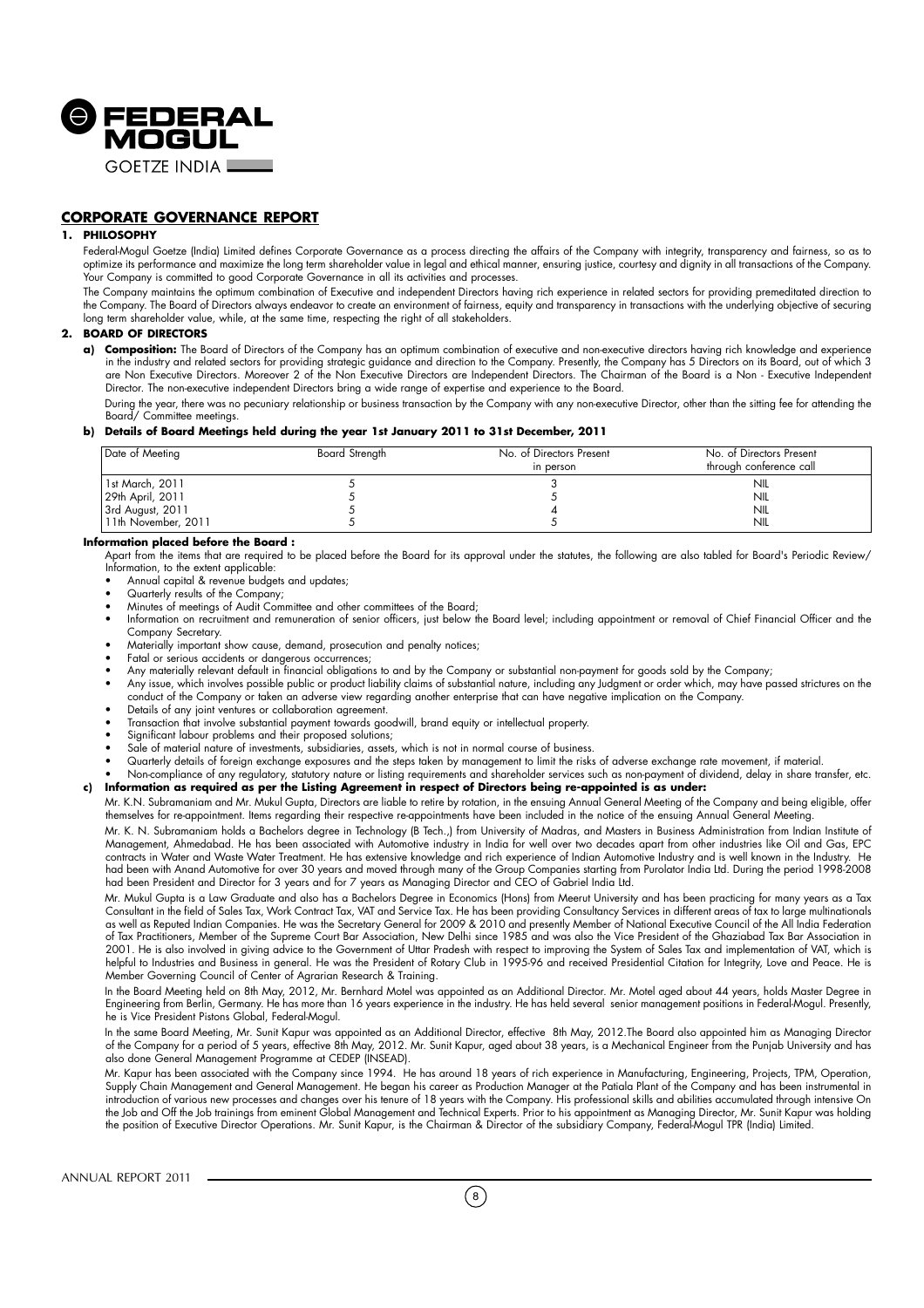

#### **d) Attendance at Board Meetings and last AGM and details of memberships of Directors in other Boards and Board Committees:**

| Name of the Director              | Category     | For the year from 1st January 2011<br>to 31st December, 2011 |                          | As on 31st December, 2011                         |                                   |          |
|-----------------------------------|--------------|--------------------------------------------------------------|--------------------------|---------------------------------------------------|-----------------------------------|----------|
|                                   |              | Attendance at                                                |                          | Number of Directorships<br>of other Indian Public | Committee Memberships<br>[Note 2] |          |
|                                   |              | <b>Board Meeting</b><br>(Total Meetings                      | Last AGM<br>9th May 2011 | Limited Companies (Note1)                         | Member                            | Chairman |
|                                   |              | held $-4$ )                                                  |                          |                                                   |                                   |          |
| Mr. Jean de Montlaur              | MD&P         | 3                                                            | Yes                      |                                                   |                                   |          |
| (resigned w.e.f 23rd April, 2012) |              |                                                              |                          |                                                   |                                   |          |
| Mr. Dan Brugger                   | WTFD & CFO   | 4                                                            | Yes                      |                                                   |                                   | ◠        |
| Mr. Rainer Jueckstock             | <b>NED</b>   | ◠                                                            | No                       | Nil                                               |                                   |          |
| (resigned w.e.f 8th May, 2012)    |              |                                                              |                          |                                                   |                                   |          |
| Mr. Mukul Gupta                   | <b>NEID</b>  | ⊿                                                            | Yes                      | Nil                                               |                                   |          |
| Mr. K.N. Subramaniam              | <b>CNEID</b> |                                                              | Yes                      | Nil                                               | ◠                                 | Nil      |

CNEID : Chairman and Non-Executive Independent Director NEID : Non Executive Independent Director

MD&P : Managing Director & President WTD&CFO : Whole Time Director & CFO

NED : Non Executive Director WTFD&CFO: Whole Time Finance Director & CFO

Note1 : The above excludes Foreign Companies, Private Limited Companies and Alternate Directorships.

Note2 : Includes only Audit and Shareholders'/Investors' Grievance committee in all Public Limited Companies.

#### **Code of Conduct**

We at Federal-Mogul Goetze (India) Limited have laid down a code of conduct for all Board members and senior management of the Company. The code of conduct is available on the website of the Company i.e. www.federalmogulgoetze.com. The code has been circulated to all the members of the Board and senior management and they have affirmed compliance with the code of conduct. A declaration signed by the Managing Director to this effect is attached to the Annual Report.

#### **3. AUDIT COMMITTEE**

#### **a) Composition and Terms of Reference**

Presently, the Audit Committee comprises of two Non-Executive Independent Directors and one Non-Executive Director viz. Mr. Mukul Gupta, Chairman (Non-Executive Independent Director), Mr. K.N. Subramaniam, Member (Non-Executive Independent Director) and Mr. Bernhard Motel, Member.

Representatives of the Management, Finance Department, Company Secretary, Statutory Auditors and Internal Auditors are invitees to the meetings of the Audit Committee.

The current terms of reference of the Audit Committee fully conform to the requirements of Clause 49 of the Listing Agreement as well as Section 292A of the Companies Act, 1956. These broadly include review of internal audit programmed, review of financial reporting systems, internal control systems, ensuring compliance with statutory and regulatory provisions, discussions on quarterly, half yearly and annual financial results, interaction with senior management, statutory and internal auditors, recommendation for re-appointment of statutory auditors etc.

#### **b) Meetings and Attendance**

Details of Audit Committee Meetings held during the year 1st January 2011 to 31st December, 2011

| <b>Date of Meeting</b> | <b>Strength of Committee</b> | No. of Members present<br>in person | <b>No. of Members Present</b><br>through conference call |
|------------------------|------------------------------|-------------------------------------|----------------------------------------------------------|
| 1st March, 2011        |                              |                                     | nil                                                      |
| 29th April, 2011       |                              |                                     | NIL                                                      |
| 3rd August 2011        |                              |                                     | NIL                                                      |
| 11th November, 2011    |                              |                                     | <b>NIL</b>                                               |

#### **Audit Committee Members Attendance during the Accounting year 2011**

| <b>Name</b>                                             | <b>Total Meetings held</b> | No. of meetings attended<br>in person | No. of meetings attended<br>through Conference Call |
|---------------------------------------------------------|----------------------------|---------------------------------------|-----------------------------------------------------|
| Mr. Mukul Gupta (Chairman)                              |                            |                                       | Nil                                                 |
| Mr. K.N. Subramaniam                                    |                            |                                       | Nil                                                 |
| Mr. Rainer Jueckstock<br>(resigned w.e.f 8th May, 2012) |                            |                                       | Nil                                                 |

The Audit Committee meeting was also held on 29th February, 2012 to, inter-alia, consider the reappointment of M/s. S R Batliboi & Co. as Statutory Auditors of the Company for the Year 2012, review of the audited financial results and Annual Accounts for the year ended 31st December 2011 with the statutory auditors and recommend the same to the Board for approval.

#### **4. REMUNERATION COMMITTEE**

At present, the Remuneration Committee of the Company comprises of Mr. K.N. Subramaniam as the Chairman, Mr. Mukul Gupta and Mr. Bernhard Motel as Members. The Remuneration Committee has been constituted to determine and review the remuneration packages of the Managing Director and/or Whole Time Director. The remuneration policy is in consonance with the existing industry practice.

No Remuneration Committee meeting was held during the year 2011. After the close of the financial year ended 31st December, 2011, a meeting of the Remuneration Committee was held on 8th May, 2012 to approve the remuneration payable to Mr. Sunit Kapur as Managing Director of the Company.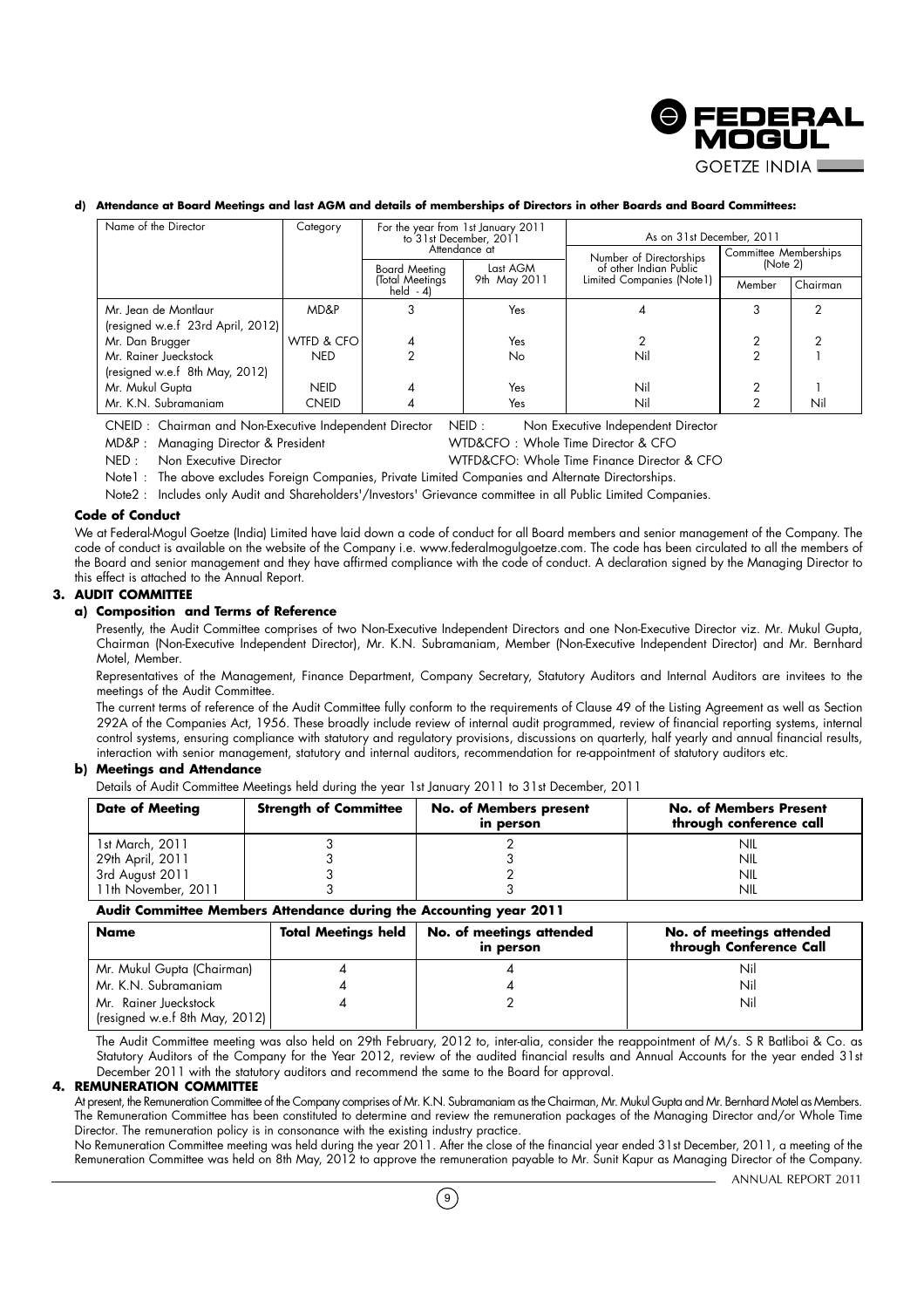

|                       | Name of Executive Directors Remuneration for the year ended 2011 | (Rs. In lacs) | Service contract |
|-----------------------|------------------------------------------------------------------|---------------|------------------|
| Mr. Jean de Montlaur* | - Salaries                                                       | 345.15        | 27.03.2009 to    |
|                       | - Contribution to Provident                                      |               | 02.03.2013       |
|                       | & Other funds                                                    | 13.97         |                  |
|                       | -Other Perquisites                                               | 67.20         |                  |
|                       |                                                                  |               |                  |
|                       |                                                                  | 426.32        |                  |
|                       |                                                                  |               |                  |
| Mr. Dan Brugger **    | - Salaries                                                       | 126.52        | 12.11.2010 to    |
|                       | - Contribution to Provident                                      |               | 11.11.2015       |
|                       | & Other funds                                                    | 6.46          |                  |
|                       | - Other Perquisites                                              | 35.68         |                  |
|                       |                                                                  |               |                  |
|                       |                                                                  | 168.66        |                  |

#### **Details of Remuneration to Directors for the year ended 31st December, 2011**

\* The Company has received the approval of remuneration paid to Mr. Jean de Montlaur for the period from 27th March 2009 to 26th March 2012. Mr. Jean de Montlaur has resigned from the directorship of the Company w.e.f 23rd April, 2012.

\*\* The Company had applied to the Central Government for obtaining approval for the remuneration payable to Mr. Dan Brugger for his tenure from 12th November, 2010 to 11th November, 2015.

- Notes: 1. During the period under review, the Non-Executive Independent Directors received sitting fees of Rs. 20,000/- each for the meetings of the Board, Audit Committee, Shareholders' / Investors' Grievance Committee, Remuneration Committee, and Rs. 15,000/- each for Share Transfer Committee meetings attended by them. There are no other pecuniary relationships or transactions with the Company.
	- 2. The Company does not have any stock option scheme.

Remuneration Policy of the Company: Remuneration policy is directed towards rewarding performance based on review of achievements on a periodical basis. The Remuneration policy is in consonance with the existing Industry trends. The remuneration structure of Executive Directors comprises of salary, allowances, and perquisites.

#### **5. SHAREHOLDERS'/INVESTORS' GRIEVANCE COMMITTEE**

- The Shareholders'/ Investors' Grievance Committee has been constituted to look into the redressal of shareholders' and investors' complaints like transfer/ transmission/demat of share; loss of share certificates; non-receipt of Annual Report; Dividend Warrants etc.
- Currently, the composition of the Committee is as under:

| <b>Name of the Director</b> | Designation in the Committee Nature of Directorship |                                    |
|-----------------------------|-----------------------------------------------------|------------------------------------|
| Mr. Bernhard Motel          | Chairman                                            | Non-Executive Director             |
| Mr. Mukul Gupta             | Member                                              | Non-Executive Independent Director |
| Mr. K.N. Subramaniam        | Member                                              | Non-Executive Independent Director |
| Mr. Sunit Kapur             | Member                                              | <b>Managing Director</b>           |
| Mr. Dan Brugger             | Member                                              | Whole Time Finance Director & CFO  |

• Mr. Khalid Khan, Company Secretary of the Company has been nominated as the compliance officer for this purpose.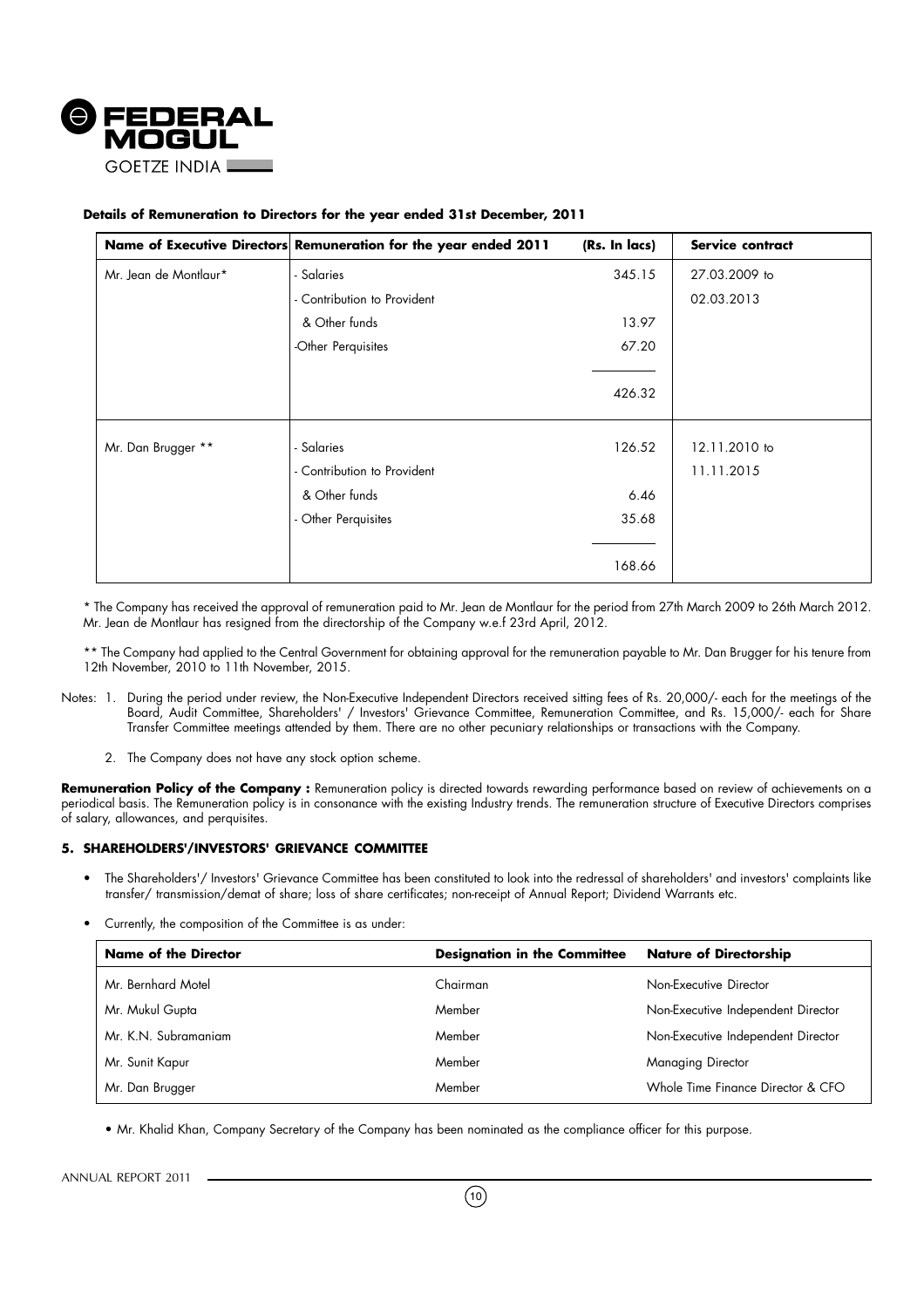

## **A) Meetings and Attendance**

**Details of Shareholders'/ Investors' Grievance Meetings held during the year 1st January 2011 to 31st December, 2011**

| <b>Date of Meeting</b> | <b>Strength of Committee</b> | <b>No. of Members Present</b><br>in person | <b>No. of Members Present</b><br>through conference call |
|------------------------|------------------------------|--------------------------------------------|----------------------------------------------------------|
| 1st March, 2011        |                              |                                            | NIL                                                      |
| 29th April, 2011       |                              |                                            | nil                                                      |
| 3rd August 2011        |                              |                                            | NIL                                                      |
| 11th November, 2011    |                              |                                            | NIL                                                      |

#### **B) Shareholders'/Investors' Grievance Committee Members Attendance during the year 2011**

| <b>Name</b>                                                        | <b>Total Meetings held</b> | No. of Meetings attended<br>in person | No. of Meetings attended<br>through Conference Call |
|--------------------------------------------------------------------|----------------------------|---------------------------------------|-----------------------------------------------------|
| Mr. Rainer Jueckstock (Chairman)<br>(resigned w.e.f 8th May, 2012) |                            |                                       | Nil                                                 |
| Mr. Mukul Gupta                                                    | 4                          | 4                                     | Nil                                                 |
| Mr. K.N. Subramaniam                                               | 4                          |                                       | Nil                                                 |
| Mr. Jean de Montlaur<br>(resigned w.e.f 23rd April, 2012)          | 4                          |                                       | Nil                                                 |
| Mr. Dan Brugger                                                    | 4                          |                                       | Nil                                                 |

• Details of number of investor complaints for the year ended December 31, 2011 are : Beginning 0 , Received 1, Disposed off 1, Pending 0. • The letters received from shareholders for routine matters such as requests for revalidation of dividend warrants; non-receipt of Annual Report,

Dividend warrants were redressed/resolved/replied promptly in usual and proper manner to the entire satisfaction of the shareholders. • There were no requests pending for Share Transfer or Transmission as on 31st December, 2011. Further, there were no request pending

for demat as on 31st December, 2011. • The Company has transferred the matured deposits, interest thereon remaining unclaimed and unpaid for a period of 7 years from the due date to the Investor Education and Protection Fund set up by the Central Government pursuant to the provisions of Section 205A, read with Section 205C of the Companies Act, 1956. During the year ended December 31, 2011 the Company has credited a sum of Rs. 8,45,038/- to the Investor Education and Protection Fund pursuant to the said provisions.

#### **6. ANNUAL GENERAL MEETINGS**

| Year            | Location                                                                                                      | Date & Time                   | Whether any special resolution passed                                                                                                                                                                                                                                                                     |
|-----------------|---------------------------------------------------------------------------------------------------------------|-------------------------------|-----------------------------------------------------------------------------------------------------------------------------------------------------------------------------------------------------------------------------------------------------------------------------------------------------------|
| 54th AGM (2008) | Sri Sathya Sai International<br>Centre, Institutional Area,<br>Pragati Vihar, Lodhi Road,<br>New Delhi-110003 | 26th June 2009<br>10.00 A.M.  | 1. To consider and approve the change in designation of<br>Mr. Rustin Murdock to Whole Time Director & CFO of the<br>Company and his terms of appointment.<br>2. To consider and approve the elevation of Mr. Jean de<br>Montlaur as the Managing Director and President and<br>his terms of appointment. |
| 55th AGM (2009) | Sri Sathya Sai International<br>Centre, Institutional Area,<br>Pragati Vihar, Lodhi Road,<br>New Delhi-110003 | 25th June, 2010<br>10.00 A.M. | To consider and approve the waiver of refund of the<br>excess remuneration paid to Mr. Arun Anand, erstwhile<br>Vice Chairman, Managing Director & CEO, for the<br>period from 1st April 2006 to 31st December, 2006.                                                                                     |
| 56th AGM (2010) | Sri Sathya Sai International<br>Centre, Institutional Area,<br>Pragati Vihar, Lodhi Road,<br>New Delhi-110003 | 9th May 2011<br>3.00 P.M.     | No                                                                                                                                                                                                                                                                                                        |

Postal Ballot: No resolutions have been passed by the Company's shareholders through postal ballot during the year ended 31st December 2011. At the ensuing Annual General Meeting, there is no resolution proposed to be passed by postal ballot.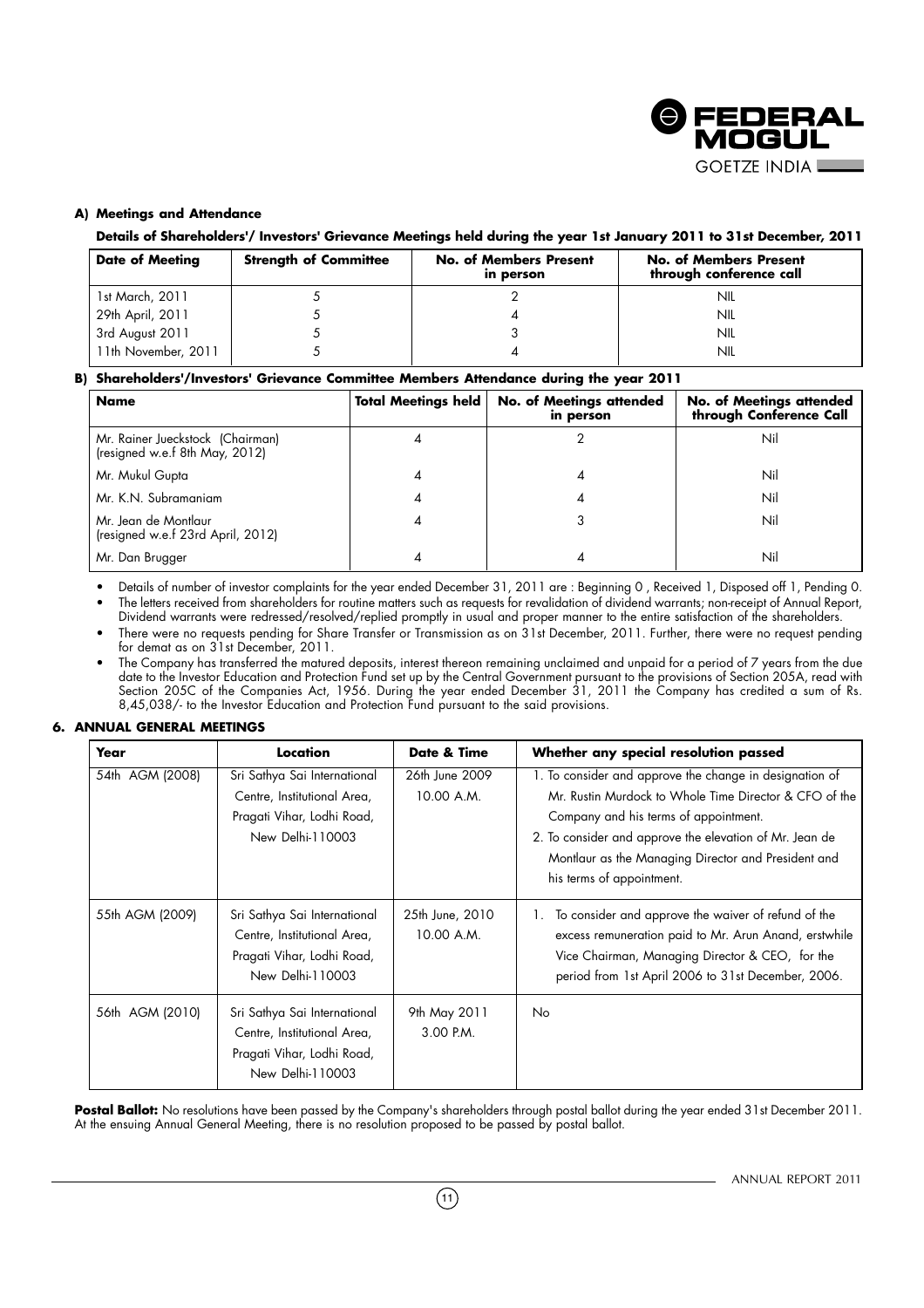

#### **7. DISCLOSURES**

- Disclosure on materially significant related party transactions i.e. transactions of the Company of material nature, with its promoters, the directors or the management, their subsidiaries or relatives etc. that may have potential conflict with the interests of the Company at large
- Details of number of Shares & Convertible Instruments held by Non-Executive Directors
- Details of non compliance by the Company, penalties and strictures imposed on the Company by Stock Exchanges or SEBI or any statutory authority, on any matter related to capital markets, during the past three years.
- Whistle Blower Policy
- Details of Compliance with mandatory requirements and adoption of the non-mandatory requirements

## **8. MEANS OF COMMUNICATION**

- None of the transactions with any of the related parties were in conflict with the interest of the Company
- As on date, no Non-Executive Director holds any share in the Company.
- None

11th June, 2012 at 3.00 P.M.

- The Company has established a Whistle Blower Policy for employees to report concerns about unethical behaviour, actual or suspected fraud or violation of the company's code of conduct or ethics policy. This policy provides for adequate safeguards against victimization of employees who avail of the mechanism.
- As on date, the Company is in full compliance with the mandatory requirements of Clause 49. Further, following Non-mandatory requirements are also adopted by the Company :
- 1. At present, the Chairman of the Board is a Non-executive Independent Director.
- 2. The Board has established a Remuneration Committee in accordance with the provisions of Clause 49.
- 3. The Company has established a Whistle Blower policy and appropriately communicated the same within the organization.

Quarterly Results Quarterly/Half-Yearly/ Yearly Financial Results of the Company were considered and approved by the Directors and the same were communicated to Stock Exchanges on the same day. During the year under review, these results were generally published in one English Daily i.e. Financial Express (all edition) and one Hindi Daily i.e Jansatta, Delhi. The results are available on the Company's website at www.federalmogulgoetze.com

Institutional Area, Pragati Vihar, Lodhi Road, New Delhi-110003

Phiroze JeeJee Bhoy Towers, Dalal Street, Mumbai-400001 **- The National Stock Exchange of India Ltd.,**

Exchange Plaza, Bandra Kurla Complex, Bandra (East) Mumbai.

Whether presentations were made to Institutional Investors or to the analysts ? No.

## **9. GENERAL SHAREHOLDERS INFORMATION**

- **a. 57th Annual General Meeting**
	-
	- Venue Sri Sathya Sai International Centre

#### **b. Financial Year b. Financial Year January 1 to December 31**

- **c. Financial Calendar (Tentative)**
	-
	- Results for the quarter ending March 31, 2012 Last week of April 2012<br>- Results for the quarter/half year ending June 30, 2012 Last week of July 2012 - Results for the quarter/half year ending June 30, 2012
	- Results for the quarter/period ending September 30, 2012 Last week of October 2012
	- Results for the quarter/year ending December 31, 2012
	- Annual General Meeting for the year ending December 31, 2012 Last week of June 2013

## **d. Book Closure date** 28th May, 2012 to 11th June, 2012 (both days inclusive)

- **e. Listing on Stock Exchanges The Communist Communist Communist Communist Communist Communist Communist Communist Communist Communist Communist Communist Communist Communist Communist Communist Communist Communist Communi**
- **f. Stock Code details and Stock Exchange-505744**

## **ISIN No.-NSDL ISIN No.-NSDL**

## **- CDSL** INE 529A01010

**Note:** Listing Fees for the year 2011-2012 has been paid to both, Bombay Stock Exchange Limited and National Stock Exchange. Annual custodian charges of Depository have also been paid to NSDL and CDSL.

**(See Note)**

National Stock Exchange-FMGOETZE

ANNUAL REPORT 2011

 $(12)$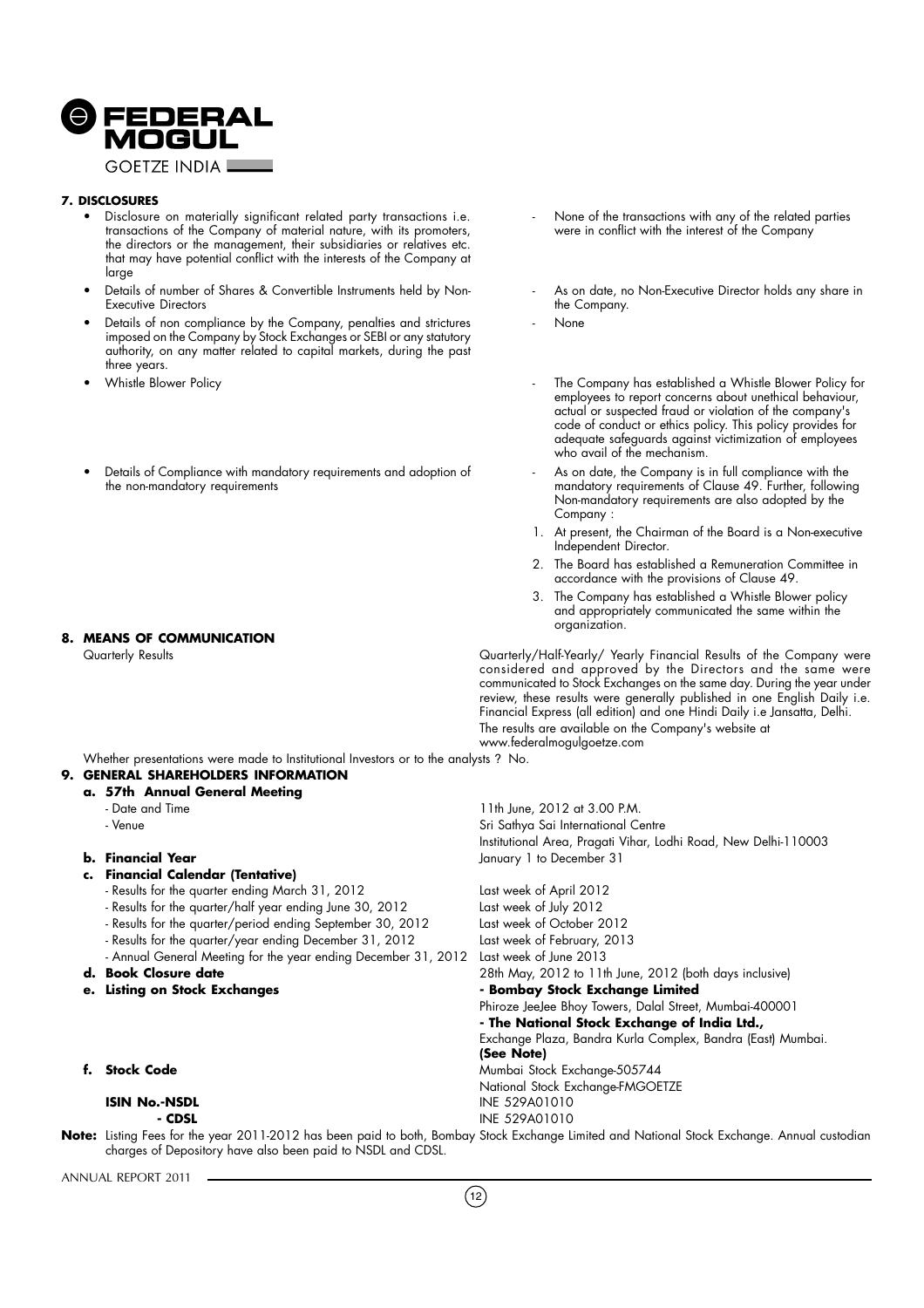

## **g. Stock Market Data\***

|                  | The Stock Exchange, Mumbai             |                   |          | National Stock Exchange, Mumbai |                                                             |        |         |               |  |
|------------------|----------------------------------------|-------------------|----------|---------------------------------|-------------------------------------------------------------|--------|---------|---------------|--|
|                  | Federal-Mogul Goetze (India) Limited's | Šhare Price (Rs.) |          | Sensex                          | Federal-Mogul Goetze (India) Limited's<br>Share Price (Rs.) |        |         | S&P CNX Nifty |  |
| Month            | High                                   | Low               | High     | Low                             | High                                                        | Low    | High    | Low           |  |
| Dec 2010         | 184.70                                 | 163.05            | 20552.03 | 19074.57                        | 189.00                                                      | 163.20 | 6147.30 | 5721.15       |  |
| Jan 2011         | 197.00                                 | 152.90            | 20664.80 | 18038.48                        | 199.00                                                      | 151.00 | 6181.05 | 5416.65       |  |
| Feb 2011         | 158.00                                 | 139.00            | 18690.97 | 17295.62                        | 170.05                                                      | 139.15 | 5599.25 | 5177.70       |  |
| Mar 2011         | 211.50                                 | 139.10            | 19575.16 | 17792.17                        | 210.95                                                      | 139.25 | 5872.00 | 5348.20       |  |
| April 2011       | 250.65                                 | 203.00            | 19811.14 | 18976.19                        | 251.00                                                      | 204.90 | 5944.45 | 5693.25       |  |
| May 2011         | 286.90                                 | 244.00            | 19253.87 | 17786.13                        | 289.85                                                      | 243.00 | 5775.25 | 5328.70       |  |
| June 2011        | 272.00                                 | 245.50            | 18873.39 | 17314.38                        | 271.95                                                      | 243.50 | 5657.90 | 5195.90       |  |
| <b>July 2011</b> | 307.40                                 | 264.00            | 19131.70 | 18131.86                        | 307.35                                                      | 264.00 | 5740.40 | 5453.95       |  |
| Aug. 2011        | 289.90                                 | 213.05            | 18440.07 | 15765.53                        | 292.80                                                      | 207.90 | 5551.90 | 4720.00       |  |
| Sept. 2011       | 246.00                                 | 218.00            | 17211.80 | 15801.01                        | 246.45                                                      | 219.00 | 5169.25 | 4758.85       |  |
| Oct. 2011        | 245.00                                 | 223.00            | 17908.13 | 15745.43                        | 247.00                                                      | 223.00 | 5399.70 | 4728.30       |  |
| Nov 2011         | 244.80                                 | 210.00            | 17702.26 | 15478.69                        | 246.95                                                      | 220.00 | 5326.45 | 4639.10       |  |
| Dec. 2011        | 230.00                                 | 193.80            | 17003.71 | 15135.86                        | 231.60                                                      | 193.30 | 5099.25 | 4531.15       |  |

\* Source : www.bseindia.com; www.nseindia.com

**h. Comparison of Federal-Mogul Goetze (India) Limited Scrip movement with BSE Sensex (Month High)**



 $\binom{13}{ }$ 

Comparison of Federal-Mogul Goetze (India) Limited Scrip **Movement with BSE Sensex** 

ANNUAL REPORT 2011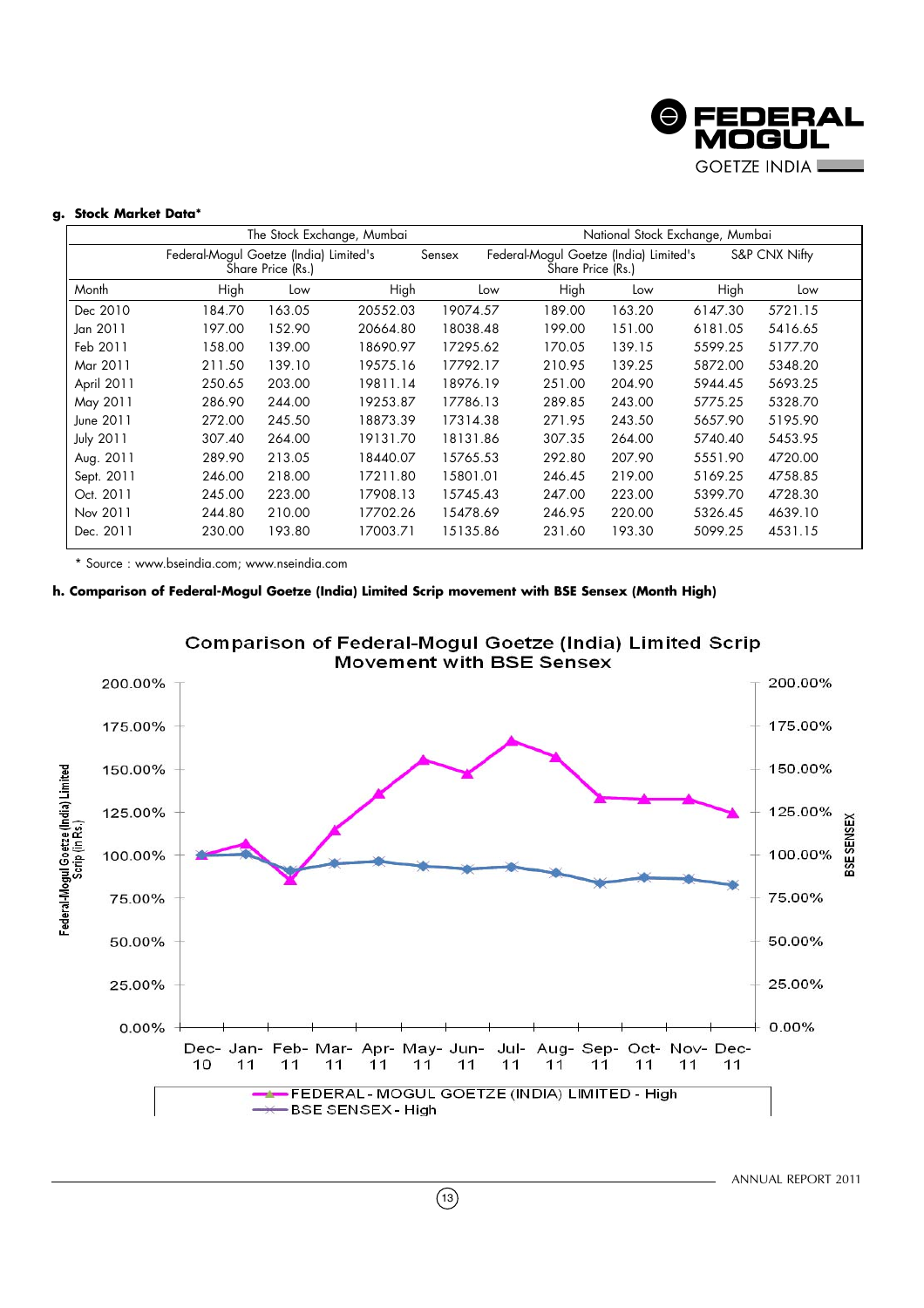

#### **i. Share Transfer System**

- Alankit Assignments Limited, RTA Division, 2E/21, Jhandewalan Extension, New Delhi 110055 is acting as the Registrar and Transfer Agent for the Equity Shares of the Company, w.e.f 1st May 2005 to provide services in both Physical and Electronic Mode.
- The authority relating to share transfer has been delegated to the Share Transfer Committee. Presently, the Share Transfer Committee comprises of Mr. Dan Brugger, Chairman, Mr. Mukul Gupta, Mr. K.N. Subramaniam and Mr. Sunit Kapur as Members.
- Valid share transfers in physical form and complete in all respects are normally approved and registered generally within a period of a fortnight by the Share Transfer Committee. Valid demat requests are cleared twice in a week. The committee met 20 times during the year 2011 for approving transfers, transmission etc.
- Pursuant to clause 47(c) of the Listing Agreement with the Stock Exchanges, certificates on half yearly basis, have been issued by the Company Secretary in practice for due compliance of share transfer formalities by the Company.

#### **j. Distribution Schedule as on 31/12/2011**

| A] On the basis of shares held |  |
|--------------------------------|--|
|--------------------------------|--|

| No. of shares    | No. of Shareholders | Percentage to total<br><b>Shareholders</b> | No. of shares held | Percentage to total<br>shares held |
|------------------|---------------------|--------------------------------------------|--------------------|------------------------------------|
| <b>UPTO 5000</b> | 19945               | 99.55                                      | 2691901            | 4.83                               |
| 5001 - 10000     | 39                  | 0.19                                       | 288764             | 0.52                               |
| 10001 - 20000    | 20                  | 0.10                                       | 294033             | 0.53                               |
| 20001 - 30000    | 5                   | 0.02                                       | 124568             | 0.22                               |
| 30001 - 40000    | $\overline{2}$      | 0.01                                       | 70701              | 0.13                               |
| 40001 - 50000    |                     | 0.01                                       | 44044              | 0.08                               |
| 50001 -100000    | 8                   | 0.04                                       | 554777             | 1.00                               |
| ABOVE 100000     | 16                  | 0.08                                       | 51563342           | 92.69                              |
| <b>TOTAL</b>     | 20036               | 100.00                                     | 55632130           | 100.00                             |

#### B] On the basis of Category

| Category                                                                      | No. of Shareholders | Percentage to total<br><b>Shareholders</b> | No. of shares held | Percentage to total<br>shares held |
|-------------------------------------------------------------------------------|---------------------|--------------------------------------------|--------------------|------------------------------------|
| <b>INDIVIDUALS</b>                                                            | 19522               | 97.44                                      | 5871500            | 10.55                              |
| <b>CORPORATE BODIES</b>                                                       | 341                 | 1.70                                       | 546954             | 0.98                               |
| FINANCIAL INSTITUTIONS /<br>MUTUAL FUNDS/BANKS/<br><b>INSURANCE COMPANIES</b> | 27                  | 0.13                                       | 7340692            | 13.20                              |
| NON-RESIDENT INDIANS                                                          | 128                 | 0.64                                       | 41870              | 0.08                               |
| FOREIGN INSTITUTIONAL<br>INVESTORS/<br><b>OVERSEAS CORPORATE BODIES</b>       | 10                  | 0.05                                       | 109521             | 0.20                               |
| PROMOTERS (NON-RESIDENT<br>COMPANY)                                           | 2                   | 0.01                                       | 41715454           | 74.98                              |
| <b>OTHERS</b>                                                                 | 6                   | 0.03                                       | 6139               | 0.01                               |
| <b>TOTAL</b>                                                                  | 20036               | 100.00                                     | 55632130           | 100.00                             |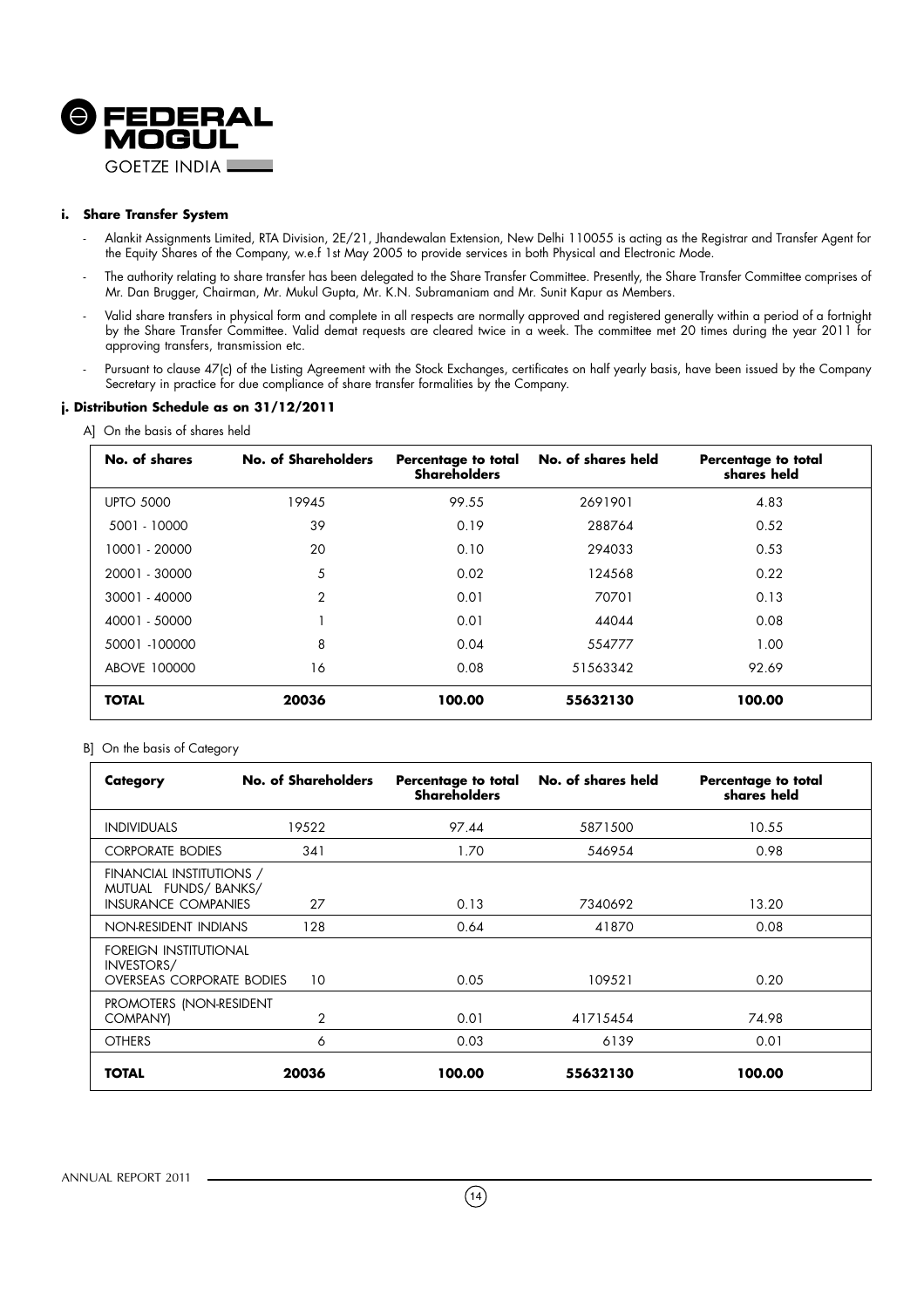



#### **k. Dematerialization of shares and Liquidity**

As on 31st December 2011, 98.92% of the Equity Capital of the Company has been dematerialized .The shares of the company are traded on Bombay Stock Exchange Limited Mumbai and the National Stock Exchange of India Limited and have good liquidity.



#### **DECLARATION OF MD**

This is to certify that the Company has laid down Code of Conduct for all Board Members and Senior Management of the Company and the copy of same is posted on the website of the Company viz. www.federalmogulgoetze.com. Further certified that the Members of the Board and Senior Management Personnel have affirmed their compliance with the Code for the year ended 31st December, 2011.

 $(15)$ 

Date : May 8, 2012 **Sunit Kapur** Place : Gurgaon Managing Director (No. 2016) Managing Director (No. 2016) Managing Director (No. 2016) Managing Director

ANNUAL REPORT 2011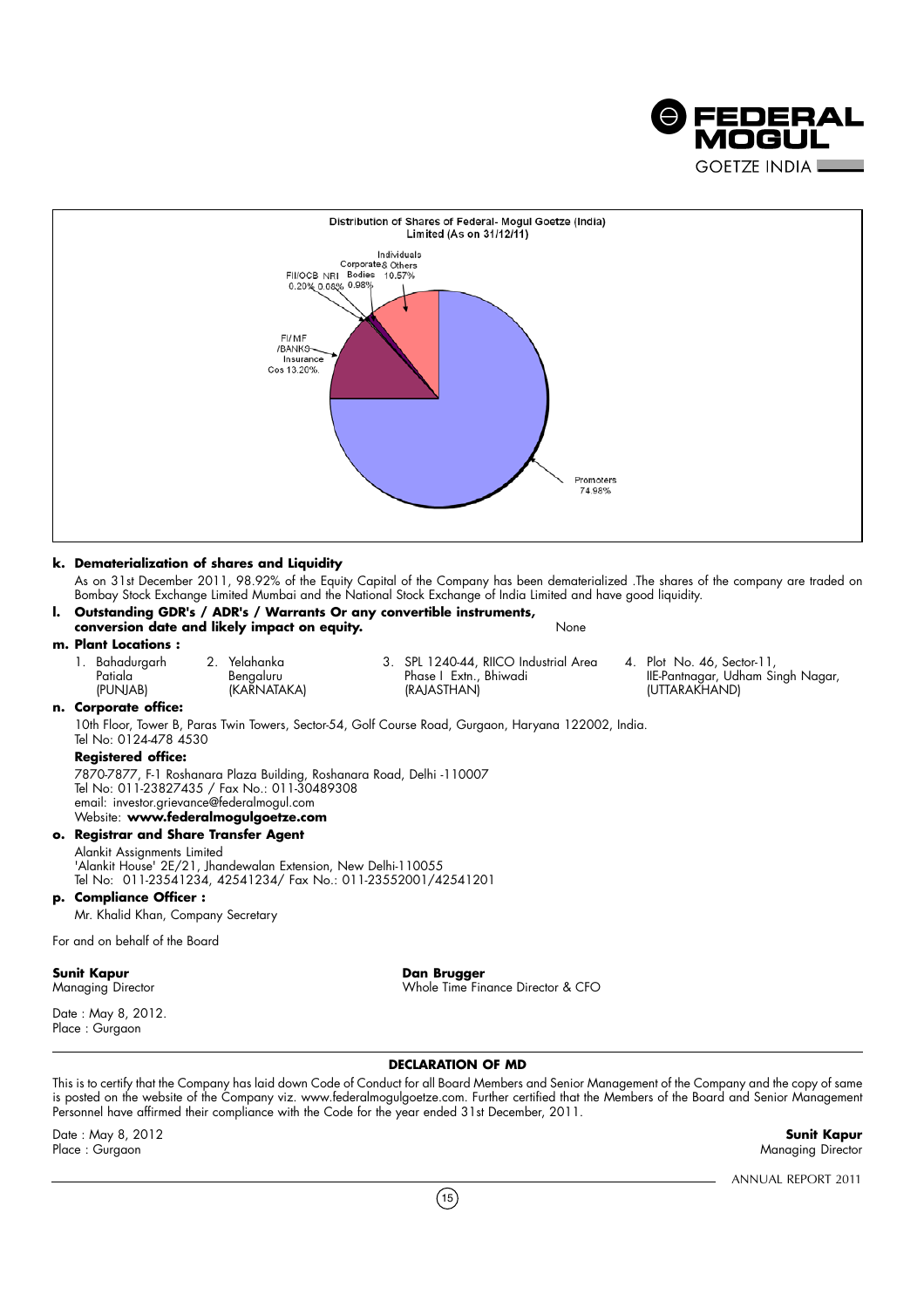

#### **CERTIFICATE ON CORPORATE GOVERNANCE UNDER CLAUSE 49 OF THE LISTING AGREEMENT**

To the Members of Federal-Mogul Goetze (India) Limited

We have examined the compliance of conditions of Corporate Governance of Federal-Mogul Goetze (India) Limited for the year ended 31st December, 2011 as stipulated in Clause 49 of the Listing Agreement of Company with the Stock Exchange in India.

The compliance of conditions of Corporate Governance is the responsibility of the management. The examination was limited to a review of the procedure and implementation thereof, adopted by the Company for ensuring the compliance with the conditions of Corporate Governance. It is neither an audit nor an expression of opinion on the financial statements of the Company.

In our opinion and to the best of the information provided and according to the explanations given, it is certified that the Company has complied with the conditions of Corporate Governance as stipulated in Clause 49 of the above mentioned Listing Agreement.

We state that in respect of Investors grievances received during the year ended 31st December 2011, no investor grievances were pending against the Company for a period exceeding one month as per the records maintained by the Company which were presented to the shareholders/Investor Grievance Committee. All the investor grievances against the Company were resolved amicably.

We further state that such certification as to compliance is neither an assurance of the future viability of the Company nor the efficiency or effectiveness with which the management has conducted the affairs of the Company.

> For DEEPIKA GERA, COMPANY SECRETARIES

Place : New Delhi **DEEPIKA GERA** Date : May 8, 2012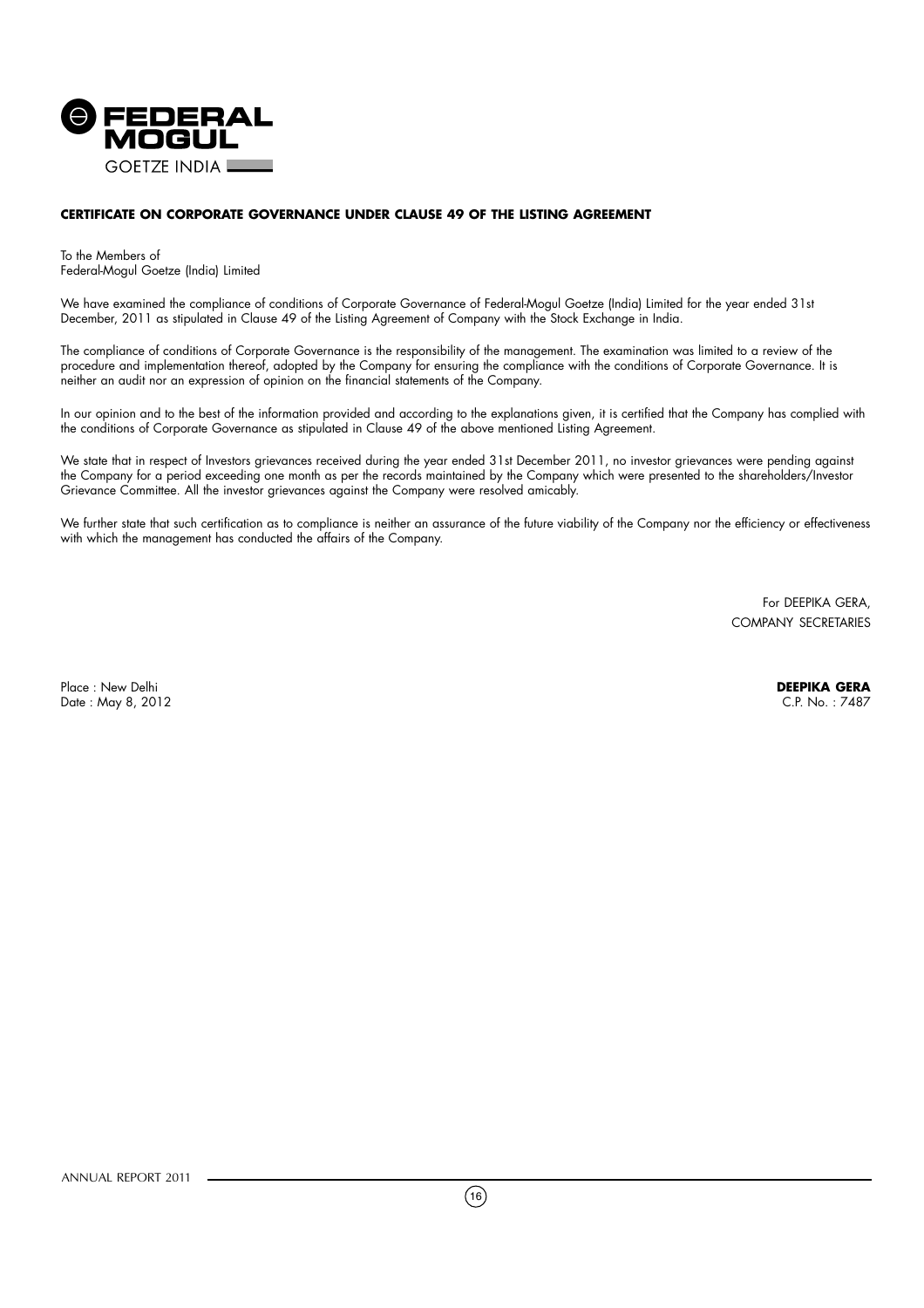

#### **INDEPENDENT AUDITOR'S REPORT To**

#### **The Members of Federal-Mogul Goetze (India) Limited**

#### **Report on the Financial Statements**

We have audited the accompanying financial statements of Federal-Mogul Goetze (India) Limited ("the Company"), which comprise the Balance Sheet as at December 31, 2011, and the Statement of Profit and Loss and Cash Flow Statement for the year then ended, and a summary of significant accounting policies and other explanatory information.

#### **Management's Responsibility for the Financial Statements**

Management is responsible for the preparation of these financial statements that give a true and fair view of the financial position, financial performance and cash flows of the Company in accordance with accounting principles generally accepted in India, including the Accounting Standards referred to in sub-section (3C) of section 211 of the Companies Act, 1956 ("the Act"). This responsibility includes the design, implementation and maintenance of internal control relevant to the preparation and presentation of the financial statements that give a true and fair view and are free from material misstatement, whether due to fraud or error.

#### **Auditor's Responsibility**

Our responsibility is to express an opinion on these financial statements based on our audit. We conducted our audit in accordance with the Standards on Auditing issued by the Institute of Chartered Accountants of India. Those Standards require that we comply with ethical requirements and plan and perform the audit to obtain reasonable assurance about whether the financial statements are free from material misstatement.

An audit involves performing procedures to obtain audit evidence about the amounts and disclosures in the financial statements. The procedures selected depend on the auditor's judgment, including the assessment of the risks of material misstatement of the financial statements, whether due to fraud or error. In making those risk assessments, the auditor considers internal control relevant to the Company's preparation and fair presentation of the financial statements in order to design audit procedures that are appropriate in the circumstances but not for the purpose of expressing an opinion on the effectiveness of the company's internal control. An audit also includes evaluating the appropriateness of accounting policies used and the reasonableness of the accounting estimates made by management, as well as evaluating the overall presentation of the financial statements. We believe that the audit evidence we have obtained is sufficient and appropriate to provide a basis for our audit opinion. **Basis for Qualified Opinion**

Refer Note no. 19 of Schedule 24 on the Company's investments in G. I. Power Corporation Limited ('GIPCL') of the value of Rs 1,070.92 lacs representing investment in equity shares of Rs.194.48 lacs and in preference shares of Rs. 876.44 lacs. During the year, Company's holding in GIPCL was reduced to 6.60% from earlier holding of 26.00%. The Company has been unable to produce audited financial information and, as represented to us, is also in discussion for sale of these investments at par, that are yet to be concluded. In view of these uncertainties and due to non-availability of audited financial information as at December 31, 2011, we are not in a position to

assess as to whether provision, if any, needs to be made towards carrying value of these investments and consequential impact thereof.

#### **Qualified opinion**

In our opinion and to the best of our information and according to the explanations given to us, except for the possible effects of the matter described in the Basis for Qualified Opinion paragraph, the impact whereof is unascertainable, the financial statements give the information required by the Act in the manner so required and give a true and fair view in conformity with the accounting principles generally accepted in India:

- (a) in the case of the Balance Sheet, of the state of affairs of the Company as at December 31, 2011;
- (b) in the case of the Statement of Profit and Loss, of the profit for the year ended on that date; and
- in the case of the Cash Flow Statement, of the cash flows for the year ended on that date.

#### **Report on Other Legal and Regulatory Requirements**

- 1. As required by the Companies (Auditor's Report) Order, 2003 ("the Order") issued by the Central Government of India in terms of sub-section (4A) of section 227 of the Act, we give in the Annexure a statement on the matters specified in paragraphs 4 and 5 of the Order.
- 2. As required by section 227(3) of the Act, we report  $\frac{1}{11}$ that:
	- (a) Except for the matter described in the Basis for Qualified Opinion paragraph above, we have obtained all the information and explanations which to the best of our knowledge and belief were necessary for the purpose of our audit;
	- In our opinion proper books of account as required by law have been kept by the Company so far as appears from our examination of those books;
	- The Balance Sheet, Statement of Profit and Loss and Cash Flow Statement dealt with by this Report are in agreement with the books of account;
	- Except for the matter described in the Basis for Qualified Opinion paragraph above, in our opinion, the Balance Sheet, Statement of Profit and Loss and Cash Flow Statement comply with the Accounting Standards referred to in subsection (3C) of section 211 of the Companies Act, 1956;
	- On the basis of written representations received from the directors as on December 31, 2011, and taken on record by the Board of Directors, none of the directors is disqualified as on December 31, 2011, from being appointed as a director in terms of clause (g) of sub-section (1) of section 274 of the Companies Act, 1956.

#### **For S.R. BATLIBOI & CO. Chartered Accountants Firm registration number: 301003E**

## **per Pankaj Chadha**

Place : Gurgaon Membership Date : February 29, 2012

 $\left(\overline{17}\right)$ 

**Partner**<br>Membership

#### **Annexure referred to in paragraph 1 of our report of even date under Section 'Report on Other Legal and Regulatory Requirements'**

#### **Re: Federal-Mogul Goetze (India) Limited ('the Company')**

- (a) The Company has maintained proper records showing full particulars, including quantitative details and situation of fixed assets, except for certain items of plant and machinery and certain items of furniture at one of its facilities, where the records are maintained for group of similar assets and not for each individual asset.
- The Company has a programme for physical verification on a rotational basis, which, in our opinion, is reasonable having regard to the size of the Company and the nature of its assets. Accordingly, certain fixed assets have been physically verified by the management during the year and no material discrepancies were noticed on such verification.
- (c) There was no disposal of a substantial part of fixed assets during the year.
- The inventory has been physically verified by the management during the year, except for stores and spares inventory of Rs 585.53 lacs which has not been verified during or at the end of the year. In our opinion, the frequency of verification is reasonable. Inventories lying with outside parties (including with transporters, job workers and at ports) have been confirmed by them as at year end.
- (b) The procedures of physical verification of inventory followed by the management, except for stores and spares inventory of Rs 585.53 lacs, are reasonable and adequate in relation to the size of the Company and the nature of its business.
- (c) The Company is maintaining proper records of inventory, except for stores and spares inventory of Rs. 585.53 lacs and no material discrepancies were noticed on physical verification.
- iii. (a) According to the information and explanations given to us, the Company has not granted any loans, secured or unsecured to companies, firms or other parties covered in the register maintained under section 301 of the Companies Act, 1956. Accordingly, the provisions of clause 4(iii) (a) to (d) of the Order are not applicable to the Company and hence not commented upon.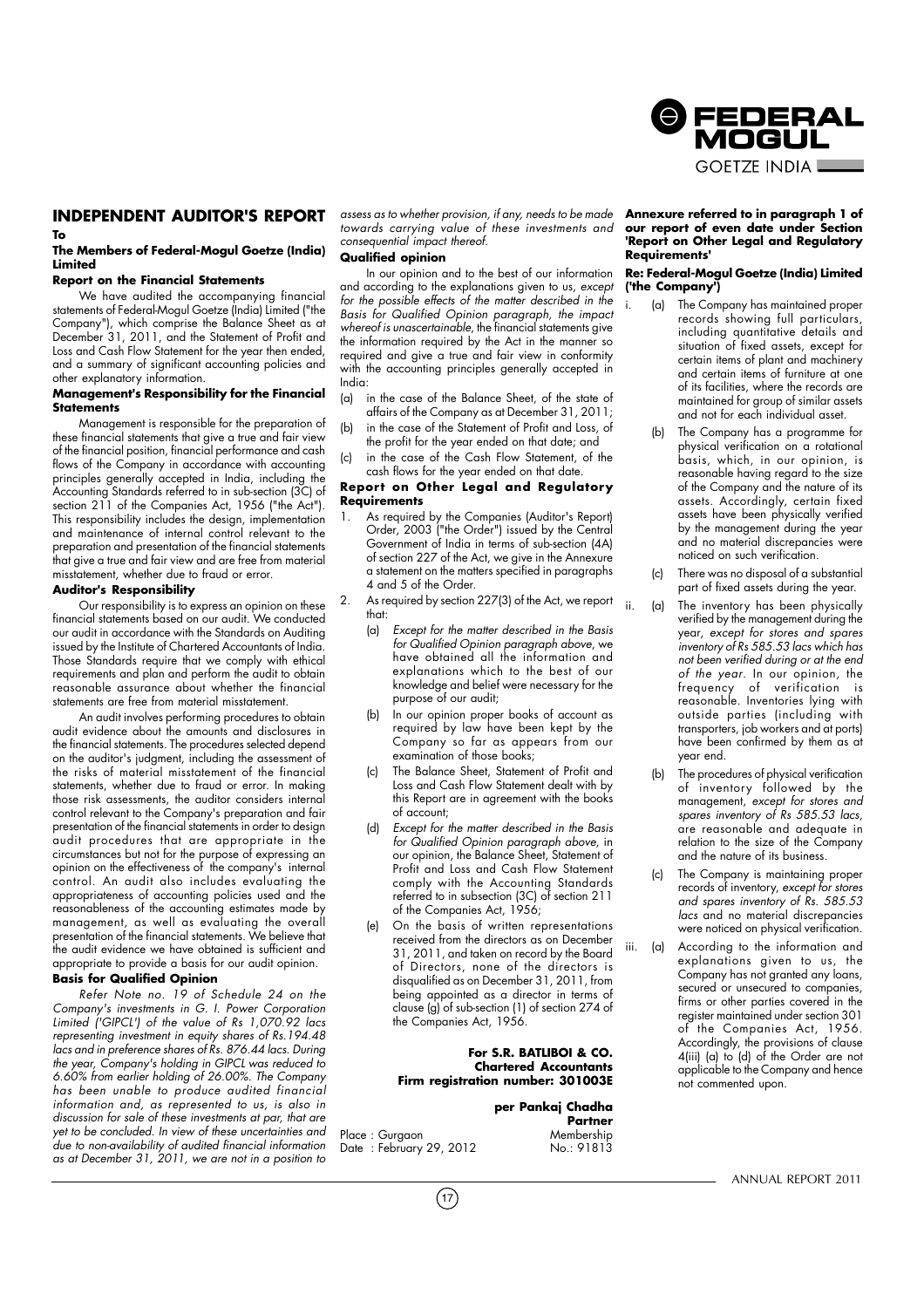

- (b) According to information and explanations given to us, the Company has not taken any loans, secured or unsecured, from companies, firms or other parties covered in the register maintained under section 301 of the Companies Act, 1956. Accordingly, the provisions of clause 4(iii) (e) to (g) of the Order are not applicable to the Company and hence not commented upon.
- iv. The Company's significant purchases of fixed assets are from its group companies and their associates. We are explained that these items are of unique and specialized nature, and hence, in such cases, it is not possible to make the comparison of prices with the market rates or with purchases from other parties. Read with the above, in our opinion and according to the information and explanations given to us, there is an adequate internal control system commensurate with the size of the Company and the nature of its business, for the purchase of inventory and fixed assets and for the sale of goods and services. During the course of our audit, we have not observed any major weakness or continuing failure to correct any major weakness in the internal control system of the company in respect of these areas.
- v. (a) According to the information and explanations provided by the management, we are of the opinion that there are no contracts or arrangements that need to be entered in the register maintained under Section 301 of the Companies Act, 1956. Accordingly, the provision of clause 4(v) (b) of the Order is not applicable to the Company.
- vi. The Company has not accepted any deposits from the public.
- vii. In our opinion, the Company has an internal audit system commensurate with the size and nature of its business.
- viii. We have broadly reviewed the books of account maintained by the Company pursuant to the rules made by the Central Government for the maintenance of cost records under section 209(1) (d) of the Companies Act, 1956, and are of the opinion that prima facie, the prescribed accounts and records have been made and maintained. We have, however, not made a detailed examination of the records with a view to determine whether they are accurate and complete.
- ix. a) Undisputed statutory dues including provident fund, investor education and protection fund, employees' state insurance, income-tax, sales-tax, wealth-tax, service tax, customs duty, excise duty, cess and other material statutory dues have generally been regularly deposited with the appropriate authorities, except for income tax and service tax, which have not been regularly deposited with the appropriate authorities in a few cases, though the delays in deposit have not been serious.
	- b) According to the information and explanations given to us, no material undisputed amounts payable in respect of provident fund, investor education and protection fund, employees' state insurance, income-tax, wealth-tax, service tax, salestax, customs duty, excise duty, cess and other undisputed statutory dues were outstanding, at the year end, for a period of more than six months from the date they became payable.
	- According to the records of the Company, the dues outstanding of income-tax, salestax, wealth-tax, service tax, customs duty, excise duty and cess on account of any dispute, are as follows:

| Name of the                     | <b>Nature of dues</b>                                             | Amount     |                                 | Period to which the Forum where dispute is pending                                |
|---------------------------------|-------------------------------------------------------------------|------------|---------------------------------|-----------------------------------------------------------------------------------|
| statute                         |                                                                   | (Rs. Lacs) | amount relates                  |                                                                                   |
| Central Excise Act, 1944        | <b>Trade Discount</b>                                             | 33.74      | 2000-2004                       | Joint Commissioner of Central Excise, Bangalore                                   |
| Central Excise Act, 1944        | Excise Duty on Turnover Discount                                  | 107.18     | 2000-2006                       | Central Excise & Service Tax Appellate Tribunal, Bangalore                        |
| Central Excise Act, 1944        | Excise Duty on Turnover Discount                                  | 214.50     | 2001-2006                       | Central Excise & Service Tax Appellate Tribunal, Chandigarh                       |
| Central Excise Act, 1944        | Sale returns                                                      | 5.28       | 2001-2003                       | Central Excise & Service Tax Appellate Tribunal, Bangalore                        |
| Central Excise Act, 1944        | Cenvat credit availed twice                                       | 5.04       | 2006-2007                       | Central Excise & Service Tax Appellate Tribunal, Bangalore                        |
| Central Excise Act, 1944        | Excise duty on Engineering charges                                | 0.34       | 2006-2007                       | Assistant Commissioner of Central Excise, Bangalore                               |
| Central Excise Act, 1944        | Cenvat Credit availed twice                                       | 0.93       | August 2005 to<br>December 2005 | Deputy Commissioner of Central Excise, Bangalore                                  |
| Central Excise Act, 1944        | Demand on removal non saleable stock<br>removed from RG -1        | 8.57       | July 2005 to<br>December 2005   | Central Excise & Service Tax Appellate Tribunal, Bangalore                        |
| Central Excise Act, 1944        | Excise duty on Capital goods                                      | 3.19       | 2010-2011                       | Assistant Commissioner (Central Excise), Bhiwadi, Rajasthan                       |
| Central Excise Act, 1944        | Classification of Light metal cylinder Casting                    | 6.97       | 1998-1999                       | Joint Commissioner of Central Excise, Patiala, Punjab                             |
| Central Excise Act, 1944        | Demand on sale of various types of scrap                          | 3.33       | 2001-2002                       | Joint Commissioner of Central Excise, Patiala, Punjab                             |
| Central Excise Act, 1944        | Demand in respect of Modvat Credits on<br>Input & Capital goods   | 6.17       | 1998-1999 2003-2004             | 1995-1996. 1997-1998 Joint Commissioner of Central Excise, Patiala, Punjab        |
| Central Excise Act, 1944        | Modvat credit on grinding wheels, stones,<br>honing sticks        | 9.34       | 1987-1990                       | Punjab & Haryana High Court                                                       |
| Central Excise Act, 1944        | Interest on reversal of SAD                                       | 14.02      | 2000-2001                       | Central Excise & Service Tax Appellate Tribunal, Chandigarh                       |
| Central Excise Act, 1944        | Conversion of Aluminum Scrap into<br>Ingots from Colts Department | 15.14      | 2000-2002                       | Supreme Court                                                                     |
| Finance Act, 1994 (service tax) | Input tax credit on various expenses                              | 1.25       | 2008-2009                       | Commissioner (Appeals), Jaipur, Rajasthan                                         |
| Finance Act, 1994 (service tax) | Input tax credit on various expenses                              | 50.32      | 2009-2010 to<br>2011-2012       | Assistant Commissioner/ Joint Commissioner (Central Excise),<br>Jaipur, Rajasthan |
| Finance Act, 1994 (service tax) | Input tax credit on various expenses                              | 678.79     | 2005-2010                       | Central Excise & Service Tax Appellate Tribunal, Bangalore                        |
| Finance Act, 1994 (service tax) | Input tax credit on various expenses                              | 370.43     | April 2010 to<br>September 2011 | Commissioner of Central Excise, Bangalore                                         |
| Finance Act, 1994 (service tax) | Service Tax on 'Common Inputs Distribution'                       | 1.017.92   | March 2005 to<br>June 2008      | Central Excise & Service Tax Appellate Tribunal, Bangalore                        |
| Finance Act, 1994 (service tax) | Disallowance of service tax credit on various services 96.11      |            | 2005-2011                       | Joint Commissioner of Central Excise, Patiala, Punjab                             |
| Finance Act, 1994 (service tax) | Disallowance of service tax credit on various services 21.57      |            |                                 | 2006 -2007, 2007-2008 Central Excise & Service Tax Appellate Tribunal, Chandigarh |
| Finance Act, 1994 (service tax) | Input credit on various services                                  | 5.09       | 2008-2009                       | Superintendent Audit, Patiala, Punjab                                             |
| Finance Act, 1994 (service tax) | Service Tax on Royalty & Technical Know how                       | 23.16      | 1999-2003                       | Joint Commissioner of Central Excise, Patiala, Punjab                             |
| Finance Act, 1994 (service tax) | Payment of Service Tax under GTA on inwards<br>/Outwards freight  | 67.02      | 2005-2008                       | Joint Commissioner of Central Excise, Patiala, Punjab                             |
| Finance Act, 1994 (service tax) | Service Tax on Royalty & Technical Know how                       | 16.79      | 2004-2005                       | Joint Commissioner of Central Excise, Patiala, Punjab                             |
| Karnataka VAT Act, 2003         | Difference in VAT rates                                           | 153.02     | 1998-1999 to                    | Joint Commissioner (Appeals), Bangalore                                           |
|                                 |                                                                   |            | 2001-2002 and 2007-2008         |                                                                                   |
| Karnataka VAT Act, 2003         | Difference in rates, Input tax credit & other matters 225.00      |            | 2005-2006                       | Superintendent Audit, Bangalore                                                   |
|                                 |                                                                   |            |                                 |                                                                                   |

ANNUAL REPORT 2011

 $(18)$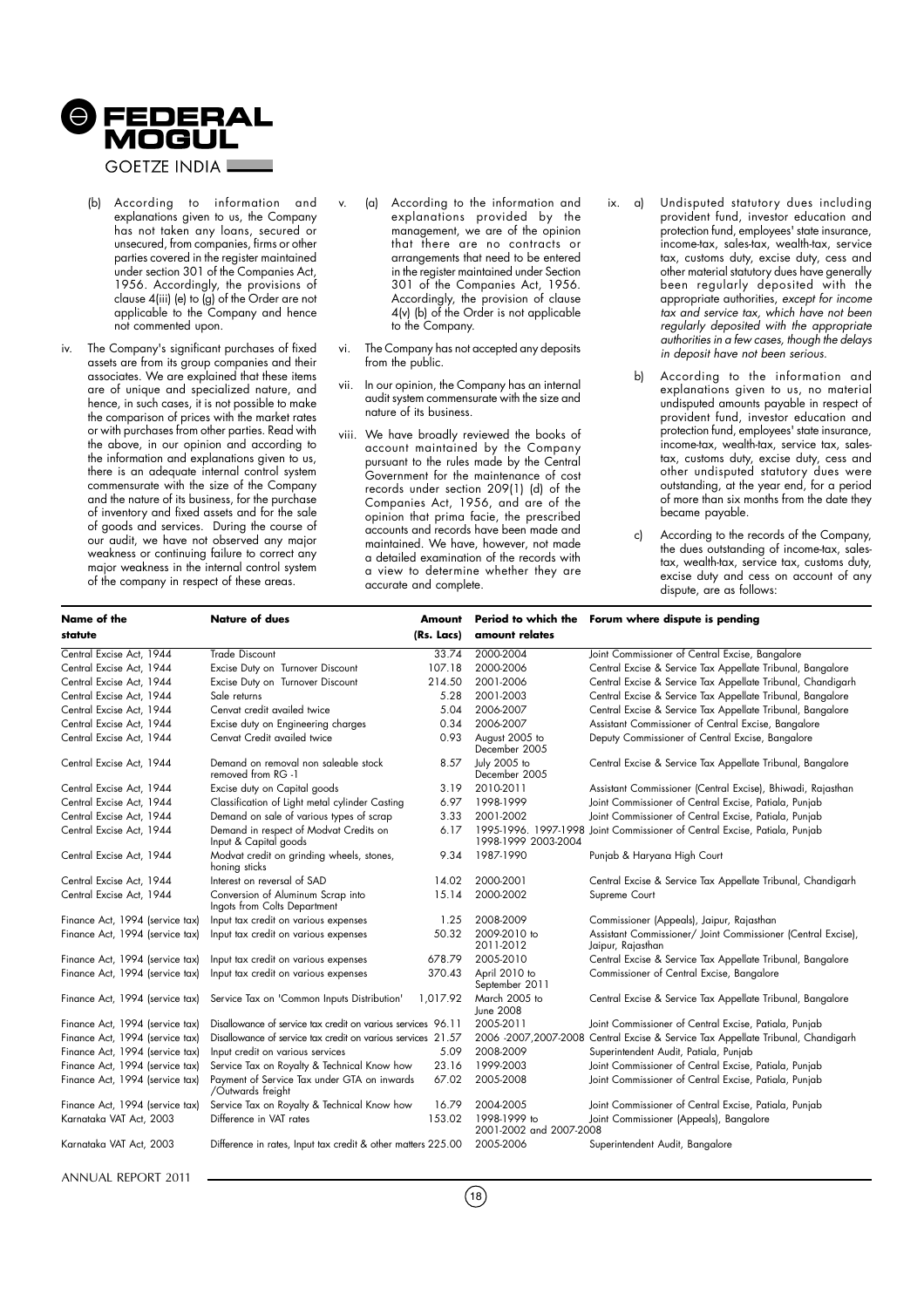

| Name of the          | <b>Nature of dues</b>                                                                                     | Amount     | Period to which the              | Forum where dispute is pending                          |
|----------------------|-----------------------------------------------------------------------------------------------------------|------------|----------------------------------|---------------------------------------------------------|
| statute              |                                                                                                           | (Rs. Lacs) | amount relates                   |                                                         |
| Income tax Act, 1961 | Disallowance of expenditure in relation to exempt income                                                  | 3.05       | 2000-2001                        | High Court                                              |
| Income tax Act, 1961 | Disallowance of expenditure in relation to<br>exempt income                                               | 10.59      | 2004-2005                        | 2001-2002 & 2004-2005 Commissioner Income Tax (Appeals) |
|                      | Income tax Act, 1961 Interest free loan to subsidiary                                                     | 105.48     |                                  | 2006-2007 & 2007-2008 Commissioner Income Tax (Appeals) |
| Income tax Act, 1961 | Disallowance of development expenditure<br>treated as capital in nature                                   | 22.32      | 2000-2001                        | High Court                                              |
|                      | Income tax Act, 1961 Disallowance of development expenditure<br>treated as capital in nature              | 68.45      | 2001-2002                        | Commissioner Income Tax (Appeals)                       |
| Income tax Act, 1961 | Disallowance of development expenditure<br>treated as capital in nature                                   | 11.61      | 2002-2003                        | Income Tax Appellate Tribunal                           |
| Income tax Act, 1961 | Disallowance of prior period expenses                                                                     | 5.10       | 2000-2001                        | <b>High Court</b>                                       |
| Income tax Act, 1961 | Disallowance of prior period expenses                                                                     | 92.64      |                                  | 2001-2002 & 2007-2008 Commissioner Income Tax (Appeals) |
| Income tax Act, 1961 | Disallowance of prior period expenses                                                                     | 57.57      | 2002-2003                        | Income Tax Appellate Tribunal                           |
|                      | Income tax Act, 1961 Depreciation not allowed on assets of inactive<br>Vegetable Oil Division             | 10.17      | 2001-2002                        | Commissioner Income Tax (Appeals)                       |
|                      | Income tax Act, 1961 Depreciation not allowed on assets of inactive<br>Vegetable Oil Division             | 22.23      | 2002-2003 &<br>2003-2004         | Income Tax Appellate Tribunal                           |
|                      | Income tax Act, 1961 Loss in relation to diminution in value of shares disallowed                         | 84.80      | 2000-2001                        | High Court                                              |
|                      | Income tax Act, 1961 Loss in relation to diminution in value of shares disallowed                         | 12.39      | 2001-2002                        | Commissioner Income Tax (Appeals)                       |
|                      | Income tax Act, 1961 Disallowance of Commission and Brokerage expenses<br>for facilitating loan funds     | 6.52       | 2001-2002                        | Commissioner Income Tax (Appeals)                       |
|                      | Income tax Act, 1961 Disallowance of Commission and Brokerage expenses<br>for facilitating loan funds     | 37.76      | 2002-2003                        | Income Tax Appellate Tribunal                           |
|                      | Income tax Act, 1961 Disallowance of loan processing fee paid to bank                                     | 33.99      | 2002-2003                        | Income Tax Appellate Tribunal                           |
| Income tax Act, 1961 | Disallowance of foreign exchange fluctuation loss                                                         | 5.04       | 2002-2003                        | Income Tax Appellate Tribunal                           |
| Income tax Act, 1961 | Brought forward losses of the amalgamating<br>company denied                                              | 5,674.45   | 2002-2003                        | Income Tax Appellate Tribunal                           |
|                      | Income tax Act, 1961 Disallowance of filing fee for increasing authorized<br>share capital of the Company | 2.21       | 2002-2003                        | Income Tax Appellate Tribunal                           |
|                      | Income tax Act, 1961 Disallowance of amalgamation expenses                                                | 0.89       | 2000-2001                        | <b>High Court</b>                                       |
|                      | Income tax Act, 1961 Disallowance of amalgamation expenses                                                | 0.69       | 2002-2003                        | Income Tax Appellate Tribunal                           |
|                      | Income tax Act, 1961 Provision for expenses disallowed                                                    | 85.17      | 1997-1998                        | High Court                                              |
|                      | Income tax Act, 1961 Provision for expenses disallowed                                                    | 57.64      | 2002-2003                        | Income Tax Appellate Tribunal                           |
|                      | Income tax Act, 1961 Disallowance of proportionate royalty expense                                        | 52.57      |                                  | 2003-2004 & 2005-2006 Income Tax Appellate Tribunal     |
|                      | Income tax Act, 1961 Disallowance of proportionate royalty expense                                        | 103.47     |                                  | 2004-2005 & 2007-2008 Commissioner Income Tax (Appeals) |
|                      | Income tax Act, 1961 Distribution of gift coupons to shareholders at<br>Annual General Meeting            | 16.54      | 1995-1996 & 1996-1997 High Court |                                                         |
|                      | Income tax Act, 1961 Disallowance of exemption on dividend                                                | 66.55      | 1998-1999                        | High Court                                              |
| Income tax Act, 1961 | Addition of Revaluation Reserves to book profits                                                          | 16.71      | 1998-1999                        | High Court                                              |
|                      | Income tax Act, 1961 Provision for diminution in the value of asset<br>added to book profits              | 38.75      | 2005-2006                        | Income Tax Appellate Tribunal                           |
|                      | Income tax Act, 1961 Apportionment of common administrative costs                                         | 1.52       | 1997-1998                        | High Court                                              |
| Income tax Act, 1961 | Disallowance of lease rent expenses                                                                       | 345.80     | 1997-1998                        | High Court                                              |
| Income tax Act, 1961 | Applicability of interest u/s 234D                                                                        | 0.51       | 2000-2001                        | High Court                                              |
| Income tax Act, 1961 | Disallowance of expenditure in relation to exempt income                                                  | 21.21      | 1999-2000                        | High Court                                              |
| Income tax Act, 1961 | Depreciation not allowed on assets of inactive<br>Vegetable Oil Division                                  | 13.63      | 1999-2000                        | High Court                                              |
|                      | Income tax Act, 1961 Addition of Revaluation Reserves to book profits                                     | 17.65      | 1999-2000                        | High Court                                              |
|                      | Income tax Act, 1961 Loss in relation to diminution in value of shares disallowed                         | 19.23      | 2004-2005                        | Commissioner Income Tax (Appeals)                       |
|                      | Income tax Act, 1961 Disallowance of Club Expenses                                                        | 2.80       | 2007-2008                        | Commissioner Income Tax (Appeals)                       |

- x. The Company has no accumulated losses at the end of the financial year and it has not incurred cash losses in the current and immediately preceding financial year.
- xi. Based on our audit procedures and as per the information and explanations given by the management, we are of the opinion that the Company has not defaulted in repayment of dues to the banks. The Company has no outstanding dues in respect of a financial institution or debenture holders.
- xii. According to the information and explanations given to us and based on the documents and records produced to us, the Company has not granted loans and advances on the basis of security by way of pledge of shares, debentures and other securities.
- xiii. In our opinion, the Company is not a chit fund or<br>a nidhi / mutual benefit fund / society. Therefore,<br>the provisions of clause 4(xiii) of the Companies<br>(Auditor's Report) Order, 2003 (as amended) are<br>not applicable t
- xiv. In our opinion, the Company is not dealing in or trading in shares, securities, debentures and other

investments. Accordingly, the provisions of clause 4(xiv) of the Companies (Auditor's Report) Order, 2003 (as amended) are not applicable to the Company.

- xv. According to the information and explanations given to us, the Company has given guarantee for loan taken by a subsidiary from a bank; the terms and conditions whereof in our opinion are not prima-facie prejudicial to the interest of the Company. There are no other guarantees given by the Company for loans taken by others from bank or financial institutions.
- xvi. Based on information and explanations given to us by the management, term loans were applied for the purpose for which the loans were obtained.
- xvii. According to the information and explanations given to us and on an overall examination of the balance sheet of the Company, we report that funds amounting to Rs. 5,049.06 lacs raised on short term basis in the form of intercorporate deposits and working capital / cash credit facility from affiliates and banks respectively have been used for long-term investment representing acquisition of fixed assets.
- xviii. The Company has not made any preferential allotment of shares to parties or companies covered in the register maintained under section 301 of the Companies Act, 1956.
- xix. The Company did not have any outstanding debentures during the year.
- xx. We have verified that the end use of money raised by public issues is as disclosed in the notes to the financial statements.
- xxi. Based upon the audit procedures performed for the<br>purpose of reporting the true and fair view of the<br>financial statements and as per the information and<br>explanations given by the management, we report<br>that no fraud on

#### **For S.R. BATLIBOI & CO. Firm registration number: 301003E Chartered Accountants**

#### **per Pankaj Chadha Partner**

|                                            | - - - - - - - - - -      |
|--------------------------------------------|--------------------------|
| Place : Gurgaon<br>Date: February 29, 2012 | Membership<br>No.: 91813 |
|                                            |                          |

ANNUAL REPORT 2011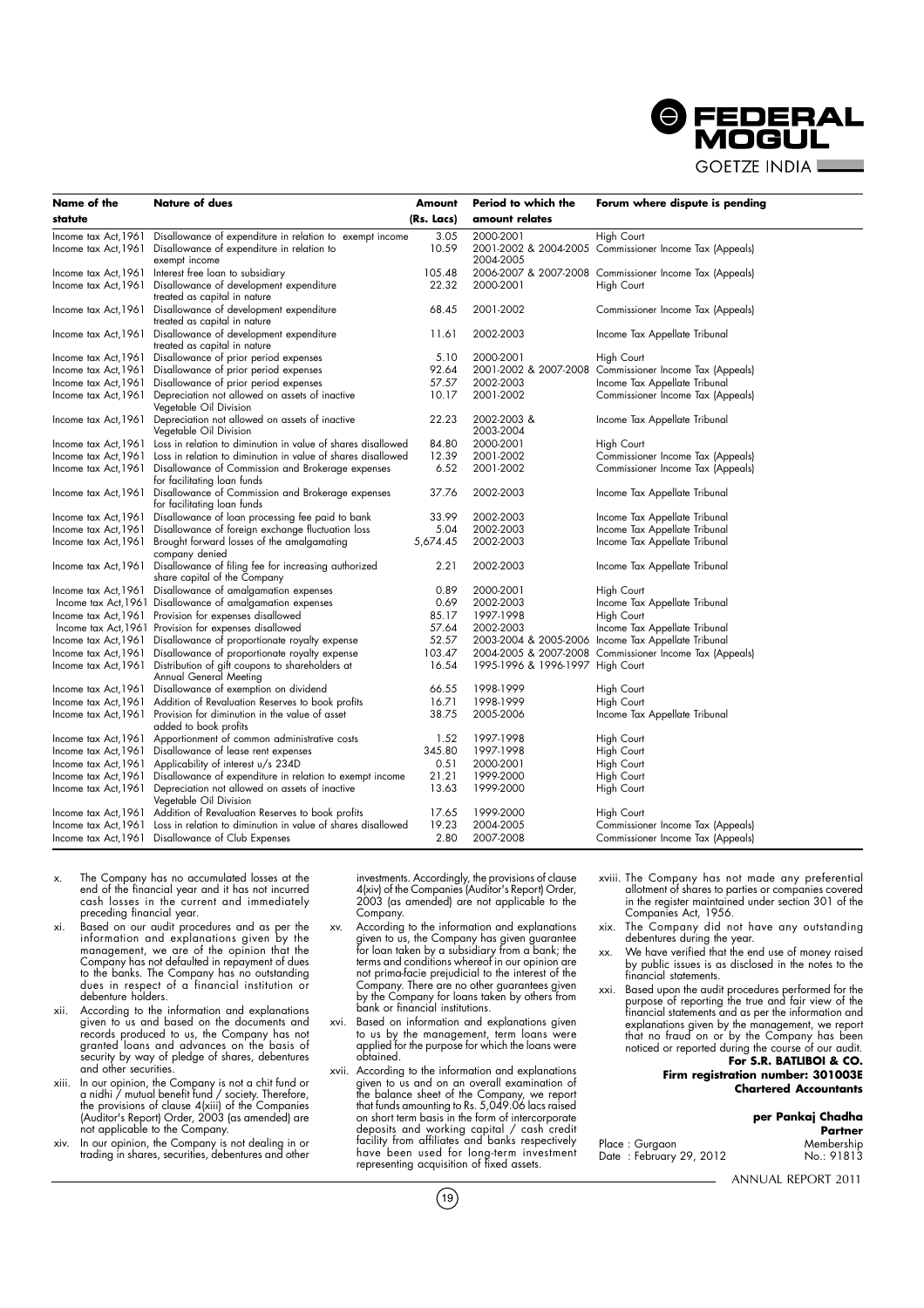

## **Balance Sheet as at December 31, 2011**

|                                                                          | <b>Schedules</b> | As at                             | As at             |
|--------------------------------------------------------------------------|------------------|-----------------------------------|-------------------|
|                                                                          |                  | December 31, 2011<br>Rs (in lacs) | December 31, 2010 |
|                                                                          |                  |                                   | Rs (in lacs)      |
| <b>SOURCES OF FUNDS</b><br>Shareholders' Funds                           |                  |                                   |                   |
| Share capital                                                            | 1                | 5,563.21                          | 5,563.21          |
| Reserves and surplus                                                     | $\overline{2}$   | 35,955.90                         | 32,209.74         |
|                                                                          |                  |                                   |                   |
|                                                                          |                  | 41,519.11                         | 37,772.95         |
| <b>Loan Funds</b><br>Secured loans                                       | 3                | 9,391.28                          | 4,822.46          |
| Unsecured loans                                                          | 4                | 5,993.12                          | 3,826.28          |
|                                                                          |                  |                                   |                   |
|                                                                          |                  | 15,384.40                         | 8,648.74          |
| <b>Deferred Tax Liabilities (net)</b>                                    | 5                | 1,459.35                          | 1,575.52          |
| Total                                                                    |                  | 58,362.86                         | 47,997.21         |
| <b>APPLICATION OF FUNDS</b>                                              |                  |                                   |                   |
| <b>Fixed Assets</b>                                                      | 6                |                                   |                   |
| Gross block                                                              |                  | 81,340.71                         | 69,372.80         |
| Less: Accumulated Depreciation & Amortisation                            |                  | 38,877.53                         | 33,905.46         |
| Net block                                                                |                  | 42,463.18                         | 35,467.34         |
| Capital work-in-progress including capital advances                      |                  | 3,883.57                          | 3,576.26          |
|                                                                          |                  | 46,346.75                         | 39,043.60         |
| <b>Investments</b>                                                       | 7                | 2,092.34                          | 2,092.34          |
| <b>Current Assets, Loans and Advances</b>                                |                  |                                   |                   |
| Inventories                                                              | 8                | 13,920.16                         | 10,564.05         |
| Sundry debtors                                                           | 9                | 15,069.79                         | 11,943.12         |
| Cash and bank balances                                                   | 10               | 262.93                            | 282.67            |
| Other current assets<br>Loans and advances                               | 11<br>12         | 821.33                            | 603.25            |
|                                                                          |                  | 7,184.11                          | 5,954.13          |
| (A)                                                                      |                  | 37,258.32                         | 29,347.22         |
| <b>Less: Current Liabilities and Provisions</b>                          |                  |                                   |                   |
| Current liabilities                                                      | 13               | 22,770.99                         | 18,131.27         |
| Provisions                                                               | 14               | 4,563.56                          | 4,594.59          |
| (B)                                                                      |                  | 27,334.55                         | 22,725.86         |
| $(A-B)$<br><b>Net Current Assets</b>                                     |                  | 9,923.77                          | 6,621.36          |
| Miscellaneous Expenditure<br>(to the extent not written off or adjusted) | 15               |                                   | 239.91            |
| Total                                                                    |                  | 58,362.86                         | 47,997.21         |
| <b>Notes to Accounts</b>                                                 | 24               |                                   |                   |

The schedules referred to above and the notes to accounts form an integral part of the Balance Sheet. As per our report of even date

**Chartered Accountants per Pankaj Chadha Jean de Montlaur de Dan Brugger<br>Partner Managing Director & President Monde Time Finder School Dan Brugger<br>Partner Managing Director & President Monde Time Finder** Membership No. 91813

Place: Gurgaon **Company Secretary** Date: February 29, 2012

ANNUAL REPORT 2011

**For S.R.BATLIBOI & CO.** For and on behalf of the Board of Directors of **Firm Registration No: 301003E** Federal-Mogul Goetze (India) Limited

Whole Time Finance Director & CFO

**Khalid Khan**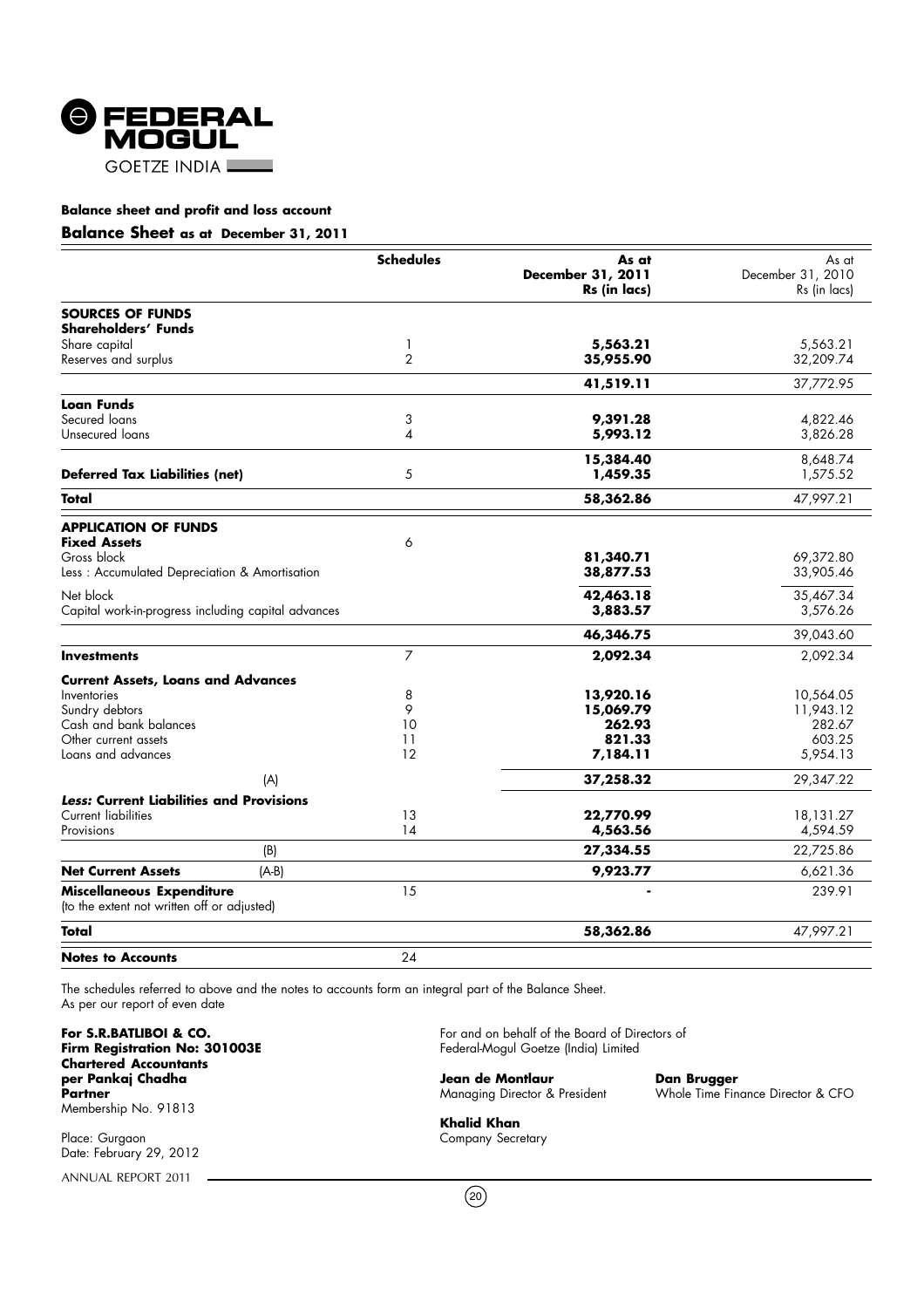

## **Profit and Loss Account for the year ended December 31, 2011**

|                                                                                                                                                                                                                                                                                                                                                                                                                                           | <b>Schedules</b>                      | For the year ended<br>December 31, 2011<br>Rs (in lacs)                                                                    | For the year ended<br>December 31, 2010<br>Rs (in lacs)                                                                |
|-------------------------------------------------------------------------------------------------------------------------------------------------------------------------------------------------------------------------------------------------------------------------------------------------------------------------------------------------------------------------------------------------------------------------------------------|---------------------------------------|----------------------------------------------------------------------------------------------------------------------------|------------------------------------------------------------------------------------------------------------------------|
| <b>INCOME</b><br>Turnover (Gross)<br>Less : Excise duty                                                                                                                                                                                                                                                                                                                                                                                   |                                       | 115,444.35<br>9,398.49                                                                                                     | 93,046.77<br>7,218.17                                                                                                  |
| Turnover (Net)<br>Trading sales<br>Job work income<br>Other income                                                                                                                                                                                                                                                                                                                                                                        | 16                                    | 106,045.86<br>4,724.00<br>1,136.23<br>5,007.67                                                                             | 85,828.60<br>3,823.33<br>1,091.00<br>4,444.52                                                                          |
| Total                                                                                                                                                                                                                                                                                                                                                                                                                                     |                                       | 116,913.76                                                                                                                 | 95,187.45                                                                                                              |
| <b>EXPENDITURE</b><br>Raw materials and components consumed<br>Purchase of trading goods<br>Personnel expenses<br>Operating and other expenses<br>Decrease/ (increase) in inventories<br>Depreciation/ amortisation<br>Amortisation of miscellaneous expenses<br>Financial expenses<br>Total<br>Profit before tax and prior period items<br>Provision for Tax<br>Current tax / MAT payable (Includes tax for earlier years Rs 297.59 lacs | 17<br>18<br>19<br>20<br>6<br>15<br>21 | 42,819.00<br>3,656.35<br>21,331.51<br>38,775.22<br>(2, 441.14)<br>5,365.89<br>239.91<br>2,485.66<br>112,232.40<br>4,681.36 | 32,526.22<br>2,782.41<br>17,800.96<br>31,435.52<br>(619.27)<br>4,822.46<br>239.90<br>1,393.16<br>90,381.36<br>4,806.09 |
| (Previous year Rs Nil)) (Refer note no. 17 in schedule no. 24)<br>Less: MAT credit entitlement                                                                                                                                                                                                                                                                                                                                            |                                       | 1,626.89<br>(392.87)<br>1,234.02                                                                                           | 805.83<br>(805.83)                                                                                                     |
| Deferred tax charge/ (credit)                                                                                                                                                                                                                                                                                                                                                                                                             |                                       | (116.18)                                                                                                                   | 1,130.39                                                                                                               |
| <b>Total Tax Expense</b>                                                                                                                                                                                                                                                                                                                                                                                                                  |                                       | 1,117.84                                                                                                                   | 1,130.39                                                                                                               |
| Profit after tax but before prior period (income) / expense<br>Prior period (income) / expense (net of tax Rs 103.79 lacs                                                                                                                                                                                                                                                                                                                 |                                       | 3,563.52                                                                                                                   | 3,675.70                                                                                                               |
| (Previous year Rs Nil))                                                                                                                                                                                                                                                                                                                                                                                                                   | 22                                    | (182.65)                                                                                                                   | 236.78                                                                                                                 |
| Net profit<br>Balance brought forward from previous year                                                                                                                                                                                                                                                                                                                                                                                  |                                       | 3,746.17<br>4,401.32                                                                                                       | 3,438.92<br>962.40                                                                                                     |
| <b>Surplus carried to Balance Sheet</b>                                                                                                                                                                                                                                                                                                                                                                                                   |                                       | 8,147.49                                                                                                                   | 4,401.32                                                                                                               |
| <b>Earnings per share</b><br>Basic and diluted [Nominal value of shares Rs 10 (Previous year Rs 10)]                                                                                                                                                                                                                                                                                                                                      | 23                                    | 6.73                                                                                                                       | 6.18                                                                                                                   |
| <b>Notes to Accounts</b>                                                                                                                                                                                                                                                                                                                                                                                                                  | 24                                    |                                                                                                                            |                                                                                                                        |

The schedules referred to above and the notes to accounts form an integral part of the Profit and Loss Account

As per our report of even date

**Chartered Accountants per Pankaj Chadha Jean de Montlaur de Dan Brugger<br>Partner Managing Director & President Monde Time Finder School Dan Brugger<br>Partner** Managing Director & President Monde Time Finder Membership No. 91813

Place: Gurgaon **Company Secretary** Date: February 29, 2012

**For S.R.BATLIBOI & CO.** For and on behalf of the Board of Directors of Federal-Mogul Goetze (India) Limited

Whole Time Finance Director & CFO

**Khalid Khan**

ANNUAL REPORT 2011

 $(21)$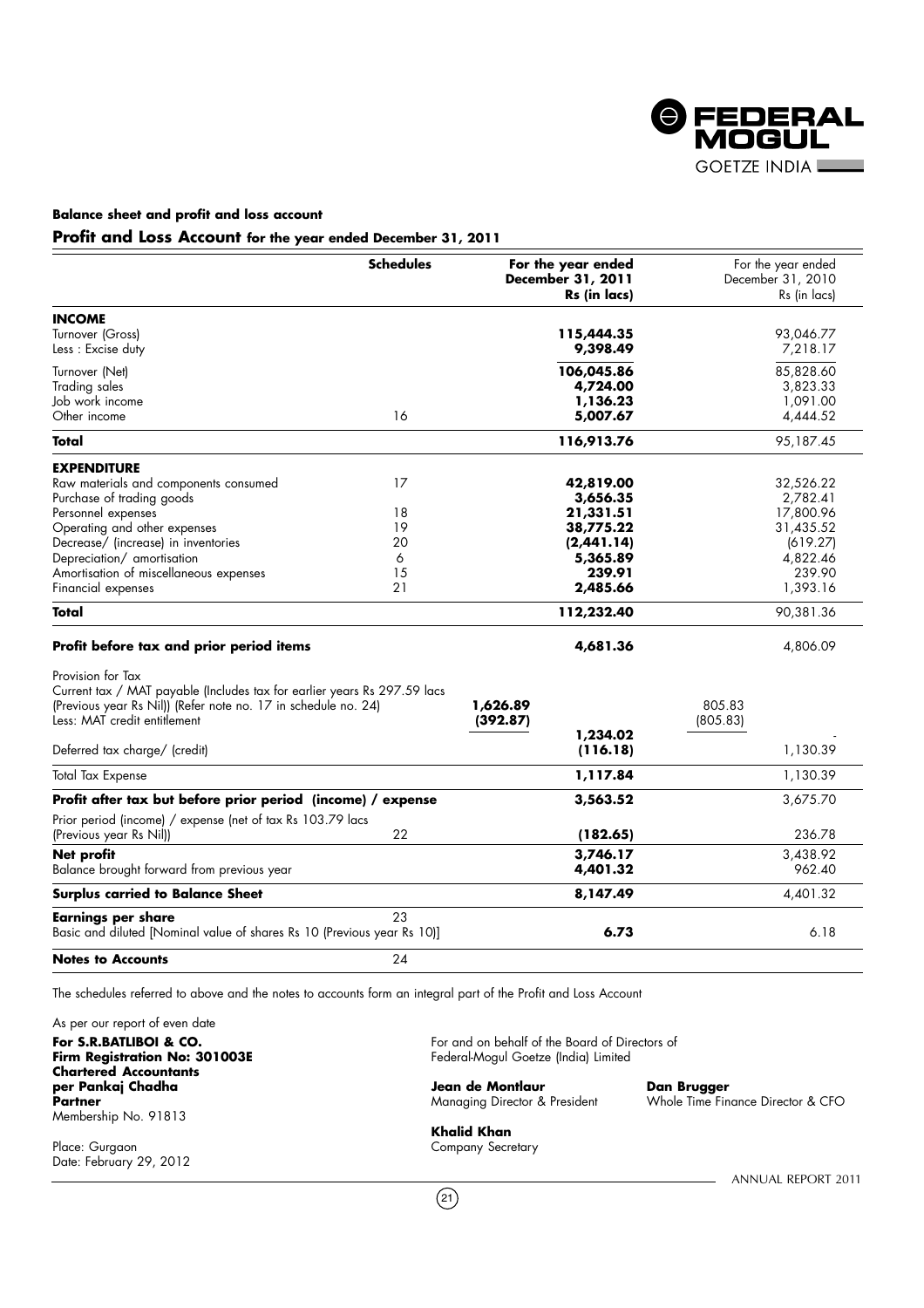

## **Schedule to the Accounts**

## **Schedule 1 : Share Capital**

|                                                                                                                            | As at<br>December 31, 2011<br>Rs (in lacs) | As at<br>December 31, 2010<br>Rs (in lacs) |
|----------------------------------------------------------------------------------------------------------------------------|--------------------------------------------|--------------------------------------------|
| <b>Schedule 1: Share Capital</b><br><b>Authorised</b><br>80,000,000 (Previous year 80,000,000) equity shares of Rs 10 each | 8,000.00                                   | 8,000.00                                   |
| <b>Issued</b><br>55,632,130 (Previous year 55,632,130) equity shares of Rs 10 each                                         | 5,563.21                                   | 5,563.21                                   |
| Subscribed & Paid up<br>55,632,130* (Previous year 55,632,130) equity shares of Rs 10 each, fully paid                     | 5,563.21                                   | 5.563.21                                   |
| Total                                                                                                                      | 5,563.21                                   | 5,563.21                                   |

\* Of the above Equity Shares:

a) 1,252,680 (Previous year 1,252,680) equity shares have been allotted as Bonus Shares by capitalisation of General Reserve.

b) 8,429,183 (Previous year 8,429,183) equity shares have been allotted as Bonus Shares by capitalisation of Securities Premium Account. c) 84,207 (Previous year 84,207) equity shares have been issued for consideration other than cash.

d) 33,408,581 (Previous year 33,408,581) equity shares are held by Federal Mogul Holding Limited, Mauritius, the parent company. Further 8,306,873 (Previous year 8,306,873) equity shares are held by Federal Mogul Vemogensuverwaltungs GMBH, a fellow subsidiary company. The ultimate holding company is Federal-Mogul Corporation, USA.

## **Schedule 2 : Reserves and Surplus**

|                            | As at<br>December 31, 2011<br>Rs (in lacs) | As at<br>December 31, 2010<br>Rs (in lacs) |
|----------------------------|--------------------------------------------|--------------------------------------------|
| Capital Reserve            | 56.55                                      | 56.55                                      |
| Capital Subsidy            | 1.12                                       | 1.12                                       |
| Securities Premium Account | 26,750.75                                  | 26,750.75                                  |
| Capital Redemption Reserve | 1,000.00                                   | 1,000.00                                   |
| Profit and Loss Account    | 8,147.49                                   | 4,401.32                                   |
| Total                      | 35,955.90                                  | 32,209.74                                  |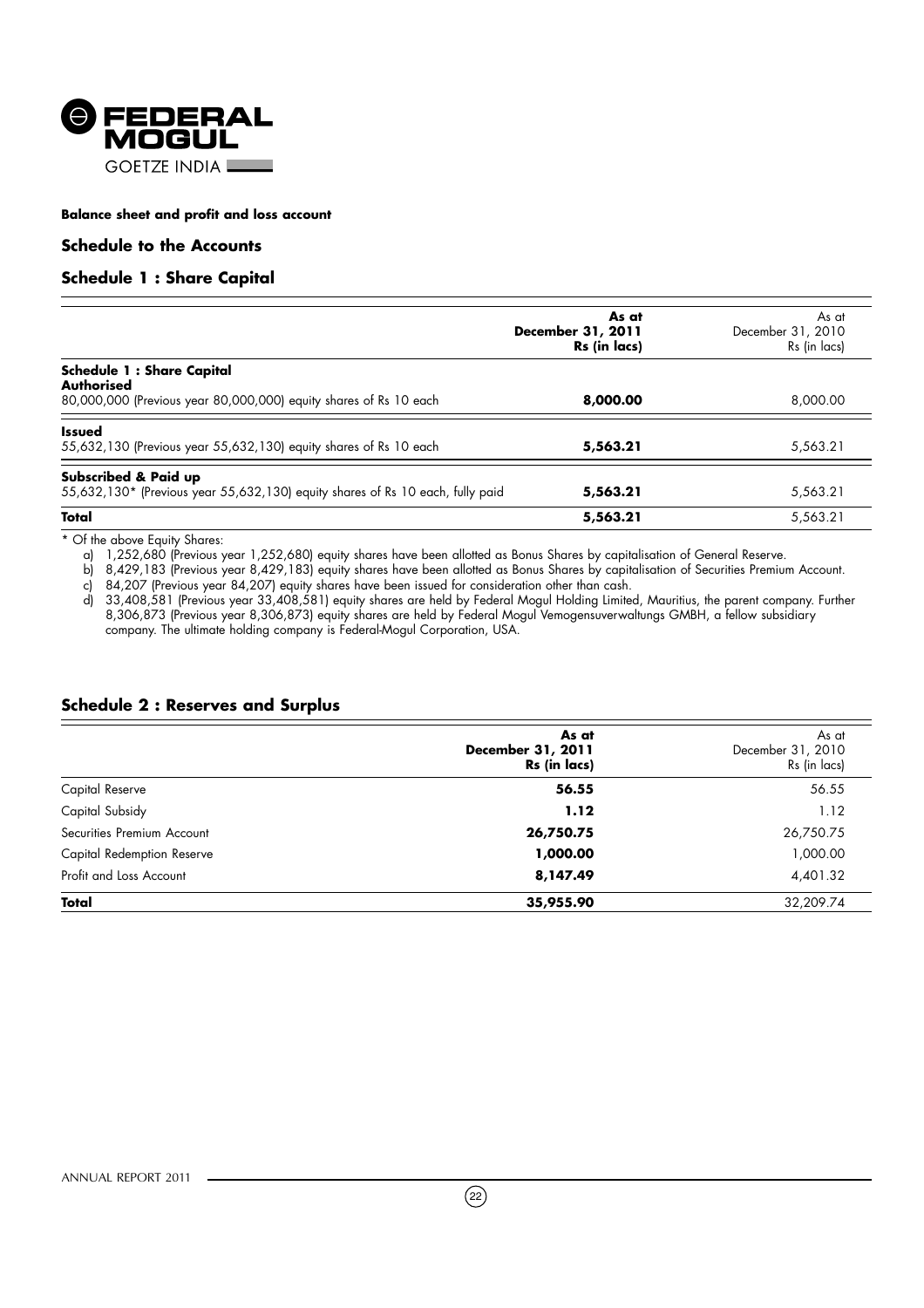

## **Schedule to the Accounts**

## **Schedule 3 : Secured Loans**

|                                                   | As at<br>December 31, 2011<br>Rs (in lacs) | As at<br>December 31, 2010<br>Rs (in lacs) |
|---------------------------------------------------|--------------------------------------------|--------------------------------------------|
| Term loans from banks                             | 800.00                                     | 1,200.00                                   |
| Interest accrued and due on term loans            | 10.67                                      | 12.82                                      |
| Vehicle loans from banks                          |                                            | 1.13                                       |
| Working capital loans from banks                  | 8,580.61                                   | 3,607.29                                   |
| Interest accrued and due on working capital loans | $\blacksquare$                             | 1.22                                       |
| Total                                             | 9,391.28                                   | 4,822.46                                   |

1 Term loans repayable within one year Rs 400 lacs (Previous year Rs 400 lacs).

2 Term loans from banks of Rs 800 lacs (Previous year Rs 1200 lacs) are secured by first pari passu charge on entire fixed assets of the Company including land and building and whole of moveable assets including plant & machinery, spares, tools and accessories, furniture & fixtures and other moveable assets of the Company.

3 Vehicle loans of Rs Nil (Previous year Rs 1.13 lacs) from banks are secured by way of hypothecation of the underlying vehicles.

4 Working capital loans from banks are secured against hypothecation of current assets of the Company, both present and future.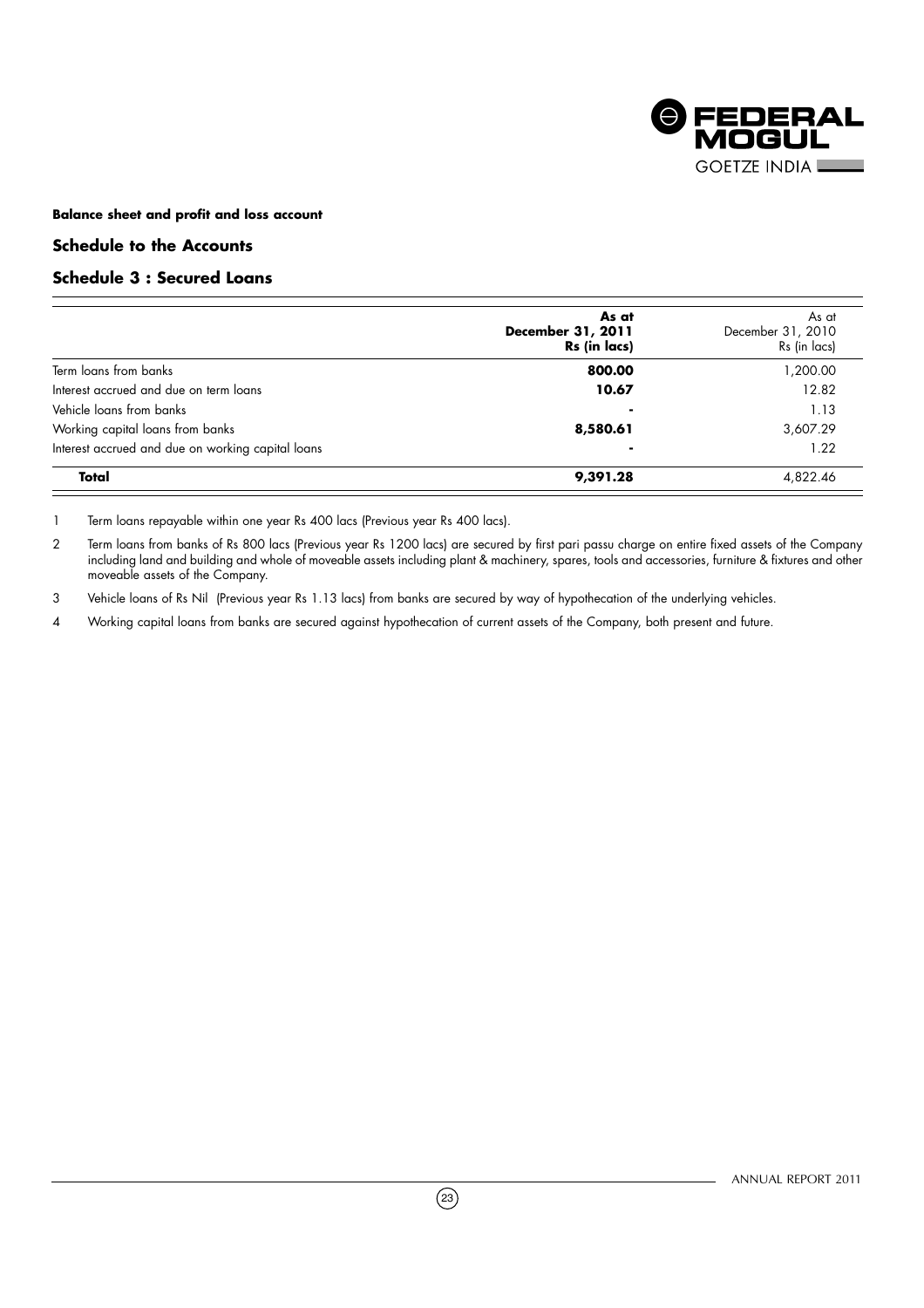

## **Balance sheet and profit and loss account Schedule to the Accounts Schedule 4 : Unsecured Loans**

|                                                                  | As at<br>December 31, 2011<br>Rs (in lacs) | As at<br>December 31, 2010<br>Rs (in lacs) |
|------------------------------------------------------------------|--------------------------------------------|--------------------------------------------|
| <b>Fixed Deposits</b>                                            | 3.19                                       | 3.64                                       |
| Short term loans and advances                                    |                                            |                                            |
| from others                                                      | 61.00                                      | 61.00                                      |
| Inter-corporate deposits*                                        | 5,835.00                                   | 3,750.00                                   |
| (Due within one year Rs 5,835 lacs, Previous year Rs 3,750 lacs) |                                            |                                            |
| Interest accrued and due on inter corporate deposits             | 93.93                                      | 11.64                                      |
| Total                                                            | 5,993.12                                   | 3.826.28                                   |

\*Includes Rs 3,500 lacs (Previous year Rs 2,300 lacs) due to Federal-Mogul TPR (India) Limited, the subsidiary company and balance of Rs 2,335 lacs (Previous year Rs  $1,450$  lacs) is due to other fellow subsidiaries.

## **Schedule 5 : Deferred Tax Liabilities (net)**

|                                                                                       | As at<br>December 31, 2011<br>Rs (in lacs) | As at<br>December 31, 2010<br>Rs (in lacs) |
|---------------------------------------------------------------------------------------|--------------------------------------------|--------------------------------------------|
| Deferred Tax Liabilities and other differences                                        |                                            |                                            |
| Differences in depreciation and other differences in block of fixed assets            |                                            |                                            |
| as per tax books and financial books                                                  | 3,438.68                                   | 3,698.29                                   |
| <b>Gross deferred tax liabilities</b>                                                 | 3,438.68                                   | 3,698.29                                   |
| <b>Deferred Tax Assets</b>                                                            |                                            |                                            |
| Unabsorbed Depreciation                                                               |                                            | 237.78                                     |
| Effect of expenditure debited to profit and loss account in the current/ earlier year |                                            |                                            |
| but allowed for tax purposes in following years                                       | 1,960.54                                   | 1,853.88                                   |
| Provision for doubtful debts                                                          | 18.79                                      | 31.11                                      |
| Gross deferred tax assets                                                             | 1,979.33                                   | 2,122.77                                   |
| <b>Net Deferred Tax Liabilities</b>                                                   | 1,459.35                                   | 1,575.52                                   |

#### **Schedule 6 : Fixed Assets Rs (in lacs)**

|                                                                                                     | Freehold<br>Land | Leasehold<br>Land                  | <b>Buildings</b>   | <b>Furniture</b><br>& Fittinas<br>and Office<br><b>Equipments</b> | Plant<br>and<br>Machinery        | <b>Vehicles</b>          | Intangibles*    | Total                            | Previous<br>Year                  |
|-----------------------------------------------------------------------------------------------------|------------------|------------------------------------|--------------------|-------------------------------------------------------------------|----------------------------------|--------------------------|-----------------|----------------------------------|-----------------------------------|
| Gross Block At 01.01.2011<br><b>Additions</b><br>Deductions                                         | 1,485.16<br>٠    | 362.87<br>$\overline{\phantom{a}}$ | 8,245.73<br>471.84 | 1,391.75<br>18.99<br>2.72                                         | 56,731.10<br>12.307.03<br>827.08 | 444.08<br>36.89<br>37.04 | 712.11<br>٠     | 69,372.80<br>12,834.75<br>866.84 | 67,124.39<br>4.168.00<br>1,919.59 |
| At 31.12.2011                                                                                       | 485.16,          | 362.87                             | 8,717.57           | 1,408.02                                                          | 68,211.05                        | 443.93                   | 712.11          | 81,340.71                        | 69,372.80                         |
| Depreciation/Amortisation At 01.01.2011<br>For the year<br>Deletions / adjustments                  | ٠<br>٠<br>٠      | 18.90<br>7.24                      | 2.728.46<br>278.34 | 708.00<br>71.89<br>.24                                            | 29.565.79<br>4,867.72<br>376.31  | 284.48<br>57.51<br>16.27 | 599.83<br>83.19 | 33,905.46<br>5,365.89<br>393.82  | 30.497.36<br>4,822.46<br>,414.36  |
| At 31.12.2011                                                                                       | $\blacksquare$   | 26.14                              | 3.006.80           | 778.65                                                            | 34,057.20                        | 325.72                   | 683.02          | 38,877.53                        | 33.905.46                         |
| Depreciation for previous year                                                                      |                  | 7.24                               | 307.20             | 69.71                                                             | 4,283.77                         | 85.51                    | 69.03           | 4,822.46                         |                                   |
| Net Block At 31.12.2011                                                                             | 1,485.16         | 336.73                             | 5.710.77           | 629.37                                                            | 34,153.85                        | 118.21                   | 29.09           | 42,463.18                        | 35.467.34                         |
| <b>Net Block</b> At 31.12.2010                                                                      | ,485.16          | 343.97                             | 5,517.27           | 683.75                                                            | 27,165.31                        | 159.60                   | 112.28          | 35,467.34                        | 36,627.03                         |
| Capital work-in-progress including capital advances Rs 222.56 lacs (Previous year Rs 1,387.85 lacs) |                  |                                    |                    |                                                                   |                                  |                          |                 | 3.883.57                         | 3.576.26                          |

#### **Note:**

1. Freehold Land and Building include the following, ownership of which has been transfered to the Company pursuant to a High Court Order dated May 13, 2003 in a scheme of amalgamation of Escorts Pistons Limited and Coupled Investment Private Limited with Goetze (India) Limited:

a) Freehold Land (at cost) of Rs. 900.65 lacs (Previous year Rs. 900.65 lacs) included in Freehold Land.

b) Building (at cost) of Rs. 1261.39 lacs (Previous year Rs. 1261.39 lacs) constructed on the land mentioned in a) above, included in Buildings. c) Residential flats (at cost) of Rs. 76.04 lacs (Previous year Rs. 76.04 lacs) included in buildings.

2. Leasehold Land includes (at cost) Rs.155.60 lacs (Previous year Rs. 155.60 lacs) pending registration in the name of the Company.

3. \*Includes Design and Drawings & Patents and Trade mark (valued at Re.1).

ANNUAL REPORT 2011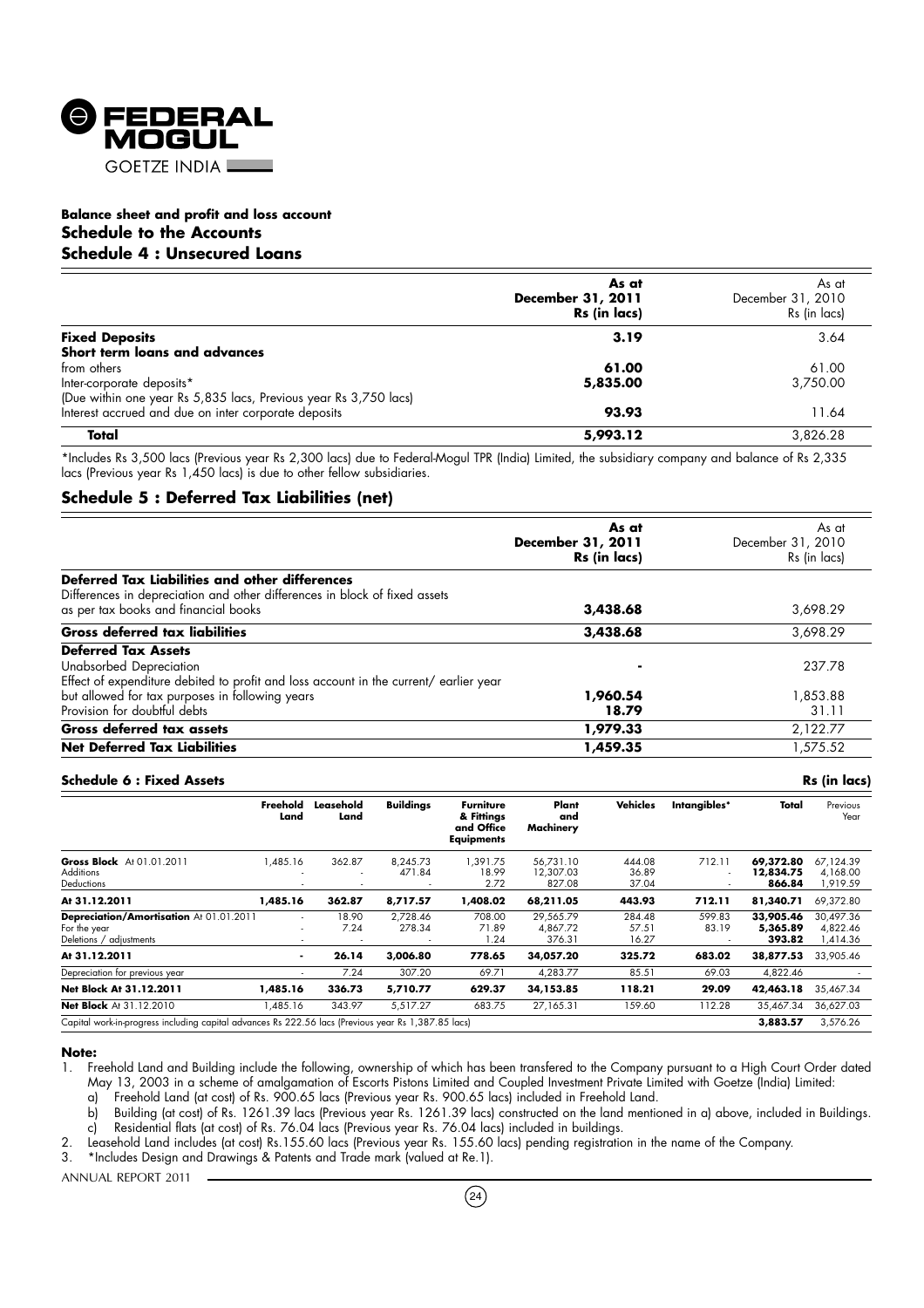

## **Balance sheet and profit and loss account Schedule to the Accounts Schedule 7 : Investments\***

|                                                                                   |         | As at<br>December 31, 2011<br>Rs (in lacs) |         | As at<br>December 31, 2010<br>Rs (in lacs) |
|-----------------------------------------------------------------------------------|---------|--------------------------------------------|---------|--------------------------------------------|
| Trade Long Term (At Cost) (Unquoted)                                              |         |                                            |         |                                            |
| <b>Subsidiary Companies</b>                                                       |         |                                            |         |                                            |
| Unquoted fully paid up                                                            |         |                                            |         |                                            |
| 51,00,000 (Previous year - 51,00,000) equity shares of Rs 10 each                 |         |                                            |         |                                            |
| in Federal-Mogul TPR (India) Ltd                                                  |         | 510.00                                     |         | 510.00                                     |
| (ii) 5,10,000 (Previous year - 510,000) 6% redeemable cumulative                  |         |                                            |         |                                            |
| preference shares of Rs.100 each in Federal-Mogul TPR (India) Ltd.                |         | 510.00                                     |         | 510.00                                     |
| Non-Trade Long Term (At Cost) (Unquoted)                                          |         |                                            |         |                                            |
| <b>Government Securities</b><br>(1)                                               |         |                                            |         |                                            |
| National Savings Certificates**                                                   |         | 1.42                                       |         | 1.42                                       |
| (II) GTZ Securities Limited                                                       |         |                                            |         |                                            |
| 923,000 (Previous year-923,000) equity shares of Rs 5 each fully paid             | 46.15   |                                            | 46.15   |                                            |
| Less: Provision for diminution in the value of investment                         | (46.15) |                                            | (46.15) |                                            |
| (III) Nanz Food Products Limited                                                  |         |                                            |         |                                            |
| 100,000 (Previous year-100,000) 6% redeemable cumulative                          |         |                                            |         |                                            |
| preference shares of Rs.10 each fully paid                                        | 10.00   |                                            | 10.00   |                                            |
| Less: Provision for diminution in the value of investment                         | (10.00) |                                            | (10.00) |                                            |
| (IV) GI Power Corporation Limited (refer note no. 19 in schedule no. 24)          |         |                                            |         |                                            |
| 3,889,600 (Previous year - 3,889,600) equity shares of Rs 5 each, fully paid<br>a |         |                                            |         | 194.48                                     |
| 17,528,800 (Previous year - 17,528,800) 8% cumulative convertible redeemable<br>b |         |                                            |         |                                            |
| Preference Shares of Rs 5 each fully paid***                                      |         |                                            |         | 876.44                                     |
| Current Investments (At lower of cost and market value) (Unquoted)                |         |                                            |         |                                            |
| GI Power Corporation Limited (refer note no. 19 in schedule no. 24)               |         |                                            |         |                                            |
| 3,889,600 (Previous year - 3,889,600) equity shares of Rs 5 each, fully paid<br>a |         | 194.48                                     |         |                                            |
| 17,528,800 (Previous year - 17,528,800) 8% cumulative convertible redeemable<br>b |         |                                            |         |                                            |
| Preference Shares of Rs 5 each fully paid***                                      |         | 876.44                                     |         |                                            |
| Total                                                                             |         | 2,092.34                                   |         | 2,092.34                                   |
| Aggregate amount of unquoted investments                                          |         | 2,092.34                                   |         | 2,092.34                                   |

\* Investments in the companies under the same management are: - Federal-Mogul TPR (India) Ltd

\*\* The investment is pledged with Sales Tax Authorities

\*\*\* Cumulative Convertible Redeemable Preference Shares of Rs 5 each fully paid of GI Power Corporation Limited are redeemable on or before July 25, 2014 at the option of the Company.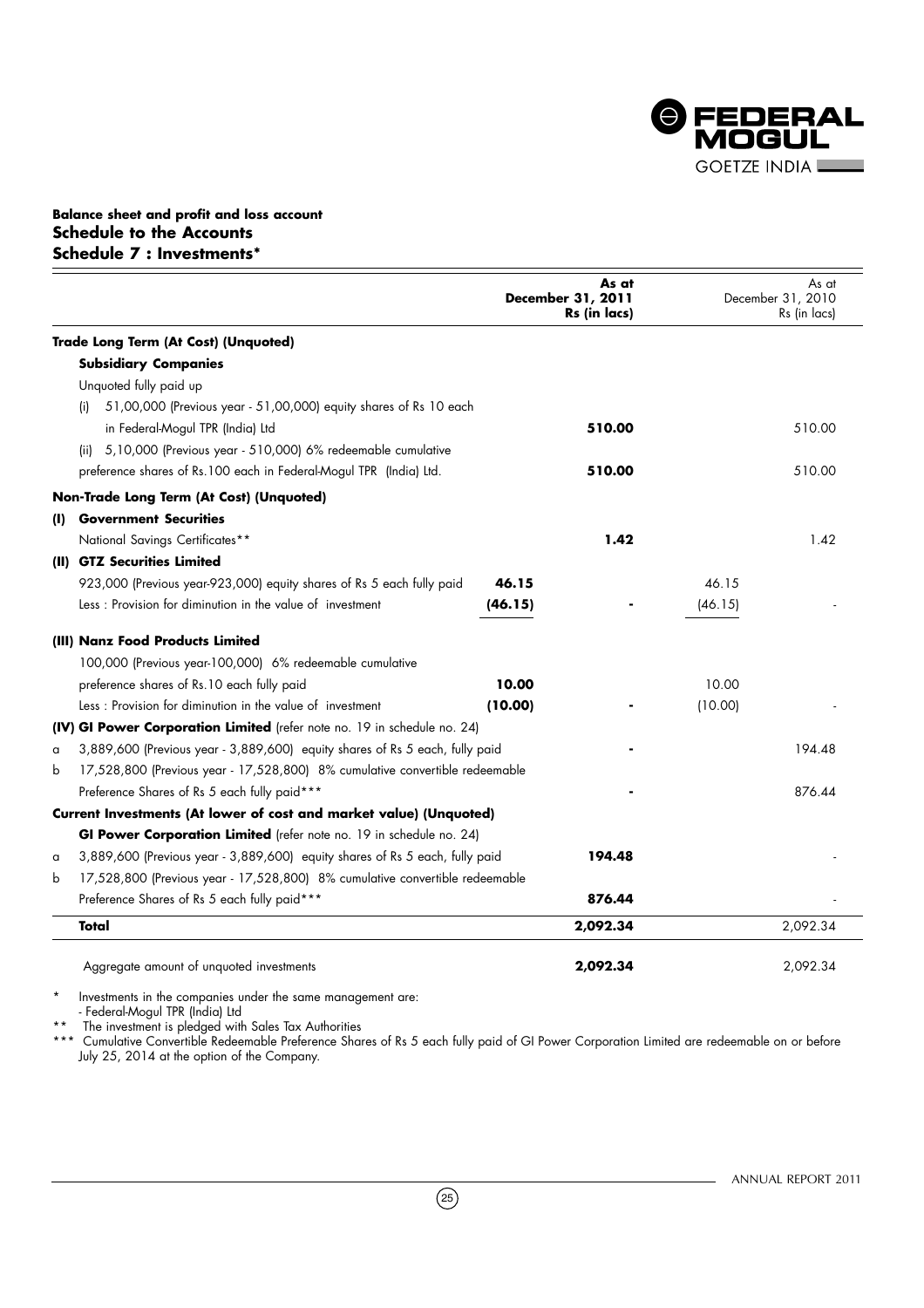

## **Schedule to the Accounts**

## **Schedule 8 : Inventories (at lower of cost and net realisable value)**

|                                                                                                                | As at<br>December 31, 2011<br>Rs (in lacs) | As at<br>December 31, 2010<br>Rs (in lacs) |
|----------------------------------------------------------------------------------------------------------------|--------------------------------------------|--------------------------------------------|
| Raw materials and components<br>(Including materials in transit Rs 695.23 lacs (Previous year Rs 968.43 lacs)) | 2,843.30                                   | 2,097.07                                   |
| Stores and spares (Including materials in transit Rs 12.45 lacs (Previous year Rs Nil))                        | 1,384.16                                   | 1,305.76                                   |
| Loose tools                                                                                                    | 585.53                                     | 495.19                                     |
| Work-in-progress                                                                                               | 4,358.62                                   | 3,385.97                                   |
| Reusable scrap                                                                                                 | 23.01                                      | 30.00                                      |
| Finished goods - Manufactured                                                                                  | 4,235.23                                   | 2,952.17                                   |
| - Tradina                                                                                                      | 490.31                                     | 297.89                                     |
| Total                                                                                                          | 13,920.16                                  | 10,564.05                                  |

## **Schedule 9: Sundry Debtors**

| Debts outstanding for a period exceeding six months |           |           |
|-----------------------------------------------------|-----------|-----------|
| Unsecured, considered good                          | 70.67     | 119.97    |
| Unsecured, considered doubtful                      | 57.90     | 91.54     |
| Other debts                                         |           |           |
| Secured, considered good                            | 232.85    | 220.65    |
| Unsecured, considered good                          | 14,766.27 | 11,602.50 |
|                                                     | 15,127.69 | 12,034.66 |
| Less: Provision for doubtful debts                  | 57.90     | 91.54     |
| <b>Total</b>                                        | 15,069.79 | 11,943.12 |

## **Schedule 10: Cash and Bank Balances**

| Cash on hand                                              | 0.02   | 0.35   |
|-----------------------------------------------------------|--------|--------|
| Balances with scheduled banks:                            |        |        |
| On current accounts                                       | 203.34 | 217.18 |
| On deposit accounts (pledged with Government authorities) | 50.97  | 50.14  |
| On unpaid dividend accounts                               | 8.60   | 15.00  |
| Total                                                     | 262.93 | 282.67 |
|                                                           |        |        |

## **Schedule 11: Other Current Assets**

| Fixed assets held for sale (at lower of net book value |        |        |
|--------------------------------------------------------|--------|--------|
| and estimated net realisable value)                    | 105.79 | 1.82   |
| Interest accrued on deposits                           | 8.47   | 6.96   |
| DEPB benefits receivable                               | 695.94 | 584.71 |
| Insurance claim receivable                             | 11.13  | 9.76   |
| Total                                                  | 821.33 | 603.25 |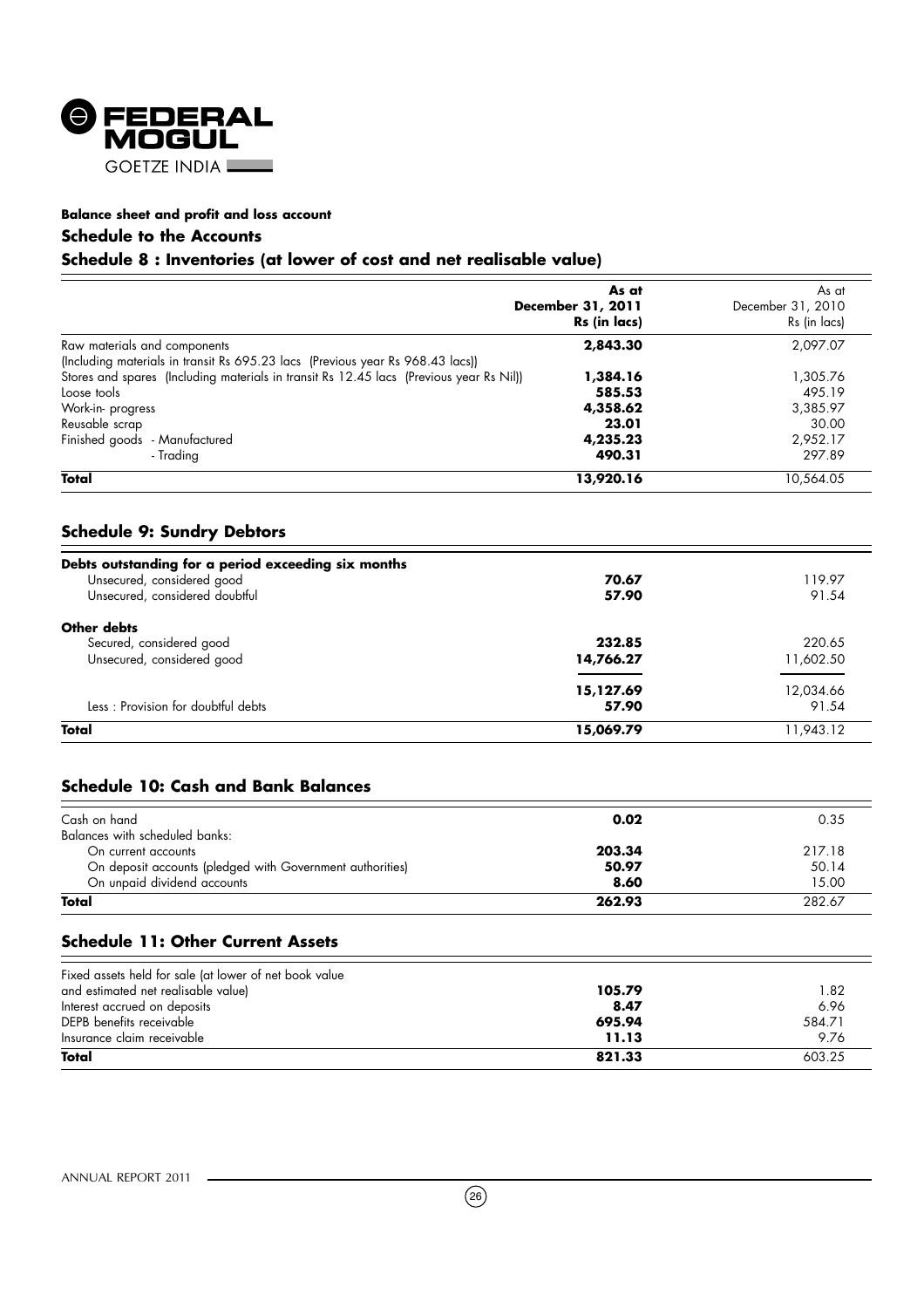

## **Balance sheet and profit and loss account Schedule to the Accounts Schedule 12 : Loans and Advances**

|                                                                                                                   | As at                             | As at                             |
|-------------------------------------------------------------------------------------------------------------------|-----------------------------------|-----------------------------------|
|                                                                                                                   | December 31, 2011<br>Rs (in lacs) | December 31, 2010<br>Rs (in lacs) |
| Unsecured considered good, except where stated otherwise                                                          |                                   |                                   |
| Advances recoverable in cash or in kind or for value to be received                                               | 1,432.60                          | 1,834.99                          |
| Security deposits                                                                                                 | 717.25                            | 709.33                            |
| Balance with excise authorities (Considered doubtful Rs 58.90 lacs (Previous year Rs Nil))                        | 2,593.66                          | 1,047.34                          |
| Advance payment of tax (net of provision Rs 2,995.99 lacs (Previous year Rs 1,790.79 lacs))                       | 668.68                            | 728.95                            |
| (Considered doubtful Rs Nil (Previous year Rs 76.94 lacs))                                                        |                                   |                                   |
| MAT credit entitlement                                                                                            | 1,830.82                          | 1,685.84                          |
| Advance Payment of Fringe Benefit Tax (net of provision Rs 413.15 lacs,                                           |                                   |                                   |
| (Previous year Rs 406.88 lacs))                                                                                   |                                   | 24.62                             |
|                                                                                                                   |                                   |                                   |
|                                                                                                                   | 7,243.01                          | 6,031.07                          |
| Less: Provision for doubtful advances                                                                             | 58.90                             | 76.94                             |
| Total                                                                                                             | 7,184.11                          | 5,954.13                          |
| <b>Schedule 13: Current Liabilities</b>                                                                           |                                   |                                   |
| Acceptances                                                                                                       | 1,686.58                          | 810.14                            |
| Sundry creditors                                                                                                  |                                   |                                   |
| a) total outstanding dues of Micro and Small Enterprises (refer note no. 13 in schedule no. 24)                   | 173.27                            | 147.97                            |
| b) total outstanding dues of creditors other than Micro and Small Enterprises                                     | 18,714.06                         | 14,225.14                         |
| Due to Subsidiary company                                                                                         | 334.46                            | 1,627.21                          |
| Other liabilities                                                                                                 | 1,518.62                          | 965.23                            |
| Security deposits                                                                                                 | 296.70                            | 270.18                            |
| Amounts due to Investors Education & Protection fund (as and when due) - unpaid dividends                         | 8.60                              | 15.00                             |
| Interest accrued but not due on loans                                                                             | 38.70                             | 70.40                             |
| Total                                                                                                             | 22,770.99                         | 18,131.27                         |
| <b>Schedule 14 : Provisions</b>                                                                                   |                                   |                                   |
|                                                                                                                   |                                   |                                   |
| Provision for compensated absences                                                                                | 672.12                            | 687.55                            |
| Provision for gratuity (Refer note 11 in schedule 24)                                                             | 2,733.29                          | 2,549.81                          |
| Provision for regulatory matters*                                                                                 | 943.26                            | 424.91                            |
| Provision for non fulfillment of export obligations**                                                             | 214.89                            | 932.32                            |
| Total                                                                                                             | 4,563.56                          | 4,594.59                          |
| * Provision for regulatory matters (Refer note no. 17 in schedule no. 24)                                         |                                   |                                   |
| Opening balance                                                                                                   | 424.91                            | 93.14                             |
| Provision made during the year                                                                                    | 788.10                            | 845.00                            |
| Utilised during the year                                                                                          | 269.75                            | 513.23                            |
| <b>Closing Balance</b>                                                                                            | 943.26                            | 424.91                            |
| ** Provision for non fulfillment of export obligations (Refer note no. 16 in schedule no. 24)                     |                                   |                                   |
| Opening balance                                                                                                   | 932.32                            | 822.76                            |
| Provision made during the year                                                                                    | 73.58                             | 109.56                            |
| Written back during the year                                                                                      | 130.66                            |                                   |
| Utilised during the year                                                                                          | 660.35                            |                                   |
| <b>Closing Balance</b>                                                                                            | 214.89                            | 932.32                            |
| Schedule 15 : Miscellaneous Expenditure*                                                                          |                                   |                                   |
|                                                                                                                   |                                   |                                   |
| Balance as per last Balance Sheet                                                                                 | 239.91                            | 479.81                            |
| Less : Written off                                                                                                | 239.91                            | 239.90                            |
| Total                                                                                                             |                                   | 239.91                            |
| * Amount represents the impact of transitional provision on adoption of notified Accounting Standard 15 (revised) |                                   |                                   |

nount represents the impact of transitional provision on adoption of notified Accounting Standard 15 (revised).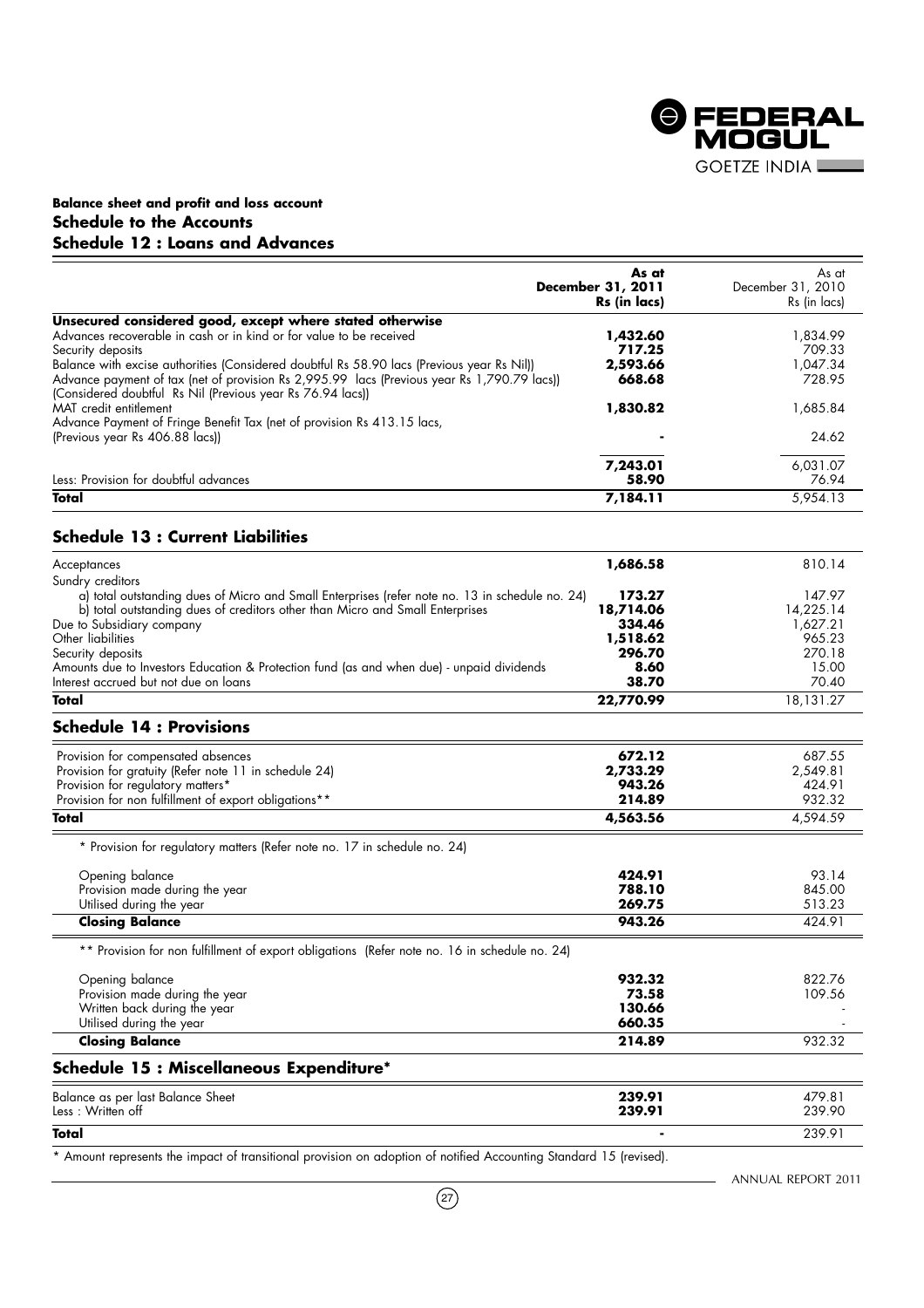

## **Schedule to the Accounts**

## **Schedule 16 : Other Income**

|                                                                                 | For the year ended | For the year ended |
|---------------------------------------------------------------------------------|--------------------|--------------------|
|                                                                                 | December 31, 2011  | December 31, 2010  |
|                                                                                 | Rs (in lacs)       | Rs (in lacs)       |
| Interest on:                                                                    |                    |                    |
| Bank deposits (TDS Rs 0.18 Lacs, (Previous year Rs Nil))                        | 1.78               | 0.97               |
| Others on electricity deposits (TDS Rs 2.58 lacs, (Previous year Rs 3.01 lacs)) | 21.54              | 19.69              |
| Dividend on investment in subsidiary-Non-trade Long Term (unquoted)             | 759.90             | 270.30             |
| Sale of scrap                                                                   | 2,188.53           | 1,652.49           |
| Commission received from subsidiary                                             | 464.28             | 407.08             |
| Duty drawback/ Exim Scrip realisation                                           | 352.27             | 344.38             |
| Cash Discount (net)                                                             |                    | 4.62               |
| Excess provision written back                                                   | 168.58             | 54.61              |
| Miscellaneous income                                                            | 285.77             | 424.18             |
| Foreign exchange rate difference (net)                                          |                    | 64.51              |
| Provision for doubtful debts written back                                       |                    | 13.77              |
| Provision for advances written back                                             |                    | 500.59             |
| Management support charges                                                      | 765.02             | 687.33             |
| Total                                                                           | 5,007.67           | 4,444.52           |

## **Schedule 17 : Raw materials and Components Consumed**

| Total                                     | 42,819.00 | 32,526.22 |
|-------------------------------------------|-----------|-----------|
| Less: Inventories as at December 31, 2011 | 2,843.30  | 2.097.07  |
|                                           | 45,662.30 | 34,623.29 |
| Add: Purchases                            | 43,565.23 | 33,369.81 |
| Inventories as at December 31, 2010       | 2,097.07  | 1,253.48  |

## **Schedule 18 : Personnel expenses**

| Salaries, wages and bonus (Refer note no. 15 in schedule no. 24) | 18,250.93 | 15,001.96 |
|------------------------------------------------------------------|-----------|-----------|
| Contribution to provident fund and other funds                   | 1,133.00  | 1,160.85  |
| Contribution to superannuation fund                              | 106.25    | 67.38     |
| Contribution to gratuity (Refer note no. 11 in schedule no. 24)  | 235.01    | 243.91    |
| Workmen and staff welfare expenses                               | 1,606.32  | 1.326.86  |
| Total                                                            | 21,331.51 | 17,800.96 |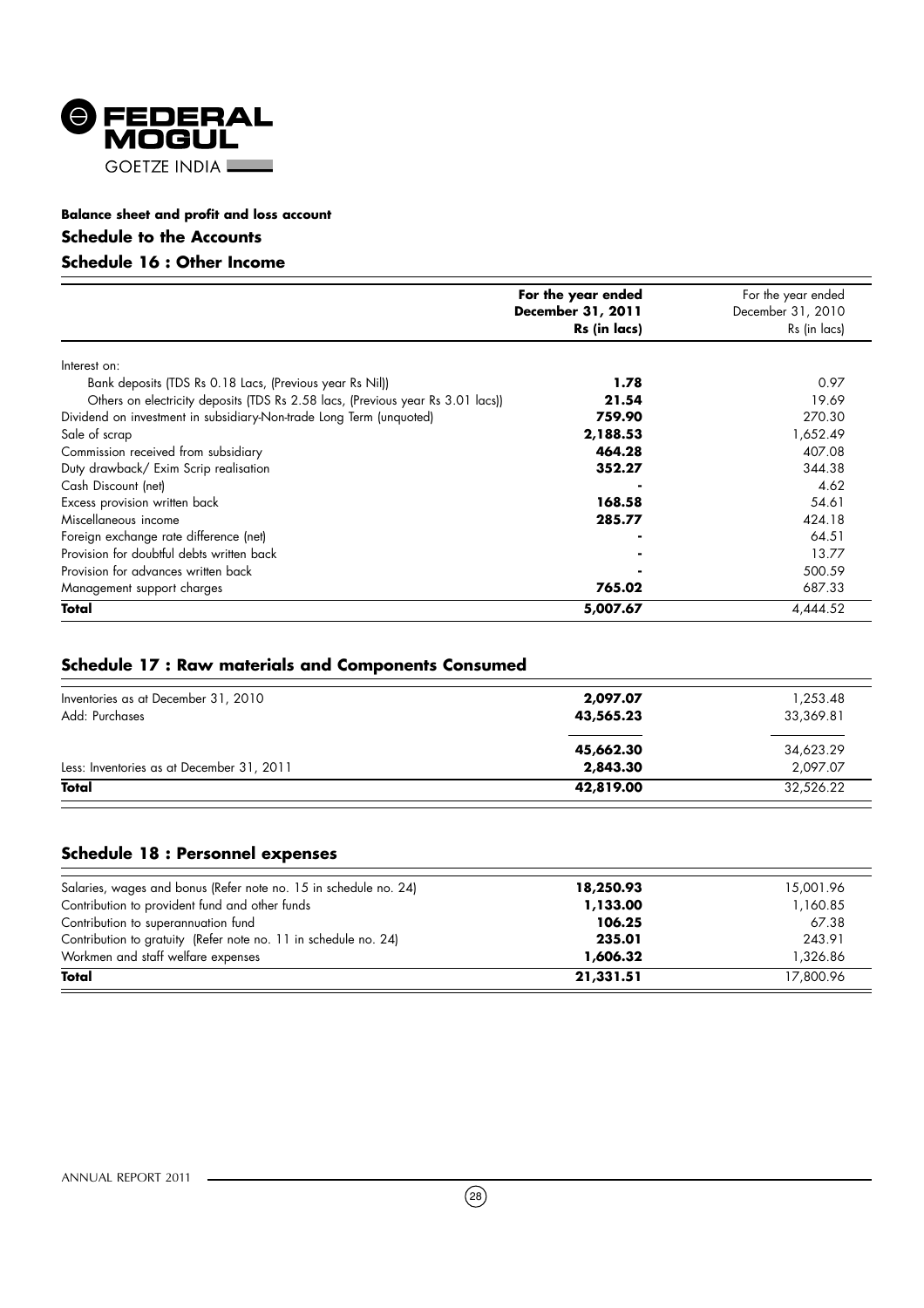

## **Schedule to the Accounts**

## **Schedule 19 : Operating and Other Expenses**

|                                                                         | For the year ended | For the year ended |
|-------------------------------------------------------------------------|--------------------|--------------------|
|                                                                         | December 31, 2011  | December 31, 2010  |
|                                                                         | Rs (in lacs)       | Rs (in lacs)       |
| Consumption of stores and spares (Refer note no. 15 in schedule no. 24) | 13,259.48          | 9,685.76           |
| Sub-contracting expenses                                                | 2,146.37           | 1,845.66           |
| Power and fuel                                                          | 6,709.13           | 5,762.12           |
| Freight and forwarding charges                                          | 2,339.07           | 2,264.92           |
| Rent                                                                    | 396.85             | 524.73             |
| Rates and taxes                                                         | 759.07             | 532.56             |
| Insurance                                                               | 143.45             | 67.47              |
| Repairs and maintenance                                                 |                    |                    |
| - Plant and machinery                                                   | 278.93             | 279.81             |
| - Buildings                                                             | 255.40             | 312.74             |
| - Others                                                                | 1,379.60           | 499.57             |
| Advertising and sales promotion                                         | 5,045.41           | 4,136.61           |
| Cash discounts (net)                                                    | 126.71             |                    |
| Royalty                                                                 | 1,289.83           | 1,011.50           |
| Product rectification charges                                           | 64.82              | 56.75              |
| Legal and professional expenses                                         | 509.47             | 502.09             |
| Travelling and conveyance                                               | 556.98             | 438.26             |
| Communication costs                                                     | 153.39             | 153.59             |
| Management Support Charges (refer note no. 18 of schedule 24)           | 498.52             | 394.07             |
| Printing and stationery                                                 | 102.51             | 100.75             |
| Directors' sitting fees                                                 | 10.80              | 11.67              |
| Payment to Auditor                                                      |                    |                    |
| As auditor:                                                             |                    |                    |
| - Audit fee                                                             | 29.50              | 37.00              |
| - Tax audit fee                                                         | 23.00              | 23.00              |
| - For Limited reviews                                                   | 8.50               | 9.00               |
| - Out-of-pocket expenses                                                | 6.59               | 6.70               |
| In other manner:                                                        |                    |                    |
| - For Certification and others matters                                  | 2.00<br>69.59      | 2.00<br>77.70      |
| Charity & Donation                                                      | 20.55              | 0.29               |
| Provision for regulatory matters (Refer note no. 17 in schedule no. 24) | 133.15             | 845.00             |
| Increase/ (decrease) of excise duty on finished goods                   | 170.40             | 140.97             |
| Provision for doubtful advances                                         | 58.90              | 76.94              |
| Loss on sale of Non-trade Current Investments                           |                    | 570.59             |
| Foreign exchange difference (net)                                       | 1,170.18           |                    |
| Loss on sale/ discard of fixed assets (net)                             | 216.01             | 421.91             |
| Advances written off                                                    | 198.17             | 39.35              |
| Miscellaneous expenses                                                  | 712.48             | 682.14             |
| Total                                                                   | 38,775.22          | 31,435.52          |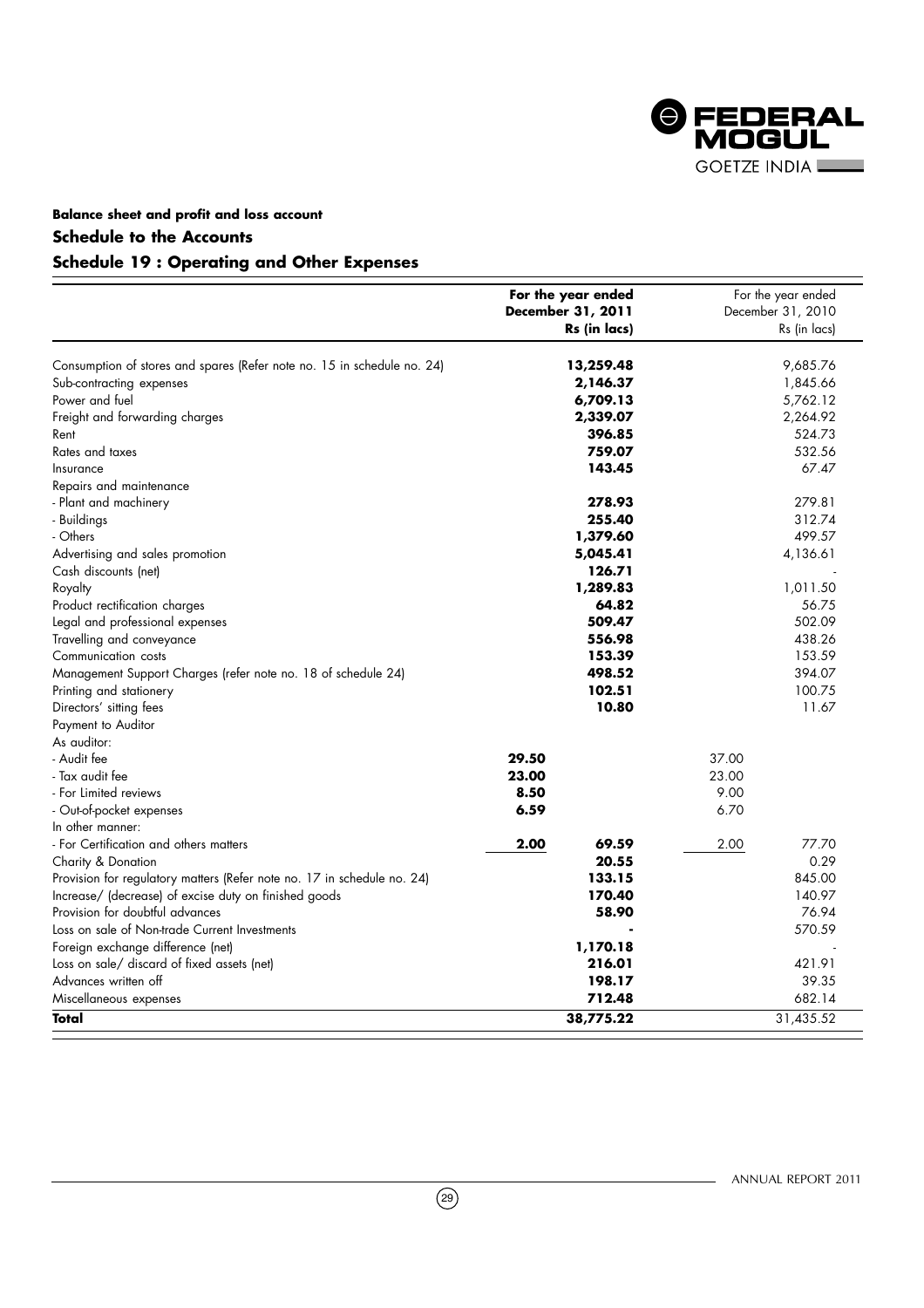

## **Schedule to the Accounts**

## **Schedule 20 : Decrease/ (increase) in Inventories**

|                                     | For the year ended | For the year ended |
|-------------------------------------|--------------------|--------------------|
|                                     | December 31, 2011  | December 31, 2010  |
|                                     | Rs (in lacs)       | Rs (in lacs)       |
| Inventories as at December 31, 2010 |                    |                    |
| - Work-in-progress                  | 3,385.97           | 2,955.83           |
| Finished goods - Manufactured       | 2,952.17           | 2,754.09           |
| - Tradina                           | 297.89             | 316.45             |
| - Reusable Scrap                    | 30.00              | 20.39              |
|                                     | 6,666.03           | 6,046.76           |
| Inventories as at December 31, 2011 |                    |                    |
| - Work-in-progress                  | 4,358.62           | 3,385.97           |
| Finished goods - Manufactured       | 4,235.23           | 2,952.17           |
| - Tradina                           | 490.31             | 297.89             |
| Reusable Scrap                      | 23.01              | 30.00              |
|                                     | 9,107.17           | 6,666.03           |
|                                     | (2,441.14)         | (619.27)           |

## **Schedule 21 : Financial Expenses**

| Total                                                               | 2,485.66 | 1.393.16 |
|---------------------------------------------------------------------|----------|----------|
| Bank charges                                                        | 79.24    | 146.23   |
| certain regulatory matters) (Refer note no. 17 in schedule no. 24)  | 1,260.51 | 615.79   |
| - others (Includes Rs 357.36 lacs on account of interest payable on |          |          |
| - to banks                                                          | 1,145.91 | 409.68   |
| - on term loans                                                     |          | 221.46   |
| Interest                                                            |          |          |

## **Schedule 22: Prior period (income) / expense**

|          |                           | 117.43 |
|----------|---------------------------|--------|
|          |                           |        |
|          |                           |        |
| (103.79) | 216.11                    |        |
|          |                           |        |
|          |                           | 14.29  |
|          | 18.12                     |        |
|          | 15.34                     |        |
|          |                           | 339.92 |
|          | (182.65)                  | 236.78 |
|          | 130.67<br>76.95<br>112.28 |        |

| Net profit as per profit and loss account                                                      | 3,746.17   | 3.438.92   |
|------------------------------------------------------------------------------------------------|------------|------------|
| Weighted average number of equity shares in calculating basic and<br>diluted earning per share | 55,632,130 | 55,632,130 |
| Earning per share                                                                              | 6.73       | 6.18       |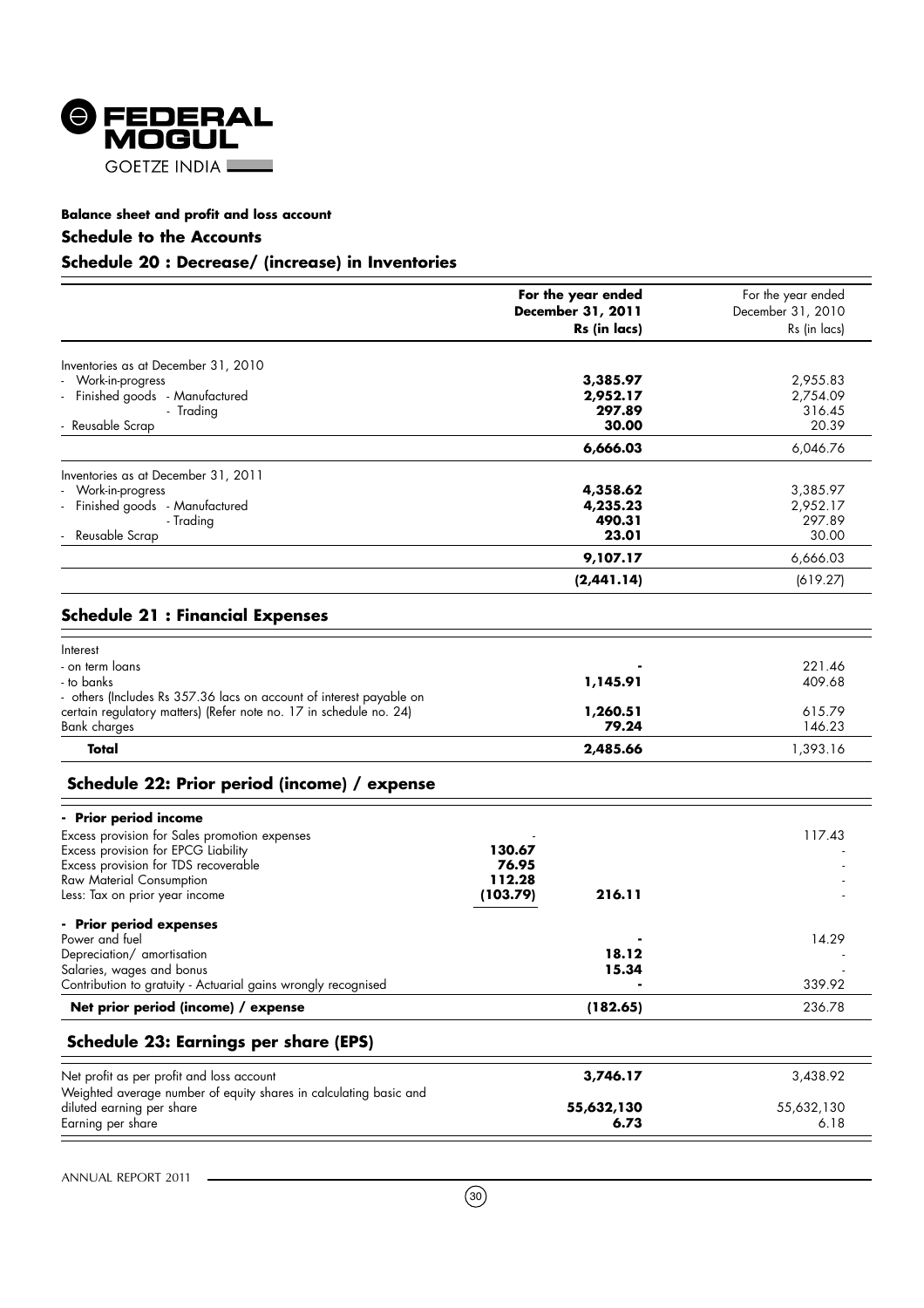

## **Schedules 1 - 24 (Contd.)**

## **Schedule 24 : Notes to Accounts**

#### **1. Background**

Federal-Mogul Goetze (India) Limited ('FMGIL' or 'the Company'), is inter-alia engaged in the manufacture, supply and distribution of 'automotive components' used in two/three/four wheeler automobiles.

The principal facilities of the company are located at Patiala (Punjab, Bangaluru (Karnataka) and Bhiwadi (Rajasthan), with its registered office in delhi. The Company is listed at National Stock Exchange of India Limited and Mumbai Stock Exchange.

Federal Mogul Holdings Limited, Mauritius, is the immediate parent company and ultimate parent company is Federal Mogul Corporation, USA.

#### **2. Statement of Significant Accounting Policies**

#### **a) Basis of Preparation**

The financial statements have been prepared to comply in all material respects with the Notified accounting standard by Companies (Accounting Standards) Rules, 2006 (as amended) and the relevant provisions of the Companies Act, 1956. The financial statements have been prepared under the historical cost convention and on an accrual basis. The accounting policies have been consistently applied by the company and are consistent with those used in the previous year.

#### **b) Use of estimates**

The preparation of financial statements in conformity with generally accepted accounting principles requires management to make estimates and assumptions that affect the reported amounts of assets and liabilities and disclosure of contingent liabilities at the date of the financial statements and the results of operations during the reporting period. Although these estimates are based upon management's best knowledge of current events and actions, actual results could differ from these estimates.

#### **c) Fixed Assets**

Fixed assets are stated at cost less accumulated depreciation and impairment losses if any. Cost comprises the purchase price and any attributable cost of bringing the asset to its working condition for its intended use i.e. freight duties, taxes and other incidental expenses excluding Cenvat in so far as this is available for set off against excise duty. Borrowing costs relating to acquisition of fixed assets which takes substantial period of time to get ready for its intended use are also included to the extent they relate to the period till such assets are ready to be put to use.

#### **d) Depreciation**

Depreciation is provided using straight line method and the same is determined based on management's assessment of assets' useful lives and is calculated at the rates so determined, which are either equal to or higher than rates provided for such assets under Schedule XIV of the

Companies Act, 1956.

| <b>Asset Class</b>                           | <b>Rate prescribed in Schedule XIV</b> | <b>Rates used</b>               |
|----------------------------------------------|----------------------------------------|---------------------------------|
|                                              | of Companies Act, 1956                 | by the company                  |
| (i) Land-Leasehold                           |                                        | over the life of lease of asset |
| (ii) Buildings - Factory                     | 3.34%                                  | 3.34%                           |
| - Other                                      | 1.63%                                  | 1.63%                           |
| (iii) Furniture, fittings & office equipment | 4.75% to 6.33%                         | 4.75% to 6.33%                  |
| (iv) Plant & Machinery - Single Shift        | 4.75%                                  | 4.75%                           |
| - Double Shift                               | 7.42%                                  | 7.42%                           |
| - Triple Shift                               | 10.34%                                 | 10.34%                          |
| - Continuous process plant                   | 5.28%                                  | 5.28%                           |
| (v) Vehicles<br>- Employee                   | 9.50%                                  | 33.33%                          |
| - Material Handling Vehicles                 | 9.50%                                  | 11.31%                          |
| - Others                                     | 9.50%                                  | 9.50%                           |
| (vi) Computers                               | 16.21%                                 | 16.21%                          |
| (vii) Dies and Moulds                        | 11.31%                                 | 11.31% to 33.33%                |

i) Plant and Machinery also includes self constructed machinery.

ii) Depreciation on the amount of adjustment to fixed assets on account of capitalization of insurance spares is provided over the remaining useful life of related assets.

iii) All assets costing upto Rs 5,000 are fully depreciated in the year of purchase.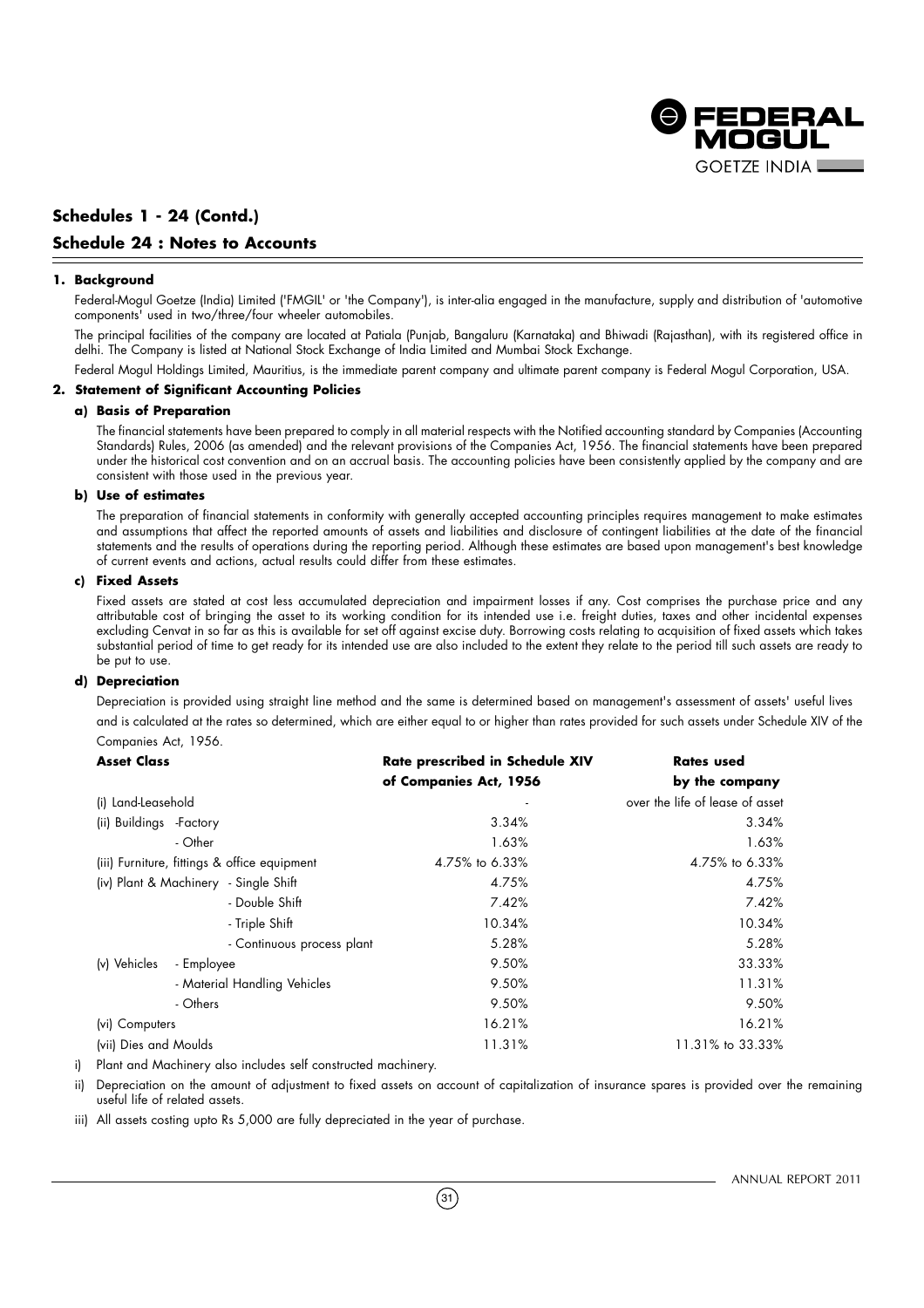

#### **e) Impairment**

- i) The carrying amounts of assets are reviewed at each balance sheet date if there is any indication of impairment based on internal/external factors. An impairment loss is recognized wherever the carrying amount of an asset exceeds its recoverable amount. The recoverable amount is the greater of the asset's net selling price and value in use. In assessing value in use, the estimated future cash flows are discounted to their present value using a pre-tax discount rate that reflects current market assessments of the time value of money and risks specific to the asset.
- ii) After impairment, depreciation is provided on the revised carrying amount of the asset over its remaining useful life.

#### **f) Intangible Assets**

Intangible assets are stated at cost less amortization less impairment, if any. Cost comprises the purchase price and other directly attributable costs. Intangible assets are amortized over their expected useful economic lives, on straight line basis, as follows: Design and drawings- over a period of 5 years on a straight line basis.

#### **g) Leases**

Leases where the lessor effectively retains substantially all the risks and benefits of ownership of the leased item, are classified as operating leases. Operating lease payments are recognized as an expense in the Profit and Loss account on a straight-line basis over the lease term.

#### **h) Investments**

Investments that are readily realizable and intended to be held for not more than a year are classified as current investments. All other investments are classified as long-term investments. Current investments are carried at lower of cost and fair value determined on an individual investment basis. Longterm investments are carried at cost. However, provision for diminution in value is made to recognize a decline, other than temporary, in the value of the investments.

#### **i) Inventories**

Inventories are valued as follows:

| Raw materials, components, stores and<br>spares and bought out tools | Lower of cost and net realizable value. Cost represents purchase price and other direct costs<br>and is determined on a moving weighted average cost basis. However, materials and other<br>items held for use in the production of inventories are not written down below cost if the<br>finished products in which they will be incorporated are expected to be sold at or above cost. |
|----------------------------------------------------------------------|------------------------------------------------------------------------------------------------------------------------------------------------------------------------------------------------------------------------------------------------------------------------------------------------------------------------------------------------------------------------------------------|
| Constructed Tools                                                    | Lower of cost and net realizable value. Cost represents material, labour and appropriate allocation<br>of overheads. Cost is determined on a weighted average basis.                                                                                                                                                                                                                     |
| Work-in-progress                                                     | Lower of cost and net realizable value. Cost for this purpose includes material, labour and appropriate<br>allocation of overheads. Cost is determined on a weighted average basis.                                                                                                                                                                                                      |
| Finished Goods: - Manufactured                                       | Lower of cost and net realizable value. Cost for this purpose includes material, labour and appropriate<br>allocation of overheads. Excise duty on stock lying with Company is added to the cost of the finished<br>goods inventory. Cost is determined on a weighted average basis                                                                                                      |
| - Traded                                                             | Lower of cost and net realizable value. Cost represents purchase price and other direct costs and is<br>determined on a moving weighted average cost basis.                                                                                                                                                                                                                              |
| - Reusable scrap                                                     | At lower of cost and net realizable value.                                                                                                                                                                                                                                                                                                                                               |

Net realizable value is the estimated selling price in the ordinary course of business, less estimated costs of completion and estimated costs necessary to make the same. Provision for obsolescence is determined based on management's assessment and is charged to profit and loss account.

#### **j) Revenue Recognition**

Revenue is recognised to the extent that it is probable that the economic benefits will flow to the Company and the revenue can be reliably measured. **i) Sale of Goods:**

Revenue is recognized when the significant risks and rewards of ownership of the goods have passed to the buyer and are recorded net of excise duty, sales tax and trade discount.

#### **ii) Job Work:**

Income from job work is accrued when right of revenue is established, which relate to effort completed.

#### **iii) Interest:**

Revenue is recognised on a time proportion basis taking into account the amount outstanding and the rate applicable.

#### **iv) Dividends:**

Revenue is recognised when the shareholder's right to receive payment is established by the balance sheet date. Dividend from subsidiaries is recognised even if the same are declared after the balance sheet date but pertains to period on or before the date of balance sheet as per the requirement of schedule VI of the Companies Act, 1956

#### **v) Commission:**

Commission Income is accrued when due, as per the agreed terms. **vi) Export Benefits/Incentives:**

Export entitlements under the Duty Entitlement Pass Book (DEPB) Scheme are recognized in the profit and loss account when the right to receive credit as per the terms of the scheme is established in respect of exports made.

#### **vii) Management support charges:**

Income from management support charges is recognized as per the terms of the agreement based upon the services completed.

#### **k) Borrowing Costs:**

Borrowing costs directly attributable to the acquisition, construction or production of an asset that necessarily takes a substantial period of time to get ready for its intended use or sale are capitalized as part of the cost of the respective asset. All other borrowing costs are expensed in the period they occur. Borrowing costs consist of interest and other costs that an entity incurs in connection with the borrowing of funds.

#### ANNUAL REPORT 2011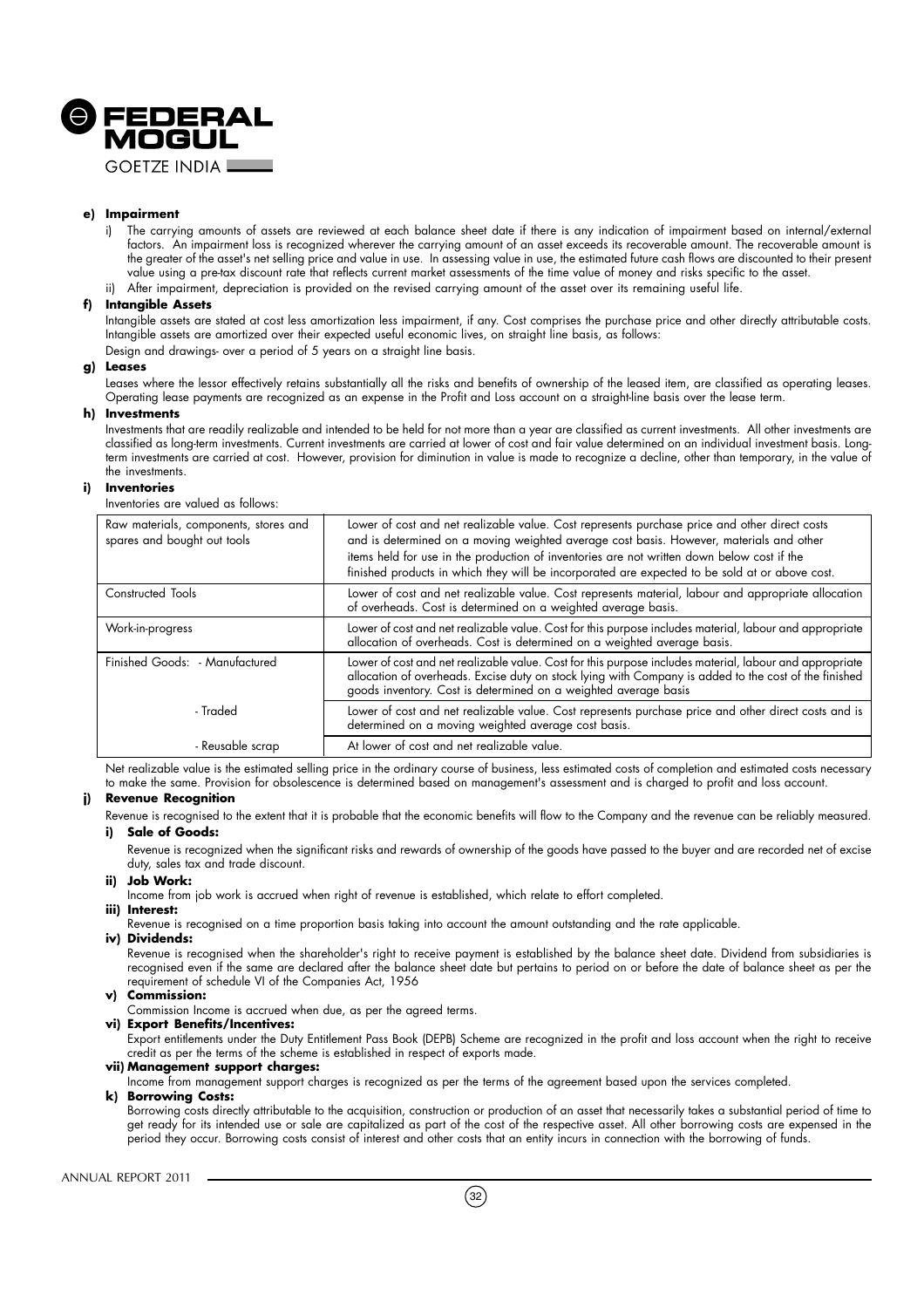

#### **l) Foreign Currency Transactions**

#### **(i) Initial Recognition**

Foreign currency transactions are recorded in the reporting currency, by applying to the foreign currency amount the exchange rate between the reporting currency and the foreign currency at the date of the transaction.

#### **(ii) Conversion**

Foreign currency monetary items are reported using the closing rate. Non-monetary items which are carried in terms of historical cost denominated in a foreign currency are reported using the exchange rate at the date of the transaction.

#### **(iii) Exchange Differences**

Exchange differences arising on the settlement of monetary items or on reporting Company's monetary items at rates different from those at which they were initially recorded during the year, or reported in previous financial statements, are recognised as income or as expenses in the year in which they arise.

**(iv)** As a policy, the Company does not undertake any foreign exchange derivative contract.

#### **m) Retirement and other employee benefits**

- Provident fund contributions are charged to profit and loss account, when contributions paid/payable are due to "Goetze India Limited Provident Fund Trust", administered by the trustees and to the Regional Provident Fund Commissioners. The Company accrues for the deficit in the Provident Fund Trust as per the books of account of the Trust.
- (ii) Gratuity liability under the Payment of Gratuity Act is accrued on the basis of an actuarial valuation made at the end of each financial year. The actuarial valuation is done as per projected unit credit method.
- (iii) Short term compensated absences are providend for based on estimates, Long term compensation liability for leave encashment is determined in accordance with company policy and is measured on the basis of valuation by an independent actuary at the end of the financial year. The actuarial valuation is done as per projected unit credit method.
- (iv) Actuarial gains/losses are immediately taken to profit and loss account. However, recognition for acturial gain is done only to the extent that the net cumulative unrecognised acturial gains exceeds the unrecognised part of transitional liability.

#### (v) **Superannuation Benefit**

The Company has superannuation obligation administered with Life Insurance Corporation of India (LIC). Contributions to the defined contribution scheme are charged to profit and loss account when contributions paid/ payable are due to such fund. There are no other obligations other than the contribution payable to the respective trusts.

#### **n) Income Taxes**

Tax expense comprises of current and deferred tax is measured at the amount expected to be paid to the tax authorities in accordance with the Income Tax Act, 1961 enacted in India. Deferred income taxes reflects the impact of current year timing differences between taxable income and accounting income for the year and reversal of timing differences of earlier years.

Deferred tax is measured based on the tax rates and the tax laws enacted or substantively enacted at the balance sheet date. Deferred tax assets and deferred tax liability are offset, if a legally enforcable right exists to set off current tax assets against current tax liabilities and the defered tax assets and deffered tax liabilities relate to the tax on income levied by same governing taxation loss. Defered tax assets are recognised only to the extent that there is reasonable certainty that sufficient future taxable income will be available against which such defered tax assets can be realised. In situations where the company has unabsorbed depriciation or carry forward tax losses, all defered tax assets are recognised only if there is virtual certainty supported by convincing evidence that they can be realised and future taxable profits.

At each balance sheet date the Company re-assesses unrecognised deferred tax assets. It recognises unrecognised deferred tax assets to the extent that it has become reasonably certain or virtually certain, as the case may be that sufficient future taxable income will be available against which such deferred tax assets can be realised.

The carrying amount of deferred tax assets are reviewed at each balance sheet date. The Company writes-down the carrying amount of a deferred tax asset to the extent that it is no longer reasonably certain or virtually certain, as the case may be, that sufficient future taxable income will be available against which deferred tax asset can be realised. Any such write-down is reversed to the extent that it becomes reasonably certain or virtually certain, as the case may be, that sufficient future taxable income will be available.

MAT credit is recognised as an asset only when and to the extent there is convincing evidence that the company will pay normal income tax during the specified period. In the year in which the Minimum Alternative tax (MAT) credit becomes eligible to be recognized as an asset in accordance with the recommendations contained in guidance Note issued by the Institute of Chartered Accountants of India, the said asset is created by way of a credit to the profit and loss account and shown as MAT Credit Entitlement. The Company reviews the same at each balance sheet date and writes down the carrying amount of MAT Credit Entitlement to the extent there is no longer convincing evidence to the effect that Company will pay normal Income Tax during the specified period.

#### **o) Earnings per Share**

Basic earnings per share are calculated by dividing the net profit or loss for the period attributable to equity shareholders by the weighted average number of equity shares outstanding during the period.

For the purpose of calculating diluted earnings per share, the net profit or loss for the period attributable to equity shareholders and the weighted average number of shares outstanding during the period are adjusted for the effects of all dilutive potential equity shares.

#### **p) Provisions**

A provision is recognised when an enterprise has a present obligation as a result of past event and it is probable that an outflow of resources will be required to settle the obligation, in respect of which a reliable estimate can be made. Provisions are not discounted to its present value and are determined based on best estimate required to settle the obligation at the balance sheet date. These are reviewed at each balance sheet date and adjusted to reflect the current best estimates.

#### **q) Cash and Cash Equivalents**

Cash and cash equivalents for cash flow statement comprises cash at bank and in hand and short-term investments with an original maturity of three months or less.

#### **r) Miscellaneous Expenditure**

 Miscellaneous expenditure representing infact of transitional provision on adoption of notified Accounting Standard 15 (revised) and is written of over a period of 5 years.

 $(33)$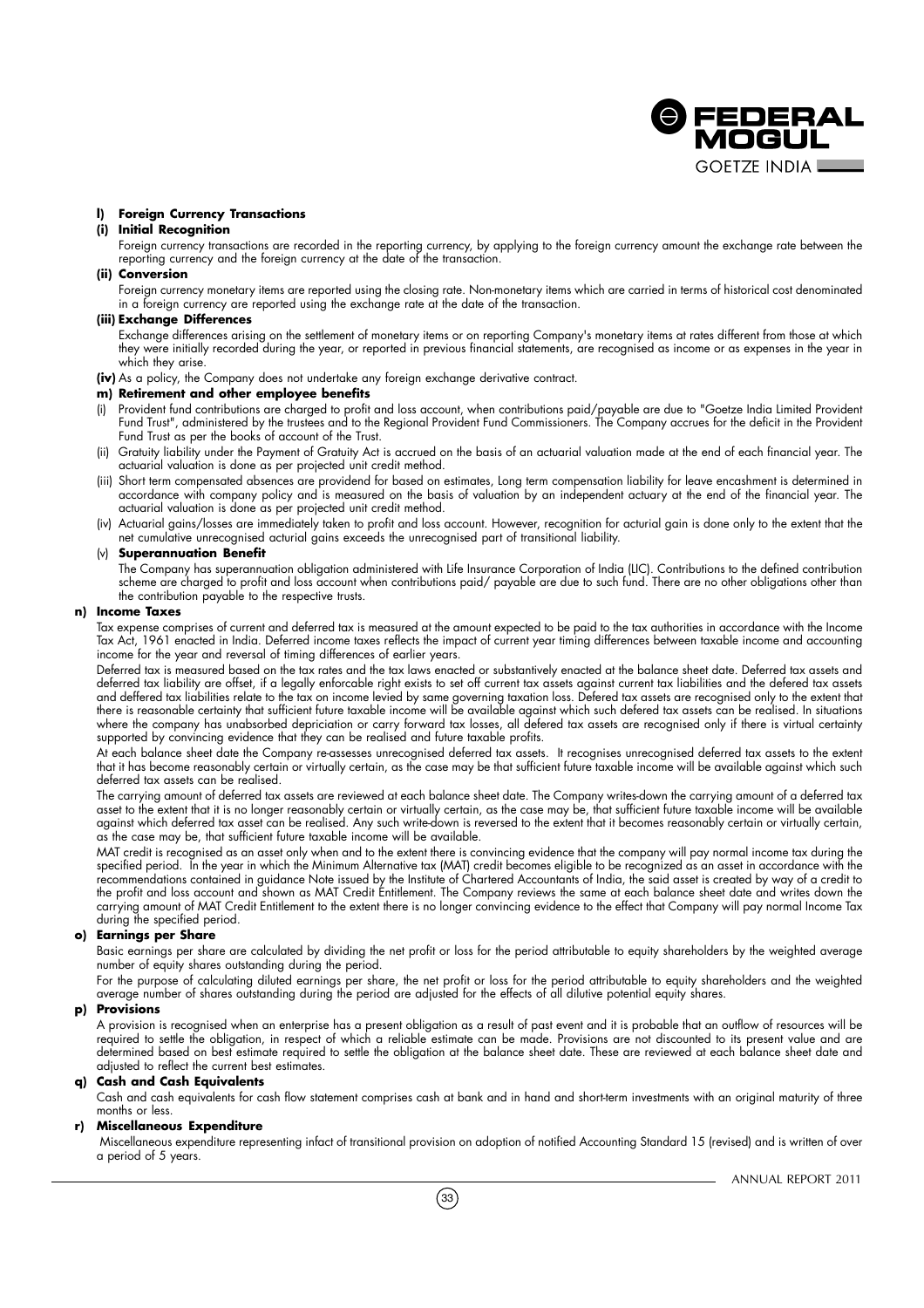

#### **3. Segment Information**

Based on the guiding principles given in AS-17 'Segmental Reporting' notified under Companies (Accounting Standard) Rules, 2006, the Company's primary business segment is manufacturing of auto components. Considering the nature of Company's business and operations, there are no separate reportable business segment, as there is only one business segment and hence, there are no additional disclosures required to be provided other than those already provided in the financial statements.

The analysis of geographical segment is based on the geographical location of the customers. The following table shows the distribution of the Company's consolidated sales by geographical market, regardless of where the goods were produced.

#### **Geographical Segment :**

Net Sales revenue (including trading sales) by Geographical Market

|                 | Year ended December 31, 2011 | Year ended December 31, 2010 |
|-----------------|------------------------------|------------------------------|
|                 | (Rs in Lacs)                 | (Rs in Lacs)                 |
| India           | 102,380.46                   | 83,433.12                    |
| Other countries | 8,389.40                     | 6.218.81                     |
|                 | 110,769.86                   | 89.651.93                    |

#### **Segment Debtors by Geographical Market :**

The following table shows the carrying amount of segment debtors (net of provision for doubtful debts) by geographical area of the customers:

| Carrying amount of segment debtors | As at December 31, 2011 | As at December 31, 2010 |
|------------------------------------|-------------------------|-------------------------|
|                                    | (Rs in Lacs)            | (Rs in Lacs)            |
| India                              | 14,754.71               | 11.798.52               |
| Other countries                    | 315.08                  | 144.60                  |
|                                    | 15,069.79               | 11.943.12               |

The Company has common assets for producing goods for India and Outside countries. Hence, separate figures for assets/ additions to fixed assets cannot be furnished.

#### **4. Related party transactions**

During the year under review, the Company has entered into transactions with related parties.

Name of Parties where Control Exists

#### **i) Holding Company**

- Federal Mogul Holdings Limited (Mauritius)
- **ii) Subsidiary**
	- Federal-Mogul TPR (India) Limited
- **iii) Ultimate Holding Company**
	- Federal Mogul Corporation, USA.

#### **Name of related Parties where transactions have taken place**

#### **i) Key managerial personnel**

- Mr. Jean De Montleur, Managing Director & President
- Mr. Dan Brugger, Whole Time Director & CFO

#### **ii) Fellow subsidiaries**

- Federal Mogul Burscheid GMBH, Germany
- Federal Mogul Maysville (USA)
- Federal Mogul Operation S.R.L (Italy)
- Federal Mogul Bimet S.A. (Poland)
- Federal Mogul Nurnberg, GMBH (Germany)
- Federal Mogul Wiesbaden GMBH, (Germany)
- Federal Mogul Power Train System (South Africa)
- Federal Mogul Holding Deutschland (Germany) - Federal Mogul Valves (PTY) Ltd (South Africa)
- Federal Mogul Limited (U.K.)
- Federal Mogul KK (Japan)
- SSCFRAN FM Financial Services SAS Veurey Voroize (France)
- Federal Mogul Financial Services FRANCTNL (France)
- Federal Mogul Gorzyce, S.A. (Poland)
- Federal Mogul Friedberg, GMBH (Germany)
- Federal Mogul Sintered Products Ltd. (U.K.)
- Federal Mogul Sealing Systems, GMBH (Germany)
- Federal Mogul Brasil do Limited (Brazil)
- Federal Mogul Friction Products Ltd (Thailand) Federal Mogul Corporation Power Train Systems (USA)
- Federal Mogul Power Train Systems Schofield (USA)
- Federal Mogul S.A.R.L. (Switzerland)
- Federal Mogul France, S.A. (France)
- Federal Mogul Corporation, Lake City (USA)
- Federal Mogul Corporation, Garennes (France)
- Federal Mogul Dongsuh Piston Co. Ltd. (China)
- Federal Mogul Corp, Mgmoogus (USA)
- KFM Bearing Company (South Korea)
- Federal Mogul Bradford Ltd.
- T&N Limited Manchester (England) Federal Mogul Powertrain Spara, MII
- Federal Mogul KK Yokohama
- Federal Mogul Sintertech SVC Functionnels
- Federal Mogul Powertrain Inc, Southbend
- Federal Mogul Kontich
- Federal Mogul Schofield
- Federal Mogul Bearings India Ltd (India)
- Federal-Mogul Automotive Products India Ltd (India) (Formerly Federal Mogul Automotive Product (India) Pvt Ltd.)
- Federal-Mogul VSP India Ltd. (India) (Formerly known as Ferodo India Pvt. Ltd.)
- Federal-Mogul PTSB India Pvt. Ltd. (India) (Formerly known as Federal-Mogul Trading India Pvt. Ltd.)
- **iii) Associates**
- GI Power Corporation Limited (upto October 05, 2010)

GTZ Securities Limited Those transactions along with related balances as at December 31, 2011 and December 31, 2010 and for the years then ended are presented in the following table:

ANNUAL REPORT 2011

 $(34)$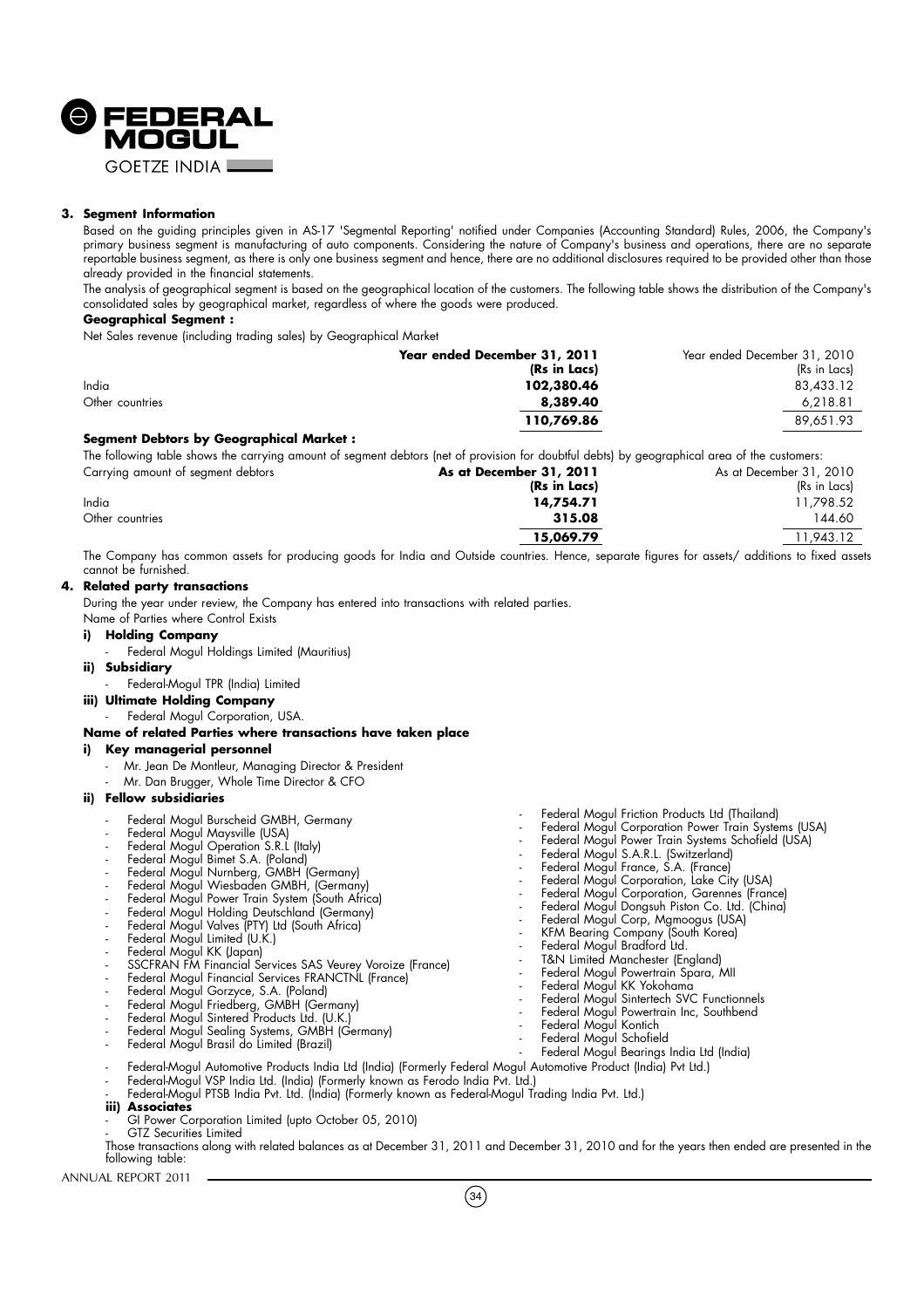| ∊ |
|---|
| n |
|   |

| Ultimate Holding Company                                    |            |                                    |
|-------------------------------------------------------------|------------|------------------------------------|
| Particulars                                                 |            | Corporation (USA)<br>Federal Mogul |
|                                                             | 31.12.11   | 31.12.10                           |
| Sales                                                       | (5,487.77) | (4, 861.58)                        |
| Purchase of raw material, intermediaries and finished goods | 382.72     | 739.55                             |
| Reimbursement of expenses paid                              | 474.57     | 315.96                             |
| Reimbursement of expenses (received)                        | (170.59)   | (322.34)                           |
| Management Support charges paid                             |            | 394.07                             |
| Management Support charges received                         |            | (46.80)                            |
| Balance outstanding as at the end of the year Receivables   |            | ,395.99                            |
| Balance outstanding as at the end of the year (Payable)     | (298.97)   | (647.66)                           |

|                                                             |          |                                 | Fellow Subsidiaries                         |          |                       |                       |                                             |                     |                                     |       |
|-------------------------------------------------------------|----------|---------------------------------|---------------------------------------------|----------|-----------------------|-----------------------|---------------------------------------------|---------------------|-------------------------------------|-------|
| Particulars                                                 |          | Federal Mogul do<br>Brasil Ltd. | Burscheid GMBH,<br>Federal Mogul<br>Germany |          | Gorzyce S.A. (Poland) | Federal Mogul         | Federal Mogul<br>Dongsuh Piston<br>Co. Ltd. |                     | Federal Mogul Limited<br> <br> U.K) |       |
|                                                             |          | $31.12.11$ 31.12.10             | 31.12.11 31.12.10                           |          |                       | $31.12.11$ $31.12.10$ |                                             | $31.12.11$ 31.12.10 |                                     |       |
| Sales                                                       |          |                                 |                                             |          | (10.10)               | (68.26)               |                                             |                     |                                     |       |
| Purchase of raw material, intermediaries and finished goods |          |                                 | 6,620.15                                    | 5,171.04 | 797.54                | 108.69                |                                             |                     |                                     |       |
| Purchase/(Sale) of Fixed Assets                             | (121.83) | 369.50                          | 3, 198.47                                   | 1,365.03 |                       |                       |                                             |                     |                                     |       |
| Reimbursement of expenses paid                              |          |                                 |                                             | 53.76    |                       | 28.07                 |                                             |                     |                                     | 17.79 |
| Mnagement Support charges paid                              |          |                                 |                                             |          |                       |                       |                                             |                     |                                     |       |
| Reimbursement of expenses (received)                        |          |                                 |                                             |          |                       |                       | (122.74)                                    | (139.22)            |                                     |       |
| Royalty Expense                                             |          |                                 | 359.21                                      | 412.56   |                       |                       |                                             |                     |                                     |       |
| Balance outstanding as at the end of the year Receivables   |          |                                 |                                             |          | (214.65)              | 7.33                  | (16.50)                                     | 19.90               |                                     |       |
| Balance outstanding as at the end of the year (Payable)     |          |                                 | $(253.33)$ $(2,166.13)$                     | (957.50) |                       |                       |                                             |                     |                                     | 5.85  |
|                                                             |          |                                 |                                             |          |                       |                       |                                             |                     |                                     |       |

 $\circledS$ 

| ÷ |
|---|

|                                                             |                                           |          |          | Rs. in lacs                                    |
|-------------------------------------------------------------|-------------------------------------------|----------|----------|------------------------------------------------|
|                                                             | Fellow Subsidiaries                       |          |          |                                                |
| Particulars                                                 | Federal Mogul Nurnberg,<br>GMBH (Germany) |          |          | Federal Mogul Holding<br>Deutschland (Germany) |
|                                                             | 31.12.11                                  | 31.12.10 | 31.12.11 | 31.12.10                                       |
| Sales                                                       | (7.22)                                    | (5.77)   |          |                                                |
| Purchase of raw material, intermediaries and finished goods | 2,693.49                                  | 61.78    |          |                                                |
| Purchase/(Sale) of Fixed Assets                             | 2,894.08                                  | 393.80   |          |                                                |
| Reimbursement of expenses paid                              |                                           |          | 81.49    | 150.25                                         |
| Reimbursement of expenses (received)                        |                                           |          |          |                                                |
| Mnagement Support charges paid                              |                                           |          | 498.52   |                                                |
| Royalty Expense                                             | 560.55                                    | 400.32   |          |                                                |
| Balance outstanding as at the end of the year Receivables   |                                           |          |          |                                                |
| Balance outstanding as at the end of the year (Payable)     | (1,208.05)                                | (275.80) | (498.52) | (10.99)                                        |



ANNUAL REPORT 2011

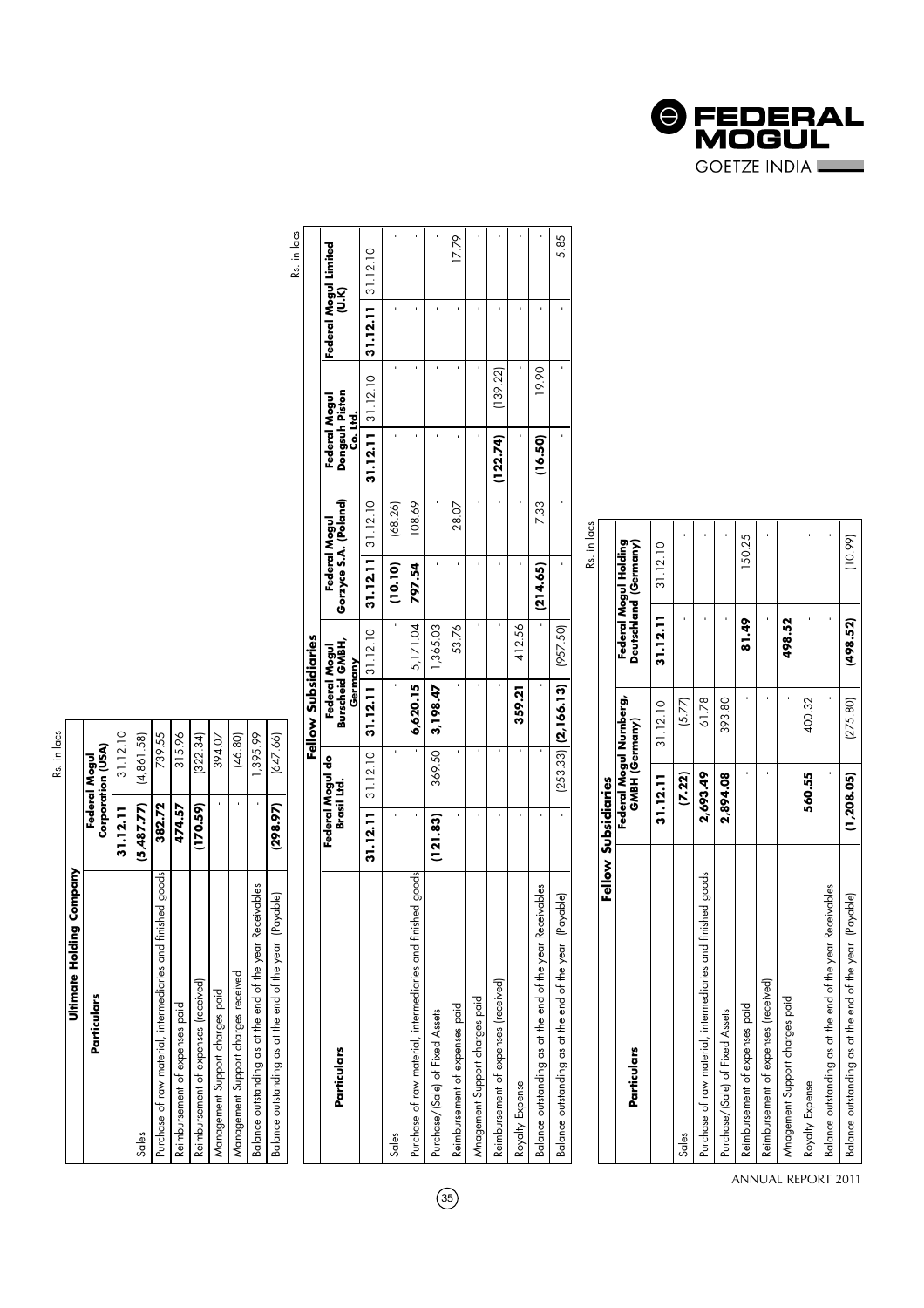

Rs. in lacs

|                                                               |                   |                                            | Fellow Subsidiaries |                                                             |                                                                                       |                                         |               |                              |                                      |           |
|---------------------------------------------------------------|-------------------|--------------------------------------------|---------------------|-------------------------------------------------------------|---------------------------------------------------------------------------------------|-----------------------------------------|---------------|------------------------------|--------------------------------------|-----------|
| Particulars                                                   | FRANCTNL (France) | <b>Financial Services</b><br>Federal Mogul |                     | <b>Sintered Products</b><br>Federal Mogul<br>Limited, (U.K) |                                                                                       | FRICTION PRODUCTS<br>FEDERAL MOGUL<br>Ë |               | Other Fellow<br>Subsidiaries | Total                                |           |
|                                                               |                   |                                            |                     |                                                             | 31.12.11   31.12.10   31.12.11   31.12.11   31.12.11   31.12.10   31.12.11   31.12.10 |                                         |               |                              | 31.12.11                             | 131.12.10 |
| Sales                                                         |                   |                                            |                     |                                                             | (593.47)                                                                              |                                         | (2.50)        | (18.51)                      | (613.29)                             | (92.54)   |
| Purchase of raw material, intermediaries and finished goods   |                   |                                            | 121.1               | 4.70                                                        |                                                                                       |                                         | 219.47        | 71.40                        | 10,451.76                            | 5,417.61  |
| Purchase/(Sale) of Fixed Assets                               |                   |                                            |                     |                                                             |                                                                                       |                                         |               | 4.75                         | 5,970.72                             | 2,133.08  |
| Reimbursement of expenses paid                                | 351.34            | 322.56                                     |                     | 0.20                                                        |                                                                                       |                                         | 57.95         | 21.56                        | 490.78                               | 594.19    |
| Reimbursement of expenses (received)                          |                   |                                            |                     |                                                             | (16.68)                                                                               |                                         | $\frac{1}{3}$ | (0.33)                       | (56.31)                              | 139.55)   |
| Management Support Charges                                    |                   |                                            |                     |                                                             |                                                                                       |                                         |               |                              | 498.52                               |           |
| Royalty Expense                                               |                   |                                            | 228.12              | 198.61                                                      |                                                                                       |                                         |               |                              | 1,147.88                             | 1,011.49  |
| eivables<br>Balance outstanding as at the end of the year Rec |                   |                                            |                     |                                                             | (535.21)                                                                              |                                         |               |                              | (766.36)                             | 27.23     |
| Balance outstanding as at the end of the year (Payable)       | (49.49)           | (17.70)                                    | (129.99)            | (105.93)                                                    |                                                                                       |                                         | (120.76)      |                              | $(135.99)$ $(4.172.94)$ $(1.751.39)$ |           |
|                                                               |                   |                                            |                     |                                                             |                                                                                       |                                         |               |                              |                                      |           |

Rs. in lacs

|                                                               |                           |                             |                                                                          | Fellow Subsidiaries |                  |                         |                                                      |          |               |            |
|---------------------------------------------------------------|---------------------------|-----------------------------|--------------------------------------------------------------------------|---------------------|------------------|-------------------------|------------------------------------------------------|----------|---------------|------------|
| Particulars                                                   | Federal Moc<br>India Limi | aul Bearings<br>ted (India) | Federal Mogul Automotive<br>Products (India) Private<br>Limited, (India) |                     | Limited, (India) | Federal-Mogul VSP India | Federal Mogul PTSB India<br>Private Limited, (India) |          | Total         |            |
|                                                               | 31.12.11                  | 31.12.10                    | 31.12.11                                                                 | 31.12.10            | 31.12.11         | 31.12.10                | 31.12.11                                             | 31.12.10 | 31.12.11      | 31.12.10   |
| intermediaries and finished goods<br>Purchase of raw material | 695.86                    | 438.91                      | 2,922.11                                                                 | 1,508.45            |                  |                         |                                                      |          | 3,617.97      | 1.947.36   |
| Reimbursement ot expenses paid                                |                           |                             | 324.42                                                                   | 24.94               |                  |                         |                                                      |          | 324.42        | 24.94      |
| Reimbursement of expenses (received)                          | (841.10)                  | 4.53                        |                                                                          |                     | (54.07)          | (43.39)                 | (86.63)                                              | (85.04)  | (981.80)      | (123.90)   |
| nter-corporate deposit (ICD) Taken                            |                           | 600.00                      | 1,235.00                                                                 | 850.00              | 3,875.00         |                         |                                                      |          | 5,110.00      | 450.00     |
| nter-corporate deposit (ICD) repaid                           | (600.00)                  |                             |                                                                          |                     | (3,405.00)       | 1,025.00)               |                                                      |          | (4,005.00)    | 1,025.001  |
| Interest on the above ICD                                     |                           |                             | 146.97                                                                   | 42.14               | 102.98           | 163.26                  |                                                      |          | 249.95        | 205.40     |
| Balance outstanding as at the<br>end of the year Receivables  |                           |                             |                                                                          |                     |                  | 235                     | 11.10                                                | 7.58     | $\frac{1}{2}$ | 9.93       |
| Balance outstanding as at the<br>end of the year (Payable)    | (45.25)                   | (499.71)                    | $(2158.19)^*$                                                            | (1,061.79)          | $(453.43)$ **    |                         |                                                      |          | (2,656.87)    | (1,561.50) |
|                                                               |                           |                             |                                                                          |                     |                  |                         |                                                      |          |               |            |

\*Includes Rs 1,885 lacs (Previous year Rs 850 lacs) payable against ICD taken and 16.19 lacs (Previous year 6.82 lacs ) payable against interest on the same.<br>\*\*Includes Rs 450 lacs (Previous year Rs Nil lacs) payable again \*Includes Rs 1,885 lacs (Previous year Rs 850 lacs) payable against ICD taken and 16.19 lacs (Previous year 6.82 lacs ) payable against interest on the same. \*\*Includes Rs 450 lacs (Previous year Rs Nil lacs) payable against ICD taken and 4.78 lacs (Previous year Nil lacs ) payable against interest on the same.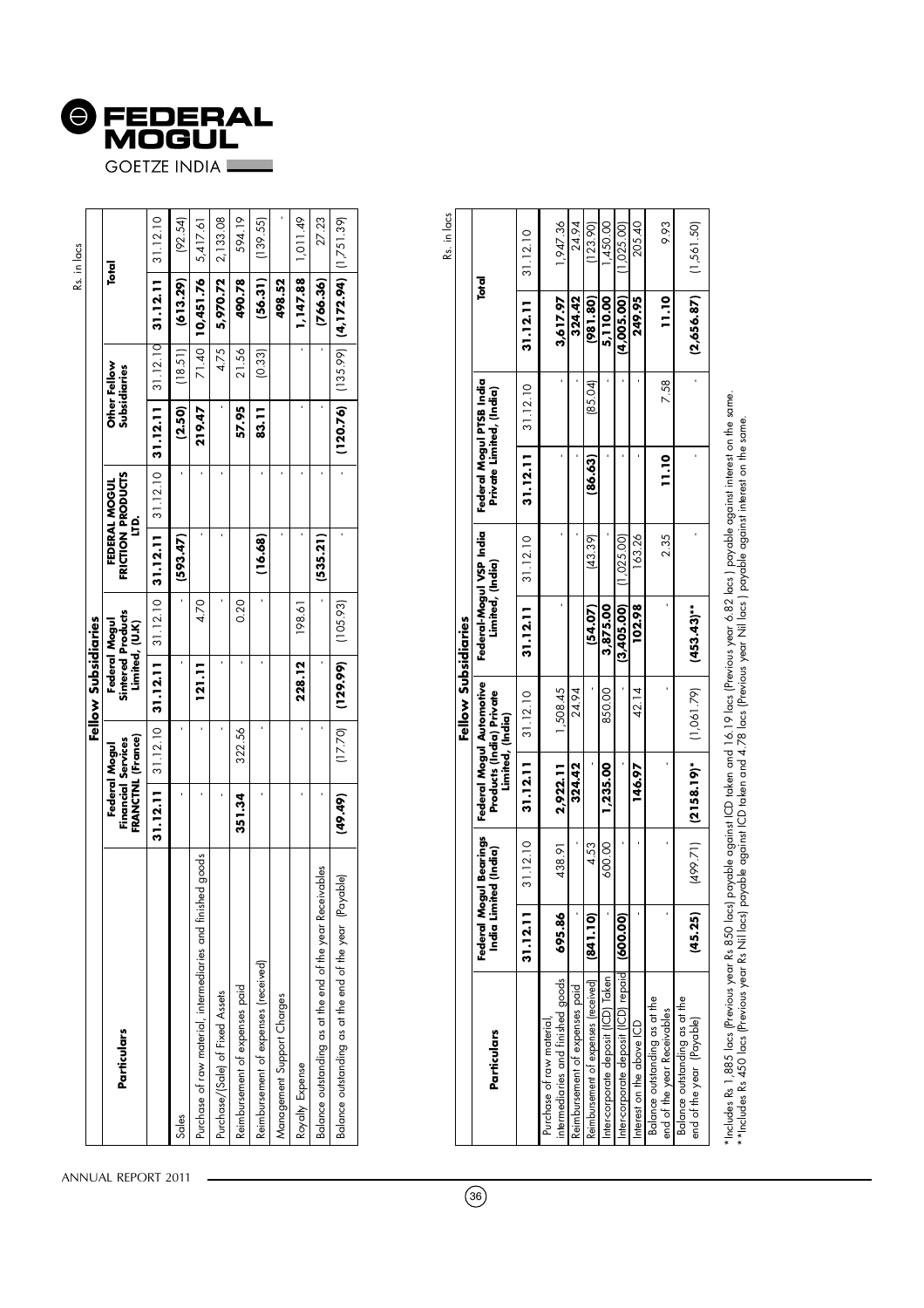|                                                             | Subsidiaries                                  |            |          |                                                |                |            |
|-------------------------------------------------------------|-----------------------------------------------|------------|----------|------------------------------------------------|----------------|------------|
| Particulars                                                 | Federal-Mogul TPR (India)<br>Limited, (India) |            |          | Satara Rubbers & Chemicals<br>Limited, (India) | Total          |            |
|                                                             | 31.12.11                                      | 31.12.10   | 31.12.11 | 31.12.10                                       | 31.12.11       | 31.12.10   |
| Sales                                                       | (1, 169.43)                                   | (973.04)   |          |                                                | (1, 169.43)    | (973.04)   |
| Purchase of raw material, intermediaries and finished goods | 5,907.42                                      | 4,505.21   |          |                                                | 5,907.42       | 4,505.21   |
| Dividend received /receivable                               | (759.90)                                      | (270.30)   |          |                                                | (759.90)       | (270.30)   |
| Management fee received                                     | (765.02)                                      | (640.53)   |          |                                                | (765.02)       | 640.53)    |
| Job work income                                             | (1, 136.23)                                   | (1,091.00) |          |                                                | (1, 136.23)    | (1,091.00) |
| Rent income                                                 | (78.00)                                       | (78.00)    |          |                                                | (78.00)        | [78.00]    |
| Sole selling commission received                            | (464.28)                                      | (407.08)   |          |                                                | (464.28)       | (407.08)   |
| Inter-corporate deposit (ICD) Taken                         | 00.004/1                                      |            |          |                                                | 1,400.00       |            |
| Inter-corporate deposit (ICD) re paid                       | (200.00)                                      |            |          |                                                | (200.00)       |            |
| Loan converted into Equity                                  |                                               |            |          | 700.59                                         |                | 1,700.59   |
| Interest on the above ICD                                   | 212.16                                        | 211.54     |          |                                                | 212.16         | 211.54     |
| Investment as at year end                                   | 1,020.00                                      | 00.020     |          |                                                | 1,020.00       | 00.020     |
| Balance outstanding as at the end of the year Receivables   |                                               |            |          |                                                |                |            |
| Balance outstanding as at the end of the year (Payable)     | $(3,896.09)^*$                                | (3,955.65) |          |                                                | $(3,896.09)^*$ | (3,955.65) |

\* Includes Rs. 334.46 lacs for Sundry creditors (net of dividend receivables), Rs. 3,500 lacs for Inter-Corporate Deposit & Rs. 61.63 lacs for interest payable. \* Includes Rs. 334.46 lacs for Sundry creditors (net of dividend receivables), Rs. 3,500 lacs for Inter-Corporate Deposit & Rs. 61.63 lacs for interest payable.

|                                                     | Key Managerial Personnel and their relatives |          |          |                    |                     |                 |                     |        |
|-----------------------------------------------------|----------------------------------------------|----------|----------|--------------------|---------------------|-----------------|---------------------|--------|
| Particulars                                         | Mr. Jean de Montlaur                         |          |          | Mr. Rustin Murdock |                     | Mr. Dan Brugger | Total               |        |
|                                                     | 31.12.11                                     | 31.12.10 | 31.12.11 |                    | $31.12.10$ 31.12.11 | 31.12.10        | $31.12.11$ 31.12.10 |        |
| emuneration                                         | 426.32                                       | 450.22   |          | 117.15             | 168.66              | 29.33           | 594.98              | 596.70 |
| salance outstanding as at the end of year (Payable) |                                              |          |          |                    |                     |                 |                     |        |
|                                                     |                                              |          |          |                    |                     |                 |                     |        |



ANNUAL REPORT 2011

 $\overline{37}$ 

Rs. in lacs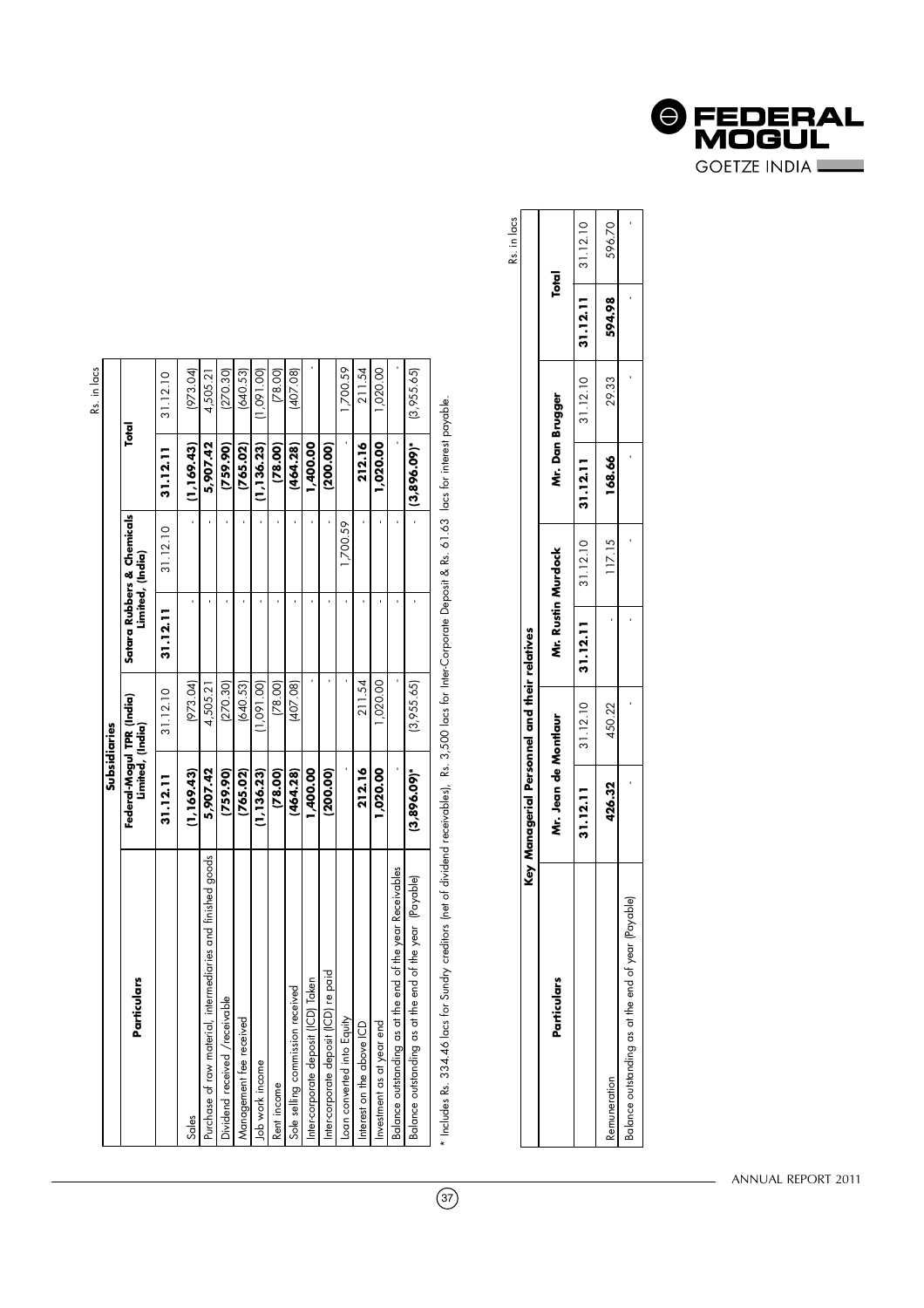

# **Schedules 1 - 24 (Contd.)**

# **Schedule 24 : Notes to Accounts**

#### **5. Leases**

#### **a) Assets taken under Operating Leases**

The Company has taken office and residential facilities under cancellable and non-cancellable operating leases, which are renewable on a periodic basis and have escalations ranging from 10 to 20% per annum.

| Leases                                                                                                            | Year ended<br><b>December 31, 2011</b><br>(Rs in lacs) | Year ended<br>December 31, 2010<br>(Rs in lacs) |
|-------------------------------------------------------------------------------------------------------------------|--------------------------------------------------------|-------------------------------------------------|
| Lease payments/expenses for the year<br>a)<br>Minimum Lease Payments:                                             | 396.85                                                 | 524.73                                          |
| Not later than one year<br>b)<br>Later than one year but not later than five years<br>c)<br>Later than five years | 169.09<br>697.98<br>154.57                             | 161.20                                          |

#### **b) Assets given under Operating Leases**

The Company has leased out certain premises on operating lease. The lease terms is for 5 years and are renewable thereafter. There are no restrictions imposed by lease arrangements.

|    | Leases                                                                                                                 | Year ended<br>December 31, 2011<br>(Rs in lacs) | Year ended<br>December 31, 2010<br>(Rs in lacs) |
|----|------------------------------------------------------------------------------------------------------------------------|-------------------------------------------------|-------------------------------------------------|
| a) | Uncollectible minimum lease payments receivable at the Balance sheet date<br>Future Minimum Lease Payments Receivable: | <b>Nil</b>                                      | Nil                                             |
| bl | Not later than one year                                                                                                | 78.00                                           | 78.00                                           |
| c) | Later than one year but not later than five years                                                                      | 156.00                                          | 312.00                                          |
|    | Later than five years                                                                                                  |                                                 |                                                 |

#### **6. Capital Commitment**

Estimated amount of contract remaining to be executed on capital account and not provided for

| <b>Particulars</b> | Year ended<br><b>December 31, 2011</b> | Year ended<br>December 31, 2010 |
|--------------------|----------------------------------------|---------------------------------|
|                    | (Rs in lacs)                           | (Rs in lacs)                    |
| Capital commitment | 4,359.65                               | 3.428.39                        |

#### **7. Contingent liabilities not provided for:**

|      | Particulars                                      | Year ended<br><b>December 31, 2011</b><br>(Rs in lacs) | Year ended<br>December 31, 2010<br>(Rs in lacs) |
|------|--------------------------------------------------|--------------------------------------------------------|-------------------------------------------------|
|      | (a) Bank Guarantees                              | 949.88                                                 | 457.47                                          |
|      | (b) Claims/notices contested by the company      |                                                        |                                                 |
|      | Excise duty                                      | 155.27                                                 | 17.87                                           |
| ii)  | Sales Tax                                        | 405.91                                                 | 405.91                                          |
| iii) | <b>Employee Related Cases</b>                    | 136.18                                                 | 102.44                                          |
| iv)  | <b>Electricity Demand</b>                        | 52.24                                                  | 52.24                                           |
| ٧l   | Income Tax Demands                               | 648.13                                                 | 420.96                                          |
| vi)  | Consumer Cases (settled during the current year) |                                                        | 30.91                                           |

#### **c) In relation to b (i) above, Excise Duty cases contested by the Company comprise of:**

- a) Matter pending with Deputy Commissioner of Central Excise, Bangalore, in respect of excess availment of Cenvat credit. The Company has done an analysis and is of the opinion that it has fair chance of a favorable decision. The amount involved is Rs 0.93 lacs (Previous year Rs. 0.93 lacs)
- b) Matters pending with Central Excise & Service Tax Appellate Tribunal, Chandigarh in respect of Service Tax on Transport Services for the period 2007-08. The Company has done an analysis and is of the opinion that it has fair chance of a favorable decision. Amount involved is Rs. 2.92 lacs (Previous year Rs.2.92 lacs).
- c) Matters pending with Central Excise & Service Tax Appellate Tribunal in respect of interest on reversal of Special Additional Duty (SAD) for 2000-01. The Company has done an analysis and is of the opinion that it has fair chance of a favorable decision. Amount involved is Rs. 14.02 lacs. (Previous year Rs. 14.02 lacs).
- d) Miscellaneous Service tax cases in respect disallowance of Cenvat Credit claimed on various input Services are pending with Cestat Bangalore/ Joint Commissioner Jaipur/ Joint Commissioner Patiala for the period 2005-06 to 2010-11. The Company has done an analysis and is of the opinion that it has fair chance of a favorable decision. Amount involved is Rs. 137.40 lacs (Previous year Rs. Nil).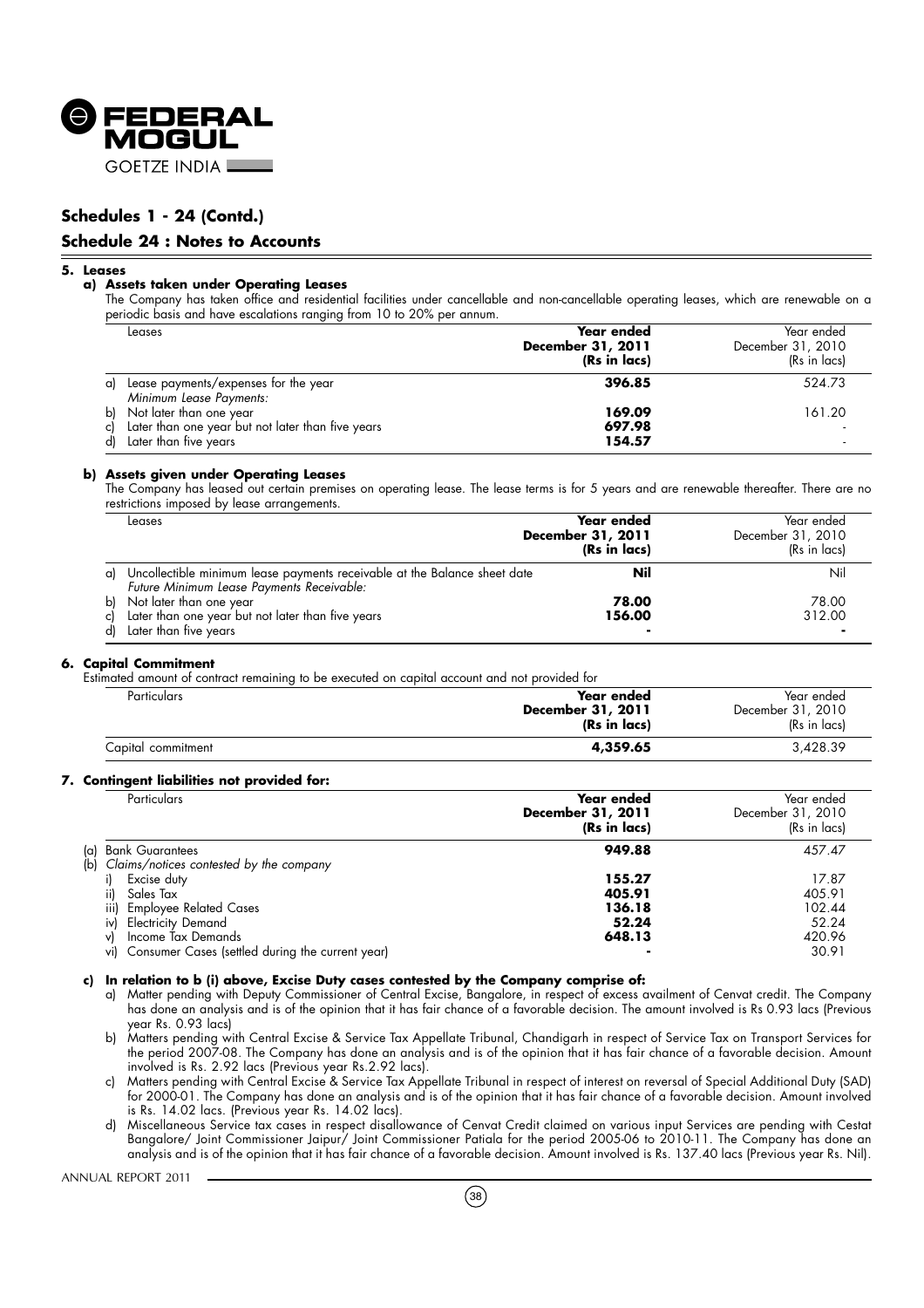

#### **d) In relation of b (ii) above, Sales Tax cases contested by the Company comprise of:**

- i) In respect of Assessment Year 1996-97 to 2001-02, on account of differences in sales tax rates, (the matter is pending with Karnataka High court. The Company has taken legal opinion in this regard and is confident of success). Amount involved is Rs. 315.21 lacs. (Previous year Rs. 315.21 lacs).
- ii) In respect of Assessment Year 2005-06, on account of differences in sales tax rates, (the matter is pending with superintendent audit Bangalore. The Company has taken legal opinion in this regard and is confident of success). Amount involved is Rs. 90.70 lacs. (Previous year Rs. 90.70 lacs).
- **e) In relation of b (iii) above, Employee related cases comprise of:**
- Claims against the Company not acknowledged as debt, in respect of demands raised by the workers. The Company has done an analysis and is of the opinion that it has fair chance of a favorable decision. Amount involved is Rs.136.18 lacs. (Previous year Rs. 102.44 lacs)
- **f) In relation to b (iv) above, Electricity demand comprise of:** In respect of a demand raised by Punjab Electricity Board (PSEB) for various years in relation to availment of additional load. The Company has done an analysis and is of the opinion that it has fair chance of a favorable decision. Amount involved is Rs. 52.24 lacs (Previous year Rs. 52.24 lacs).

#### **g) In relation to b (v) above, Income Tax cases disputed by the Company comprise of:**

- i) In respect of Assessment Year 1998-99, certain additions were made on normal as well as on book profits. The matter is pending with High court. The Company has done an analysis and is of the opinion that it has fair chance of favourable decision. The amount involved is Rs 86.69 Lacs (Previous year Rs 86.69 Lacs).
- In respect of Assessment Year 2000-01, certain additions were made on normal as well as on book profits. The matter is pending with High court. The Company has done an analysis and is of the opinion that it has fair chance of favourable decision. The amount involved is Rs 21.21 Lacs (Previous year Rs 21.21 Lacs).
- iii) In respect of Assessment Year 2001-02, certain additions were made on normal as well as on book profit. The matter is pending with High Court. The Company has done an analysis and is of the opinion that it has fair chance of a favorable decision. The amount for contingent liability for the year is Rs. 8.14 lacs (Previous year Rs. 8.14 lacs).
- iv) In respect of Assessment Year 2002-03, certain additions were made on normal income as well as on book profits. The matter is pending with Commissioner Income Tax (Appeals). The Company has done an analysis and is of the opinion that it has fair chance of a favorable decision. The amount for contingent liability for the year is Rs. 23.13 lacs. (Previous year Rs. 23.13 lacs).
- In respect of Assessment year 2003-04, disallowance was made for carry forward losses as well as certain disallowances. The matter is pending with Income Tax Appellate Tribunal. The Company has done an analysis and is of the opinion that it has fair chance of a favorable decision. The amount involved is Rs.158.01 lacs. (Previous year Rs. 158.01 lacs).
- vi) In respect of Assessment Year 2004-05, certain additions were made on normal income. The matter is pending with Income Tax Appellate Tribunal (the matter has been heard and the order is awaited). The amount of contingency for the year is Rs. 13.05 lacs. (Previous year Rs. 13.05 lacs)
- vii) In respect of Assessment Year 2005-06, certain additions were made on normal as well as on book profit. The matter is pending with Commissioner Income Tax (Appeals). The Company has done an analysis and is of the opinion that it has fair chance of a favorable decision. The amount for contingent liability for the year is Rs. 38.42 lacs (Previous year Rs. 38.42 lacs).
- viii) In respect of Assessment Year 2006-07, certain additions were made on normal as well as on book profit. The matter is pending with Income Tax Appellate Tribunal. During the year, management has done an analysis and is of the opinion that chances of liability getting materialised are high. Hence the Company has created provision for the same. The amount for contingent liability for the year is Rs. 39.52 lacs (Previous year Rs. 39.52 lacs)
- ix) In respect of Assessment Year 2007-08, certain additions were made on normal profits. The matter is pending with Commissioner Income Tax (Appeals). The Company has done an analysis and is of the opinion that it has fair chance of favorable decision. The amount involved is Rs 32.79 Lacs (Previous Year Rs 32.79 Lacs).
- In respect of Assessment Year 2008-09, certain additions were made on normal profits. The matter is pending with Commissioner Income Tax (Appeals). The Company has done an analysis and is of the opinion that it has fair chance of favorable decision. The amount involved is Rs 227.17 Lacs. (Previous Year Rs Nil).

#### **8. Managerial Remuneration**

| a) Payment made to Directors:      |                                                        | (Rs in lacs)                                    |
|------------------------------------|--------------------------------------------------------|-------------------------------------------------|
| Particulars                        | Year ended<br><b>December 31, 2011</b><br>(Rs in lacs) | Year ended<br>December 31, 2010<br>(Rs in lacs) |
| Salaries<br>(a)                    | 471.66                                                 | 489.95                                          |
| (b) Contribution to Provident Fund | 20.43                                                  | 18.85                                           |
| (c) Other Perquisites              | 102.88                                                 | 87.90                                           |
| (d) Directors Sitting Fees         | 10.80                                                  | 11.67                                           |

\*As the liabilities for compensated absences are provided on an actuarial basis for the Company as a whole, the amounts pertaining to the directors are not included above.

b) Personal expenses under schedule 18 include Rs. 197.99 lacs (including Rs. 29.33 lacs pertaining to previous year) towards whole time Finance Direct or and CFO's remuneration for which the company has filed an application in January, 2011 with Central Government for appointment and payment of remuneration for the period November 12, 2010 to November 11, 2015, which was pending for the approval of the Central Government.

c) During an earlier year, the company has filed an application for approval of excess managerial remuneration to its erstwhile managing director of Rs. 84.14 lacs for the period January 1, 2007 to September 24, 2007 with the Central Government under section 309(3) of the Companies Act, 1956 which was in excess of permissible remuneration under schedule XIII of the Companies Act, 1956. The Company received an approval from Central Government for partial amount of Rs. 45.67 lacs on September 14, 2010, while the approval for balance amount of Rs. 38.47 lacs paid to the erstwhile managing director is awaited.

Pending such approvals, the management believes that no material adjustments are deemed necessary in financial statements in this regard.

**9.** In accordance with Explanation below Para 10 of Accounting standard 9 notified by Companies (Accounting Standards) Rules, 2006, excise duty on sales amounting to Rs. 9,398.49 lacs (Previous year Rs. 7,218.17 lacs) has been reduced from sales in profit & loss account and excise duty on (decrease)/increase in stock amounting to Rs. 170.40 lacs (Previous year Rs. 140.97) lacs has been considered as expense in the financial statements.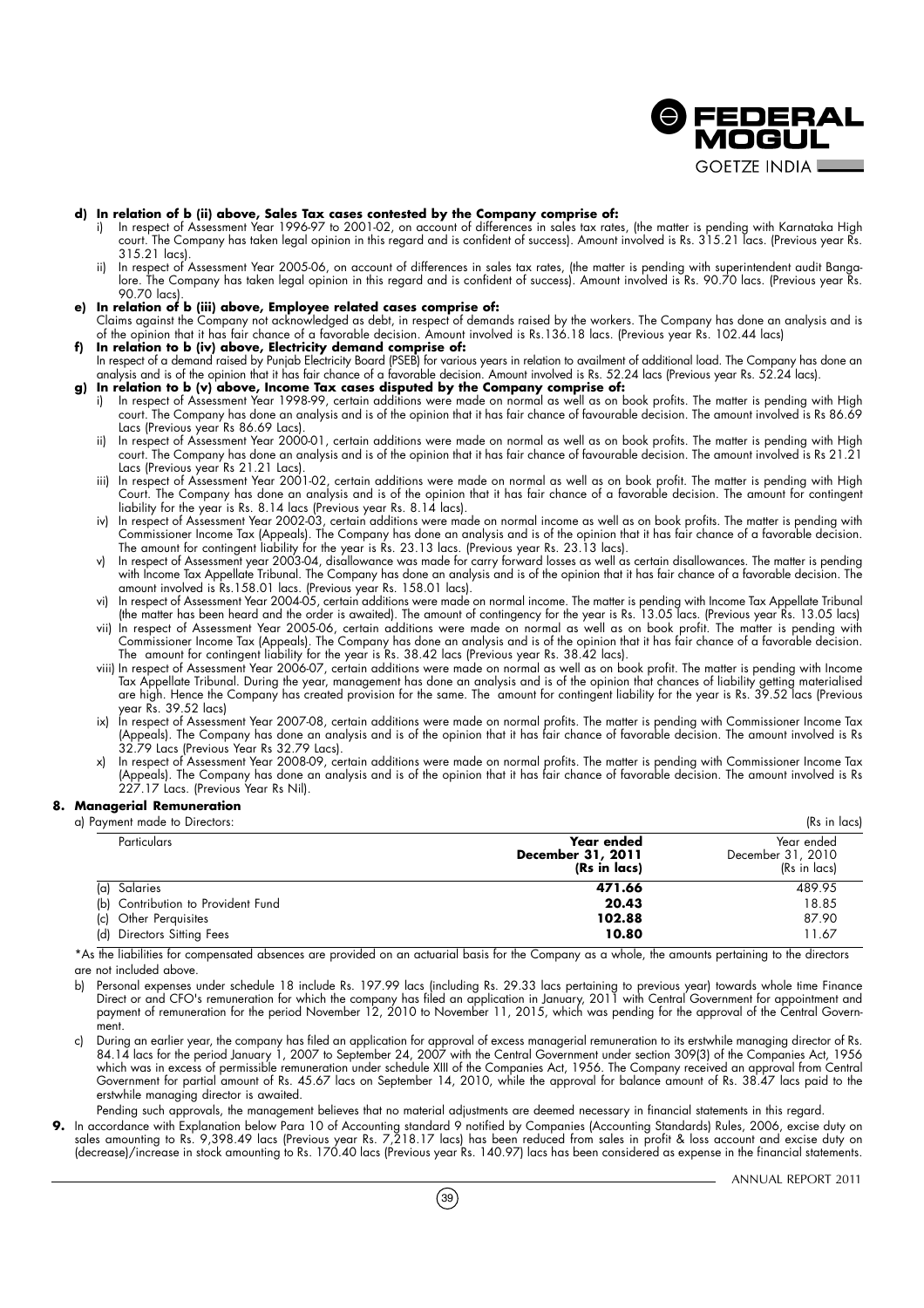

#### **10.** During the year, the Company has not taken any foreign currency derivative instruments to hedge its foreign currency risk. The amount of foreign currency exposure that is not hedged by a derivative instrument or otherwise as at December 31, 2011:

| The different of foreign correlaty exposure filar is not neaged by a derivative filstrument of otherwise as at December 01, 2011. |             |                         |                       |                                     |                |                        |                                    |
|-----------------------------------------------------------------------------------------------------------------------------------|-------------|-------------------------|-----------------------|-------------------------------------|----------------|------------------------|------------------------------------|
| Particulars                                                                                                                       |             | Currency As At December | <b>As At December</b> | Year ended                          | As at December | As at December         | As at December                     |
|                                                                                                                                   |             | 31, 2011                | 31, 2011              | Dec. 31, 2011                       | 31, 2010       | 31, 2010               | 31, 2010                           |
|                                                                                                                                   |             | Amount                  |                       | Amount (Foreign (Rates, 1 Unit of   |                | Amount Amount (Foreign | (Rates, 1 Unit of)                 |
|                                                                                                                                   |             | Rs. (in lacs)           |                       | currency in lacs) Foreign Currency) | Rs.(in lacs)   |                        | currency in lacs) Foreign currency |
|                                                                                                                                   |             |                         |                       | equivalent INR)                     |                |                        | equivalent INR)                    |
| Creditors                                                                                                                         | <b>USD</b>  | 936.18                  | 17.26                 | 54.24                               | 1.394.90       | 30.81                  | 45.27                              |
| Creditors                                                                                                                         | <b>EURO</b> | 5,246.27                | 74.68                 | 70.25                               | 2.710.17       | 55.47                  | 48.86                              |
| Creditors                                                                                                                         | <b>GBP</b>  | 116.30                  | 1.39                  | 83.67                               | 110.99         | 1.58                   | 70.25                              |
| Creditors                                                                                                                         | JPY         | 59.08                   | 84.35                 | 0.70                                | 96.88          | 173.07                 | 0.56                               |
| Creditors                                                                                                                         | <b>CHF</b>  | 5.20                    | 0.09                  | 57.73                               |                |                        |                                    |
| Creditors                                                                                                                         | CAD         | 4.26                    | 0.08                  | 53.25                               |                |                        |                                    |
| Creditors                                                                                                                         | THB         | 0.25                    | 0.15                  | 1.67                                |                |                        |                                    |
| Creditors                                                                                                                         | <b>SEK</b>  | 49.25                   | 6.21                  | 7.93                                |                |                        |                                    |
| Advance from customers                                                                                                            | <b>USD</b>  | 1,952.64                | 36.00                 | 54.24                               |                |                        |                                    |
| Advance to creditors                                                                                                              | <b>EUR</b>  | 833.87                  | 11.87                 | 70.25                               | 390.52         | 6.44                   | 60.64                              |
| Advance to creditors                                                                                                              | <b>USD</b>  | 699.33                  | 13.41                 | 52.15                               | 92.51          | 2.07                   | 44.69                              |
| Advance to creditors                                                                                                              | <b>GBP</b>  | 48.99                   | 0.61                  | 80.31                               | 58.12          | 0.83                   | 70.02                              |
| Advance to creditors                                                                                                              | JPY         | 99.80                   | 148.49                | 0.67                                | 119.57         | 213.59                 | 0.56                               |
| Advance to creditors                                                                                                              | <b>SEK</b>  | 53.41                   | 7.14                  | 7.48                                | 5.41           | 0.79                   | 6.85                               |
| Advance to creditors                                                                                                              | <b>CHF</b>  | 9.41                    | 0.17                  | 55.34                               | 0.97           | 0.02                   | 48.66                              |
| Advance to creditors                                                                                                              | CAD         | 4.09                    | 0.08                  | 51.08                               | 0.46           | 0.01                   | 45.61                              |
| Debtors                                                                                                                           | <b>USD</b>  | 2,211.68                | 42.41                 | 52.15                               | 301.36         | 6.73                   | 44.78                              |
| <b>Debtors</b>                                                                                                                    | <b>EURO</b> | 532.70                  | 7.90                  | 67.43                               | 65.73          | 1.11                   | 59.22                              |
| <b>Debtors</b>                                                                                                                    | <b>GBP</b>  | 2.41                    | 0.03                  | 80.31                               | 27.11          | 0.40                   | 67.78                              |

#### **11. Gratuity and other post-employment benefit plans:**

a) The Guidance Note on implementing AS-15, Employee Benefits (revised 2005) issued by the Accounting Standard Board (ASB) of the Institute of Chartered Accountants of India states that provident funds set up by employers, which requires interest shortfall to be met by the employer, needs to be treated as defined benefit plan. Pending the issuance of the Guidance Note from the Actuarial Society of India, the Company's actuary has expressed his inability to reliably measure the provident fund liability. However, the Company, on a conservative basis has made a provision for the deficit in the fund. The deficit accounted for the in the books as on December 31, 2011 is Rs. 50.57 lacs.

b) The Company has a defined benefit gratuity plan. Every employee who has completed five years or more of service gets a gratuity on departure at 15 days salary (last drawn salary) for each completed year of service.

The following table summarizes the components of net benefit expense recognised in the profit and loss account and the funded status and amounts recognised in the balance sheet for the respective plans.

**Profit and Loss account**

| Net employee benefit expense (recognised in Employee Cost)                                                     |                   | (Rs. in lacs)       |
|----------------------------------------------------------------------------------------------------------------|-------------------|---------------------|
|                                                                                                                |                   | Gratuity            |
|                                                                                                                | 2011              | 2010                |
| Current service cost                                                                                           | 288.66            | 270.98              |
| Interest cost on benefit obligation                                                                            | 467.90            | 398.23              |
| Expected return on plan assets                                                                                 | (319.39)          | (284.34)            |
| Net actuarial(gain) / loss recognised in the year<br>Previous years actuarial gains recognized during the year | 37.74<br>(239.90) | (40.86)<br>(100.10) |
| Net benefit expense                                                                                            | 235.01            | 243.91              |
| Actual Return on Plan Assets                                                                                   | 180.08            | 489.37              |
| <b>Balance sheet - Details of Provision for gratuity</b>                                                       |                   |                     |
|                                                                                                                |                   | Gratuity            |
|                                                                                                                | 2011              | 2010                |
| Defined benefit obligation                                                                                     | 6,545.91          | 6,192.34            |
| Fair value of plan assets                                                                                      | 3,812.62          | 3,882.44            |
| Cumulative Unrecognized actuarial gains                                                                        |                   | 239.91              |
|                                                                                                                | 2,733.29          | 2,549.81            |
| Less: Unrecognised past service cost                                                                           |                   |                     |
| Plan asset / (liability)                                                                                       | (2,733.29)        | (2,549.81)          |

## **Changes in the present value of the defined benefit obligation are as follows:**

|                                          | Gratuity |                   |  |
|------------------------------------------|----------|-------------------|--|
|                                          | 2011     | 2010              |  |
| Opening defined benefit obligation       | 6,192.34 | 5.535.76          |  |
| Interest cost                            | 467.89   | 398.23            |  |
| Current service cost                     | 288.66   | 270.98            |  |
| Benefits paid                            | (304.90) | (195.54)<br>18.75 |  |
| Transfer from group company              | 3.48     |                   |  |
| Actuarial (gains) / losses on obligation | (101.56) | 164.16            |  |
| Closing defined benefit obligation       | 6,545.91 | 6,192.34          |  |
|                                          |          |                   |  |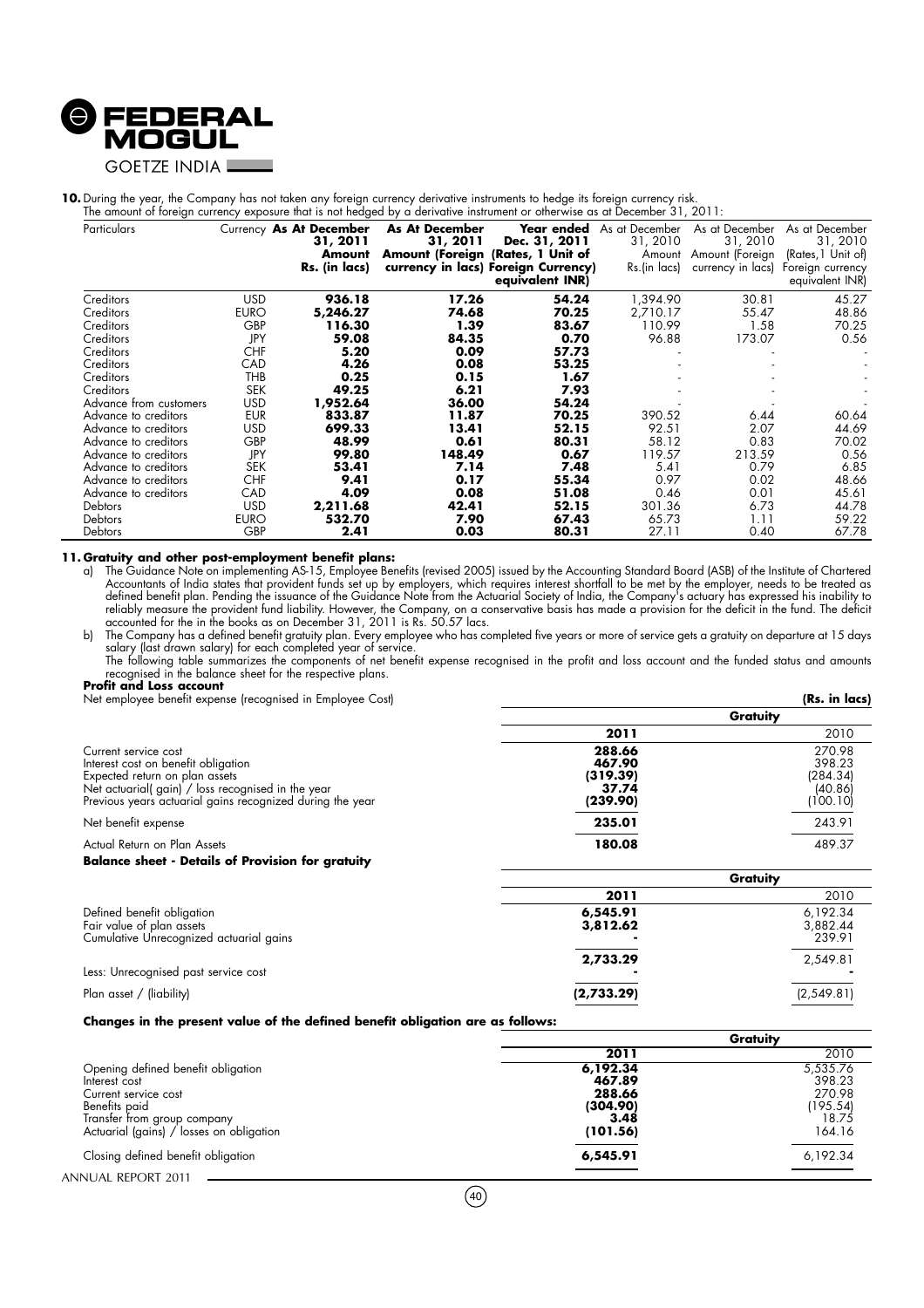

#### **Changes in the fair value of plan assets are as follows: (Rs. in lacs)**

|                                   | Gratuity |          |  |
|-----------------------------------|----------|----------|--|
|                                   | 2011     | 2010     |  |
| Opening fair value of plan assets | 3,882.44 | 3,471.24 |  |
| Expected return                   | 319.38   | 284.34   |  |
| Contributions by employer         | 55.00    | 117.38   |  |
| Benefits paid                     | (304.90) | (195.54) |  |
| Actuarial gains / (losses)        | (139.31) | 205.03   |  |
| Closing fair value of plan assets | 3,812.62 | 3.882.44 |  |

#### **The major categories of plan assets as a percentage of the fair value of total plan assets are as follows:**

|      | Gratuity             |
|------|----------------------|
| 2011 | 2010                 |
| %    | 07<br>$\sqrt{\circ}$ |
| 100  | 100                  |

The overall expected rate of return on assets is determined based on the market prices prevailing on that date, applicable to the period over which the obligation is to be settled.

#### **The principal assumptions used in determining gratuity for the Company's plans are shown below:**

|                                   |      | Gratuity |
|-----------------------------------|------|----------|
|                                   | 2011 | 2010     |
|                                   | (%)  | (%)      |
|                                   | 8.50 | 8.00     |
| Expected rate of return on assets | 8.50 | 8.50     |
|                                   | 5.00 | 5.00     |

The estimates of future salary increases, considered in actuarial valuation, take account of inflation, seniority, promotion and other relevant factors, such as supply and demand in the employment market.

Note:

The Company's expected contribution to the fund in next year is not presently ascertainable and hence, the contribution expected to be paid to the plan during the annual period beginning after the balance sheet date as required by Para 120 (o) of the Accounting Standard 15 (Revised) on Employee Benefit is not disclosed.

#### **Amounts for the current and previous periods are as follows:**

|                                            |            |            | Gratuity   |                           |          |  |  |
|--------------------------------------------|------------|------------|------------|---------------------------|----------|--|--|
|                                            | 2011       | 2010       | 2009       | 2008                      | 2007     |  |  |
| Defined benefit obligation                 | 6,545.91   | 6.192.34   | 5.535.76   | 5.404.64                  | 4.419.12 |  |  |
| Cumulative unrecognized actuarial gains    |            | 239.91     |            |                           |          |  |  |
| Plan assets                                | 3,812.62   | 3.882.44   | 3.471.23   | 3.352.83                  | 3.115.37 |  |  |
| Surplus / (deficit)                        | (2,733.29) | (2.549.81) | (2,064.53) | $(2,051.81)$ $(1,303.75)$ |          |  |  |
| Experience adjustments on plan liabilities | 511.34     | 205.76     | 280.10     |                           |          |  |  |
| Experience adjustments on plan assets      | 180.08     | 489.37     | (210.74)   |                           |          |  |  |

12. Information pursuant to paragraphs 3, 4, 4C and 4D of Part II of Schedule VI of the Companies Act, 1956.

**(i) (a) Licensed and Installed Capacity and Actual Production : Particulars Licensed \*Installed Actual Capacity Capacity Production** Piston Rings (Nos) **52,349,365**<br>
Delicensed **56,997,000 52,349,365**<br>
(50,992,559) 58,560,000 (50,992,559) (50,992,559) Pistons (Nos) ,, **19,055,000 18,251,502** (18,480,000)<br>**16,545,003 17,587,359**  Pins (Nos) ,, **16,545,003 17,587,359** (18,120,000) (15,904,571)<br>**60,457,500 48,162,932** 

Valve Train Components ( Nos.) , **60,457,500** , **60,457,500** , **60,457,500** 46,944,000)<br>**5,870,000** (39,478,863) Structural Components ( Nos.) **5,870,000** ( Structural Components ( Nos.)

\* Installed Capacity as certified by the management.

**Note:** Figures in brackets pertains to previous year

(2,741,699)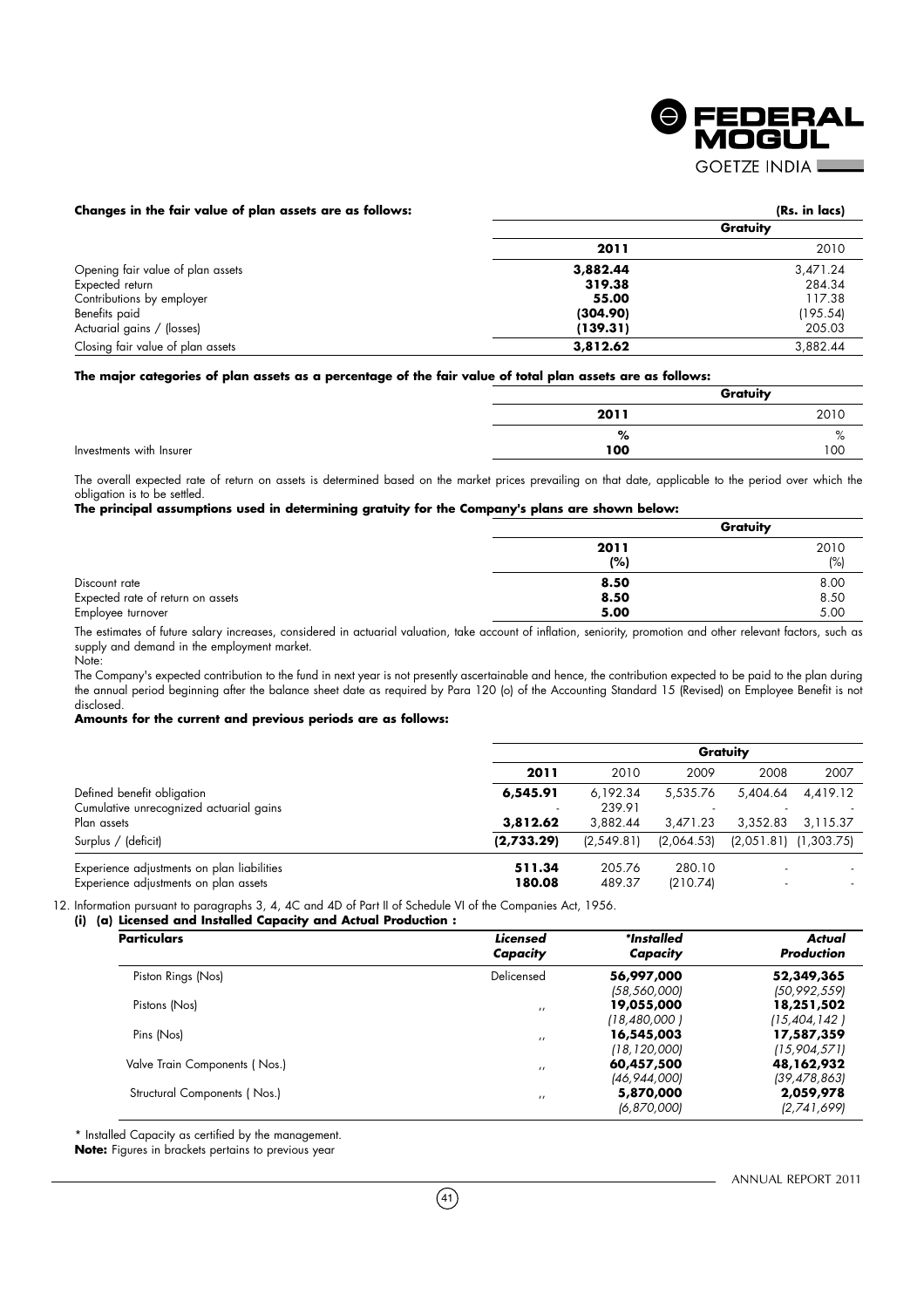

**GOETZE INDIA \_** 

#### **(b) Particulars of Opening Stock, Closing stock and turnover**

| <b>Particulars</b>           |                                   | <b>OPENING STOCK</b>          |                                     | <b>CLOSING STOCK</b>          |                                           | <b>TURNOVER</b>                         |  |  |
|------------------------------|-----------------------------------|-------------------------------|-------------------------------------|-------------------------------|-------------------------------------------|-----------------------------------------|--|--|
|                              | Quantity                          | Value<br>Rs.(in lacs)         | Quantity                            | Value<br>Rs.(in lacs)         | Quantity                                  | Value<br>Rs.(in lacs)                   |  |  |
| Piston Rings (Nos)           | 3,147,498                         | 1,097.40                      | 4,858,428                           | 1,795.09                      | 50,638,435                                | 40,387.14                               |  |  |
| Pistons (Nos)                | ,735,013)<br>712.805<br>1579.9611 | 1918.331<br>.382.40<br>319.04 | (3, 147, 498)<br>889,435<br>12,805) | .097.401<br>.709.09<br>382.40 | 150.580.0741<br>18.074.872<br>15,271,2981 | 137.450.071<br>60,807.29<br>(44,235.18) |  |  |
| Pins (Nos)                   | .034.717                          | 303.44                        | 834.821                             | 347.02                        | 17.787,255                                | 7.582.85                                |  |  |
| Valve Train Components (Nos) | 020,504)<br>29,859<br>,274,082)   | (288.75)<br>93.56<br>(109.27) | ,034,717)<br>2.047.617<br>129.8591  | (303.44)<br>188.67<br>(93.56) | .890.3581<br>47.245.174<br>(39.623.086)   | (5,953.85)<br>5,904.82<br>(4,426.54)    |  |  |
| Structural Components (Nos)  | 121,168<br>(81, 292)              | 36.77<br>(28.99)              | 68,052<br>(121, 168)                | 24.11<br>(36.77)              | 2,113,094<br>(2,701,823)                  | 762.23<br>(981.13)                      |  |  |
| <b>Miscellaneous</b>         |                                   | 38.60<br>189.711              |                                     | 171.25<br>138.601             |                                           |                                         |  |  |
| Total                        | 6,146,047<br>15,690,852)          | 2,952.17<br>(2,754.09)        | 8,698,353<br>(6, 146, 047)          | 4,235.23<br>(2,952.17)        | 135,915,834<br>(124,066,639)              | 115,444.35<br>(93, 046.77)              |  |  |

Notes: Figures in Brackets pertain to previous year.

#### **(ii) Trading Operations:**

| <b>Particulars</b>  | Quantity                               | <b>OPENING BALANCE</b><br>Value | Quantity                                | <b>CLOSING BALANCE</b><br>Value | Quantity                                | <b>PURCHASE</b><br>Value           | <b>SALES</b><br>Quantity                 | Value                                  |
|---------------------|----------------------------------------|---------------------------------|-----------------------------------------|---------------------------------|-----------------------------------------|------------------------------------|------------------------------------------|----------------------------------------|
|                     |                                        | Rs.(in lacs)                    |                                         | Rs.(in lacs)                    |                                         | Rs.(in lacs)                       |                                          | Rs.(in lacs)                           |
| Bearing\Liner (Nos) | 85,971                                 | 207.89                          | 124,992                                 | 304.55                          | 496,239                                 | 144.46، ا                          | 457.219                                  | <b>A46.24, I</b>                       |
| Spark Plug (Nos)    | $\binom{89,318}{98,644}$<br>(314, 542) | (175.48 )<br>36.54<br>(101.58)  | (85,971)<br><b>134,230</b><br>(98, 644) | $(207.89)$<br>51.27             | (476,487)<br>5.915.273<br>(4, 534, 558) | 1072.77<br>,909.43<br>1416.62)     | $(479, 834)$<br>5,879,687<br>(4,750,456) | $(1,436.27)$<br><b>2,476.79</b>        |
| Others*             |                                        | 53.46<br>(39.39)                |                                         | [36.54]                         |                                         | 602.46                             |                                          | $\left[ \frac{922.78}{800.96} \right]$ |
| Total               | 184,615<br>(403, 860)                  | 297.89<br>(316.45)              | 259,222<br>(184,615)                    | (53.46)<br>490.31<br>(297.89)   | 6,411,512<br>(5,011,045)                | (293.02)<br>3,656.35<br>(2,782.41) | 6,336,906<br>(5, 230, 290)               | (464.28)<br>4,724.00<br>(3,823,33)     |

Note: Figures in brackets pertains to previous year<br>\*It is not practicable to furnish quantitative information in view of the large number of items which differ in size and nature, each being less than 10% in value of the **(iii) Details of Raw Materials Consumed :**

| <b>Particulars</b>                                                                                                                                                                                                                                          |                                                                                                                           |                                                                                                                                                         | Year Ended<br>December 31, 2011                                                                                                                               | Year Ended<br>December 31, 2010                                                                                                               |                                                                                                                                                            |
|-------------------------------------------------------------------------------------------------------------------------------------------------------------------------------------------------------------------------------------------------------------|---------------------------------------------------------------------------------------------------------------------------|---------------------------------------------------------------------------------------------------------------------------------------------------------|---------------------------------------------------------------------------------------------------------------------------------------------------------------|-----------------------------------------------------------------------------------------------------------------------------------------------|------------------------------------------------------------------------------------------------------------------------------------------------------------|
|                                                                                                                                                                                                                                                             | Unit                                                                                                                      | Quantity                                                                                                                                                | Rs.(in lacs)                                                                                                                                                  | Quantity                                                                                                                                      | Rs.(in lacs)                                                                                                                                               |
| Pig Iron<br>a)<br>bl<br>Alloys<br>Chrómic Acid<br>Aluminum<br>dl<br>Steel Strips<br>Pin .Steel<br>Silicon<br>9)<br>Magnesium<br>Nickel<br>Iron Powder<br>Steel Powder<br>Copper Powder<br><b>Distalloys</b><br>m<br>Bought out rings<br>nı<br>Others*<br>οI | M.Ton<br>M.Ton<br>M.Ton<br>M.Ton<br>M.Ton<br>M.Ton<br>M.Ton<br>M.Ton<br>M.Ton<br>M.Ton<br>M.Ton<br>M.Ton<br>M.Ton<br>Nos. | 3,594.54<br>898.51<br>42.40<br>8,734.49<br>19.14<br>3,815.20<br>7202.65<br>125.08<br>325.06<br>642.60<br>162.92<br>73.42<br>101.48<br>733,682<br>35,596 | ,065.30<br>875.93<br>94.65<br>9,323.21<br>238.95<br>3,075.64<br>2,126.35<br>187.56<br>4,118.04<br>485.50<br>990.60<br>388.56<br>157.14<br>527.08<br>19,164.00 | 3,425.73<br>809.33<br>43.60<br>6,851.42<br>18.94<br>3,286.33<br>985.53<br>107.86<br>265.60<br>673.57<br>99.12<br>98.47<br>111.26<br>5,874,364 | 853.28<br>711.26<br>86.81<br>6,853.47<br>216.14<br>2,497.45<br>161.95<br>161.43<br>2,354.38<br>412.25<br>506.17<br>397.48<br>158.40<br>7041.43<br>9,114.32 |

**Total 42,819.00** 32,526.22 \*It is not practicable to furnish quantitative information in view of the large number of items which differ in size and nature, each being less than 10% in value<br>of the total.

|                            | (iv) C.I.F. Value of Imported items :                                                                                     |                        |                                             |                        | (Rs. in Lacs)                              |
|----------------------------|---------------------------------------------------------------------------------------------------------------------------|------------------------|---------------------------------------------|------------------------|--------------------------------------------|
|                            | <b>Particulars</b>                                                                                                        |                        | Year Ended<br>December 31, 2011             |                        | Year Ended<br>December 31, 2010            |
| (a)<br>(b)<br>(c           | Raw Materials<br>Spare Parts & Components<br>Capital Goods                                                                |                        | 11,978.85<br>6,872.75<br>9,573.91           |                        | 10,533.78<br>3,124.94<br>2.478.56          |
|                            | (v) Expenditure in Foreign Currency (on payment basis):                                                                   |                        |                                             |                        | (Rs. in Lacs)                              |
|                            | <b>Particulars</b>                                                                                                        |                        | Year Ended<br>December 31, 2011             |                        | Year Ended<br>December 31, 2010            |
| (9) (9) (9)<br>(9) (9) (9) | <b>Travelling Expenses</b><br>Commission on Sales<br>Communication expenses<br>Royalty<br>Professional Expenses<br>Others |                        | 32.22<br>69.56<br>944.02<br>231.96<br>10.51 |                        | 43.72<br>6.88<br>64.78<br>888.42<br>346.31 |
|                            | (vi) Imported and Indigenous Raw Materials and Components Consumed:                                                       |                        |                                             |                        |                                            |
|                            | <b>Particulars</b>                                                                                                        |                        | Year Ended<br>December 31, 2011             |                        | Year Ended<br>December 31, 2010            |
|                            |                                                                                                                           | Rs. (in lacs)          | %                                           | Rs. (in lacs)          | %                                          |
| (а)<br>(b)                 | Indigenous<br>Imported                                                                                                    | 26,392.71<br>16,426.29 | 61.64%<br>38.36%                            | 19.514.69<br>13,011.53 | 59.99<br>40.01                             |
|                            | Total                                                                                                                     | 42,819.00              | 100.00%                                     | 32,526.22              | 100.00                                     |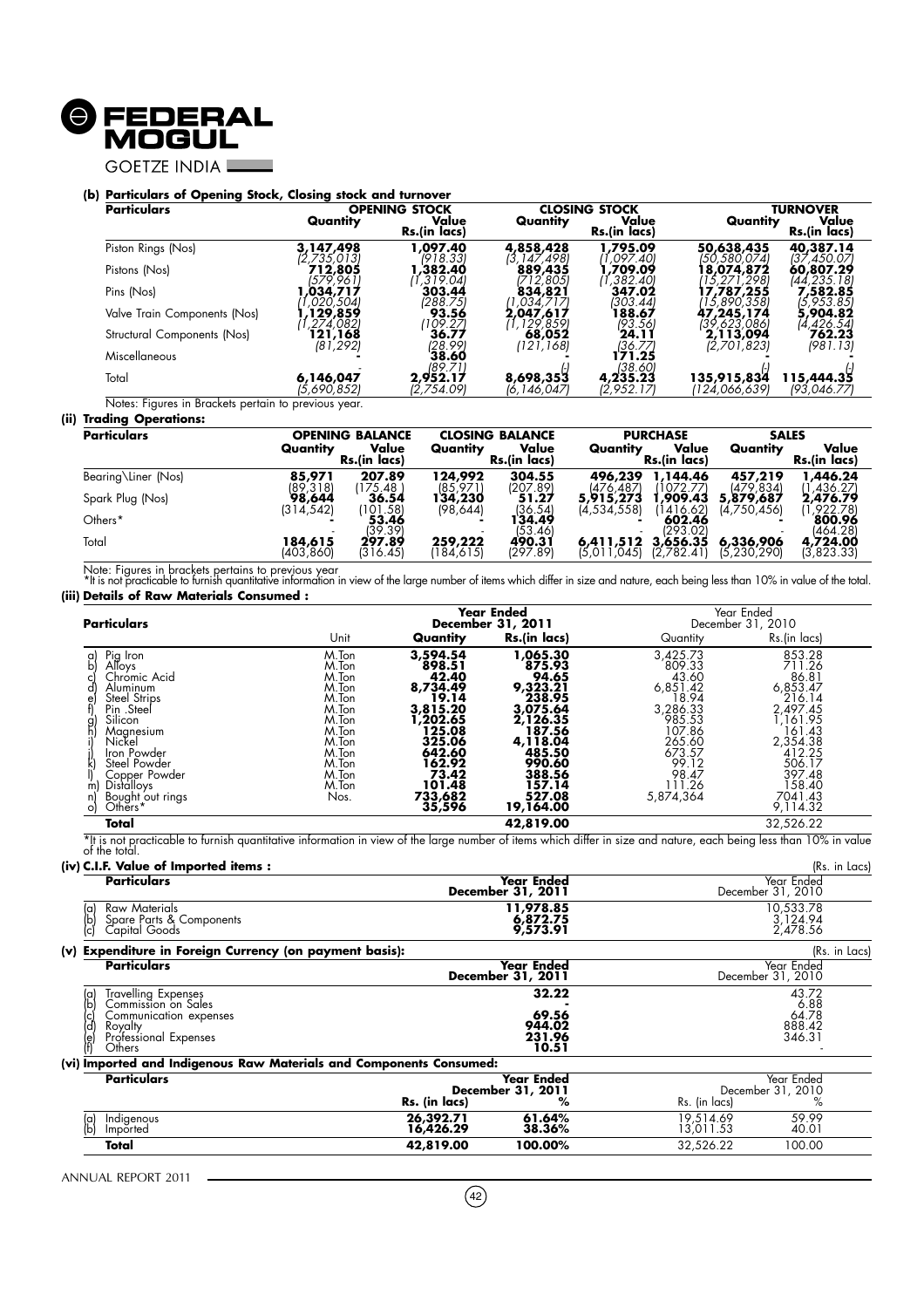

 $G$ OFT $7$ FINDIA  $\square$ 

#### **(vii) Imported & Indigenous Stores, Spares and Tools Consumed**

|           | Particulars                                     |                       | <b>Year Ended</b><br>December 31, 2011 |                   |                   |  |
|-----------|-------------------------------------------------|-----------------------|----------------------------------------|-------------------|-------------------|--|
|           |                                                 | Rs. in lacs           |                                        | Rs. in lacs       | December 31, 2010 |  |
| (a)<br>ÌЫ | Indiaenous<br>Imported                          | 12,225.48<br>1,034.00 | 92.20%<br>7.80%                        | 8900.76<br>785.00 | 91.90 %<br>8.10%  |  |
|           | Total                                           | 13,259.48             | 100.00%                                | 9685.76           | 100.00            |  |
| (viii)    | Earnings in Foreign Currency (on accrual basis) |                       |                                        |                   |                   |  |

#### Export on FOB basis **8,389.40** 6,218.81 **13. Micro, Small and Medium Enterprises**

| The Micro, Small and Medium Enterprises have been identified by the Company from the available information, which has been relied upon by the auditors. According to such<br>identification, the disclosures in respect to Micro and Small Enterprises as per MSMED Act, 2006 is as follows: |        | (Rs. in lacs) |
|----------------------------------------------------------------------------------------------------------------------------------------------------------------------------------------------------------------------------------------------------------------------------------------------|--------|---------------|
| <b>Particulars</b>                                                                                                                                                                                                                                                                           | 2011   | 2010          |
| The principal amount remaining unpaid as at the end of year                                                                                                                                                                                                                                  | 173.27 | 147.97        |
| Interest due on above principal and remaining unpaid as at the end of the year                                                                                                                                                                                                               | 1.59   | 0.44          |
| The amount of interest paid by the buyer in terms of section 16, of the Micro Small and Medium Enterprise Development                                                                                                                                                                        |        |               |
| Act, 2006 along with the amounts of the payment made to the supplier beyond the appointed day during each accounting year                                                                                                                                                                    |        |               |
| The amount of interest due and payable for the period of delay in making payment (which have been paid but beyond the appointed                                                                                                                                                              |        |               |
| day during the year) but without adding the interest specified under Micro Small and Medium Enterprise Development Act, 2006.                                                                                                                                                                | 12.83  | 8.91          |
| The amount of interest accrued and remaining unpaid at the end of each accounting year; and                                                                                                                                                                                                  | 14.42  | 9.35          |
| The amount of further interest remaining due and payable even in the succeeding years, until such date when the interest dues                                                                                                                                                                |        |               |
| as above are actually paid to the small enterprise for the purpose of disallowance as a deductible expenditure under section 23                                                                                                                                                              |        |               |
| of the Micro Small and Medium Enterprise Development Act, 2006                                                                                                                                                                                                                               | 34.90  | 20.48         |

#### **14. Utilisation of proceeds of Right Issue**

In the earlier years, the Company had issued 23,011,192 shares @ Rs. 10 each at a premium of Rs. 46 per share on right issue basis for cash, out of which, the proceeds of the right<br>issue aggregating to Rs. 11,737.50 lacs h

| Particulars                                                           | Amount as per letter of | Amount as approved by   | <b>Amount utilized</b> | Amount utilized |
|-----------------------------------------------------------------------|-------------------------|-------------------------|------------------------|-----------------|
|                                                                       | offer dated November    | the shareholders in the | till December          | till December   |
|                                                                       | . 2008                  | Annual General Meetina  | 31, 2011               | 31, 2010        |
|                                                                       | (Rs. in lacs)           | held on 25th June 2010  | (Rs. in lacs)          | (Rs. in lacs)   |
| Repayment of existing debt on their respective due dates              | 3.040.67                | 3.040.67                | 3.040.67               | 3.040.67        |
| Payment to suppliers for purchase of machineries (including interest) | 9.296.61                | 9.296.61                | 9.296.61               | 8.753.51        |
| General corporate purposes                                            | 431.30                  | 441.65                  | 441.65                 | 441.65          |
| Issue expenses                                                        | 117.69                  | 107.34                  | 107.34                 | 107.34          |
| Total                                                                 | 12.886.27               | 12,886.27               | 12,886.27              | 12.343.17       |

#### **15. Expenses capitalised**

The Company has capitalized various expenses incurred in the course of construction of self generated assets, the details of expenses capitalized from operating expenses for the purpose of construction of self generated as

| <b>Particulars</b>                                            | Year ended Dec. 31, 2011<br>Rs. (in lacs) | Year ended Dec. 31, 2010<br>lin lacs |
|---------------------------------------------------------------|-------------------------------------------|--------------------------------------|
| Salaries, wages and bonus<br>Consumption of stores and spares | 177.53<br>266.30                          | 120.66<br>180.98                     |
| Total                                                         | 443.83                                    | 301.64                               |

16. Non fulfillment of export beligetion under Export Promotion Capital Goods scheme, which have expired and against which the Company has partially fulfilled the export obligation (levied in lieu of permission to import f

Based on consultation's obtained from the experts in respect of the said matters, in management's view, no further costs are expected to be incurred to remediate for which a provision<br>
18. Management support charges<br>
ID De

In addition to the above, the Company has now changed the classification the investment in GIPCL from long term investment to current investment, as the Company is assessing various options<br>for liquidating these investment

| As per our report of even date<br>For S.R.BATLIBOI & CO.<br>Firm Registration No: 301003E<br><b>Chartered Accountants</b> | For and on behalf of the Board of Directors of<br>Federal-Mogul Goetze (India) Limited |
|---------------------------------------------------------------------------------------------------------------------------|----------------------------------------------------------------------------------------|
| per Pankaj Chadha<br>Partner<br>Membership No. 91813                                                                      | Jean de Montlaur<br>Managing Director & President                                      |

Place: Gurgaon<br>Date: February 29, 2012 **Company Secretary Secretary** 

**Jean de Montlaur Chadha Dan Brugger<br>Managing Director & President Chaddha Dan Director & Changing Director & CFO Partners Managing Director & President Khalid Khan** 

 $(43)$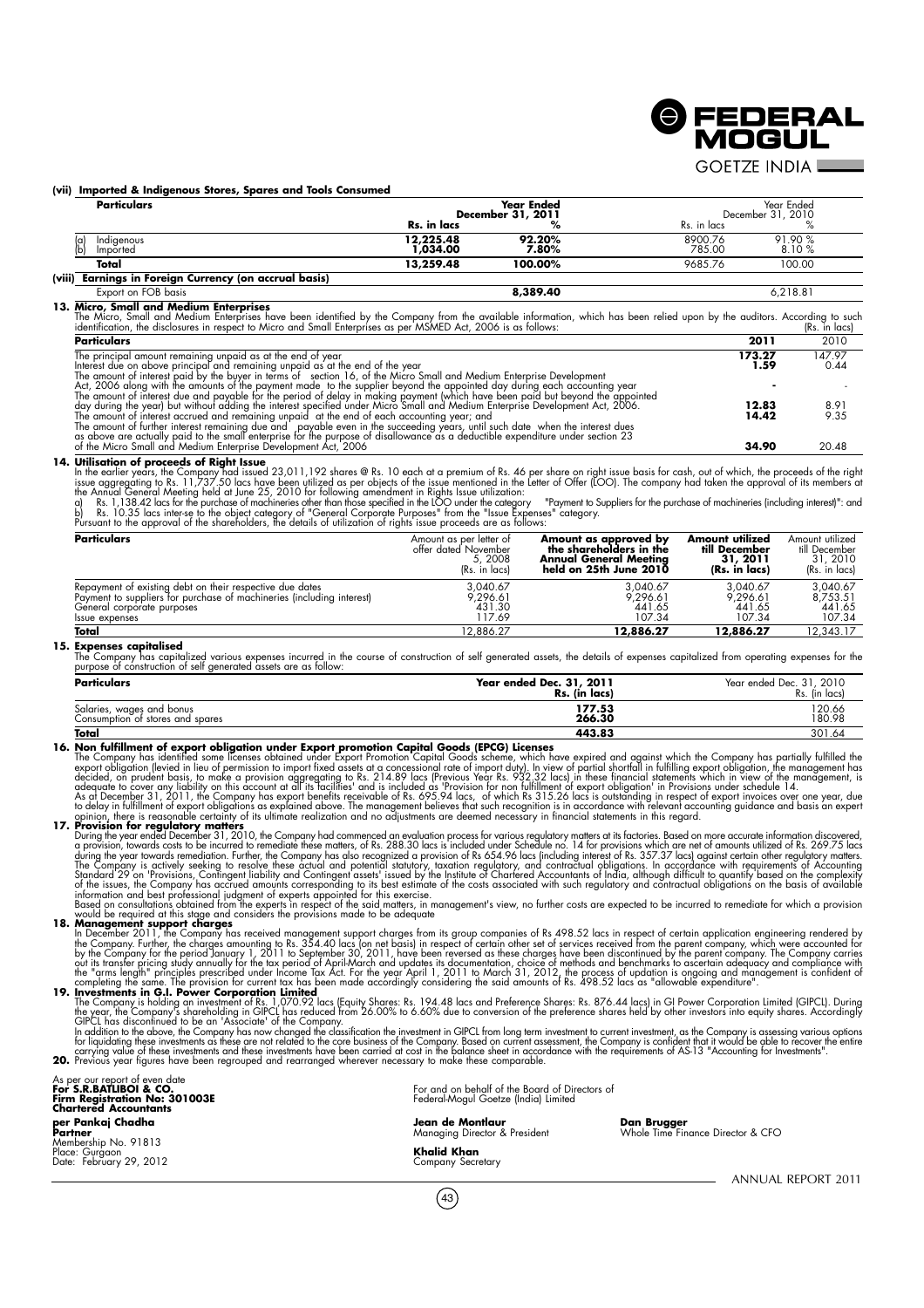

#### **Balance sheet and profit and loss account**

### **Cash flow statement for the year ended December 31, 2011**

|    |                                                                                                                                                                                                                                                                                 | For the year ended<br><b>December 31, 2011</b><br>Rs (in lacs)          | For the year ended<br>December 31, 2010<br>Rs (in lacs)        |
|----|---------------------------------------------------------------------------------------------------------------------------------------------------------------------------------------------------------------------------------------------------------------------------------|-------------------------------------------------------------------------|----------------------------------------------------------------|
| А. | <b>CASH FLOW FROM OPERATING ACTIVITIES</b><br>Profit before tax and after prior period<br>Adjustments for:                                                                                                                                                                      | 4,864.01                                                                | 4,569.31                                                       |
|    | Depreciation and amortisation<br>Loss on sale / discard of fixed assets (net)<br>Loss on sale of Non-trade Current Investments                                                                                                                                                  | 5,365.89<br>216.01                                                      | 4,822.46<br>421.91<br>570.59                                   |
|    | Provision for doubtful debts written back<br>Provision for advances written back<br>Advances written off                                                                                                                                                                        | (33.64)<br>198.17                                                       | (13.77)<br>(500.59)<br>39.35                                   |
|    | Provision for loans and advances<br>Interest income<br>Dividend income<br>Interest expense<br>Excess provision written back<br>Unrealised forex (gain)/loss (net)                                                                                                               | 58.90<br>(23.32)<br>(759.90)<br>2.406.42<br>(134.94)<br>168.42          | 76.94<br>(0.97)<br>(270.30)<br>1,246.93<br>(54.61)<br>53.71    |
|    | Miscellaneous expenditure written off<br>Operating profit before working capital changes                                                                                                                                                                                        | 239.91<br>12,565.93                                                     | 239.90<br>11,200.86                                            |
|    | Movements in working capital:<br>Decrease / (Increase) in sundry debtors<br>Decrease / (Increase) in other current assets<br>Decrease / (Increase) in inventories<br>Decrease / (Increase) in loans and advances**<br>Increase / (Decrease) in current liabilities & provisions | (2,705.43)<br>(216.57)<br>(3,356.11)<br>(1 <i>,</i> 572.58)<br>4,606.91 | (1,860.62)<br>(167.24)<br>(1,428.68)<br>(1,059.12)<br>1,553.56 |
|    | <b>Cash generated from operations</b><br>Direct taxes paid (net of refunds)                                                                                                                                                                                                     | 9,322.15<br>(1, 149.31)                                                 | 8,238.76<br>(934.97)                                           |
|    | Net cash from operating activities                                                                                                                                                                                                                                              | 8,172.84                                                                | 7,303.79                                                       |
| В. | <b>CASH FLOWS FROM/(used in) INVESTING ACTIVITIES</b><br>Purchase of fixed assets/ Intangibles Assets<br>Proceeds from sale of fixed assets<br>Sale of non-trade investments<br>Interest received<br>Dividends received                                                         | (13, 142.07)<br>257.01<br>21.81<br>372.30                               | (6,023,13)<br>83.32<br>1,130.00<br>26.86<br>270.30             |
|    | Net cash used in investing activities                                                                                                                                                                                                                                           | (12, 490.95)                                                            | (4, 512.65)                                                    |
|    | C. CASH FLOWS FROM/(used in) FINANCING ACTIVITIES<br>Payment of borrowings (Long term)<br>Movement in borrowings(Short term)<br>Interest paid                                                                                                                                   | (400.00)<br><i>7.</i> 067.41<br>(2,369.87)                              | (1,300.00)<br>(77.94)<br>(1,338.58)                            |
|    | Net cash from/(used in) financing activities                                                                                                                                                                                                                                    | 4,297.54                                                                | (2,716.52)                                                     |
|    | Net increase in cash and cash equivalents $(A + B + C)$<br>Cash and cash equivalents at the beginning of the year                                                                                                                                                               | (20.57)<br>232.53                                                       | 74.62<br>157.91                                                |
|    | Cash and cash equivalents at the end of the year                                                                                                                                                                                                                                | 211.96                                                                  | 232.53                                                         |
|    | Components of cash and cash equivalents as at                                                                                                                                                                                                                                   | <b>December 31, 2011</b><br>Rs (in lacs)                                | December 31, 2010<br>Rs (in lacs)                              |
|    | Cash and cheques on hand<br>With banks - on current account<br>- on deposit accounts (pledged with Government authorities)<br>- on unpaid dividend account*                                                                                                                     | 0.02<br>203.34<br>50.97<br>8.60                                         | 0.35<br>217.18<br>50.14<br>15.00                               |
|    | Cash and bank balances as per Schedule 10<br>Less: Fixed deposits not considered as cash equivalents                                                                                                                                                                            | 262.93<br>(50.97)                                                       | 282.67<br>(50.14)                                              |
|    |                                                                                                                                                                                                                                                                                 | 211.96                                                                  | 232.53                                                         |

\* Balance in unpaid dividend account can be used by the Company only for payment of dividend.

As per our report of even date Membership No. 91813 Place: Gurgaon **Khalid Khan**

For and on behalf of the Board of Directors of<br>Federal-Mogul Goetze (India) Limited **Firm Registration No: 301003E** Federal-Mogul Goetze (India) Limited **Chartered Accountants**

**Jean de Montlaur<br>Managing Director & President** 

**Dan Brugger**<br>Whole Time Finance Director & CFO

Date: February 29, 2012 Company Secretary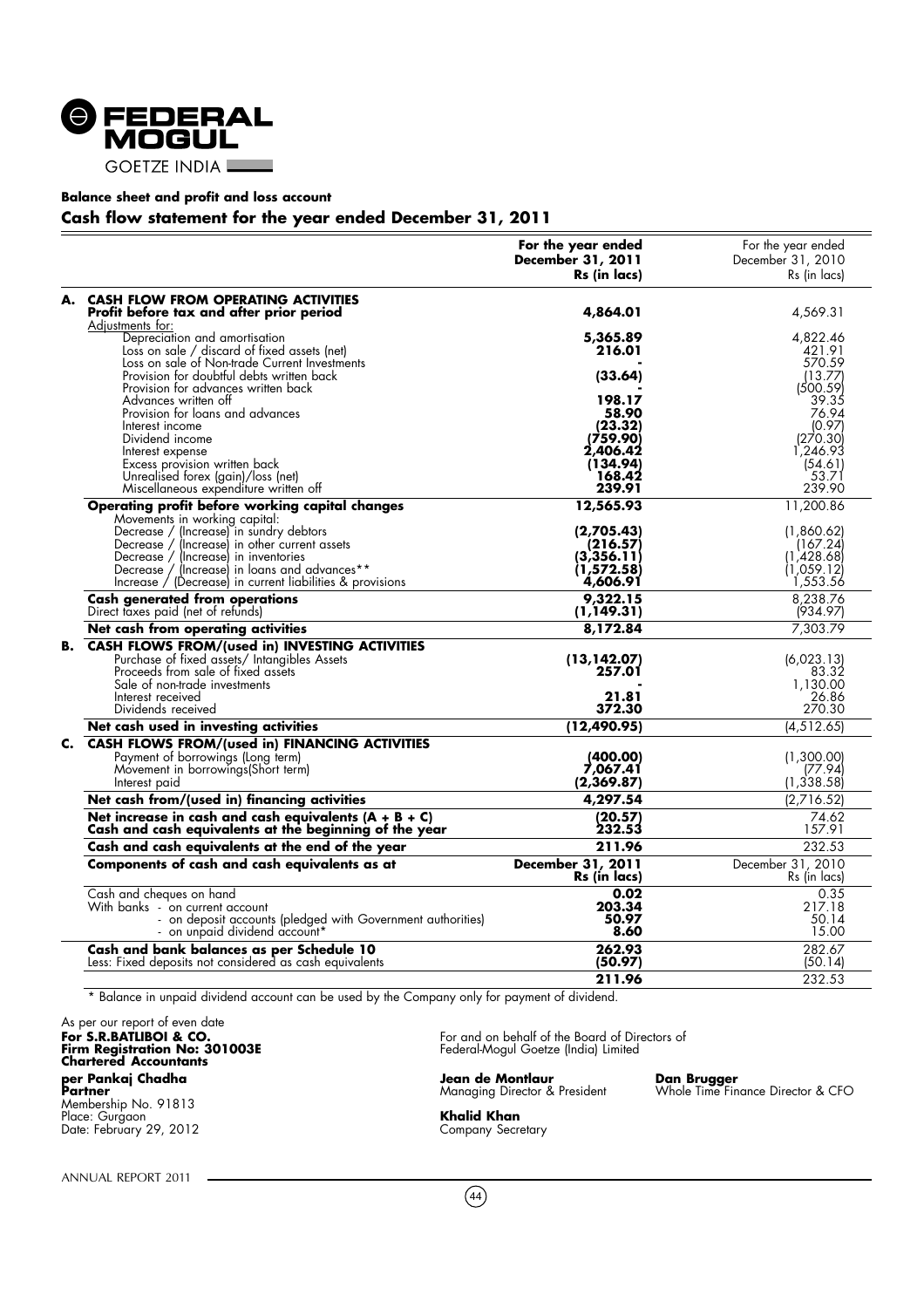

# **SCHEDULES 1 - 24 (Contd.)**

### **Schedule 24 : Significant Accounting Policies and Notes on Accounts (Contd.)**



Federal-Mogul Goetze (India) Limited

 $(45)$ 

**Jean de Montlaur Dan Brugger**

**Khalid Khan** Company Secretary Whole Time Finance Director & CFO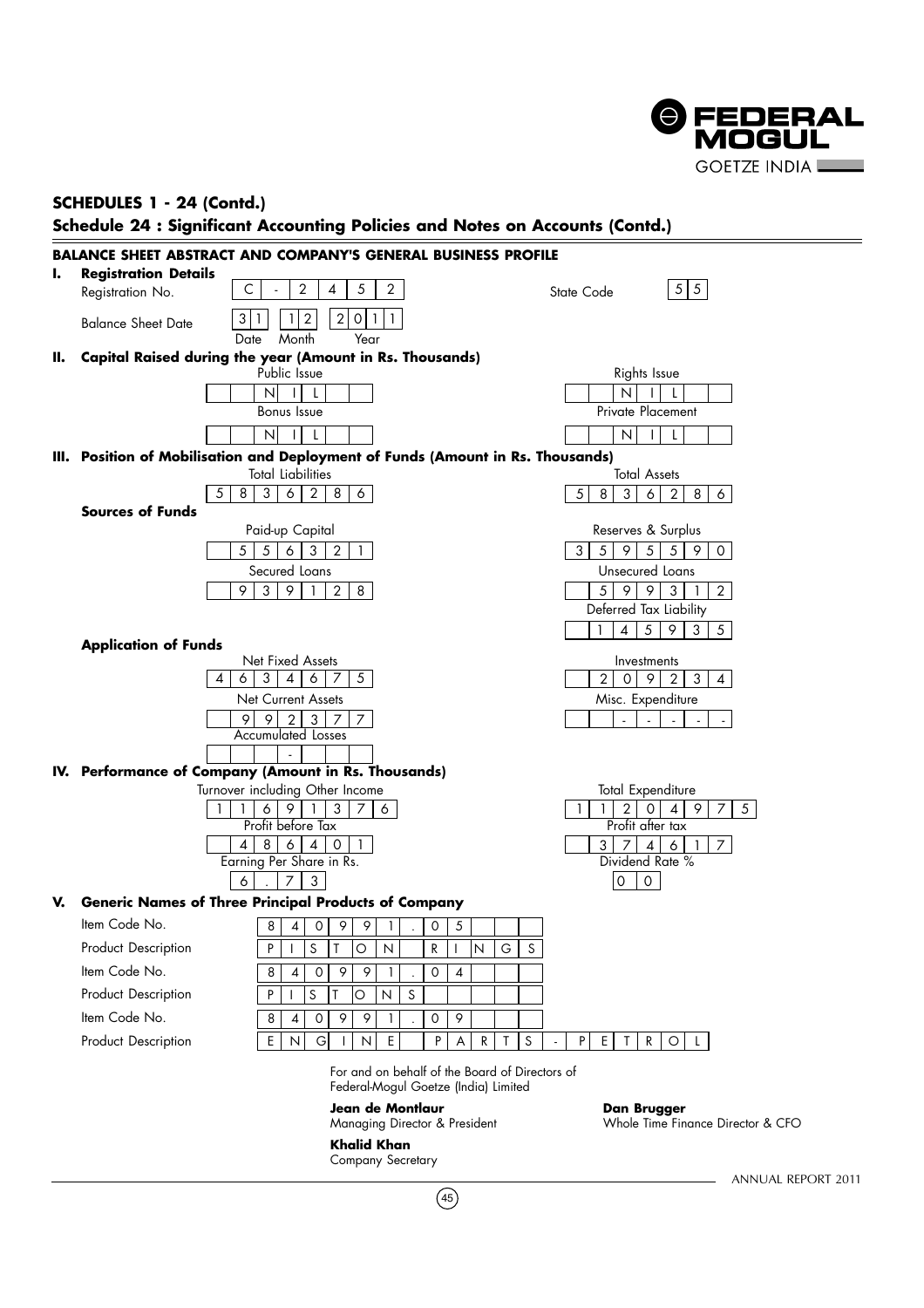

## **Statement regarding subsidiaries pursuant to Section 212 of the Companies Act, 1956**

|    |                                                                                                                     | Federal-Mogul TPR (India) Limited                                                                                                                                                                                                                                                                                                                                                                                                 |
|----|---------------------------------------------------------------------------------------------------------------------|-----------------------------------------------------------------------------------------------------------------------------------------------------------------------------------------------------------------------------------------------------------------------------------------------------------------------------------------------------------------------------------------------------------------------------------|
|    |                                                                                                                     | 31st December 2011                                                                                                                                                                                                                                                                                                                                                                                                                |
|    |                                                                                                                     | Holders of 51,00,000<br>Equity Shares out of the<br>Subscribed and Paid up<br>Capital of the 1,00,00,000<br>Equity shares of<br>Rs. 10/- each (51%)                                                                                                                                                                                                                                                                               |
|    |                                                                                                                     |                                                                                                                                                                                                                                                                                                                                                                                                                                   |
| a] |                                                                                                                     |                                                                                                                                                                                                                                                                                                                                                                                                                                   |
|    | for the subsidiary's financial year<br>above referred                                                               | Rs. 956.58 Lacs                                                                                                                                                                                                                                                                                                                                                                                                                   |
|    | for previous financial years of<br>subsidiary since it became<br>subsidiary of Federal-Mogul<br>Goetze (India) Ltd. | Rs. 1708.02 Lacs                                                                                                                                                                                                                                                                                                                                                                                                                  |
| b  |                                                                                                                     |                                                                                                                                                                                                                                                                                                                                                                                                                                   |
|    | for the subsidiary's financial year<br>above referred                                                               | Nil                                                                                                                                                                                                                                                                                                                                                                                                                               |
|    | for previous financial years of<br>subsidiary since it became<br>subsidiary of Federal-Mogul<br>Goetze (India) Ltd. | Nil                                                                                                                                                                                                                                                                                                                                                                                                                               |
|    | i)<br>ii)<br>i)<br>ii)                                                                                              | Name of the Subsidiary Companies<br>Financial Year of the Subsidiary<br>Companies ended on<br>Holding Company's Interest<br>Net Aggregate amount of Profit<br>Less Losses of the subsidiary<br>Companies so far as it concerns the<br>Members of Federal-Mogul<br>Goetze (India) Ltd<br>Not dealt with in the Accounts<br>of Federal-Mogul Goetze (India) Ltd.<br>Dealt with the Accounts of<br>Federal-Mogul Goetze (India) Ltd. |

Place: Gurgaon Date: May 8, 2012

**Sunit Kapur Constanting Constanting Constanting Dan Brugger Constanting Constanting Constanting Constanting Constanting Constanting Constanting Constanting Constanting Constanting Constanting Constanting Constanting Con** Managing Director **Managing Director** Whole Time Finance Director & CFO Company Secretary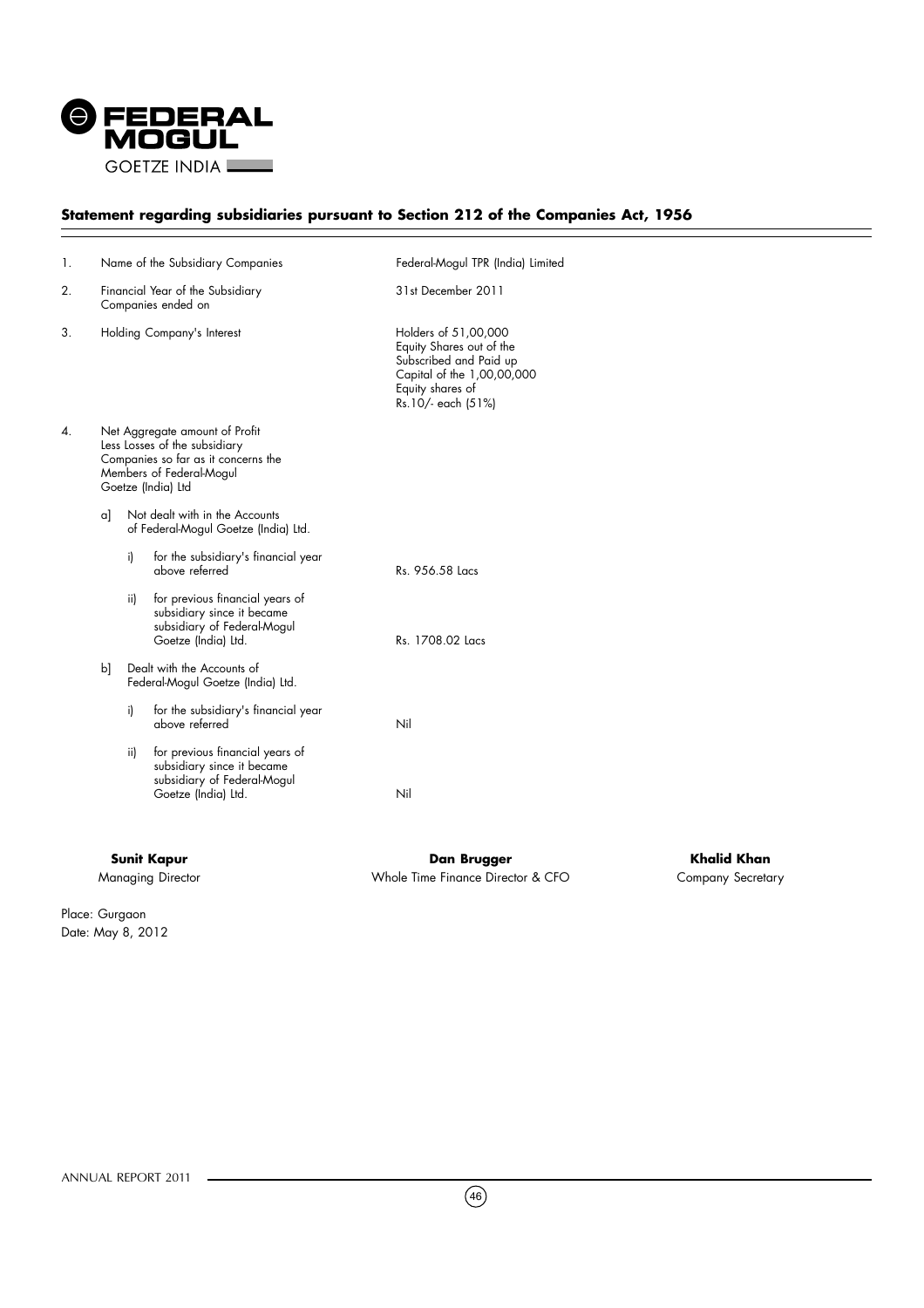#### **DIRECTOR' S REPORT**

The Directors are pleased to present the fifteenth Annual Report and Audited Statement of Accounts for the financial year ended 31st December, 2011. **Financial Results** [Rs. in Million]

|                                                                                                                       |                   |                                     |                  | [no. in minon]                      |
|-----------------------------------------------------------------------------------------------------------------------|-------------------|-------------------------------------|------------------|-------------------------------------|
|                                                                                                                       |                   | For the<br>year ended<br>31.12.2011 |                  | For the<br>year ended<br>31.12.2010 |
| Total Income:<br>Gross Sales<br>Deduct: Excise Duty                                                                   | 1157.79<br>113.77 |                                     | 1006.05<br>94.89 |                                     |
| Other Income                                                                                                          | 1044.02<br>30.80  | 1074.82                             | 911.16<br>27.86  | 939.02                              |
| Profit before Depreciation and Finance Charges                                                                        |                   | 348.05                              |                  | 316.72                              |
| Deduct:<br>Depreciation<br>Interest & Finance Charges                                                                 |                   | 32.28<br>3.07                       |                  | 37.48<br>5.79                       |
| Net Profit before Tax                                                                                                 |                   | 312.70                              |                  | 273.45                              |
| Provision for Tax<br>- Current<br>- Deferred tax credit                                                               |                   | 117.40<br>(7.62)                    |                  | 98.41<br>(4.39)                     |
| Profit after Tax<br>Prior period items<br>Profit brought forward                                                      |                   | 202.92<br>15.36<br>334.91           |                  | 179.43<br>2.36<br>256.44            |
| Net profit available for appropriation                                                                                |                   | 522.47                              |                  | 438.23                              |
| Appropriations:<br>Transfer to general reserve<br>Dividend-                                                           |                   | 18.80                               |                  | 18.20                               |
| Preference @ 6%<br>Tax and cess on dividend - Preference<br><b>Equity Shares</b><br>Tax and cess on dividend - Equity |                   | 6.00<br>0.97<br>70.00<br>11.36      |                  | 6.00<br>1.00<br>67.00<br>11.13      |
| Surplus carried to Balance Sheet                                                                                      |                   | 415.34                              |                  | 334.90                              |
|                                                                                                                       |                   |                                     |                  |                                     |

#### **Financial Performance**

During the year under review, your Company has recorded an impressive performance. The total income of the Company as at 31st December 2011 was Rs. 1074.82 million as against Rs. 939.02 million for the year ended 31st December 2010.

During the year under review, the Company made a Net Profit after Tax of Rs. 187.56 million as against the Net Profit after Tax of Rs. 181.79 million in the last year.

High level of competence in design and processes, high productivity and low costs are the forte of the Company. The superior technology and product quality of the Company give it a competitive edge in the market place.

### **Operations**

2011 was a year that began with a bang only to fizzle out in the end with stagnating demands and sales. Global slowdown impacted the Indian economy, including the automobile and auto component sector.

Auto Component industry in India has always been dependent on automotive manufacturers. Weak demand from domestic industry and slow growth in exports has hampered growth in market size. The auto industry's growth rate has slowed. Interest rates and fuel prices have made things difficult. However, it is believed that this is a shortterm event and cyclical.

During such a challenging environment specialization, improvement in labour productivity, development and delivery holds the key to success in the industry. Access to the latest and superior technology will bring competitive advantage over the other market players.

The auto industry is expected to revive in the times to come and such revitalization would bring potential and intensification opportunity in the industry.

During such demanding environment, your Company continued to portray a significant development due to its strong fundamentals of competitiveness, technological absorption and flexibility.

#### **Auditors' Comments**

With regard to Auditors' observations as contained in Clause ii (a) and Clause ix (a) of Annexure to their Report regarding physical verification of stores and spares inventory and the slight delay in depositing tax and other dues respectively, the necessary remedial action is being taken by the management.

#### **Dividend**

In view of profits your Directors are pleased to recommend dividend @ 6% on the Cumulative Redeemable Preference Shares and dividend @ 70% on Equity shares for the year ended 31st December, 2011.

The total outflow on account of dividend, if approved, will be Rs.88.33 million [including dividend tax of Rs.12.33 million].

#### **Personnel**

There are no employees who come under the category of employees, as required under Section 217(2A) of the Companies Act, 1956.

#### **Directors**

In accordance with Articles of Association of the Company, Mr. Jean de Montlaur, Director, is liable to retire by rotation and, being eligible, offers himself for re-appointment.

#### **Directors' Responsibility Statement**

Pursuant to Section 217(2AA) of the Companies Act, 1956, your Directors wish to place on record that:

In preparing the Annual Accounts, all applicable accounting standards have been followed and that there have been no material departures;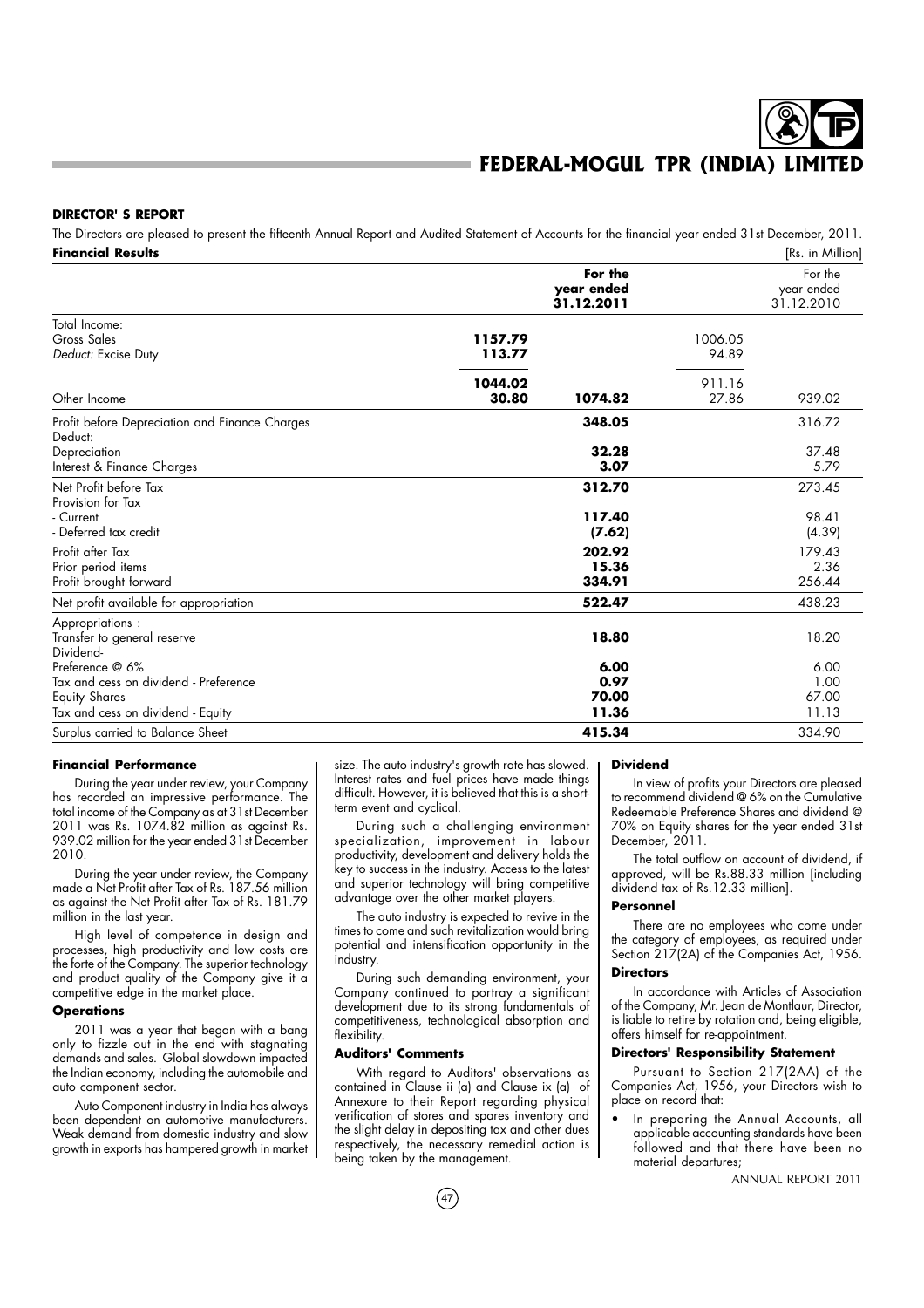# **DIRECTORS' REPORT (Contd.)**

- The accounting policies are adopted and consistently followed and the judgments and estimates made are reasonable and prudent so as to give a true and fair view of the state of affairs of the Company as at the end of financial year and of the Profit & Loss Account of the Company for the Financial Year;
- The Directors have taken proper and sufficient care for the maintenance of adequate accounting records, in accordance with the provisions of the Companies Act, 1956, for safeguarding the assets of the Company and for preventing and detecting fraud and other irregularities;
- The Annual Accounts have been prepared on a going concern basis.

#### **Audit Committee**

The Audit Committee comprises of Mr. Dan Brugger as Chairman, Mr. Hiroshi Takano, Mr. Jean de Montlaur and Mr. Sunit Kapur as **Members** 

#### **Auditors**

M/s. S. R. Batliboi & Co., Chartered Accountants, retire as Auditors at the forthcoming Annual General Meeting and being eligible, offer themselves for re-appointment. They have certified that the re-appointment, if made, will be in accordance with sub-section (1B) of Section 224 of the Companies Act, 1956.

#### **Public Deposits**

The Company has not accepted any Fixed Deposits from the public.

#### **Safety, Health and Environment Protection**

The Company is committed to protect the environment and safety of its employees and those associated with it.

We strive to sustain a pollution free environment by elimination of waste, optimum utilization of power and preventive maintenance of equipments and machines to keep them in good condition. The Company adheres to the provisions of environmental laws and ensures due compliance of all emission norms, recycling of effluents and timely removal of wastes and residues.

#### **Industrial Relations**

The industrial relations in the Company remained cordial and harmonious throughout the year.

#### **Conservation of Energy & Technology Absorption**

Information pursuant to Section 217(1)(e) of the Companies Act, 1956 read with Companies (Disclosure of Particulars in the Report of the Board of Directors) Rules, 1988 is annexed and forms a part of this report.

### **Acknowledgement**

The Board of Directors would like to express its sincere thanks for the support and cooperation

ANNUAL REPORT 2011

of its promoters TPR Co., Ltd., Federal-Mogul UK Investments Limited and Federal-Mogul Goetze (India) Ltd. We also wish to place on record our deep sense of appreciation for the committed services by the executives, staff and workers of the Company and for the encouragement and confidence extended by its dealers, vendors, customers, business associates without which it would not have been possible to achieve all round progress and growth of the Company.

For and on behalf of the Board

#### **Jean de Montlaur**

Chairman & Director

Date : February 29, 2012

#### **Annexure to the Directors' Report**

Particulars required under the Companies (Disclosure of particulars in the report of the Board of Directors) Rules, 1988.

#### **A. CONSERVATION OF ENERGY**

- **a) Energy conservation measures taken:**
	- Modification of the dust extraction system.
	- Replacement of Drive motor 30KW rating with 22.5 KW rating and energy saving to the tune of 2700 KWH per annum.
	- Modification (rearrangement of heating coils) of Top rings Heat Treatment furnace.
	- Installation of Control switches for controlled usage of lighting.
- **b) Additional investment and proposals, if any, being proposa ls, if any, be ing implemented for reduction of consumption of energy.**
	- Enhancement of charge quantities, planning of heating load for effective utilization of furnaces
	- Monitoring & improving specific energy (power consumption / ring) through Energy Management systems.
- **c) Impact of measure (a) & (b) above for reduction of energy consumption & consequent on cost of production of goods:**

The above measures have led to reduction in power consumption and savings in energy.

## **B. TECHNOLOGY ABSORPTION**

#### **Research & Development (R&D)**

#### **1. Specific areas in which the Company carried out the R&D**

- Introduction of all steel ring pack
- Development of 3 piece steel oil ring for diesel application
- Validation trials at BAL for CKS coated top and oil rings
- **2. Benefits derived as a result of the above R & D** New Business

#### **3. Future plan of action**

Development of 2.0 mm (thin axial) I-Section oil ring. To work towards product development, cost reduction & technological upgradation.

**4. Expenditure on R&D** During the year 2011, no expenditure was incurred on R&D.

#### **Technology absorption, adaptation and innovation**

#### **1. Efforts in brief made towards technology absorption, adaptation & innovation:**

The Company has successfully absorbed the technology for the manufacture of piston assembly conforming to Euro II, III, IV & V standards for Gasoline/Diesel/CNG applications.

- **2. Benefits derived as a result of above efforts;**
	- Design Improvement
- New Business

### **3. Import of Technology**

| <b>Technology for</b>                                               | <b>Year of Import</b> | Status                                   |
|---------------------------------------------------------------------|-----------------------|------------------------------------------|
| Tuffriding process<br>for Side rails                                | 2008                  | Implemented                              |
| Side rail OD grinding                                               | 2009                  | Implemented                              |
| Fee gap treatment for side rails                                    | 2009                  | Implemented                              |
| Butt end grinding                                                   | 2009                  | Implemented                              |
| Manufacture of mid<br>rings in steel material                       | 2010                  | Implemented                              |
| Manufacture of steel mid rings<br>for Gasoline (FMTPR) applications | 2011                  | Trials under<br>Process                  |
| Manufacture of steel<br>rings with oval coiling                     |                       | 2012 Machine expected<br>at the end 2012 |

#### **ENVIRONMENT & SAFETY**

During the year 2011, the following measures were taken to reduce the pollution levels.

- 1. The effluent treatments plants have been upgraded
- 2. New Ion exchange treatment plant has been installed for treatment of ground water.
- 3. The Fire hydrant system for the LPG yard is in progress to attend the fire emergency if any.

#### **C. FOREIGN EXCHANGE EARNING AND OUTGO**

Foreign exchange earnings - Nil Foreign exchange outgo - Rs. 7,972,151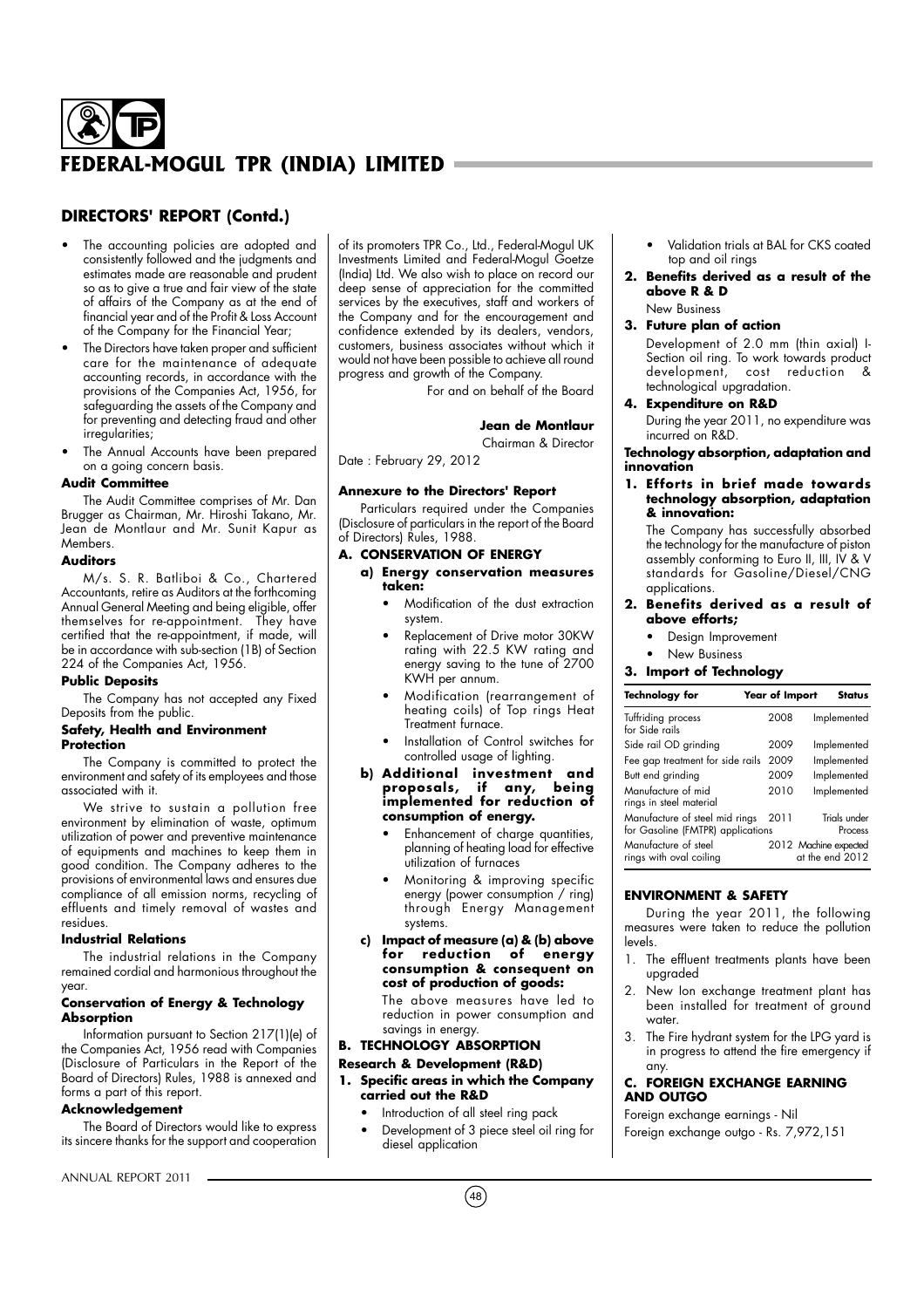

#### **INDEPENDENT AUDITOR'S REPORT To the Members of Federal-Mogul TPR (India) Limited**

**Report on the Financial Statements**<br>We have audited the accompanying financial<br>statements of Federal-Mogul TPR (India) Limited ("the<br>Company"), which comprise the Balance Sheet as at<br>December 31, 2011, and the Statement o

# **Management's Responsibility for the Financial**

**Statements**<br> **Statements**<br>
Management is responsible for the preparation of these<br>
Management is responsible for the preparation of the<br>
financial statements that give a true and tair view of the<br>
financial position, fina

#### **Auditor's Responsibility**

Our responsibility is to express an opinion on these<br>financial statements based on our audit. We conducted our<br>audit in accordance with the Standards on Auditing issued<br>by the Institute of Chardrered Accountants of India.

from material misstatement.<br>
An audit involves performing procedures to obtain audit<br>
An audit involves performing procedures to obtain audit<br>
avidence about the amounts and disclosures in the financial<br>
statements. The pr

#### **Opinion**

In our opinion and to the best of our information and<br>according to the explanations given to us, the financial<br>statements give the information required by the Act in the<br>manner so required and give a true and fair view in

- (a) in the case of the Balance Sheet, of the state of affairs of the Company as at December 31, 2011;
- (b) in the case of the Statement of Profit and Loss, of the profit for the year ended on that date; and
- (c) in the case of the Cash Flow Statement, of the cash from the case of the Cash Flow Statement, of the cash<br>flows for the year ended on that date.
- **Report on Other Legal and Regulatory Requirements**
- 1. As required by the Companies (Auditor's Report) Order, 2003 ("the Order") issued by the Central Government of India in terms of sub-section (4A) of section 227 of the Act, we give in the Annexure a statement on the matters specified in paragraphs 4 and 5 of the Order.
- 2. As required by section 227(3) of the Act, we report<br>that:<br>(a) We have obtained all the information and explanations
- (a) We have obtained all the information and explanations which to the best of our knowledge and belief were necessary for the purpose of our audit;
- (b) In our opinion proper books of account as required by law have been kept by the Company so far as appears from our examination of those books;
- (c) The Balance Sheet, Statement of Profit and Loss and Cash Flow Statement dealt with by this Report are in agreement with the books of account;
- (d) In our opinion, the Balance Sheet, Statement of Profit and Loss and Cash Flow Statement comply with the Accounting Standards referred to in subsection (3C) of section 211 of the Companies Act, 1956;
- (e) On the basis of written representations received from<br>the directors as on December 31, 2011, and taken on<br>record by the Board of Directors, none of the directors<br>is disqualitied as on December 31, 2011, from being<br>app

#### **For S.R. BATLIBOI & CO.**

Firm registration number: 301003E Chartered Accountants **per Pankaj Chadha** Place : Gurgaon Partner Date : February 29, 2012 Membership No.: 91813

#### **Annexure referred to in paragraph 1 of our report of even date under Section 'Report on Other Legal and Regulatory Requirements'**

**Re: Federal-Mogul TPR (India) Limited ('the Company')** (i) (a) The Company has maintained proper records showing full particulars, including quantitative details and situation of fixed assets.

(b) All fixed assets were physically verified by the management during the year ended December 31, 2010 in accordance with a planned programme of verifying them once<br>in three years which, in our opinion, is reasonable having<br>regard to the size of the Company and the nature of its assets.<br>As informed, no material discrepancies w

verification.<br>(c) There There was no substantial disposal of fixed assets during the year.

(ii) (a) The inventory has been physically verified by the management during the year, except for stores and spares inventory of Rs 3,979,609 which has not been verified during or at the end of the year. In our opinion, the frequency of verification is reasonable. Inventories lying with outside parties have been confirmed by them as at year end. Inventories lying with outside parties (including transporters, job workers and at ports) have been confirmed by them as at year end.

(b) The procedures of physical verification of inventory followed by the management, except for stores and spares inventory of Rs 3,979,609 are reasonable and adequate in relation to the size of the Company and the nature of its business.

(c) The Company is maintaining proper records of inventory, except for stores and spares inventory of Rs. 3,979,609 and no material discrepancies were noticed on physical verification. (iii) (a) According to the information and explanations given to

us, the Company has not granted any loans, secured or unsecured to companies, firms or other parties covered in the register maintained under section 301 of the Companies Act, 1956. Accordingly, the provisions of clause 4(iii) (a) to (d) of the Order are not applicable to the Company and hence not commented upon.

According to information and explanations given to us, the Company has not taken any loans, secured or unsecured, from companies, firms or other parties covered in the register maintained under section 301 of the Companies Act, 1956. Accordingly, the provisions of clause 4(iii) (e) to (g) of the Order are not applicable to the Company and hence not commented upon.

(iv) In our opinion and according to the information and explanations given to us, there is an adequate internal control system commensurate with the size of the Company and the nature of its business, for the purchase of inventory and fixed<br>assets and for the sale of goods and services. During the<br>course of our audit, we have not observed any major weakness<br>or continuing failure to correct any ma internal control system of the company in respect of these areas.

(v) (a) According to the information and explanations provided by the management, we are of the opinion that there are no contracts or arrangements that need to be entered in the register maintained under Section 301 of the Companies Act, 1956. Accordingly, the provisions of clause 4(v) (b) of the Order are not applicable to the Company.

- (vi) The Company has not accepted any deposits from the public. (vii) In our opinion, the Company has an internal audit system commensurate with the size and nature of its business.
- (viii) We have broadly reviewed the books of account maintained by the Company pursuant to the rules made by the Central Government for the maintenance of cost records under section 209(1)(d) of the Companies Act, 1956, and are of the opinion that prima facie, the prescribed accounts and records have been made and maintained. We have, however, not made a detailed examination of the records with a view to determine whether they are accurate and complete.
- (ix) (a) Undisputed statutory dues including provident fund, investor education and protection fund, or employees' state insurance, income-tax, sales-tax, wealth-tax, service tax, customs duty, excise duty, cess have generally been regularly deposited with the appropriate authorities though there has been a slight delay in a few cases.

(b) According to the information and explanations given to us, no undisputed amounts payable in respect of provident fund, investor education and protection fund, employees' state insurance, income-tax, wealth-tax, service tax, sales-tax, customs duty, excise duty, cess and other undisputed statutory dues were outstanding, at the year end, for a period of more than six months from the date they became payable.

(c) According to the records of the Company, the dues outstanding of income-tax, sales-tax, wealth-tax, service tax, customs duty, excise duty and cess on account of any dispute, are as follows:

| Name<br>of the<br>statute                | Nature<br>of<br>dues                                             | Amount                                 | Period to<br>which the<br>amount<br>relates | Forum where<br>dispute is<br>pending                    |
|------------------------------------------|------------------------------------------------------------------|----------------------------------------|---------------------------------------------|---------------------------------------------------------|
| Central<br>Excise<br>Act                 | Excise Duty 242,426<br>on trade<br>discount                      |                                        | 2000 to<br>2004                             | Joint Commissioner<br>of Central Excise                 |
| Central<br>1944                          | Excise Act, on import<br>services                                | Service tax 1,542,269                  | 2004 to<br>2006                             | Joint Commissioner<br>of Service Tax                    |
| Central<br>1944                          | Cenvat<br>Excise Act. credit availment<br>on Job work            | 18,053,327                             | 2005 to<br>2007                             | Central Excise and<br>Service Tax<br>Appellant Tribunal |
| Central<br>1944                          | Excise Act, on management<br>fees and sole<br>selling commission | Service tax 2,435,525                  | 2006 to<br>2007                             | Commissioner of<br>Central Excise                       |
| Central<br>1944                          | Excise Act, on supplementary<br>bills for price reduction        | Service tax 11,936,332                 | 2007 to<br>2008                             | Central Excise and<br>Service Tax<br>Appellant Tribunal |
| Central<br>Excise Act, credit of<br>1944 | Cenvat<br>service tax                                            | 2,471,010                              | 2005                                        | Central Excise and<br>of central excise                 |
| Central<br>Excise Act, credit on<br>1944 | Cenvat<br>job work                                               | 30,680,233                             | 2008 to<br>2010                             | Central Excise and<br>Service Tax<br>Appellant Tribunal |
| Central<br>Excise Act, credit on<br>1944 | Cenvat<br>iob work                                               | 16,814,854                             | 2010,<br>2011                               | Joint Commissioner<br>of central excise                 |
| Central<br>1944                          | Excise Act, credit on sole<br>selling commission                 | Service tax 5,649,735                  | 2010 to<br>2011                             | Joint Commissioner<br>of central excise                 |
| Central<br>1944                          | Excise Act. demand on<br>sales commission<br>and freight charges | Service tax 13,813,503                 | 2008 to<br>2010                             | Commissioner of<br>central excise                       |
| Central<br>1944                          | Excise Act. demand on<br>management tees                         | Service tax 7,376,990                  | 2008 to<br>2009                             | Commissioner of<br>central excise                       |
| <b>KVAT</b>                              | VAT<br>Act, 2003 demand for<br>vat rate issue                    | 45,426,388                             | 2007 to<br>2008                             | Joint commissioner<br>of commercial tax.                |
| U.P.<br>Sales<br>Tax Act                 | Sales tax                                                        | 1,679,664<br>demand for tax rate issue | 2007 to<br>2008                             | Joint commissioner<br>of commercial tax.                |
| Rajasthan Sales tax<br>Sales<br>Tax Act  | demand for<br>tax rate issue                                     | 1,528,145                              | 2007 to<br>2010                             | Joint commissioner<br>of commercial tax.                |

- (x) The Company has no accumulated losses at the end of the financial year and it has not incurred cash losses in the current and immediately preceding financial year.
- (xi) Based on our audit procedures and as per the information and<br>explanations given by the management, we are of the opinion that<br>the Company has not defaulted in repayment of dues to the banks.<br>The Company has no outstan
- (xii) According to the information and explanations given to us and<br>based on the documents and records produced to us, the Company<br>has not granted loans and advances on the basis of security by<br>way of pledge of shares, deb
- (xiii) In our opinion, the Company is not a chit fund or a nidhi / mutual<br>benefit fund / society. Therefore, the provisions of clause 4(xiii) of<br>the Companies (Auditor's Report) Order, 2003 (as amended) are<br>not applicable
- 
- (xv) According to the information and explanations given to us, the Company has not given any guarantee for loans taken by others from bank or financial institutions.
- (xvi) Based on information and explanations given to us by the management, term loans were applied for the purpose for which the loans were obtained.
- (xvii) According to the information and explanations given to us and on an overall examination of the balance sheet of the Company, we report that no funds raised on short-term basis have been used for long-term investment.
- (xviii) The Company has not made any preferential allotment of shares to parties or companies covered in the register maintained under section 301 of the Companies Act, 1956.
- The Company did not have any outstanding debentures during the year.
- (xx) The company has not raised any money through public issue during the year.
- (xxi) Based upon the audit procedures performed for the purpose of<br>reporting the true and fair view of the financial statements and as<br>per the information and explanations given by the management,<br>we report that no fraud o

Place : Gurgaon<br>Date : February 29, 2012

**For S.R. BATLIBOI & CO.**

Firm registration number: 301003E Chartered Accountants **per Pankaj Chadha** rartner<br>1813 : Membership No.: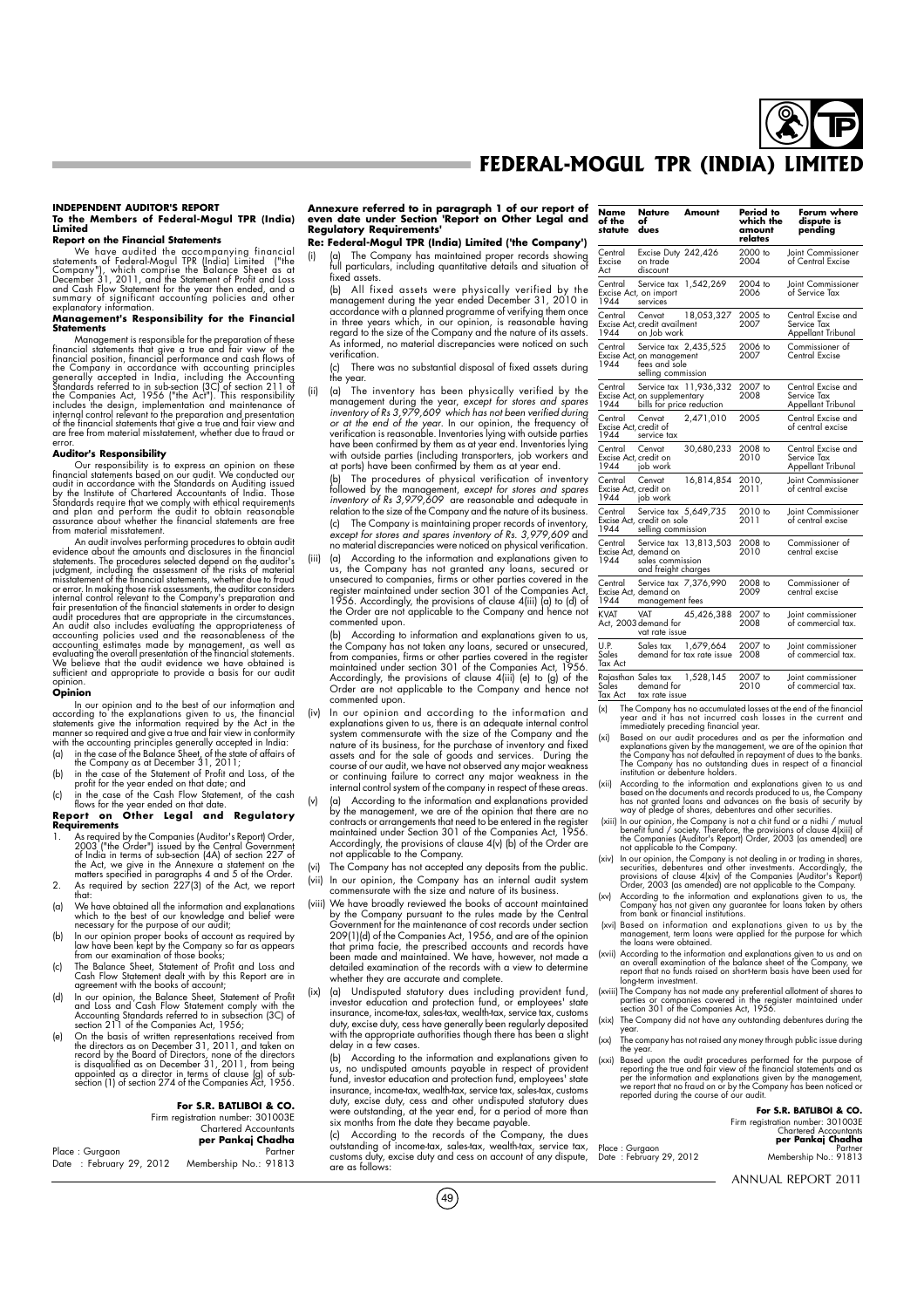# **BALANCE SHEET AS AT DECEMBER 31, 2011**

|                                                     | <b>Schedules</b> | As at                | As at             |
|-----------------------------------------------------|------------------|----------------------|-------------------|
|                                                     |                  | December 31, 2011    | December 31, 2010 |
|                                                     |                  | <b>Amount in Rs.</b> | Amount in Rs.     |
| <b>SOURCES OF FUNDS</b>                             |                  |                      |                   |
| Shareholders' Funds                                 |                  |                      |                   |
| Share capital                                       | 1                | 200,000,000          | 200,000,000       |
| Reserves and surplus                                | 2                | 465,441,906          | 366,206,169       |
|                                                     |                  | 665,441,906          | 566,206,169       |
| <b>Deferred Tax Liabilities (net)</b>               | 3                | 4,793,522            | 12,417,627        |
| <b>TOTAL</b>                                        |                  | 670,235,428          | 578,623,796       |
| <b>APPLICATION OF FUNDS</b>                         |                  |                      |                   |
| <b>Fixed Assets</b>                                 | 4                |                      |                   |
| Gross block                                         |                  | 474,797,717          | 429,413,310       |
| Less: Accumulated Depreciation/ Amortisation        |                  | 302,046,717          | 269,782,136       |
| Net block                                           |                  | 172,751,000          | 159,631,174       |
| Capital work-in-progress including capital advances |                  | 409,197              | 988,969           |
|                                                     |                  | 173,160,197          | 160,620,143       |
| <b>Current Assets, Loans and Advances</b>           |                  |                      |                   |
| Inventories                                         | 5                | 88,551,759           | 61,576,393        |
| Sundry debtors                                      | 6                | 148,506,266          | 231,511,631       |
| Cash and bank balances                              | 7                | 92,409,735           | 53,568,620        |
| Other current assets                                | 8                | 6,163,152            | 2,844,259         |
| Loans and advances                                  | 9                | 360,420,528          | 239,521,727       |
| (A)                                                 |                  | 696,051,440          | 589,022,630       |
| Less: Current Liabilities and Provisions            |                  |                      |                   |
| <b>Current liabilities</b>                          | 10               | 103,803,150          | 74,217,033        |
| Provisions                                          | 11               | 95,173,059           | 96,801,944        |
| (B)                                                 |                  | 198,976,209          | 171,018,977       |
| <b>Net Current Assets</b><br>$(A-B)$                |                  | 497,075,231          | 418,003,653       |
| <b>TOTAL</b>                                        |                  | 670,235,428          | 578,623,796       |
| <b>Notes to Accounts</b>                            | 21               |                      |                   |

The schedules referred to above and the notes to accounts form an integral part of the Balance Sheet.

As per our report of even date<br>For S.R.BATLIBOI & CO. **Firm Registration No. 301003E Chartered Accountants**

**per Pankaj Chadha Jean de Montlaur Dan Brugger Shifali Chawla** Membership No. 91813

Place: Gurgaon Date: February 29, 2012 For and on behalf of the Board of Directors of<br>Federal-Mogul TPR (India) Limited

**Partners** Company Secretary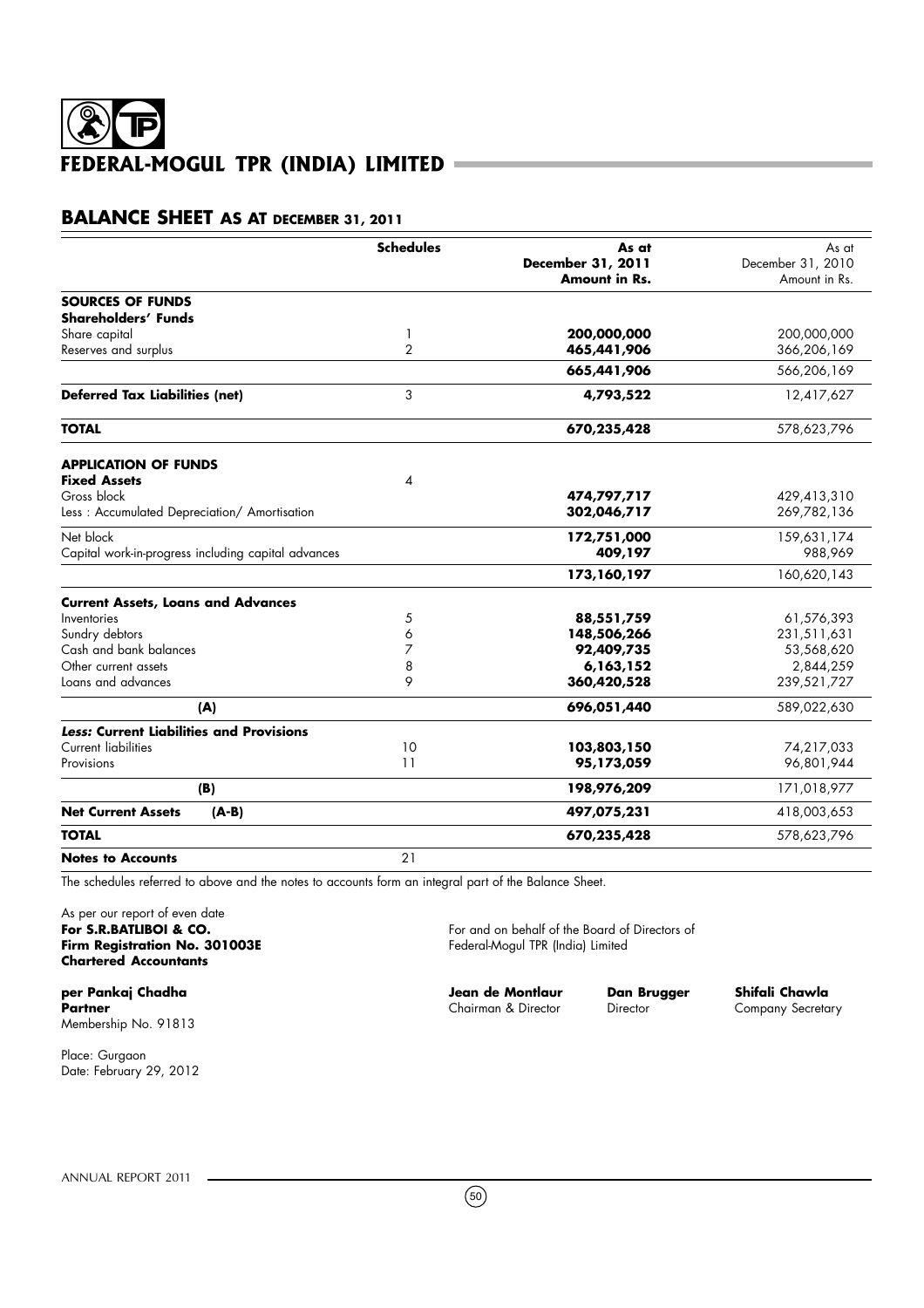# **PROFIT AND LOSS ACCOUNT FOR THE YEAR ENDED DECEMBER 31, 2011**

|                                                                                                                                                                                            | <b>Schedules</b> | For the year ended<br><b>December 31, 2011</b><br>Amount in Rs. | For the year ended<br>December 31, 2010<br>Amount in Rs. |
|--------------------------------------------------------------------------------------------------------------------------------------------------------------------------------------------|------------------|-----------------------------------------------------------------|----------------------------------------------------------|
| <b>INCOME</b>                                                                                                                                                                              |                  |                                                                 |                                                          |
| Turnover (Gross)                                                                                                                                                                           |                  | 1,157,798,046                                                   | 1,006,051,875                                            |
| Less : Excise duty                                                                                                                                                                         |                  | 113,777,927                                                     | 94,892,426                                               |
| Turnover (Net)                                                                                                                                                                             |                  | 1,044,020,119                                                   | 911,159,449                                              |
| Other income                                                                                                                                                                               | 12               | 30,799,546                                                      | 27,864,070                                               |
| <b>TOTAL</b>                                                                                                                                                                               |                  | 1,074,819,665                                                   | 939,023,519                                              |
| <b>EXPENDITURE</b>                                                                                                                                                                         |                  |                                                                 |                                                          |
| Raw materials and components consumed                                                                                                                                                      | 13               | 290,921,448                                                     | 238,814,942                                              |
| Personnel expenses                                                                                                                                                                         | 14               | 33,218,296                                                      | 25,855,632                                               |
| Other manufacturing expenses                                                                                                                                                               | 15               | 230,175,686                                                     | 195, 155, 723                                            |
| Operating and other expenses                                                                                                                                                               | 16               | 187,176,833                                                     | 160,471,584                                              |
| Decrease/ (increase) in inventories                                                                                                                                                        | 17               | (14,729,037)                                                    | 1,998,930                                                |
| Depreciation/ amortization                                                                                                                                                                 | 4                | 32,284,018                                                      | 37,483,934                                               |
| Financial expenses                                                                                                                                                                         | 18               | 3,073,998                                                       | 5,790,827                                                |
| <b>TOTAL</b>                                                                                                                                                                               |                  | 762,121,242                                                     | 665,571,572                                              |
| Profit before tax and prior period items<br><b>Provision for Tax</b><br>Current tax (including Rs 7,600,000 relating to earlier years, Previous year Rs. 1,642,300)<br>Deferred tax credit |                  | 312,698,423<br>117,400,885<br>(7,624,105)                       | 273,451,947<br>98,413,456<br>(4,388,535)                 |
| <b>Total Tax expense</b>                                                                                                                                                                   |                  | 109,776,780                                                     | 94,024,921                                               |
| Profit after tax before prior period (income) / expense<br>Prior period (income)/expense                                                                                                   |                  | 202,921,643                                                     | 179,427,026                                              |
| [net of tax Rs. Nil (Previous year Rs.2,008,122)]                                                                                                                                          | 19               | 15,356,806                                                      | (2,357,588)                                              |
| Net profit                                                                                                                                                                                 |                  | 187,564,837                                                     | 181,784,614                                              |
| Balance brought forward from previous year                                                                                                                                                 |                  | 334,906,169                                                     | 256,445,943                                              |
| Profit available for appropriation                                                                                                                                                         |                  | 522,471,006                                                     | 438,230,557                                              |
| <b>Appropriations:</b>                                                                                                                                                                     |                  |                                                                 |                                                          |
| Transfer to General Reserve                                                                                                                                                                |                  | 18,800,000                                                      | 18,200,000                                               |
| Proposed final dividend-Preference Shares                                                                                                                                                  |                  | 6,000,000                                                       | 6,000,000                                                |
| Proposed final dividend-Equity Shares                                                                                                                                                      |                  | 70,000,000                                                      | 67,000,000                                               |
| Tax on dividend-Preference Shares                                                                                                                                                          |                  | 973,350                                                         | 996,525                                                  |
| Tax on dividend-Equity Shares                                                                                                                                                              |                  | 11,355,750                                                      | 11,127,863                                               |
| Surplus carried to balance sheet                                                                                                                                                           |                  | 415,341,906                                                     | 334,906,169                                              |
| Earnings per share<br>Basic and diluted [Nominal value of shares Rs. 10 (Previous year Rs. 10)]                                                                                            | 20               | 19.59                                                           | 17.24                                                    |
| <b>Notes to Accounts</b>                                                                                                                                                                   | 21               |                                                                 |                                                          |
| The schedules referred to above and the notes to accounts form an integral part of the Profit and Loss Account.                                                                            |                  |                                                                 |                                                          |

As per our report of even date

**Firm Registration No. 301003E Chartered Accountants**

**per Pankaj Chadha Jean de Montlaur de Dan Brugger - Shifali Chawla**<br>Partner - Chairman & Director - Director - Company Secreta Membership No. 91813

Place: Gurgaon Date: February 29, 2012

**For S.R.BATLIBOI & CO.** For and on behalf of the Board of Directors of

**Company Secretary** 

 $(51)$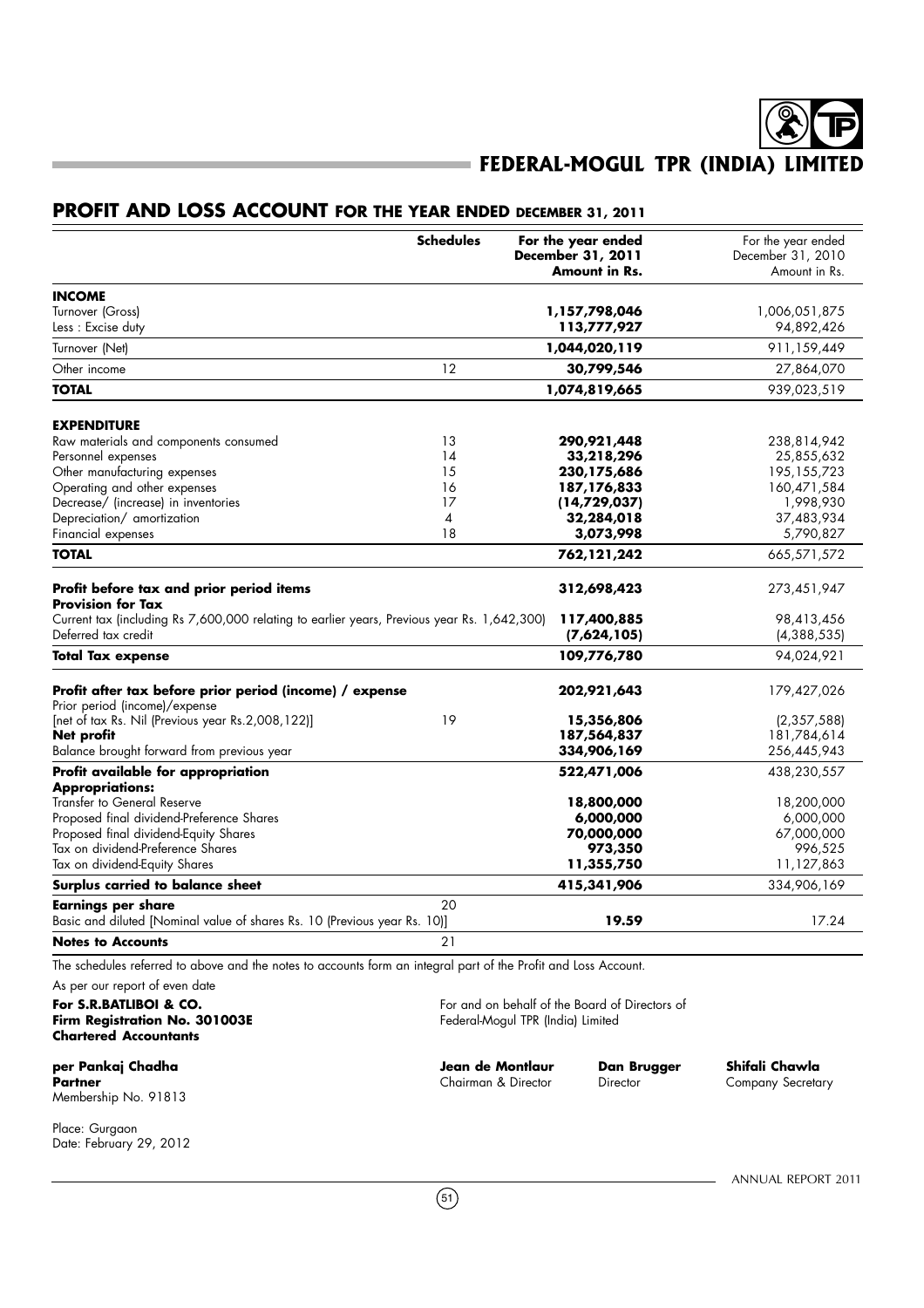# **Schedules to the Accounts**

|                                                                                                   | As at                    | As at             |
|---------------------------------------------------------------------------------------------------|--------------------------|-------------------|
|                                                                                                   | <b>December 31, 2011</b> | December 31, 2010 |
|                                                                                                   | <b>Amount in Rs.</b>     | Amount in Rs.     |
| <b>Schedule 1 : Share Capital</b>                                                                 |                          |                   |
| <b>Authorised</b>                                                                                 |                          |                   |
| 10,000,000 (Previous year 10,000,000) equity shares of Rs 10 each                                 | 100,000,000              | 100,000,000       |
| 1,000,000 (Previous year 1,000,000) 6% redeemable cumulative<br>preference shares of Rs. 100 each | 100,000,000              | 100,000,000       |
|                                                                                                   | 200,000,000              | 200,000,000       |
| Issued, Subscribed and Paid up*                                                                   |                          |                   |
| 10,000,000 (Previous year 10,000,000) equity shares of Rs 10 each                                 | 100,000,000              | 100,000,000       |
| 1,000,000 (Previous year 1,000,000) 6% redeemable cumulative<br>preference shares of Rs. 100 each | 100,000,000              | 100,000,000       |
|                                                                                                   | 200,000,000              | 200,000,000       |

\* Of the above::

1. 5,100,000 equity shares (Previous year 5,100,000) of Rs. 10 each are held by Federal-Mogul Goetze (India) Limited, the Holding Company, the ultimate holding company being Federal-Mogul Corporation.

2. The redeemable cumulative preference shares are redeemable at par after 5 years from the date of allotment (20th January 2000) or later, at the option of the Company. The Company has not exercised the option to redeem preference shares.

## **Schedule 2 : Reserves and Surplus**

| General reserve                               |            |             |             |
|-----------------------------------------------|------------|-------------|-------------|
| Balance as per last account                   | 31,300,000 |             |             |
| Add: Transferred from profit and loss account | 18,800,000 | 50,100,000  | 31,300,000  |
| <b>Profit and loss account</b>                |            | 415,341,906 | 334,906,169 |
|                                               |            | 465,441,906 | 366,206,169 |

# **Schedule 3 : Deferred tax liability (net)**

| <b>Deferred tax liabilities</b> |  |
|---------------------------------|--|
|                                 |  |

| Differences in depreciation in block of fixed assets as per tax books and financial books                                                | 13,173,140 | 17,419,411 |
|------------------------------------------------------------------------------------------------------------------------------------------|------------|------------|
| <b>Gross deferred tax liabilities</b>                                                                                                    | 13,173,140 | 17,419,411 |
| Deferred tax assets                                                                                                                      |            |            |
| Effect of expenditure debited to profit and loss account in the current/<br>earlier year but allowed for tax purposes in following years | 8,265,225  | 4,322,073  |
| Provision for doubtful debts and advances                                                                                                | 114,393    | 679.711    |
| Gross deferred tax assets                                                                                                                | 8,379,618  | 5,001,784  |
| Net deferred tax liability                                                                                                               | 4,793,522  | 12,417,627 |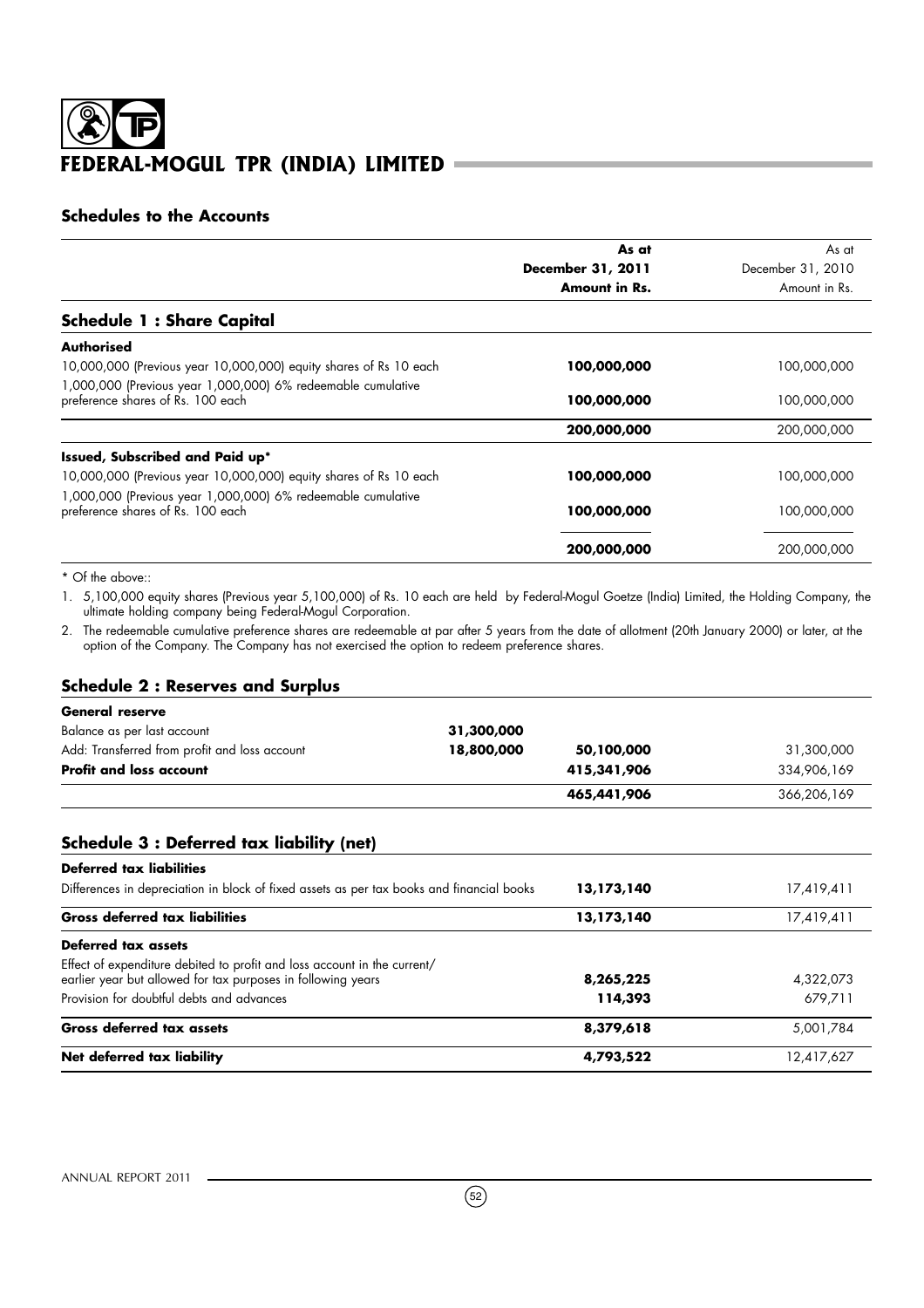# **Schedules to the Accounts**

# **Schedule 4 : Fixed Assets**

|                                         |                            |                                                                                            |                 |             | Amount in Rs.        |
|-----------------------------------------|----------------------------|--------------------------------------------------------------------------------------------|-----------------|-------------|----------------------|
|                                         | <b>Plant and machinery</b> | <b>Furniture &amp; fixtures</b>                                                            | <b>Vehicles</b> | Total       | <b>Previous Year</b> |
| <b>Gross block</b>                      |                            |                                                                                            |                 |             |                      |
| At 01.01.2011                           | 427,770,574                | 1,611,026                                                                                  | 31,710          | 429,413,310 | 406,246,495          |
| <b>Additions</b>                        | 45,784,407                 |                                                                                            |                 | 45,784,407  | 23,319,014           |
| Deductions/ Adjustments                 | 400,000                    |                                                                                            |                 | 400,000     | 152,199              |
| At 31.12.2011                           | 473,154,981                | 1,611,026                                                                                  | 31,710          | 474,797,717 | 429,413,310          |
| <b>Depreciation</b>                     |                            |                                                                                            |                 |             |                      |
| At 01.01.2011                           | 268,594,111                | 1,170,187                                                                                  | 17.838          | 269,782,136 | 232,356,959          |
| For the year                            | 32,235,787                 | 45,218                                                                                     | 3,012           | 32,284,017  | 37,483,934           |
| Deletions/ adjustments                  | 19,437                     |                                                                                            |                 | 19,437      | 58,757               |
| At 31.12.2011                           | 300,810,461                | 1,215,405                                                                                  | 20,850          | 302,046,716 | 269,782,136          |
| Previous year depreciation<br>Net block | 37,434,734                 | 46,188                                                                                     | 3,012           | 37,483,934  | 36,717,643           |
| At 31.12.2011                           | 172,344,520                | 395,621                                                                                    | 10,860          | 172,751,000 | 159,631,174          |
| At 31.12.2010                           | 159,176,463                | 440,839                                                                                    | 13,872          | 159,631,174 |                      |
|                                         |                            | Capital work in progress including capital advances of Rs. 259,200 (Previous year Rs. NIL) |                 | 409,197     | 988,969              |

# **Schedule 5: Inventories (at lower of cost and net realisable value)**

|                                                                    | As at                                            | As at                              |
|--------------------------------------------------------------------|--------------------------------------------------|------------------------------------|
|                                                                    | <b>December 31, 2011</b><br><b>Amount in Rs.</b> | December 31, 2010<br>Amount in Rs. |
|                                                                    |                                                  |                                    |
| Raw materials and components                                       | 44,260,122                                       | 28,384,554                         |
| (Including stock in transit Rs. Nil (Previous year Rs. 1,628,122)) |                                                  |                                    |
| Stores and spares                                                  | 9,484,143                                        | 13,351,511                         |
| Loose tools                                                        | 3,976,609                                        | 3,738,480                          |
| Work-in-progress                                                   | 15,476,955                                       | 8,001,379                          |
| Finished goods                                                     | 15,353,930                                       | 8,100,469                          |
| Total                                                              | 88,551,759                                       | 61,576,393                         |
| <b>Schedule 6 : Sundry Debtors</b>                                 |                                                  |                                    |
| Debts outstanding for a period exceeding six months                |                                                  |                                    |
| Unsecured, considered good                                         | 170,370                                          | 207,484                            |
| Unsecured, considered doubtful                                     | 352,578                                          | 1,999,739                          |
| Other debts                                                        |                                                  |                                    |
| Unsecured, considered good *                                       | 148,335,896                                      | 231,304,147                        |
|                                                                    | 148,858,844                                      | 233,511,370                        |
| Less: Provision for doubtful debts                                 | 352,578                                          | 1,999,739                          |
| Total                                                              | 148,506,266                                      | 231,511,631                        |

\*Balance due from the holding company, Federal-Mogul Goetze (India) Limited Rs 33,445,851 (Previous year Rs. 162,720,859).

# **Schedule 7 : Cash and Bank Balances**

| Total                                                     | 92,409,735 | 53,568,620 |
|-----------------------------------------------------------|------------|------------|
| <b>Fixed Deposits with Banks</b>                          | 80,000,000 |            |
| On deposit accounts (pledged with Government authorities) | 405,000    | 405,000    |
| On current accounts                                       | 12,004,511 | 53,162,093 |
| Balances with scheduled banks:                            |            |            |
| Cash on hand                                              | 224        | 527. ا     |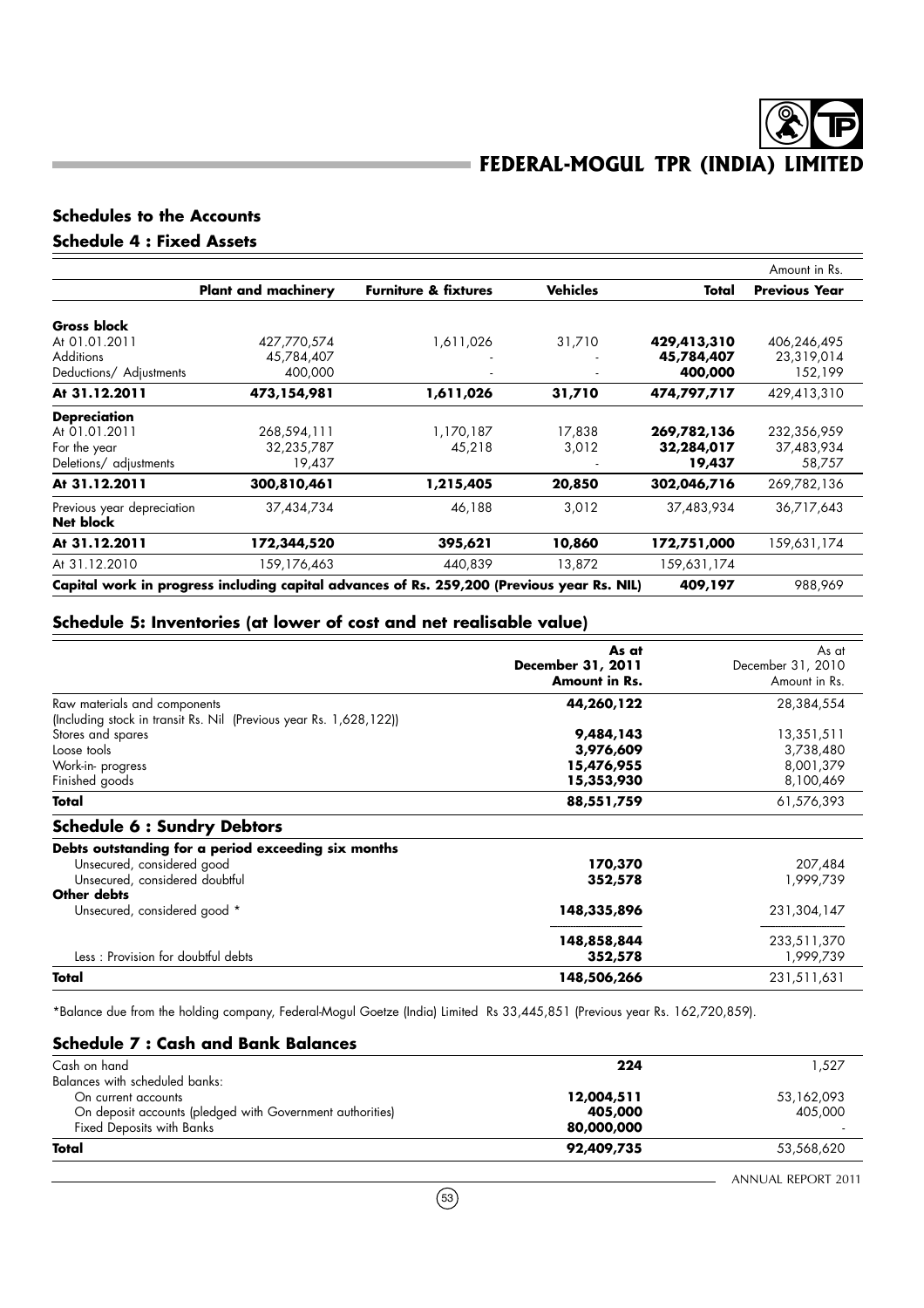# **Schedules to the Accounts**

# **Schedule 8 : Other Current Assets**

|                                                           | As at<br>December 31, 2010        | As at<br>December 31, 2009 |
|-----------------------------------------------------------|-----------------------------------|----------------------------|
| Interest accrued on Inter-corporate deposit <sup>**</sup> | <b>Amount in Rs.</b><br>6,163,152 | Amount in Rs.<br>2,844,259 |
| Total                                                     | 6,163,152                         | 2,844,259                  |

\*\*Dues from companies under the same management:

Federal-Mogul Goetze (India) Limited, the holding company (Maximum amount outstanding during the year Rs. 6,163,152 (Previous year Rs. 23,547,277))

#### **Schedule 9 : Loans and advances**

| Unsecured considered good                                           |             |             |
|---------------------------------------------------------------------|-------------|-------------|
| Advances recoverable in cash or in kind or for value to be received | 2,519,269   | 3,322,200   |
| Inter-corporate deposit***                                          | 350,000,000 | 230,000,000 |
| Balance with excise authorities                                     | 7,901,259   | 6.199.527   |
| Total                                                               | 360,420,528 | 239,521,727 |

\*\*\*Dues from companies under the same management:

Federal-Mogul Goetze (India) Limited, the holding company (Maximum amount outstanding during the year Rs. 350,000,000 (Previous year Rs. 230,000,000))

# **Schedule 10 : Current liabilities**

|       | Sundry creditors                                                           |             |            |
|-------|----------------------------------------------------------------------------|-------------|------------|
| a)    | total outstanding dues of Micro and Small Enterprises                      |             |            |
|       | (refer note no. 13 to schedule no. 21)                                     | 2,156,349   | 2,134,975  |
| b)    | total outstanding dues of creditors other than Micro and Small Enterprises | 77,673,365  | 62,128,159 |
|       | <b>Advance from Customers</b>                                              | 265,785     | 1,369,183  |
|       | Book Overdraft                                                             | 16,140,267  |            |
|       | Other Liabilities                                                          | 7,559,384   | 8,576,716  |
|       | Security deposits                                                          | 8,000       | 8,000      |
| Total |                                                                            | 103,803,150 | 74,217,033 |

# **Schedule 11 : Provisions**

|                                                                         | 95,173,059 | 96,801,944 |
|-------------------------------------------------------------------------|------------|------------|
| Tax on dividend                                                         | 12,329,100 | 12,124,388 |
| Proposed dividend                                                       | 76,000,000 | 73,000,000 |
| Provision for gratuity (refer note no. 7 to schedule no. 21)            | 3,983,857  | 2,693,874  |
| Provision for compensated absences                                      | 1,179,470  | 804.638    |
| Previous year Rs. 301,992,280)                                          | 1,680,632  | 8,179,044  |
| Provision for taxation (net of advance tax payments of Rs. 425,891,577) |            |            |
|                                                                         |            |            |

# **Schedule 12 : Other Income**

| Total                                                                      | 30,799,546 | 27,864,070 |
|----------------------------------------------------------------------------|------------|------------|
| Miscellaneous income                                                       | 1,648,971  | 346,639    |
| Excess provision written back                                              | 4,419,848  | 1,111,810  |
| Foreign exchange rate difference (net)                                     |            | 3,325,680  |
| Sale of scrap                                                              | 1,718,818  | 1,892,618  |
| -Others (Tax deducted at source Rs. 2,129,242 Previous year Rs. 2,115,395) | 21,216,424 | 21,163,723 |
| -Bank deposits (Tax deducted at source Rs. 98,055, Previous year Rs. Nil)  | 1,795,485  | 23,600     |
| Interest on                                                                |            |            |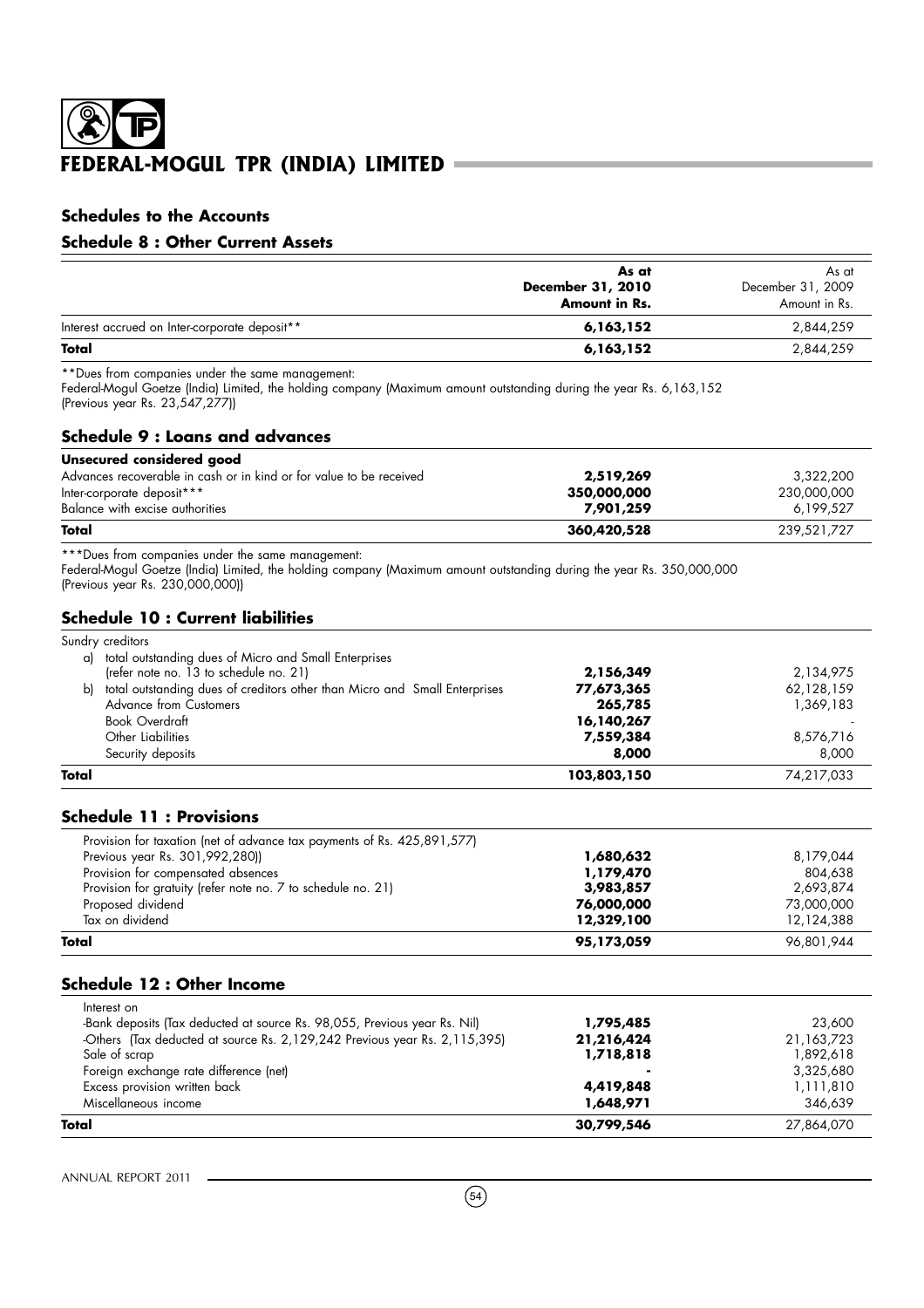# **Schedules to the Accounts**

# **Schedule 13 : Raw materials and components consumed**

|                                                                  | As at                    |         | As at               |
|------------------------------------------------------------------|--------------------------|---------|---------------------|
|                                                                  | <b>December 31, 2011</b> |         | December 31, 2010   |
|                                                                  | Amount in Rs.            |         | Amount in Rs.       |
| Inventories as at December 31, 2010                              | 28,384,554               |         | 41,042,052          |
| Add: Purchases                                                   | 306,797,016              |         | 226, 157, 444       |
|                                                                  | 335,181,570              |         | 267,199,496         |
| Less: Inventories as at December 31, 2011                        | 44,260,122               |         | 28,384,554          |
| Total                                                            | 290,921,448              |         | 238,814,942         |
| <b>Schedule 14 : Personnel expenses</b>                          |                          |         |                     |
| Salaries, wages and bonus                                        | 29,421,947               |         | 22,751,610          |
| Contribution to provident fund and other funds                   | 1,830,930                |         | 1,764,326           |
| Contribution to super annuation                                  | 370,489                  |         | 209,278             |
| Gratuity expenses (refer note no. 7 to schedule no. 21)          | 1,289,982                |         | 173,341             |
| Workmen and staff welfare expenses                               | 304,948                  |         | 957,077             |
| Total                                                            | 33,218,296               |         | 25,855,632          |
| <b>Schedule 15: Other manufacturing expenses</b>                 |                          |         |                     |
| Consumption of stores and spares                                 | 102,196,624              |         | 72,862,348          |
| Sub-contracting expenses                                         | 4,160,569                |         | 3,768,789           |
| Chrome plating charges                                           | 113,623,057              |         | 109,099,917         |
| Power and fuel                                                   | 10,195,436               |         | 9,424,669           |
| Total                                                            | 230,175,686              |         | 195, 155, 723       |
| <b>Schedule 16: Operating and other expenses</b>                 |                          |         |                     |
| Freight and forwarding charges                                   | 3,590,777                |         | 3,240,267           |
| Rent (refer note no 14 of schedule 21)                           | 7,964,999                |         | 7,970,999           |
| Rates and taxes                                                  | 6,668,132                |         | 2,915,923           |
| Insurance                                                        | 908,496                  |         | 220,869             |
| Repairs and maintenance<br>- Plant and machinery                 | 531,317                  | 43,325  |                     |
| - Buildings                                                      | 406,934                  | 692,333 |                     |
| - Others                                                         | 682,067                  | 438,752 |                     |
|                                                                  | 1,620,318                |         | 1,174,410           |
| Sales promotion                                                  | 10,240,660               |         | 17,399,979          |
| Sole selling commission                                          | 46,427,549               |         | 40,708,332          |
| Management support charges (including expense reimbursed         |                          |         |                     |
| Rs. 71,314,846 (Previous year Rs. 58,865,419)                    | 76,502,326               |         | 64,052,900          |
| Royalty                                                          | 19,337,069               |         | 15,080,005          |
| Product rectification charges<br>Legal and professional expenses | 11,585<br>2,213,512      |         | 32,865<br>1,936,880 |
| Technical training charges                                       | 714,801                  |         | 1,760,391           |
| Travelling and conveyance                                        | 1,563,673                |         | 2,279,315           |
| Printing and stationery                                          | 372,058                  |         | 432,592             |
| Payment to Auditor                                               |                          |         |                     |
| As Auditor                                                       |                          |         |                     |
| - Audit fee                                                      | 425,000                  | 500,000 |                     |
| - Tax audit fee                                                  | 125,000                  | 275,000 |                     |
| - For certification and others matters                           | 50,000                   | 25,000  |                     |
| - Out-of-pocket expenses                                         | 56,279<br>656,279        | 81,550  |                     |
| Exchange difference (net)                                        | 5,207,096                |         | 881,550             |
| Increase/ (decrease) of excise duty on finished goods            | 1,533,092                |         | (458, 873)          |
| Provision for doubtful debts                                     |                          |         | 227,450             |
| Loss on sale / discard of fixed assets (net)                     | 380,563                  |         | 93,443              |
| Miscellaneous expenses                                           | 1,263,848                |         | 522,287             |
| Total                                                            | 187,176,833              |         | 160,471,584         |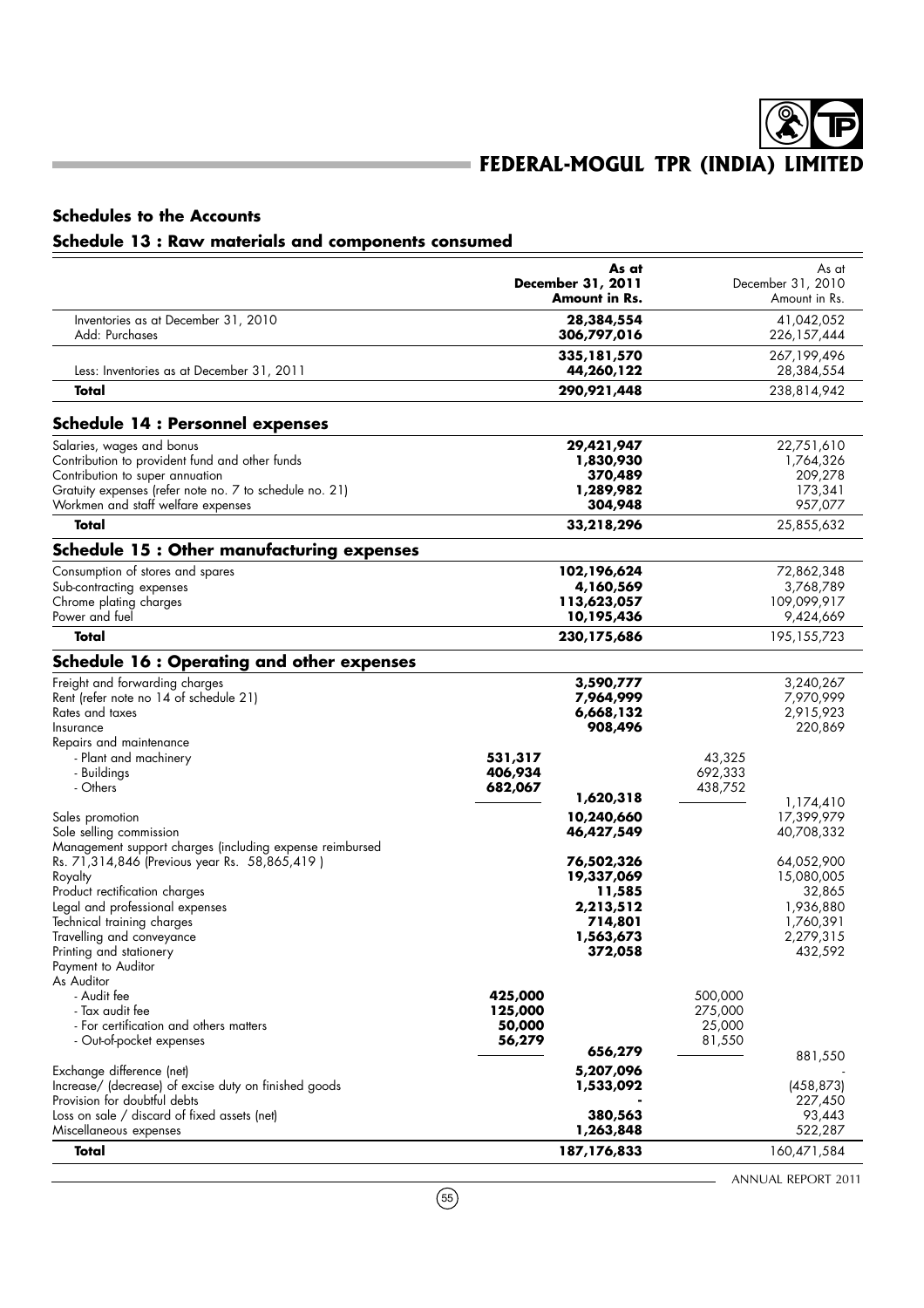# **Schedules to the Accounts**

# **Schedule 17 : Decrease/(increase) in inventories**

|                                                                          | For the year ended     |                            | For the year ended   |
|--------------------------------------------------------------------------|------------------------|----------------------------|----------------------|
|                                                                          | December 31, 2011      |                            | December 31, 2010    |
|                                                                          | <b>Amount in Rs.</b>   |                            | Amount in Rs.        |
| Inventories as at December 31, 2010                                      |                        |                            |                      |
| - Work-in-progress                                                       | 8,001,379              |                            | 13,226,597           |
| - Finished goods                                                         | 8,100,469              |                            | 4,874,181            |
| Total                                                                    | 16,101,848             |                            | 18,100,778           |
| Inventories as at December 31, 2011                                      |                        |                            |                      |
| - Work-in-progress                                                       | 15,476,955             |                            | 8,001,379            |
| Finished goods                                                           | 15,353,930             |                            | 8,100,469            |
| Total                                                                    | 30,830,885             |                            | 16,101,848           |
|                                                                          | (14,729,037)           |                            | 1,998,930            |
| Interest<br>- to banks<br><b>Bank charges</b>                            | 1,947,555<br>1,126,443 |                            | 4,961,194<br>829,633 |
|                                                                          |                        |                            |                      |
| Total                                                                    | 3,073,998              |                            | 5,790,827            |
| Schedule 19: Prior period (income) / expense                             |                        |                            |                      |
| - Prior period income                                                    |                        |                            |                      |
| Excess provision for sales promotion<br>Less: Tax on prior year revenues |                        | (5,907,979)<br>(2,008,122) |                      |
| - Prior period expenses                                                  |                        |                            | (3,899,857)          |
| Rates and taxes                                                          | 15,356,806             |                            | 1,542,269            |
| Net prior period (income) / expense                                      | 15,356,806             |                            | (2,357,588)          |
| <b>Schedule 20: Earnings per share (EPS)</b>                             |                        |                            |                      |

| Net profit as per profit and loss account                                                               | 202,921,643 | 179.427.026 |
|---------------------------------------------------------------------------------------------------------|-------------|-------------|
| Less: Preference Dividend (including Dividend Tax Rs. 973,350, Previous year Rs. 996,525)               | 6,973,350   | 6.996.525   |
| Profit available for equity share holder                                                                | 195,948,293 | 172.430.501 |
| Weighted average number of equity shares in calculating basic and diluting earning per share 10,000,000 |             | 10,000,000  |
| Earning per share                                                                                       | 19.59       | 17.24       |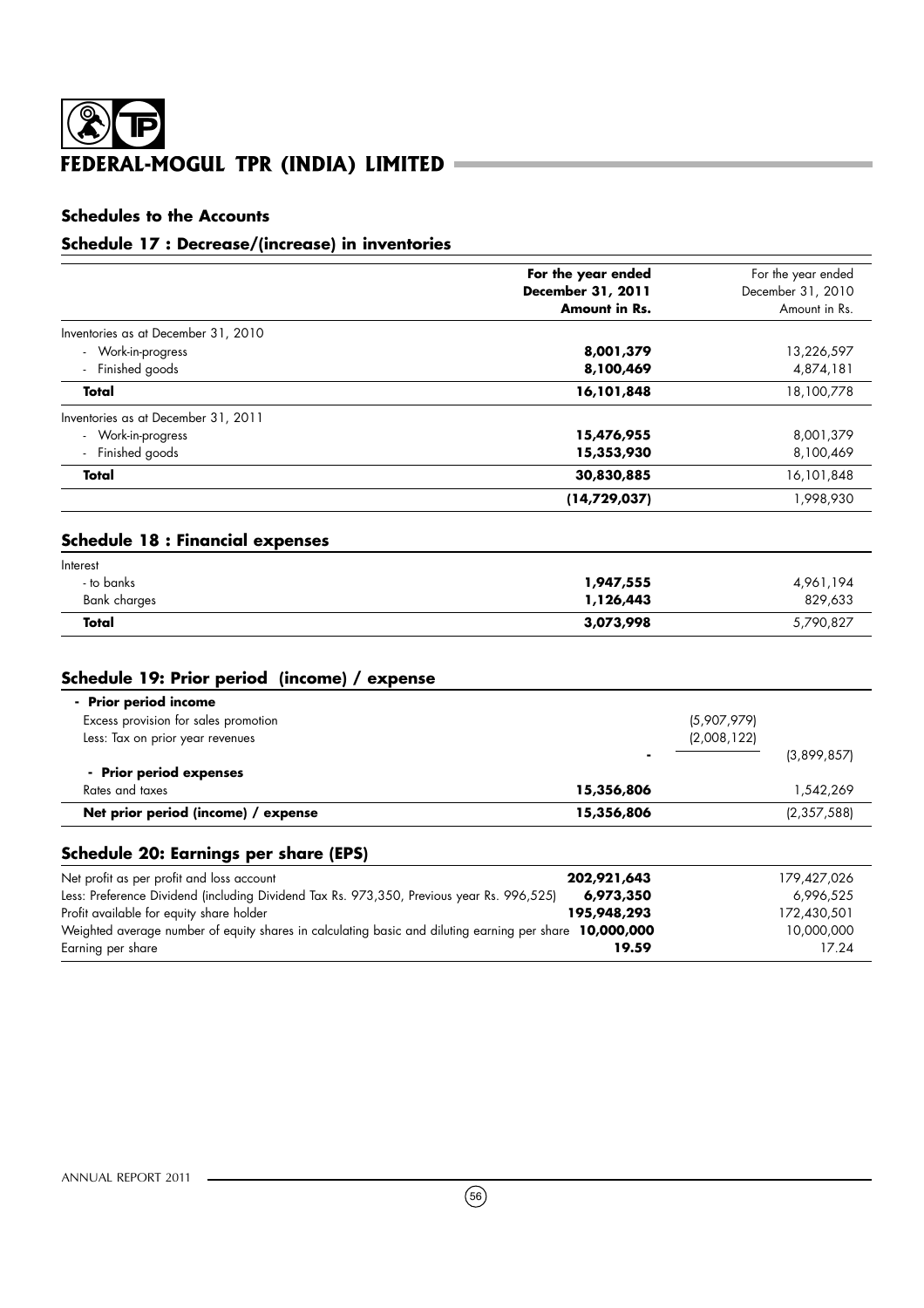## **Schedules to the Accounts Schedule 21 : Notes to Accounts**

#### **1. Background**

Federal-Mogul TPR (India) Limited (the 'Company') is a subsidiary of Federal-Mogul Goetze (India) Limited. The company in technical collaboration with Teikoku Piston Ring Co. Ltd, Japan and Federal Mogul UK Investments Limited, a group Company of Federal-Mogul Corporation manufactures steel rings used in passenger vehicles automobiles.

At the year end, 51% of the shares of the Company are held by Federal-Mogul Goetze (India) Limited and 49% of the shares are equally (24.5% each) held by Teikoku Piston Ring Co. Ltd and Federal Mogul UK Investments Limited, a group company of Federal-Mogul Corporation.

#### **2. Statement of Significant Accounting Policies**

#### **a) Basis of Preparation**

The financial statements have been prepared to comply in all material respects with the Accounting Standards notified by Companies (Accounting Standards) Rules, 2006 (as amended) and the relevant provisions of the Companies Act, 1956. The financial statements have been prepared under the historical cost convention on an accrual basis. The accounting policies have been consistently applied by the Company and are consistent with those used in the previous year.

#### **b) Use of estimates**

The preparation of financial statements in conformity with generally accepted accounting principles requires management to make estimates and assumptions that affect the reported amounts of assets and liabilities and disclosure of contingent liabilities at the date of the financial statements and the results of operations during the reporting year end. Although these estimates are based upon management's best knowledge of current events and actions, actual results could differ from these estimates.

#### **c) Fixed assets**

Fixed assets are stated at cost, less accumulated depreciation and impairment losses if any. Cost comprises the purchase price and any attributable cost of bringing the asset to its working condition for its intended use.

#### **d) Depreciation**

Depreciation is provided using the straight line method (SLM) as per the useful lives of the assets estimated by the management and is equal to or higher than rates prescribed under Schedule XIV of the Companies Act, 1956:

| <b>Asset Class</b>                           | <b>Schedule XIV Rates (SLM)</b> | Rates used by the Company |
|----------------------------------------------|---------------------------------|---------------------------|
| Plant & Machinery - Single Shift<br>(i)      | 4.75 %                          | 4.75 %                    |
| - Double Shift                               | 7.42%                           | 7.42%                     |
| - Triple Shift                               | 10.34%                          | 10.34%                    |
| (ii)<br>Computers                            | 16.21%                          | 16.21%                    |
| (iii) Furniture, fittings & office equipment | 6.33%                           | 6.33%                     |
| (iv) Vehicles                                | 9.50%                           | 33.33 %                   |

Individual items of fixed assets costing below Rs. 5,000 are fully depreciated in the year of addition.

#### **e) Impairment**

i. The carrying amounts of assets are reviewed at each balance sheet date if there is any indication of impairment based on internal/external factors. An impairment loss is recognized wherever the carrying amount of an asset exceeds its recoverable amount. The recoverable amount is the greater of the asset's net selling price and value in use. In assessing value in use, the estimated future cash flows are discounted to their present value at the weighted average cost of capital.

ii. After impairment, depreciation is provided on the revised carrying amount of the asset over its remaining useful life.

#### **f) Leases**

Leases where the lessor effectively retains substantially all the risks and benefits of ownership of the leased term, are classified as operating leases. Operating lease payments are recognized as an expense in the Profit and Loss account on a straight line basis over the lease term.

#### **g) Inventories**

| Inventories are valued as follows: |                                                                                                                                                                                                                                                                             |
|------------------------------------|-----------------------------------------------------------------------------------------------------------------------------------------------------------------------------------------------------------------------------------------------------------------------------|
| Raw materials, components, stores  | Lower of cost and net realizable value. Cost represents purchase price and other direct costs and is                                                                                                                                                                        |
| and spares and bought out tools.   | determined on a moving weighted average cost basis. However materials and other items held for use in<br>production of inventories are not written down below cost if the finished products in which they will be incorporated<br>are expected to be sold at or above cost. |
| Work-in-progress.                  | Lower of cost and net realizable value. Cost for this purpose includes material, labour and appropriate allocation<br>of overheads.                                                                                                                                         |
| Finished goods                     | Lower of cost and net realizable value. Cost includes direct materials and labour and a proportion of<br>manufacturing overheads based on normal operating capacity. Cost of finished goods includes excise duty.<br>Cost is determined on a weighted average basis.        |
| <b>Article Hotel Hotel Hotel</b>   | and an extent of a state the control of the state of the state of the state of the state of the state of the s                                                                                                                                                              |

Net realizable value is the estimated selling price in the ordinary course of business, less estimated costs of completion and estimated costs necessary to make the sale.

#### **h) Revenue Recognition**

Revenue is recognised to the extent that it is probable that the economic benefits will flow to the Company and the revenue can be reliably measured. **Sale of Goods**

Revenue is recognised when the significant risks and rewards of ownership of the goods have passed to the buyer and are recorded net of trade discounts and sales tax / VAT.

#### **Interest**

Interest is recognised on a time proportion basis taking into account the amount outstanding and the rate applicable.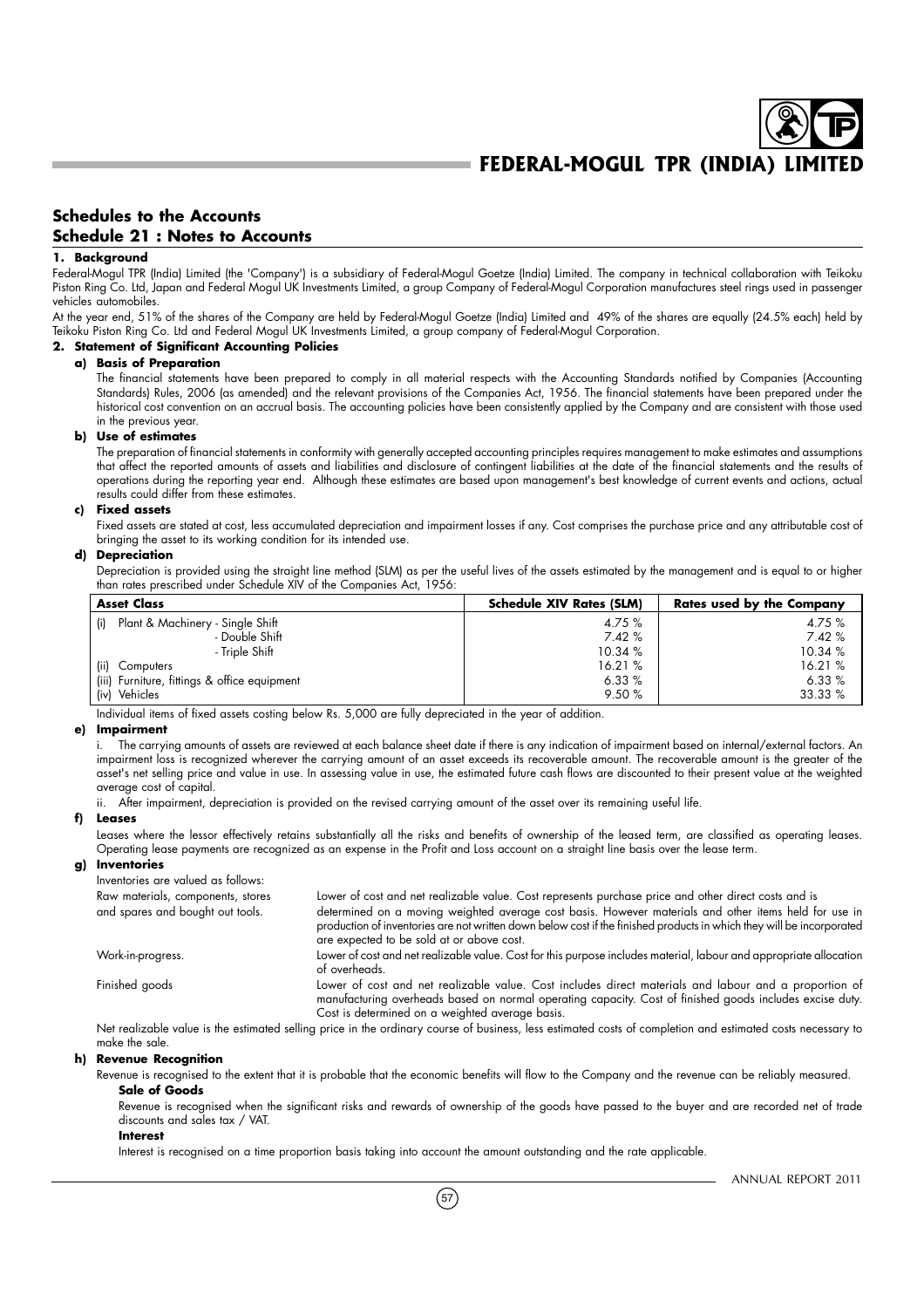#### **i) Foreign Currency Transactions**

#### **(i) Initial Recognition**

Foreign currency transactions are recorded in the reporting currency, by applying to the foreign currency amount the exchange rate between the reporting currency and the foreign currency at the date of the transaction.

### **(ii) Conversion**

Foreign currency monetary items are reported using the closing rate. Non-monetary items which are carried in terms of historical cost denominated in a foreign currency are reported using the exchange rate at the date of the transaction; and non-monetary items which are carried at fair value or other similar valuation denominated in a foreign currency are reported using the exchange rates that existed when the values were determined.

#### **(iii) Exchange Differences**

Exchange differences arising on the settlement of monetary items or on reporting such monetary items of company at rates different from those at which<br>they were initially recorded during the year, or reported in previous f they arise.

#### **j) Retirement and other employee benefits**

- (i) Retirement benefit in the form of Provident Fund is a defined contribution scheme and the contributions are charged to the Profit and Loss account of the year when contributions are due to "Goetze India Limited Provident Fund Trust", administered by the trustees and to the Regional Provident Fund Commissioners. There are no other obligations other than the contribution payable to the respective trusts.
- (ii) Gratuity liability under the Payment of Gratuity Act is defined benefit obligations and is accrued on the basis of an actuarial valuation on projected unit credit method made at the end of each financial year.
- (iii) Short term compensated absences are provided for on based on estimates. Long term compensation liability for leave encashment is determined on the basis of Company policy and recorded on the basis of valuation by an independent actuary at the end of the financial year. The actuarial valuation is done as per projected unit credit method.
- (iv) Actuarial gains / losses are immediately taken to profit and loss account and are not deferred.
- Superannuation Benefit

The Company's superannuation obligation is a defined contribution scheme and is administered with Life Insurance Corporation of India (LIC). Contributions to the defined contribution scheme are charged to profit and loss account when contributions paid/ payable are due to such fund. There are no other obligations other than the contribution payable to the respective trusts.

#### **k) Income Taxes**

Tax expense comprises of current and deferred tax. Current income tax is measured at the amount expected to be paid to the tax authorities in accordance with the Income Tax Act, 1961 enacted in India. Deferred income taxes reflects the impact of current year timing differences between taxable income and accounting income for the year and reversal of timing differences of earlier years.

Deferred tax is measured based on the tax rates and the tax laws enacted or substantively enacted at the balance sheet date. Deferred tax assets and deferred tax liabilities are offset, if a legally enforceable right exists to set off current tax assets against current tax liabilities and the deferred tax assets and deterred tax liabilities relate to the taxes on income levied by same governing taxation laws. Deterred tax assets are recognised only to the extent that there<br>is reasonable certainty that sufficient future taxable income Company has unabsorbed depreciation or carry forward tax losses, all deferred tax assets are recognised only if there is virtual certainty supported by convincing evidence that they can be realised against future taxable profits.

At each balance sheet date the Company re-assesses unrecognized deferred tax assets. It recognises unrecognised deferred tax assets to the extent that it has become reasonably certain or virtually certain, as the case may be that sufficient future taxable income will be available against which such deferred tax assets can be realised.

The carrying amount of deferred tax assets are reviewed at each balance sheet date. The company writes-down the carrying amount of a deferred tax asset to the extent that it is no longer reasonably certain or virtually certain, as the case may be, that sufficient future taxable income will be available against which deferred tax asset can be realised. Any such write-down is reversed to the extent that it becomes reasonably certain or virtually certain, as the case<br>may be, that sufficient future taxable income will be available.

#### **l) Earnings per Share**

Basic earnings per share are calculated by dividing the net profit or loss for the period attributable to equity shareholders (after deducting preference dividends and attributable taxes) by the weighted average number of equity shares outstanding during the period.

For the purpose of calculating diluted earnings per share, the net profit or losses for the period attributable to equity shareholders and weighted average number of shares outstanding during the period are adjusted for the effects of all dilutive potential equity shares.

#### **m) Provisions**

A provision is recognized when an enterprise has a present obligation as a result of past event and it is probable that an outflow of resources will be required to settle the obligation, in respect of which a reliable estimate can be made. Provisions are not discounted to its present value and are determined based on best estimate required to settle the obligation at the balance sheet date. These are reviewed at each balance sheet date and adjusted to reflect the current best estimates.

#### **n) Cash and Cash Equivalents**

Cash and cash equivalents for the purposes of cash flow statement comprise cash at bank and in hand and short - term investments with an original maturity of three months or less.

#### **3. Segmental Information**

Based on the guiding principles given in AS-17 'Segmental Reporting' notified under companies (Accounting Standard) Rules, 2006, the company's primary businesssegment is manufacturing of auto components. The company operates only in one geographical segment.

#### **4. Related Party Disclosure**

Names of related parties where control exists irrespective of whether transaction have occured or not

- **i) Ultimate Holding Company**
- Federal-Mogul Corporation

#### **ii) Holding Company**

# - Federal-Mogul Goetze (India) Limited

# **Names of other related parties with whom transactions have taken place**

# **i) Common control with Holding Company**

- Federal Mogul UK Investments Limited - Teikoku Piston Ring Co. Ltd., Japan
- **ii) Key managerial personnel and their relatives**
	- -Mr. B.P. Srikanth , Manager (From September 28, 2010 till date) (Manager under section 269 of the Companies Act, 1956)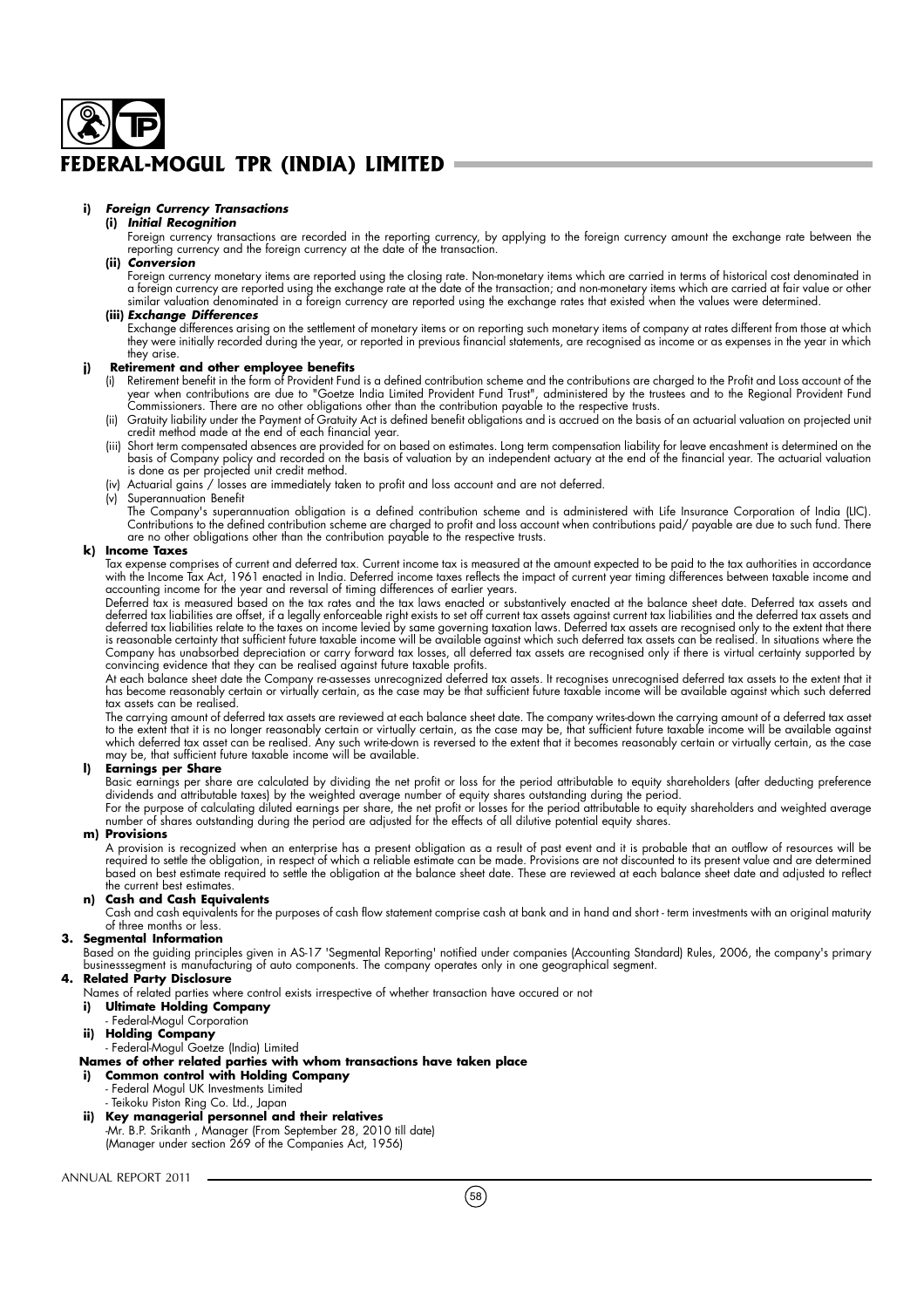|                                                                 | Holding                         | Company               |                                         |                       | Common Control with Holding Company |                           |                       |                       | Key Managerial Personnel and their relatives |                       |
|-----------------------------------------------------------------|---------------------------------|-----------------------|-----------------------------------------|-----------------------|-------------------------------------|---------------------------|-----------------------|-----------------------|----------------------------------------------|-----------------------|
| Particulars                                                     | Federal Mogul Goetze<br>(India) | itd.                  | Investments Limited<br>Federal Mogul UK |                       | Teikoku Piston Rings<br>Co. Ltd.    |                           | Mr. B.P. Srikant      |                       | Mr. Krish Mani                               |                       |
|                                                                 | For the Year<br>ended           | For the Year<br>ended | For the Year<br>ended                   | For the Year<br>ended | For the Year<br>ended               | For the Year<br>ended     | For the Year<br>ended | For the Year<br>ended | For the Year<br>ended                        | ended<br>For the Year |
|                                                                 | <b>December</b>                 | December<br>31, 2010  | December                                | December              | <b>December</b>                     | December<br>31, 2010      | December              | December<br>31, 2010  | December                                     | December              |
|                                                                 | (Rs.)<br>31, 2011               | (Rs.)                 | (Rs.)<br>31,2011                        | 31, 2010<br>(Rs.)     | (Rs.)<br>31, 2011                   | (Rs.)                     | 31, 2011<br>(Rs.)     | (Rs.                  | 31, 2011<br>(Rs.)                            | 31, 2010<br>(Rs.)     |
| Sales                                                           | [590,742,441]                   | (450, 521, 424)       |                                         |                       |                                     |                           |                       |                       |                                              |                       |
| intermediaries and finished goods<br>Purchase of raw material   | 116,942,845                     | 97,303,655            |                                         |                       | 1,729,688                           | 508,909                   |                       |                       |                                              |                       |
| Dividend Paid/ proposed                                         | 75,990,000                      |                       | 27,030,000 36,505,000                   | 12,985,000            | 36,505,000                          | 12,985,000                |                       |                       |                                              |                       |
| Management support charges*                                     | 76,502,326                      | 64,052,900            |                                         |                       |                                     |                           |                       |                       |                                              |                       |
| Job work Expense                                                | 113,623,057                     | 109,099,917           |                                         |                       |                                     |                           |                       |                       |                                              |                       |
| Sole selling commission Paid                                    | 46,427,549                      | 40,708,332            |                                         |                       |                                     |                           |                       |                       |                                              |                       |
| Remuneration                                                    |                                 |                       |                                         |                       |                                     |                           | 1,507,567             | 330,038               |                                              | 1,081,595             |
| Rent expense                                                    | 7,800,000                       | 7,800,000             |                                         |                       |                                     |                           |                       |                       |                                              |                       |
| Royalty expense                                                 |                                 |                       |                                         |                       | 17,939,045                          | 15,080,005                |                       |                       |                                              |                       |
| Inter-corporate deposit (ICD) given                             | 140,000,000                     |                       |                                         |                       |                                     |                           |                       |                       |                                              |                       |
| Inter-corporate deposit (ICD) repaid                            | (20,000,000)                    |                       |                                         |                       |                                     |                           |                       |                       |                                              |                       |
| Interest on ICD                                                 | 21,216,424                      | 21,153,954            |                                         |                       |                                     |                           |                       |                       |                                              |                       |
| end of the year (Receivable)**<br>Balance outstanding as at the | 389,609,003                     | 395,565,118           |                                         |                       |                                     |                           |                       |                       |                                              |                       |
| Balance outstanding as at the<br>end of the year (Payable)      |                                 |                       |                                         |                       |                                     | $(646,081)$ $(7,879,304)$ |                       |                       |                                              |                       |
|                                                                 |                                 |                       |                                         |                       |                                     |                           |                       |                       |                                              |                       |

\*Including expenses reimbursed Rs. 71,413,698 (Previous year Rs. 58,865,419).

 $\overline{59}$ 

\*Including expenses reimbursed Rs. 71,413,698 [Previous year Rs. 58,865,419].<br>\*\* Includes Rs. 33,445,851 [Previous year Rs. 162,720,859] for Sundry debtors, Rs. 350,000,000 [Previous year Rs. 230,000,000] for Inter-Corpora  $^*$ \* Includes Rs. 33,445,851 (Previous year Rs. 162,720,859) for Sundry debtors, Rs. 350,000 (Previous year Rs. 230,000,000) for Inter-Corporate Deposit and Rs. 6,163,152 (Previous year Rs. 2,844,259) for interest receivable.

FEDERAL-MOGUL TPR (INDIA) LIMITED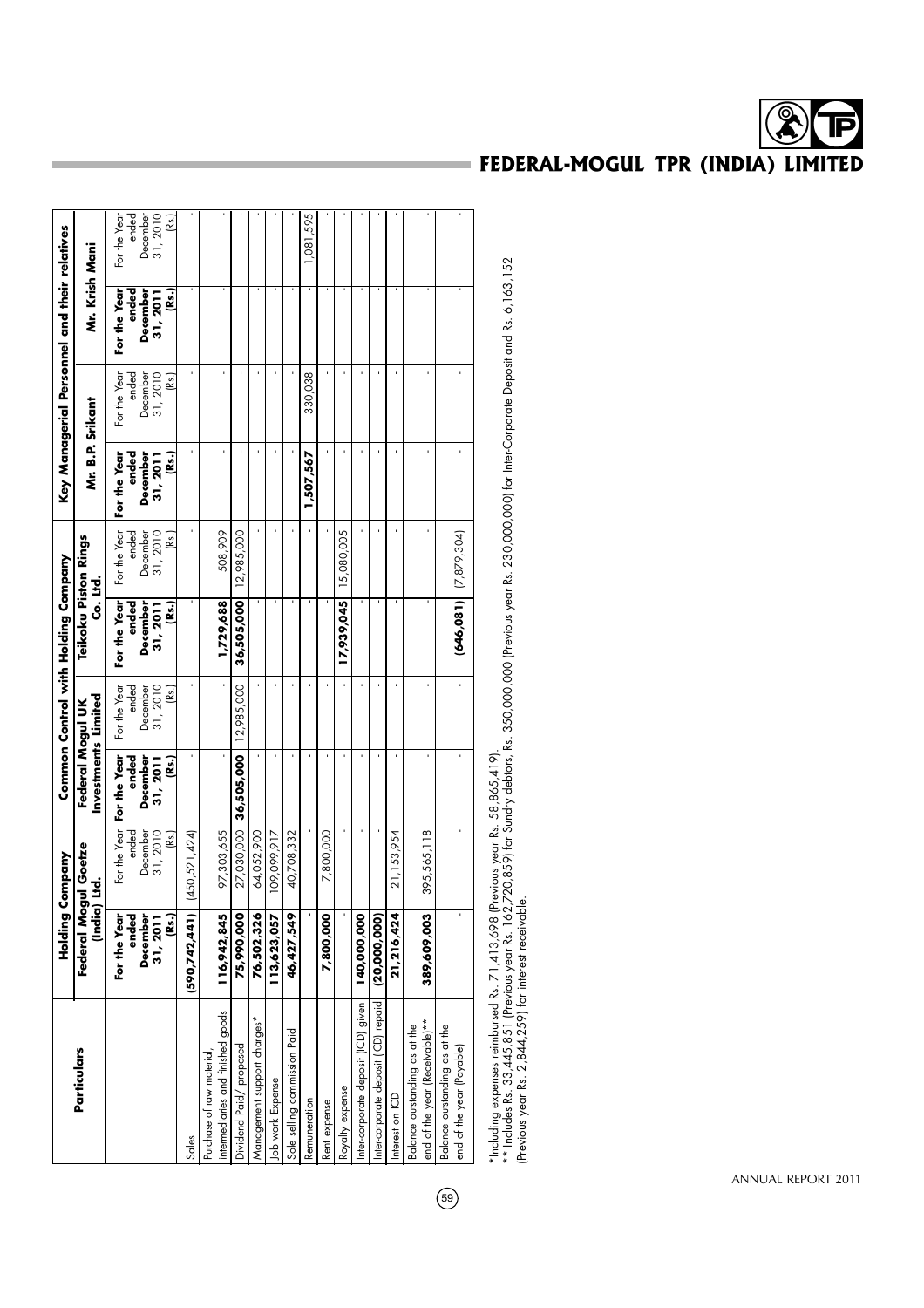# **Schedules to the Accounts**

# **Schedule 22 : Notes to Accounts**

#### **5. Capital Commitment**

Estimated amount of contract remaining to be executed on capital account (net of advances) and not provided for:

| Particulars        | As at December 31, 2011 | As at December 31, 2010 |
|--------------------|-------------------------|-------------------------|
|                    | (Rs.)                   | (Rs.                    |
| Capital commitment | 100,800                 | 27,536,562              |

#### **6. Contingent liabilities not provided for:**

| <b>Particulars</b>                      | As at December 31, 2011<br>(Rs.) | As at December 31, 2010<br>(Rs. |
|-----------------------------------------|----------------------------------|---------------------------------|
| Claims/notices contested by the Company |                                  |                                 |
| Excise duty<br>a)                       | 127,527,262                      | 84.619.552                      |
| Sales tax<br>bl                         | 45,426,388                       |                                 |

#### **a) In relation to (a) above, following are the Excise duty cases contested by the Company:**

- i) Matters pending with Central Excise and Service Tax Appellate Tribunal (CESTAT):
	- a. In respect of irregular availment of cenvat credit in respect to certain products obtained on job work basis for the period 2005- 2007. The Company has done an analysis and is of the opinion that it has fair chance of a favorable decision. The amount involved is Rs. 36,106,654 (Previous year Rs. 36,106,654) including interest and penalties of Rs. 18,053,327 (Previous year Rs. 18,053,327).
	- b. Company has received demand notice received for the period 2008-09, which is on account of demand for service tax on supplementary bills on job work charges for price reduction passed on by one of the supplier. The Company has done an analysis and is of the opinion that it has fair chance of a favorable decision. The amount involved is Rs. 11,936,332 (Previous year Rs. 8,952,249) including interest and penalties of Rs. 8,952,249 (Previous year Rs. 5,968,166).
	- c. In respect of notice received for the period 2009-10 on account of Cenvat credit of service tax on job work charges. The Company has done an analysis and is of the opinion that it has fair chance of a favorable decision. The amount involved is Rs. 30,680,233(Previous year Rs. 30,680,233).
- ii) Matter pending with Joint Commissioner of Central Excise, Bangalore:
	- a. In relation to deduction of Trade Discounts for the period 2000-2002 to 2003-2004. The Company has done an analysis and is of the opinion that it has fair chance of a favorable decision. The amount involved is Rs. 242,426 (Previous year Rs. 242,426).
	- b. Company has received demand notice received for the period 2005 which is on account of non production of service tax document. The Company has done an analysis and is of the opinion that it has fair chance of a favorable decision. The amount involved is Rs. 2,471,010 (Previous year Rs. 2,471,010).
	- c. In respect of irregular availment of cenvat credit in respect to certain product obtained on job work basis for the period 2010. The company has done an analysis and if of the opinion that it has fair chance of a favorable decision. The amount involved is Rs. 8,566,414 (Previous year Rs. Nil).
	- d. Company has received demand Notice for the period 2010 which on account of Service Tax credit availed on sole selling commission. The company had done an analysis and is of the opinion that it has fair chance of a favorable decision. The amount involved is Rs. 5,649,735 (Previous year Rs. Nil).
	- e. Company has received demand Notice for the period 2011 which on account of Service Tax credit availed on job work charges. The company had done an analysis and is of the opinion that it has fair chance of a favorable decision. The amount involved is Rs. 8,248,440 (Previous year Rs. Nil).
- iii) Matters pending with Commissioner of Central Excise, Bangalore:
	- a. In respect of availment of cenvat credit (service tax) in relation to management consultancy service and sole selling commission for the period 2004-2005 to 2006-2007. The Company has done an analysis and is of the opinion that it has fair chance of a favorable decision. The amount involved is Rs. 2,435,525 (Previous year Rs. 6,163,980).
	- b. In respect of availment of cenvat credit (service tax) in relation to sales commission and freight charges for the period January 2008 to April 2010. The Company has done an analysis and is of the opinion that it has fair chance of a favorable decision. The amount involved is Rs. 13,813,503 (Previous year Rs. Nil).
	- c. In respect of availment of cenvat credit (service tax) in relation to management consultancy and freight charges for the period September 2008 to November 2009. The Company has done an analysis and is of the opinion that it has fair chance of a favorable decision. The amount involved is Rs. 7,376,990 (Previous year Rs. Nil).

#### **b) In relation to (b) above, following are the Sales tax cases contested by the Company:**

- i) The matter is pending before the Joint Commissioner of Sales Tax, Bangalore:
	- a. Company has received demand notice received for the period 2007-08 which is on account of applicability of higher tax rate on goods cleared local goods. The company has done an analysis and is of the opinion that it has fair chance of a favorable decision. The amount involved is Rs. 45,426,388 (Previous year Rs. Nil).

#### **7. Gratuity and other post-employment benefit plans:**

The Company has a defined benefit gratuity plan. Every employee who has completed five years or more of service gets a gratuity on departure at 15 days salary (last drawn salary) for each completed year of service.

The following tables summarise the components of net benefit expense recognised in the profit and loss account and the funded status and amounts recognised in the balance sheet for the respective plans.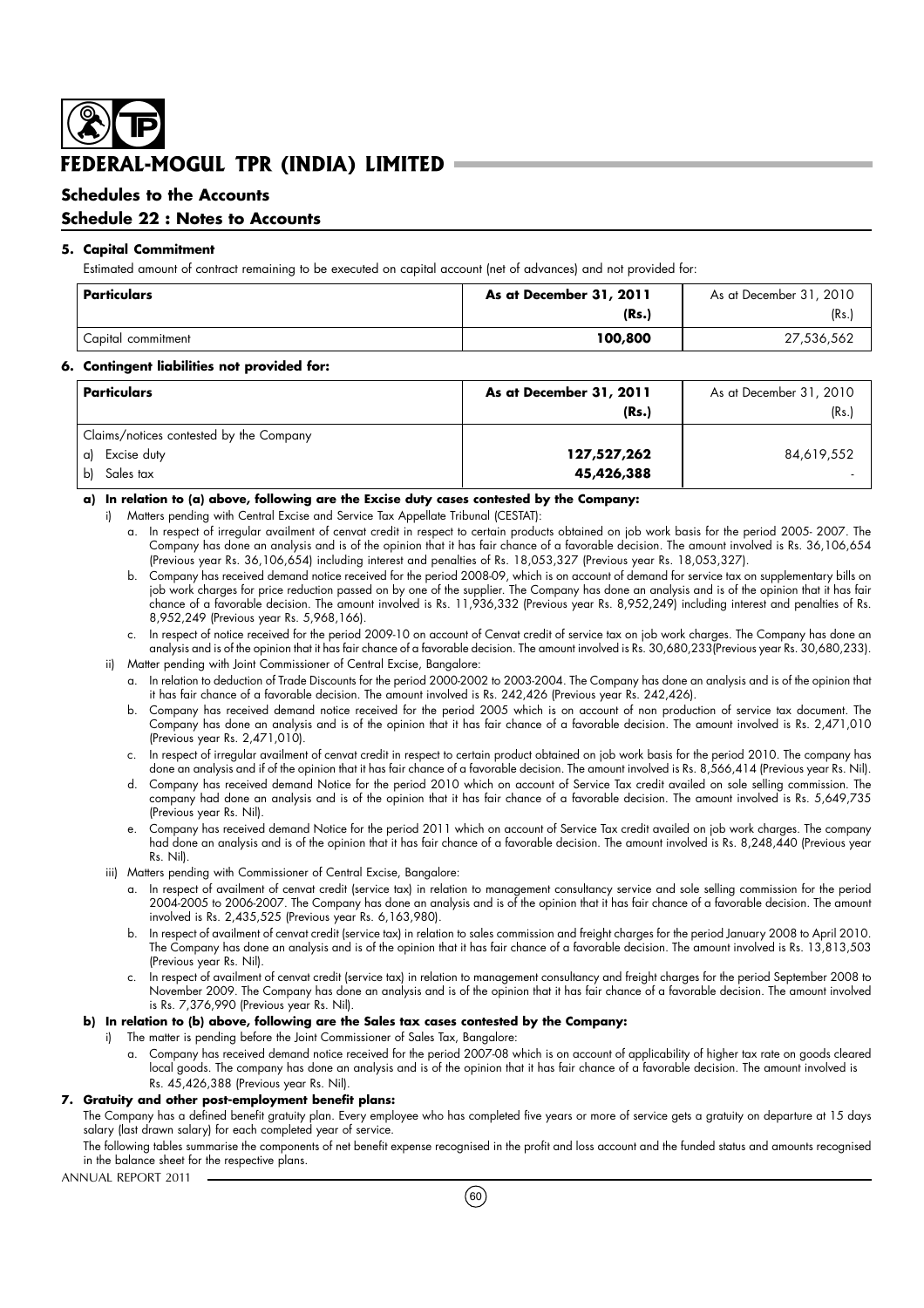#### **Profit and Loss account**

Net employee benefit expense (recognised in Employee Cost) **(Rs. in lacs)**

|                                                   |           | Gratuity   |
|---------------------------------------------------|-----------|------------|
|                                                   | 2011      | 2010       |
| Current service cost                              | 344,841   | 310.944    |
| Interest cost on benefit obligation               | 209,834   | 183,874    |
| Expected return on plan assets                    |           |            |
| Net actuarial(gain) / loss recognised in the year | 735,307   | (332, 866) |
| Past service cost                                 |           | 11,389     |
| Net benefit expense                               | 12,89,982 | 173.341    |
| Actual return on plan assets                      |           |            |

#### **Balance sheet Details of Provision for gratuity**

|                                                         |             | Gratuity    |
|---------------------------------------------------------|-------------|-------------|
|                                                         | 2011        | 2010        |
| Defined benefit obligation<br>Fair value of plan assets | 3,983,857   | 2,693,874   |
| Less: Unrecognised past service cost                    |             |             |
| Plan asset / (liability)                                | (3,983,857) | (2,693,874) |

#### **Changes in the present value of the defined benefit obligation are as follows:**

|                                          | Gratuity  |            |
|------------------------------------------|-----------|------------|
|                                          | 2011      | 2010       |
| Opening defined benefit obligation       | 2,693,874 | 2,520,533  |
| Interest cost                            | 209,834   | 183.874    |
| Current service cost                     | 344,841   | 310.944    |
| Past service cost                        |           | 11,389     |
| Benefits paid                            |           |            |
| Actuarial (gains) / losses on obligation | 735,307   | (332, 866) |
| Closing defined benefit obligation       | 3,983,857 | 2,693,874  |

#### **Changes in the fair value of plan assets are as follows:**

|                                   |      | viului, |
|-----------------------------------|------|---------|
|                                   | 2011 | 2010    |
| Opening fair value of plan assets |      |         |
| Expected return                   |      |         |
| Contributions by employer         |      |         |
| Benefits paid                     |      |         |
| Actuarial gains / (losses)        |      |         |
| Closing fair value of plan assets |      |         |

#### **The major categories of plan assets as a percentage of the fair value of total plan assets are as follows:**

|                          |             | Gratuity    |
|--------------------------|-------------|-------------|
|                          | 2011<br>(%) | 2010<br>(%) |
| Investments with insurer |             |             |

The overall expected rate of return on assets is determined based on the market prices prevailing on that date, applicable to the period over which the obligation is to be settled.

#### **The principal assumptions used in determining gratuity for the Company's plans are shown below:**

|                                   | 2011<br>(%)           | 2010<br>(%)    |
|-----------------------------------|-----------------------|----------------|
| Discount rate                     | 8.50                  | 8.00           |
| Expected rate of return on assets | <b>Not Applicable</b> | Not Applicable |
| Employee turnover                 | 5.00                  | 5.00           |

The estimates of future salary increases, considered in actuarial valuation, take account of inflation, seniority, promotion and other relevant factors, such as supply and demand in the employment market.

**Gratuity**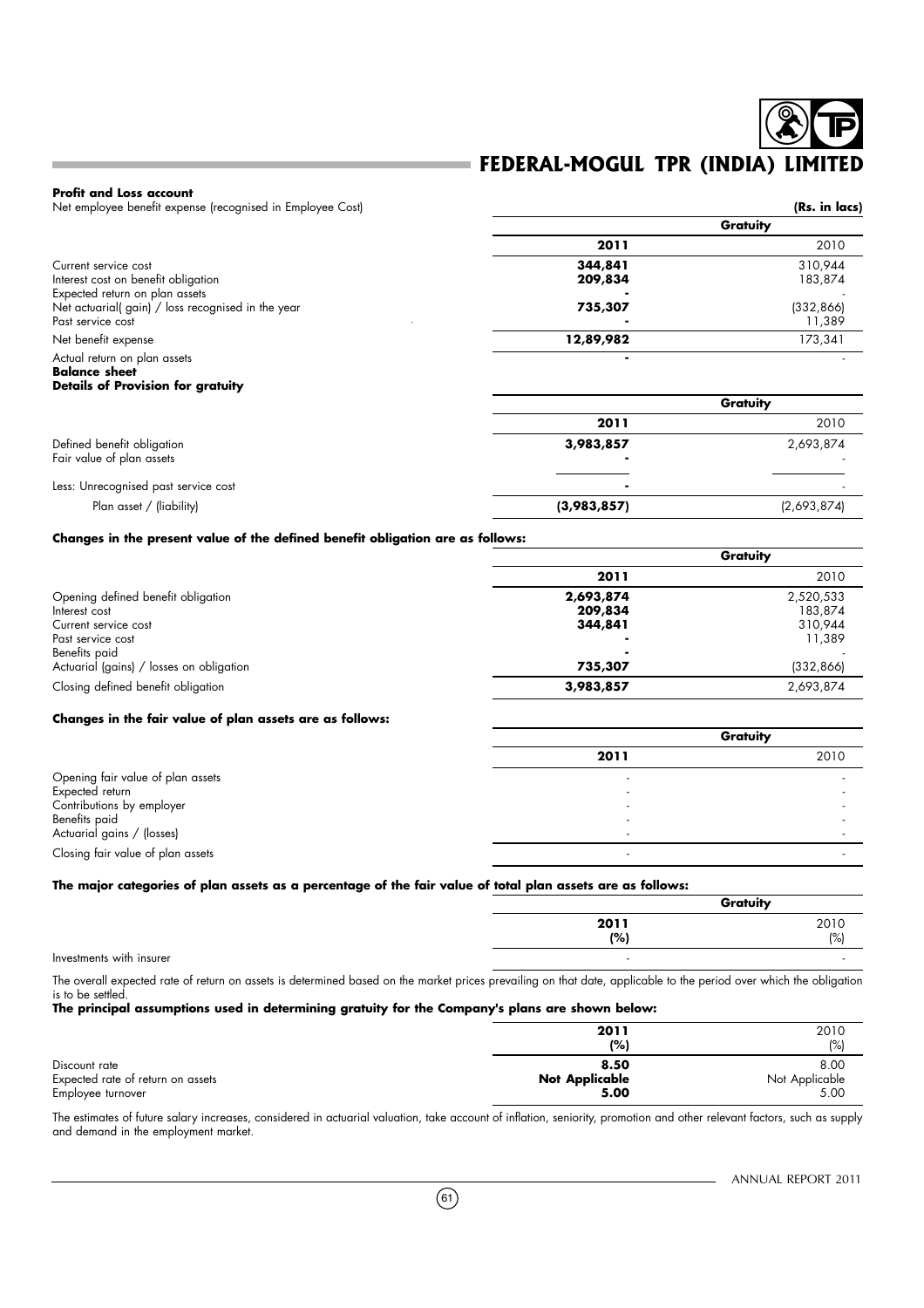Note:

- 1) Information relating to experience adjustment in actuarial valuation of gratuity as required by Para 120 (n) (ii) of the Accounting Standards 15 (revised) on Employee Benefits is not available with the company.
- 2) The company expected contribution to the fund in next year is not presently ascertainable and hence, the contribution expected to be paid to the plan during the annual period beginning after the balance sheet date as required by Para 120 (o) of the Accounting Standard 15 (Revised) on Employee Benefit is not disclosed.

Amounts for the current and previous periods are as follows: **Gratuity**

| Amounts for the current and previous periods are as follows: |             | vrgivity    |                         |           |  |
|--------------------------------------------------------------|-------------|-------------|-------------------------|-----------|--|
|                                                              | 2011        | 2010        | 2009                    | 2008      |  |
| Defined benefit obligation                                   | 3,983,857   | 2.693.874   | 2,520,533               | 1.077.611 |  |
| Plan assets                                                  | ۰           |             |                         |           |  |
| Surplus / (deficit)                                          | (3,983,857) | (2,693,874) | (2,520,533) (1,077,611) |           |  |

#### **8. Payments made to Director / Manager:**

| Particulars                                          | For the Year ended<br>December 31, 2011<br>(Rs.) | For the Year ended<br>December 31, 2010<br>(Rs.) |
|------------------------------------------------------|--------------------------------------------------|--------------------------------------------------|
| (a) Salaries                                         | 1,379,704                                        | 1.294.990                                        |
| (b) Contribution to Provident, Superannuation Funds* | 127,863                                          | 116,643                                          |
| Total                                                | 1,507,567                                        | 1,411,633                                        |

\* As the liabilities for gratuity and compensated absence are provided on an actuarial basis for the Company as a whole, the amount pertaining to the directors are not included above.

#### **9. Computation of Net profit in accordance with section 198 of the companies Act, 1956 for calculation of managerial remuneration:**

| <b>Particulars</b>                                               | For the Year ended<br>December 31, 2011<br>(Rs.) | For the Year ended<br>December 31, 2010<br>(Rs.) |
|------------------------------------------------------------------|--------------------------------------------------|--------------------------------------------------|
| Profit as per profit and loss account (after prior period items) | 187,564,836                                      | 181,784,614                                      |
| Add: Director's/Manager remuneration including perquisites       | 1,507,567                                        | 1,411,633                                        |
| Add: Depreciation charged as per profit and loss account:        | 32,284,018                                       | 37,483,933                                       |
| Less: depreciation as per section 350 of the Companies Act, 1956 | 32,284,018                                       | 37,483,933                                       |
| Profit Calculated u/s 198 of Companies Act, 1956                 | 189,072,403                                      | 183, 196, 247                                    |
| Maximum Remuneration payable to Director's / Manager             | 9,453,620                                        | 9,159,812                                        |

#### **10. Particulars of Unhedged Foreign Currency Exposures as at balance sheet date:**

#### **A) Import creditors**

#### **Current year**

| <b>Particulars</b> | <b>Amount in Foreign Currency</b> | <b>Closing Rate</b> | <b>Amount in INR</b> |
|--------------------|-----------------------------------|---------------------|----------------------|
| USD                | 414.981                           | 54.24               | 22,508,593           |
| <b>EURO</b>        | 19.532                            | 70.25               | 1,372,111            |
| JPY                | 5,423,217                         | 0.70                | 3,798,421            |
| Total              |                                   |                     | 27,679,126           |

#### **Previous year**

| <b>Particulars</b> | <b>Amount in Foreign Currency</b> | <b>Closing Rate</b> | <b>Amount in INR</b> |
|--------------------|-----------------------------------|---------------------|----------------------|
| JPY                | 617,250                           | 0.5598              | 345,536              |
| USD                | 231,601                           | 45.28               | 10,486,900           |
| Total              |                                   |                     | 10,832,436           |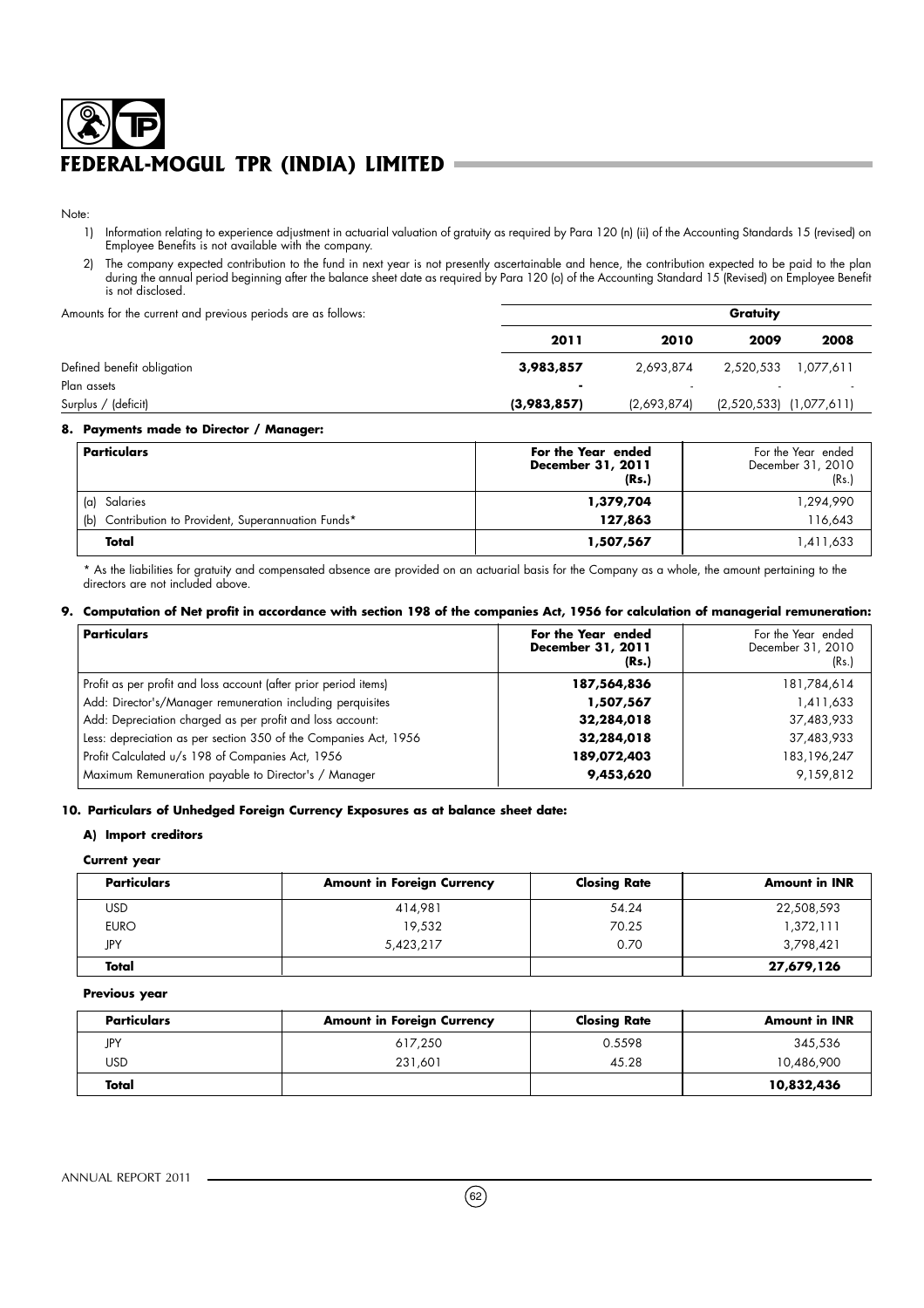11. In accordance with explanation below of Para 10 of Accounting Standard 9 notified by Companies (Accounting Standards) Rules, 2006, excise duty on sales amounting to Rs 113,777,927 (Previous year Rs 94,892,426) has been reduced from sales in profit & loss account and excise duty on (increase)/decrease in stock amounting to Rs 1,533,092 (Previous year (Rs 458,873)) has been considered as (income)/expense in the financial statements.

#### **12. Information pursuant to paragraphs 3 and 4 of Part II of Schedule VI of the Companies Act, 1956.**

#### **(i) (a) Licensed and Installed Capacity and Actual Production :**

| <b>Particulars</b> | Licensed Capacity | *Installed Capacity | <b>Actual Production</b> |
|--------------------|-------------------|---------------------|--------------------------|
| Piston Rings (Nos) | Delicensed        | 50,016,000          | 48,948,488               |
|                    |                   | (45, 837, 672)      | (42,301,789)             |

\* Annualized Installed Capacity as certified by the management.

Note: Figures in brackets pertains to previous year

Note: Actual production includes 4,290,425 (Previous year 3,714,723) rings purchased from outside suppliers and sold to customers.

#### **(b) Particulars of Opening Stock, Closing stock and Turnover**

| <b>Particulars</b> |            | <b>Opening Stock</b> | <b>Closing Stock</b> |             |              | Turnover                   |
|--------------------|------------|----------------------|----------------------|-------------|--------------|----------------------------|
|                    | Quantity   | Value                | Quantity             | Value       | Quantity     | Value                      |
| Piston Rings       | 461,788    | 8,100,469            | 286,308              | 15,353,930  |              | 44,833,543   1,157,798,046 |
|                    | (488, 997) | (4,874,181)          | (461,788)            | (8,100,469) | (42,328,998) | (1,006,051,875)            |

Notes: 1. Sales value excludes scraps, samples and quantity discount.

2. Figures in brackets pertain to previous year.

#### **(ii) Details of Raw Materials Consumed:**

| <b>Particulars</b>                                   | Unit       | For the Year ended<br>December 31, 2011 |                                          |                     | For the Year ended<br>December 31, 2010 |
|------------------------------------------------------|------------|-----------------------------------------|------------------------------------------|---------------------|-----------------------------------------|
|                                                      |            | Quantity                                | Rs.                                      | Quantity            | Rs.                                     |
| a). Steel Wire<br>b). Bought Out Rings<br>c). Others | Кg<br>Nos. | 72526<br>4290425                        | 107,965,041<br>114,531,074<br>68,425,333 | 69,104<br>3,714,723 | 95,419,860<br>99,058,519<br>44,336,563  |
| Total                                                |            |                                         | 290,921,448                              |                     | 238,814,942                             |

#### **(iii) C.I.F. Value of Imported items:**

| Particulars                                                            | For the Year ended<br>December 31, 2011<br>(Rs.) | For the Year ended<br>December 31, 2010<br>(Rs.) |
|------------------------------------------------------------------------|--------------------------------------------------|--------------------------------------------------|
| (a) Raw Materials<br>(b) Spare Parts & Components<br>(c) Capital Goods | 187,309,038<br>39,971,649<br>9,842,816           | 113,179,001<br>6,311,352<br>22,185,964           |
| Total                                                                  | 237,123,503                                      | 141,676,317                                      |

#### **(iv) Expenditure in Foreign Currency (on payment basis)**

| <b>Particulars</b>       | For the Year ended<br>December 31, 2011<br>(Rs.) | For the Year ended<br>December 31, 2010<br>(Rs.) |
|--------------------------|--------------------------------------------------|--------------------------------------------------|
| (a) Travelling Expenses  |                                                  | 301,530                                          |
| (b) Royalty              | 6,828,300                                        | 16,760,595                                       |
| (c) Professional Charges |                                                  | 35,000                                           |
| (d) Technical Fees       | 1,143,851                                        | 2,819,707                                        |
| Total                    | 7,972,151                                        | 19,916,832                                       |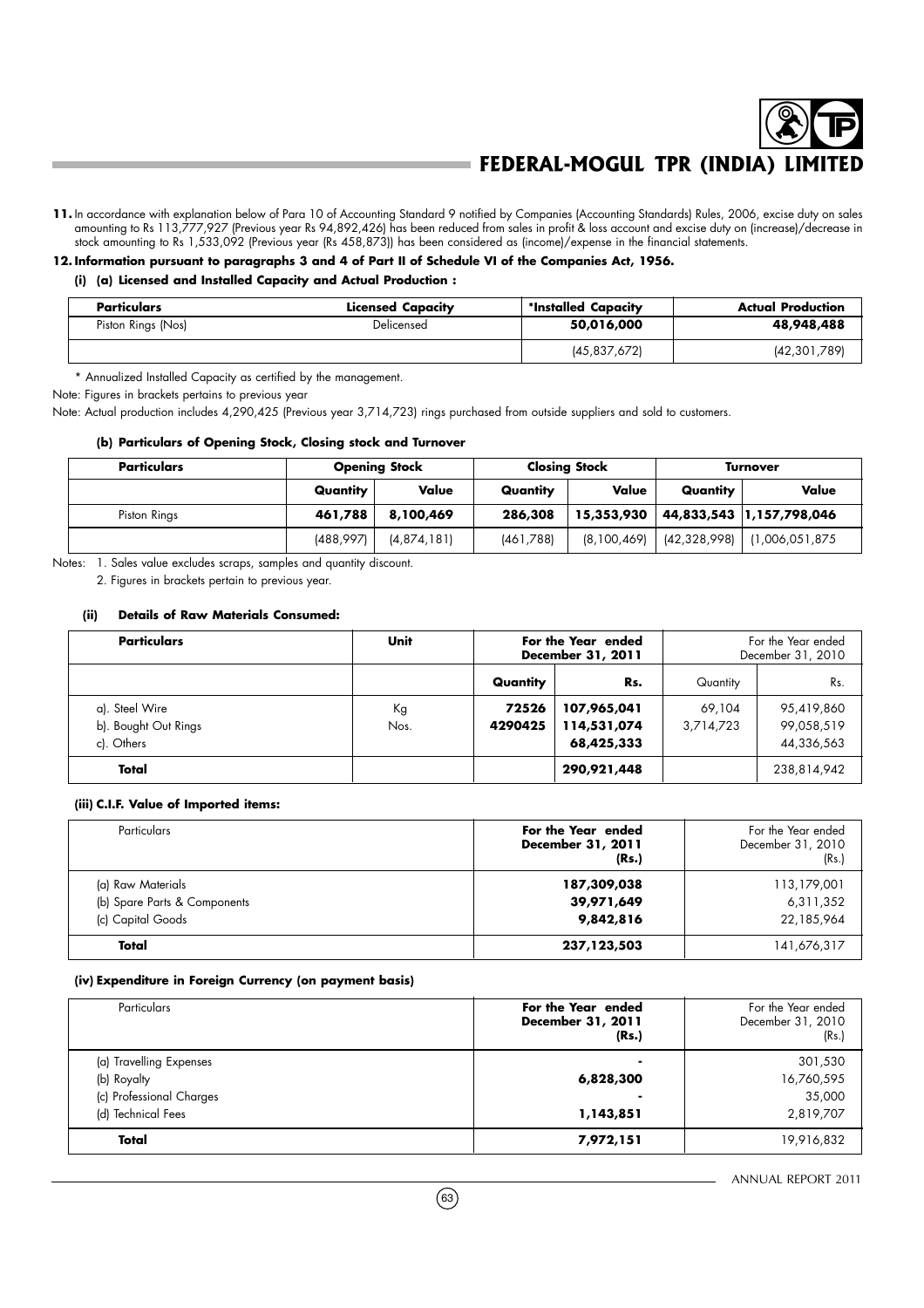#### **(v) Imported and Indigenous Raw Materials and Components Consumed:**

| <b>Particulars</b>             | For the Year ended<br>December 31, 2011<br>(Rs.) | (%)            | For the Year ended<br>December 31, 2010<br>(Rs.) | (%)            |
|--------------------------------|--------------------------------------------------|----------------|--------------------------------------------------|----------------|
| (a) Indigenous<br>(b) Imported | 161,096,817<br>129,824,631                       | 55.37<br>44.63 | 141,640,218<br>97.174.724                        | 59.31<br>40.69 |
| Total                          | 290,921,448                                      | 100.00         | 238,814,942                                      | 100.00         |

#### **(vi) Imported & Indigenous Stores, Spares and Tools Consumed**

| <b>Particulars</b>             | For the Year ended<br>December 31, 2011<br>(Rs.) | (% )          | For the Year ended<br>December 31, 2010<br>(Rs.) | (%)           |
|--------------------------------|--------------------------------------------------|---------------|--------------------------------------------------|---------------|
| (a) Indigenous<br>(b) Imported | 100,241,099<br>1,955,525                         | 98.00<br>2.00 | 71,912,925<br>949.423                            | 98.70<br>1.30 |
| Total                          | 102,196,624                                      | 100.00        | 72,862,348                                       | 100.00        |

#### **(vii) Remittance in foreign currency on account of dividend:**

| Year                 |              | No. of shares<br>held    | No. of non resident<br>share holders | <b>Amount</b>              |
|----------------------|--------------|--------------------------|--------------------------------------|----------------------------|
| Preference Share     | (net of tax) | 490,000<br>(490,000)     | (2)                                  | 2,940,000<br>(2,940,000)   |
| <b>Equity Shares</b> | (net of tax) | 4,900,000<br>(4,900,000) | (2)                                  | 32,830,000<br>(23,030,000) |

Note: Figures in brackets pertains to previous year

#### **13. Details of dues to Micro, Small and Medium Enterprises as per MSMED Act, 2006:**

The Micro, Small and Medium Enterprises have been identified by the Company from the available information, which has been relied upon by the auditor's. According to such identification, the disclosures in respect to Micro and Small Enterprises as per **MSMED** Act, 2006 is as follows:

| <b>Particulars</b>                                                                                                                                                                                                                                                                                                                                                                                                                                                                              | 2011      | 2010      |
|-------------------------------------------------------------------------------------------------------------------------------------------------------------------------------------------------------------------------------------------------------------------------------------------------------------------------------------------------------------------------------------------------------------------------------------------------------------------------------------------------|-----------|-----------|
| The principal amount remaining unpaid as at the end of year                                                                                                                                                                                                                                                                                                                                                                                                                                     | 2,156,349 | 2,134,975 |
| Interest due on above principal and remaining unpaid as at the end of the year                                                                                                                                                                                                                                                                                                                                                                                                                  | 25,720    | 8,344     |
| The amount of interest paid by the buyer in terms of section 16, of the Micro Small and Medium Enterprise Development<br>Act, 2006 along with the amounts of the payment made to the supplier beyond the appointed day during each accounting year<br>The amount of interest due and payable for the period of delay in making payment (which have been paid but beyond the<br>appointed day during the year) but without adding the interest specified under Micro Small and Medium Enterprise |           |           |
| Development Act, 2006.                                                                                                                                                                                                                                                                                                                                                                                                                                                                          | 125,932   | 69,104    |
| The amount of interest accrued and remaining unpaid at the end of each accounting year; and                                                                                                                                                                                                                                                                                                                                                                                                     | 151,652   | 77,449    |
| The amount of further interest remaining due and payable even in the succeeding years, until such date when the<br>interest dues as above are actually paid to the small enterprise for the purpose of disallowance as a deductible<br>expenditure under section 23 of the Micro Small and Medium Enterprise Development Act, 2006                                                                                                                                                              | 315,833   | 164,181   |

14. The Company has taken manufacturing facilities under cancelable lease. Rental expenses towards operating lease charges are Rs 7,800,000 (Previous year Rs 7,800,000).

**15.** Previous Year figures have been regrouped and rearranged wherever necessary to confirm to this years classification.

| As per our report of even date<br>For S.R.BATLIBOI & CO.<br>Firm Registration No. 301003E<br><b>Chartered Accountants</b> | For and on behalf of the Board of Directors of<br>Federal-Mogul TPR (India) Limited |                         |                                     |
|---------------------------------------------------------------------------------------------------------------------------|-------------------------------------------------------------------------------------|-------------------------|-------------------------------------|
| per Pankaj Chadha<br>Partner<br>Membership No. 91813                                                                      | Jean de Montlaur<br>Chairman & Director                                             | Dan Brugger<br>Director | Shifali Chawla<br>Company Secretary |
| Place: Gurgaon<br>Date: February 29, 2012                                                                                 |                                                                                     |                         |                                     |

ANNUAL REPORT 2011

 $(64)$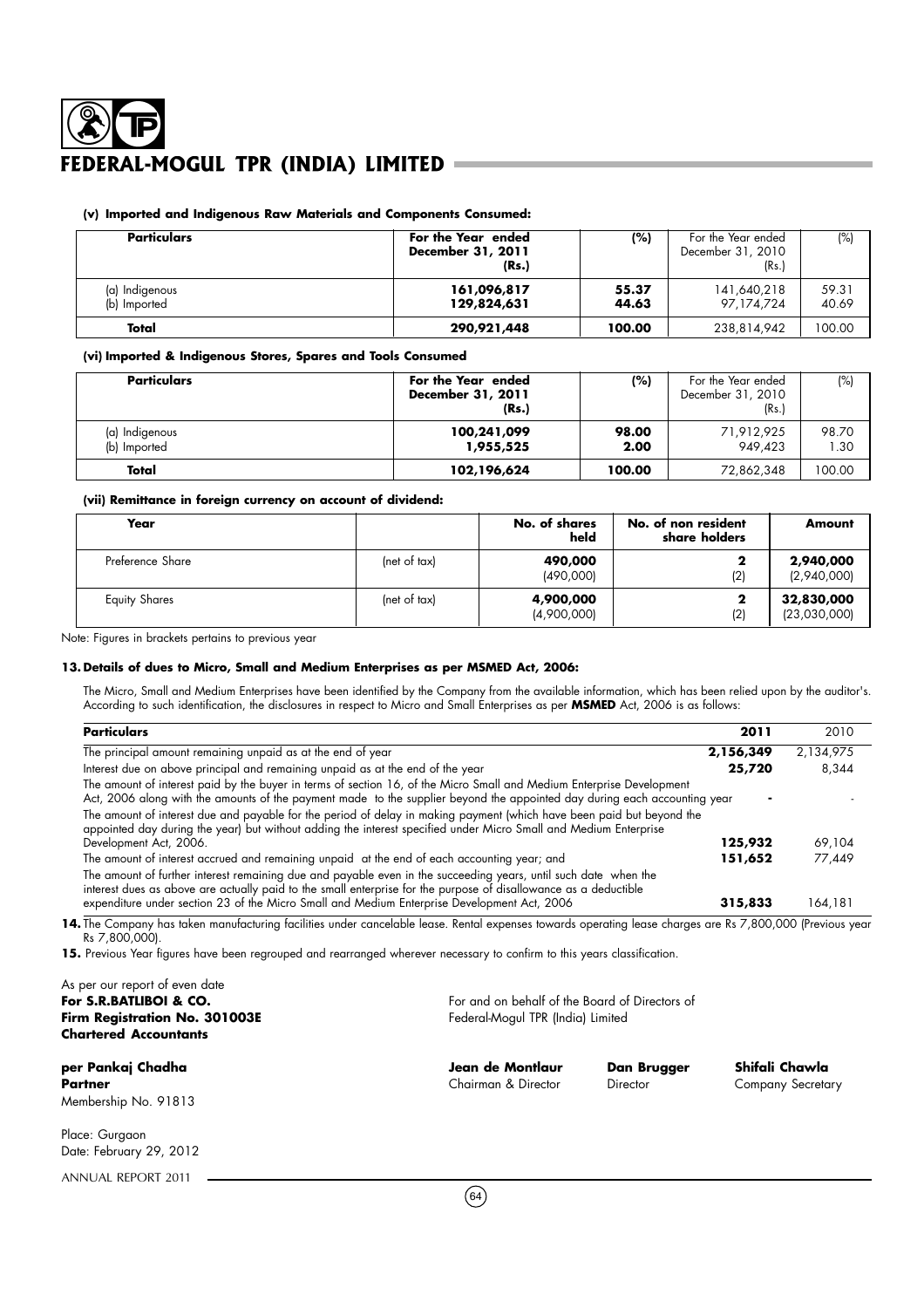#### **CASH FLOW STATEMENT FOR THE YEAR ENDED DECEMBER 31, 2011**

|                                                                                               | For the year ended       | For the year ended    |
|-----------------------------------------------------------------------------------------------|--------------------------|-----------------------|
|                                                                                               | December 31, 2011        | December 31, 2010     |
|                                                                                               | Amount in Rs.            | Amount in Rs.         |
| <b>CASH FLOW FROM OPERATING ACTIVITIES</b>                                                    |                          |                       |
| Net Profit before taxation, and after prior period items<br>Adjustments for:                  | 297,341,617              | 277,817,657           |
| Depreciation and amortisation                                                                 | 32,284,018               | 37,483,934            |
| Provision for doubtful debts and advances                                                     |                          | 227,450               |
| Interest expense                                                                              | 1,947,555                | 4,961,194             |
| Interest Income                                                                               | (23, 011, 909)           | (21, 187, 323)        |
| Excess provision written back                                                                 | (4,419,848)              | (7,019,789)           |
| Loss on sale / discard of fixed assets (net)<br>Unrealised foreign exchange fluctuation (net) | 380,563<br>2,782,761     | 93.443<br>(3,325,680) |
| Operating profit before working capital changes                                               |                          | 289,050,886           |
| Movements in working capital :                                                                | 307,304,757              |                       |
| Decrease / (increase) in sundry debtors                                                       | 83,005,365               | 75.144.768            |
| Decrease / (increase) in inventories                                                          | (26, 975, 366)           | 15,144,402            |
| Decrease / (increase) loans and advances                                                      | (898, 801)               | (646, 345)            |
| Increase / (decrease) in current liabilities                                                  | 31,223,204               | 7,969,441             |
| Increase / (decrease) in provisions                                                           | 1,664,815                | (475, 667)            |
| Cash generated from operations                                                                | 395,323,974              | 386, 187, 485         |
| Direct taxes paid (net of refunds)                                                            | (123, 899, 297)          | (119, 722, 335)       |
| Net cash from operating activities                                                            | 271,424,677              | 266,465,150           |
| <b>B. Cash flows/ (used in) investing activities</b>                                          |                          |                       |
| Purchase of fixed assets/ intangibles assets                                                  | (45, 204, 635)           | (23,041,514)          |
| Interest received                                                                             | 19,693,016               | 22,851,782            |
| Inter-corporate deposit<br>Net cash from/ (used in) investing activities                      | (120,000,000)            |                       |
|                                                                                               | (145, 511, 619)          | (189, 732)            |
| C. Cash flows from/(used in) financing activities                                             |                          |                       |
| Repayment of long-term borrowings                                                             |                          | (19,079,705)          |
| Movement of borrowings (Short term)                                                           |                          | (133,930,244)         |
| Interest paid                                                                                 | (1,947,555)              | (5, 356, 351)         |
| Dividends paid                                                                                | (73,000,000)             | (53,000,000)          |
| Tax on dividend paid                                                                          | (12,124,388)             | (8,802,638)           |
| Net cash used in financing activities                                                         | (87,071,943)             | (220, 168, 938)       |
| Net increase in cash and cash equivalents $(A + B + C)$                                       | 38,841,115               | 46,106,480            |
| Cash and cash equivalents at the beginning of the year                                        | 53,163,620               | 7,057,140             |
| Cash and cash equivalents at the end of the year                                              | 92,004,735               | 53,163,620            |
| Components of cash and cash equivalents                                                       | <b>December 31, 2011</b> | December 31, 2010     |
| Cash on hand                                                                                  | 224                      | 1,527                 |
| With banks - on current account                                                               | 12,004,511               | 53,162,093            |
| - on deposit account (pledged with Government authorities)                                    | 405,000                  | 405,000               |
| - fixed deposits with banks                                                                   | 80,000,000               |                       |
| Cash and bank balances as per schedule 7                                                      | 92,409,735               | 53,568,620            |
| Less : Fixed deposits not considered as cash equivalents                                      | 405,000                  | 405,000               |
|                                                                                               |                          | 53,163,620            |

As per our report of even date

**Firm Registration No. 301003E** Federal-Mogul TPR (India) Limited **Chartered Accountants**

**per Pankaj Chadha Jean de Montlaur Dan Brugger Shifali Chawla** Membership No. 91813 Place: Gurgaon Date: February 29, 2011

For and on behalf of the Board of Directors of<br>Federal-Mogul TPR (India) Limited

**Chairman & Director** 

 $\overline{\phantom{a}}$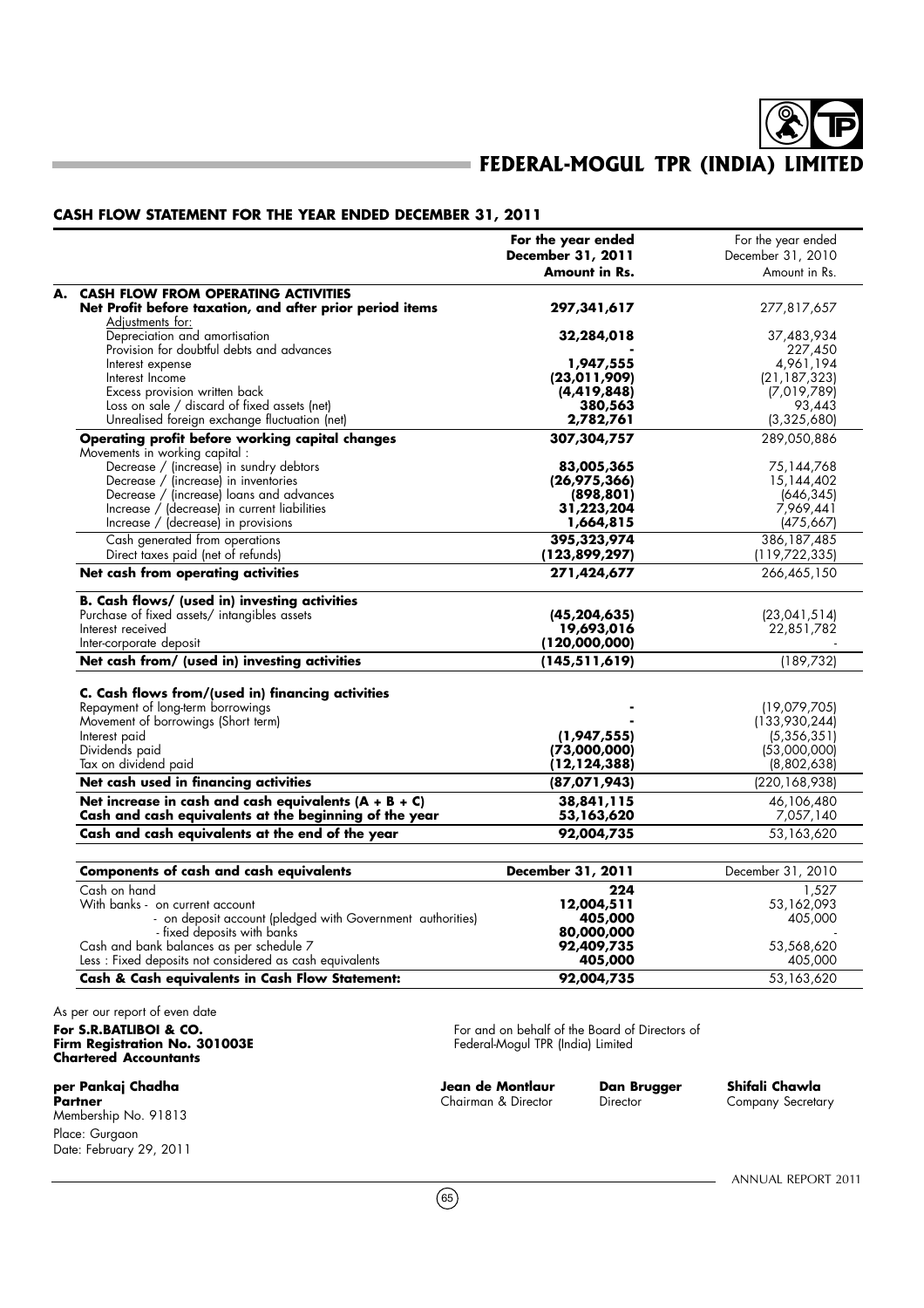| ı. | <b>Regsistraton Details</b>                                                                                                                                                        |
|----|------------------------------------------------------------------------------------------------------------------------------------------------------------------------------------|
|    | Registration No.<br>4<br>$\mathsf{O}\xspace$<br>99<br>State Code<br>5<br>5<br>$8 \mid 7$<br>$1 \mid$<br>$\mathbf{1}$<br>$\overline{7}$<br>9<br>8<br>5<br>5<br>of<br>$\blacksquare$ |
|    | 3<br>$\overline{c}$<br><b>Balance Sheet Date</b><br>$\overline{2}$<br>0<br>$\mathbf{1}$<br>$\mathbf{1}$<br>1<br>$\mathbf{1}$                                                       |
|    | Month<br>Year<br>Date                                                                                                                                                              |
| Ш. | Capital Raised during the period (Amount in Rs. Thousands)<br>Public Issue                                                                                                         |
|    | Rights Issue                                                                                                                                                                       |
|    | N<br>$\mathbf{I}$<br>L<br>N<br>$\mathsf{L}$<br>L<br>Bonus Issue<br><b>Private Placement</b>                                                                                        |
|    | N<br>$\mathbf{I}$<br>L<br>N<br>$\mathbf{I}$<br>L                                                                                                                                   |
|    | III. Position of Mobilisation and Deployment of Funds (Amount in Rs. Thousands)                                                                                                    |
|    | <b>Total Liabilities</b><br><b>Total Assets</b>                                                                                                                                    |
|    | $\overline{7}$<br>$\overline{7}$<br>$\Omega$<br>$\overline{2}$<br>3<br>$\mathbf 0$<br>$\mathbf{2}$<br>3<br>5 <sup>1</sup><br>6<br>5<br>6                                           |
|    | <b>Sources of Funds</b>                                                                                                                                                            |
|    | Paid-up Capital<br>Reserves & Surplus                                                                                                                                              |
|    | $\Omega$<br>0<br>0<br>6<br>5<br>4<br>4<br>$2^{\circ}$<br>2<br>0<br>0<br>4                                                                                                          |
|    | Secured Loans<br>Unsecured Loans                                                                                                                                                   |
|    | N<br>L<br>т.<br>N<br>T<br>L.                                                                                                                                                       |
|    | <b>Application of Funds</b>                                                                                                                                                        |
|    | <b>Net Fixed Assets</b><br>Deferred Tax Liability                                                                                                                                  |
|    | $\overline{7}$<br>3<br>$\mathbf{1}$<br>6<br>0<br>1<br>$\overline{4}$<br>$\overline{7}$<br>9<br>4                                                                                   |
|    | <b>Net Current Assets</b><br>Investment                                                                                                                                            |
|    | 9<br>$\overline{7}$<br>0<br>5<br>4<br>$\overline{7}$<br>N<br>$\mathbf{I}$<br>L.                                                                                                    |
|    | Misc. Expenditure<br><b>Accumulated Losses</b>                                                                                                                                     |
|    | N<br>N<br>L<br>L<br>L<br>L                                                                                                                                                         |
|    | IV. Performance of Company (Amount in Rs. Thousands)<br>Turnover including other income<br><b>Total Expenditure</b>                                                                |
|    | 1<br>$\overline{7}$<br>0<br>4<br>8<br>$\overline{2}$<br>0<br>7<br>7<br>7<br>7<br>4<br>8                                                                                            |
|    | Profit before Tax<br>Profit after Tax                                                                                                                                              |
|    | $\overline{2}$<br>9<br>$\overline{7}$<br>$\overline{4}$<br>$\overline{2}$<br>3<br>$\mathbf{1}$<br>8<br>$\overline{7}$<br>5<br>5<br>6                                               |
|    | Earning per Share in Rs.<br>Preference Dividend Rate %<br>Equity Dividend Rate %                                                                                                   |
|    | $\mathbf{1}$<br>5<br>9<br>9<br>6<br>0<br>0<br>7                                                                                                                                    |
|    | V. Generic Names of Three Principal Products of Company                                                                                                                            |
|    | Item Code No.<br>$\overline{4}$<br>$\mathbf 0$<br>9<br>9<br>8<br>1<br>0<br>5                                                                                                       |
|    | <b>Product Description</b>                                                                                                                                                         |
|    | T<br>P<br>S<br>O<br>N<br>R<br>N<br>S<br>T<br>$\mathbf{I}$<br>G                                                                                                                     |
|    |                                                                                                                                                                                    |

**BALANCE SHEET ABSTRACT AND COMPANY'S GENERAL BUSINESS PROFILE**

For and on behalf of the Board of Directors of Federal-Mogul TPR (India) Limited

**Jean de Montlaur Chaine Brugger<br>
Dan Brugger<br>
Director** Chairman & Director

**Shifali Chawla** Company Secretary

ANNUAL REPORT 2011

66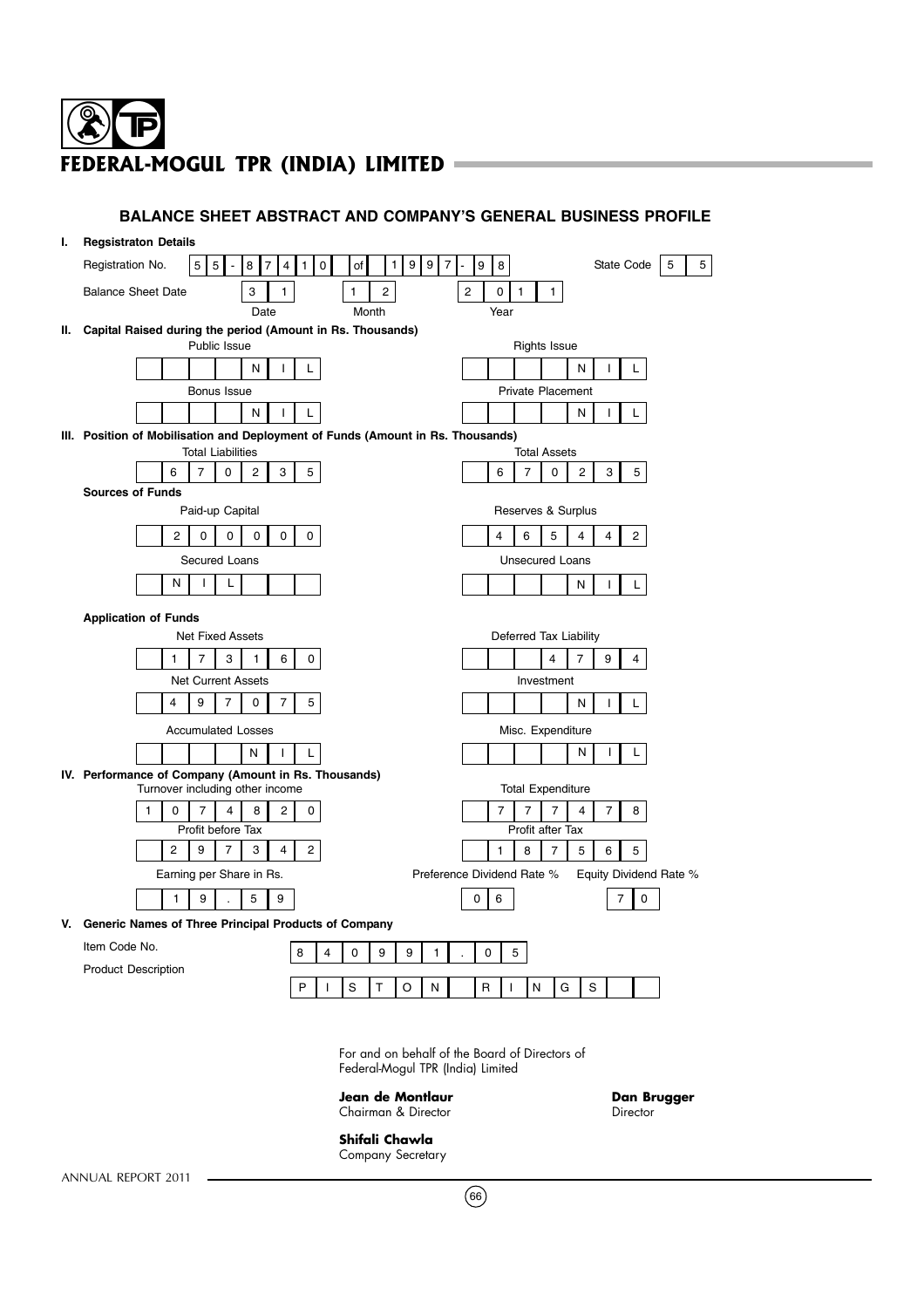

# **INDEPENDENT AUDITOR'S REPORT**

#### **To the Board of Directors of Federal-Mogul Goetze (India) Limited**

We have audited the accompanying consolidated financial statements of Federal-Mogul Goetze (India) Limited ("the Company") and its subsidiaries and associates (collectively the Federal-Mogul Goetze Group), which comprise the consolidated Balance Sheet as at December 31, 2011, and the consolidated Statement of Profit and Loss and the consolidated Cash Flow Statement for the year then ended, and a summary of significant accounting policies and other explanatory information.

#### **Management's Responsibility for the Consolidated Financial Statements**

Management is responsible for the preparation of these consolidated financial statements that give a true and fair view of the consolidated financial position, consolidated financial performance and consolidated cash flows of the Company in accordance with accounting principles generally accepted in India. This responsibility includes the design, implementation and maintenance of internal control relevant to the preparation and presentation of the consolidated financial statements that give a true and fair view and are free from material misstatement, whether due to fraud or error.

#### **Auditor's Responsibility**

Our responsibility is to express an opinion on these consolidated financial statements based on our audit. We conducted our audit in accordance with the Standards on Auditing issued by the Institute of Chartered Accountants of India. Those Standards require that we comply with ethical requirements and plan and perform the audit to obtain reasonable assurance about whether the consolidated financial statements are free from material misstatement.

An audit involves performing procedures to obtain audit evidence about the amounts and disclosures in the consolidated financial statements. The procedures selected depend on the auditor's judgement, including the assessment of the risks of material misstatement of the consolidated financial statements, whether due to fraud or error. In making those risk assessments, the auditor considers internal control relevant to the Company's preparation and presentation of the consolidated financial statements that give a true and fair view in order to design audit procedures that are appropriate in the circumstances but not for the purpose of expressing an opinion on the effectiveness of the company's internal control. An audit also includes evaluating the appropriateness of accounting policies used and the reasonableness of the accounting estimates made by management, as well as evaluating the overall presentation of the consolidated financial statements. We believe that the audit evidence we have obtained is sufficient and appropriate to provide a basis for our audit opinion.

#### **Basis for Qualified Opinion**

Refer Note no. 18 of Schedule 24 on the Company's investments in G. I. Power Corporation Limited ('GIPCL') of the value of Rs 1,070.92 lacs representing investment in equity shares of Rs.194.48 lacs and in preference shares of Rs. 876.44 lacs. During the year, Company's holding in GIPCL was reduced to 6.60% from earlier holding of 26.00%. The Company has been unable to produce audited financial information and , as represented to us, is also in discussion for sale of these investments at par, that are yet to be concluded. In view of these uncertainties and due to non-availability of audited financial information as at December 31, 2011, we are not in a position to assess as to whether provision, if any, needs to be made towards carrying value of these investments and consequential impact thereof.

#### **Qualified opinion**

In our opinion and to the best of our information and according to the explanations given to us, except for the possible effects of the matter described in the Basis for Qualified Opinion paragraph, the consolidated financial statements give a true and fair view in conformity with the accounting principles generally accepted in India:

- (a) in the case of the consolidated Balance Sheet, of the state of affairs of the Company as at December 31, 2011;
- (b) in the case of the consolidated Statement of Profit and Loss, of the profit for the year ended on that date; and
- (c) in the case of the consolidated Cash Flow Statement, of the cash flows for the year ended on that date.

### **For S.R. BATLIBOI & CO. Firm registration number : 301003E Chartered Accountants**

## **per Pankaj Chadha Partner** Membership No.: 91813

Place : Gurgaon Date : February 29, 2012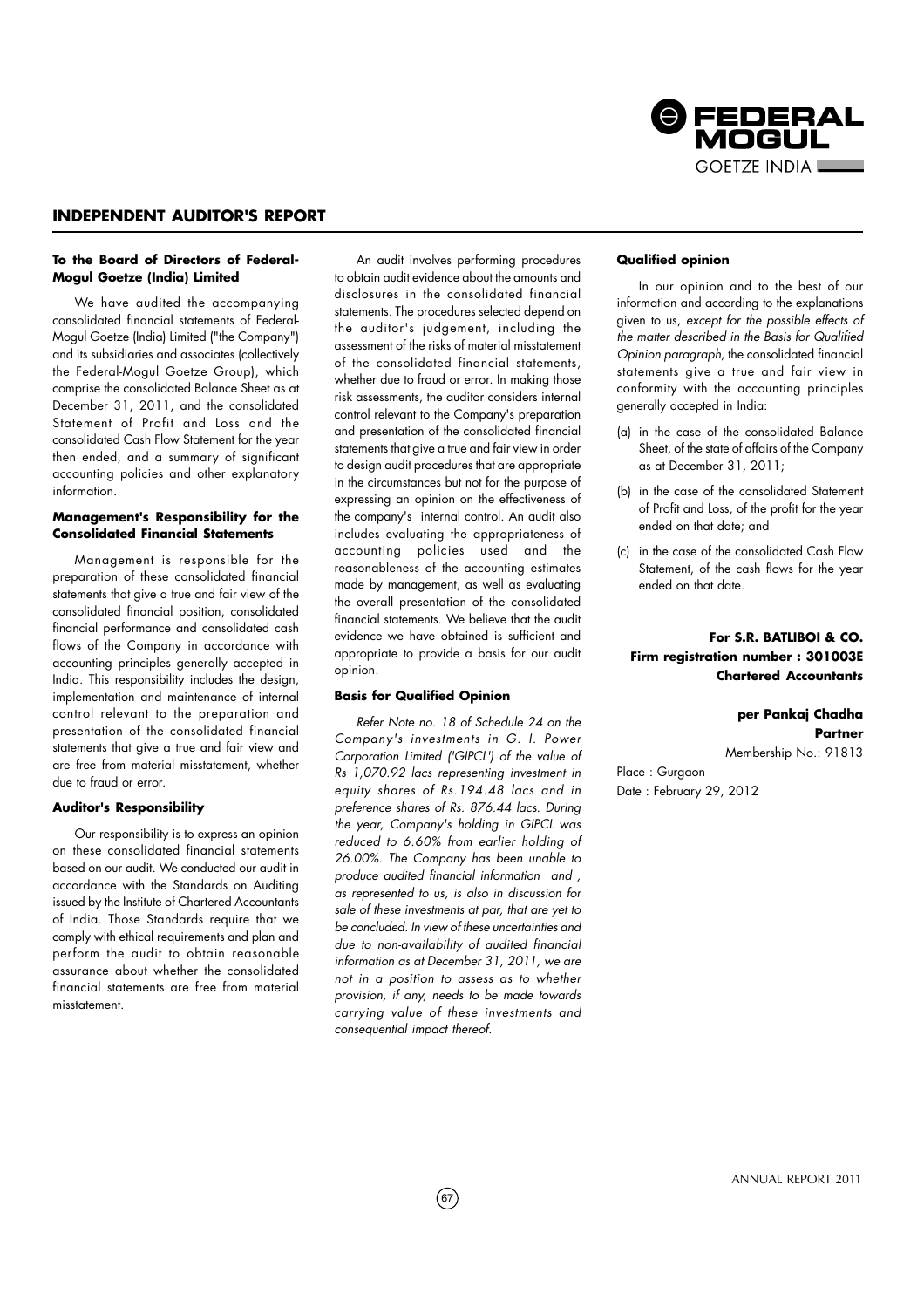

#### **Consolidated Balance sheet and profit and loss account**

#### **Balance Sheet as at December 31, 2011**

|                                                                          | <b>Schedules</b> | As at                             | As at                             |
|--------------------------------------------------------------------------|------------------|-----------------------------------|-----------------------------------|
|                                                                          |                  | December 31, 2011<br>Rs (in lacs) | December 31, 2010<br>Rs (in lacs) |
| <b>SOURCES OF FUNDS</b>                                                  |                  |                                   |                                   |
| Shareholders' Funds                                                      |                  |                                   |                                   |
| Share capital                                                            | 1                | 5,563.21                          | 5,563.21                          |
| Reserves and surplus                                                     | $\overline{2}$   | 37,088.72                         | 33,630.40                         |
|                                                                          |                  | 42,651.93                         | 39,193.61                         |
| Minority Interest                                                        |                  | 4,310.70                          | 3,425.80                          |
| <b>Loan Funds</b>                                                        |                  |                                   |                                   |
| Secured loans                                                            | 3                | 9,391.28                          | 4,822.46                          |
| Unsecured loans                                                          | 4                | 2,431.49                          | 1,526.28                          |
|                                                                          |                  | 11,822.77                         | 6,348.74                          |
| <b>Deferred Tax Liabilities (net)</b>                                    | 5                | 1,507.28                          | 1,699.69                          |
| Total                                                                    |                  | 60,292.68                         | 50,667.84                         |
| <b>APPLICATION OF FUNDS</b>                                              |                  |                                   |                                   |
| <b>Fixed Assets</b>                                                      | 6                |                                   |                                   |
| Gross block                                                              |                  | 86,088.84                         | 73,667.06                         |
| Less: Accumulated Depreciation & Amortisation                            |                  | 41,898.00                         | 36,603.30                         |
| Net block                                                                |                  | 44,190.84                         | 37,063.76                         |
| Capital work-in-progress including capital advances                      |                  | 3,887.65                          | 3,586.17                          |
|                                                                          |                  | 48,078.49                         | 40,649.93                         |
| <b>Investments</b>                                                       | $\overline{7}$   | 1,072.34                          | 1,036.95                          |
| <b>Current Assets, Loans and Advances</b>                                |                  |                                   |                                   |
| Inventories                                                              | 8                | 14,614.67                         | 11,047.16                         |
| Sundry debtors                                                           | 9                | 15,832.79                         | 12,631.02                         |
| Cash and bank balances                                                   | 10               | 1,187.03                          | 818.36                            |
| Other current assets                                                     | 11               | 821.33                            | 603.25                            |
| Loans and advances                                                       | 12               | 7,271.51                          | 5,967.56                          |
|                                                                          | (A)              | 39,727.33                         | 31,067.35                         |
| <b>Less: Current Liabilities and Provisions</b>                          |                  |                                   |                                   |
| <b>Current liabilities</b>                                               | 13               | 23,474.59                         | 17,217.79                         |
| Provisions                                                               | 14               | 5,110.89                          | 5,108.51                          |
| <b>Total Current Liabilities and Provisions</b>                          | (B)              | 28,585.48                         | 22,326.30                         |
| <b>Net Current Assets</b>                                                | $(A-B)$          | 11,141.85                         | 8,741.05                          |
| Miscellaneous Expenditure<br>(to the extent not written off or adjusted) | 15               |                                   | 239.91                            |
| Total                                                                    |                  | 60,292.68                         | 50,667.84                         |
| Notes to Accounts                                                        | 24               |                                   |                                   |

The schedules referred to above and the notes to accounts form an integral part of the Balance Sheet.

As per our report of even date<br>For S.R.BATLIBOI & CO. **Chartered Accountants**

Membership No. 91813

ANNUAL REPORT 2011 Place: Gurgaon **Company Secretary** Date: February 29, 2012

**For S.R.BATLIBOI & CO.** For and on behalf of the Board of Directors of **Firm Registration No: 301003E** Federal-Mogul Goetze (India) Limited Federal-Mogul Goetze (India) Limited

**per Pankaj Chadha Integral de Jean de Montlaur de Dan Brugger<br>Partner Integral de Monaging Director & President Integral Director And Time Fin** 

Whole Time Finance Director & CFO

**Khalid Khan**

 $(68)$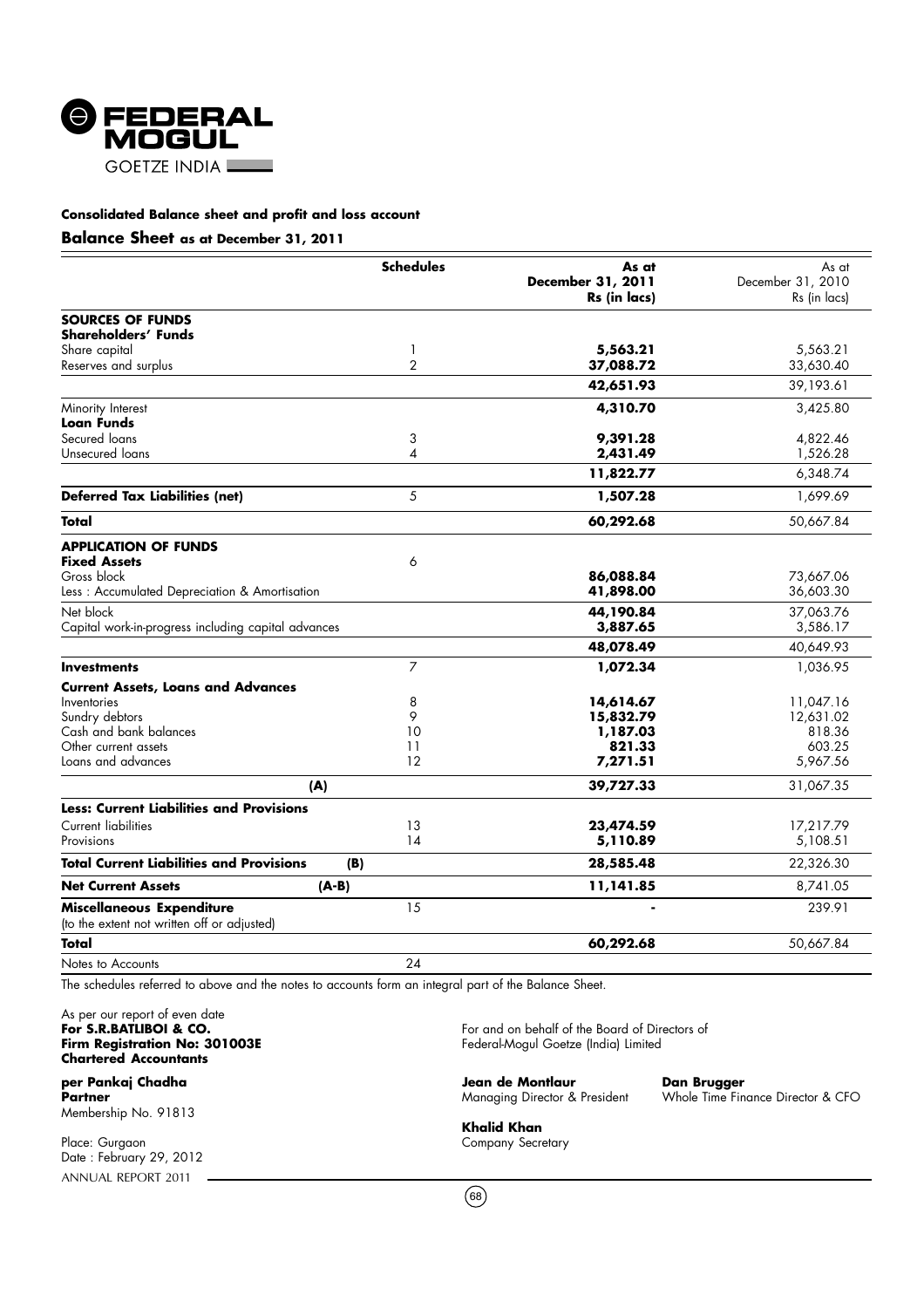**O** FEDERAL<br>MOGUL **GOETZE INDIA** 

# **Consolidated Balance sheet and profit and loss account Profit & Loss Account for the year ended December 31, 2011**

|                                                                                                                 | <b>Schedules</b> | For the year ended       | For the year ended |
|-----------------------------------------------------------------------------------------------------------------|------------------|--------------------------|--------------------|
|                                                                                                                 |                  | <b>December 31, 2011</b> | December 31, 2010  |
|                                                                                                                 |                  | Rs (in lacs)             | Rs (in lacs)       |
| <b>INCOME</b>                                                                                                   |                  |                          |                    |
| Turnover (Gross)                                                                                                |                  | 119,143.59               | 97,026.09          |
| Less: Excise duty                                                                                               |                  | 9,734.38                 | 7,564.14           |
| Turnover (Net)                                                                                                  |                  | 109,409.21               | 89.461.95          |
| Trading sales                                                                                                   |                  | 4,724.00                 | 3,823.33           |
| Other income                                                                                                    | 16               | 3,036.30                 | 2,622.60           |
| Total                                                                                                           |                  | 117,169.51               | 95,907.88          |
| <b>EXPENDITURE</b>                                                                                              |                  |                          |                    |
| Raw materials and components consumed                                                                           | 17               | 38,651.37                | 29,436.11          |
| Purchase of trading goods                                                                                       |                  | 3,656.35                 | 2,782.41           |
| Personnel expenses                                                                                              | 18               | 21,663.69                | 18,059.51          |
| Operating and other expenses                                                                                    | 19               | 40,505.22                | 32,280.21          |
| Decrease / (increase) in inventories                                                                            | 20               | (2,530.07)               | (521.52)           |
| Depreciation/ amortisation                                                                                      | 6                | 5,688.73                 | 5,197.30           |
| Share of loss in associates companies (refer note no 18 of schedule 24)                                         |                  | (35.39)                  | 55.41              |
| Amortisation of miscellaneous expenses                                                                          | 15               | 239.91                   | 239.90             |
| Financial expenses                                                                                              | 21               | 2,304.24                 | 1,239.53           |
| Total                                                                                                           |                  | 110,144.05               | 88,768.86          |
| Profit before tax and prior period items                                                                        |                  | 7,025.46                 | 7,139.02           |
| Provision for Tax                                                                                               |                  |                          |                    |
| Current tax (including MAT payable) (Includes tax for earlier years Rs. 297.59 lacs                             |                  |                          |                    |
| (Previous year Rs. Nil)) (Refer note no. 16 in schedule no. 24)                                                 |                  | 2,800.90                 | 1.789.96           |
| Less: MAT credit entitlement                                                                                    |                  | 2,408.03<br>(392.87)     | 984.13<br>(805.83) |
| Deferred tax                                                                                                    |                  | (192.42)                 | 1,086.50           |
| <b>Total Tax Expense</b>                                                                                        |                  | 2,215.61                 | 2,070.63           |
| Profit after tax but before prior period (income) / expense                                                     |                  | 4,809.85                 | 5,068.39           |
| "Prior period (income) / expense (net of tax Rs. 103.79 lacs                                                    |                  |                          |                    |
| (Previous year Rs. 20.08 lacs))                                                                                 | 22               | (29.06)                  | 213.20             |
| Profit before minority interest                                                                                 |                  | 4,838.91                 | 4.855.19           |
| Minority Interest                                                                                               |                  | (884.90)                 | (856.47)           |
| <b>Profit after minority interest</b>                                                                           |                  | 3,954.01                 | 3,998.72           |
| <b>Balance brought forward from previous year</b>                                                               |                  | 5,508.98                 | 2,216.09           |
| Profit available for appropriation                                                                              |                  | 9,462.99                 | 6,214.81           |
| <b>Appropriations:</b>                                                                                          |                  |                          |                    |
| Transfer to General Reserve                                                                                     |                  | 188.00                   | 182.00             |
| Proposed final dividend-Preference Shares                                                                       |                  | 29.40                    | 29.40              |
| Proposed final dividend-Equity Shares                                                                           |                  | 343.00                   | 328.30             |
| Tax on dividend-Preference Shares                                                                               |                  | 9.73                     | 15.04              |
| Tax on dividend-Equity Shares                                                                                   |                  | 113.56                   | 151.09             |
| <b>Surplus carried to Balance Sheet</b>                                                                         |                  | 8,779.30                 | 5,508.98           |
| Earnings per share                                                                                              | 23               |                          |                    |
| Basic and diluted [Nominal value of shares Rs 10 (Previous year Rs 10)]                                         |                  | 7.05                     | 7.13               |
| <b>Notes to Accounts</b>                                                                                        | 24               |                          |                    |
| The schedules referred to above and the notes to accounts form an integral part of the Profit and Loss account. |                  |                          |                    |

As per our report of even date<br>For S.R.BATLIBOI & CO. **Chartering Creative Community**<br>Firm Registration No: 301003E<br>Chartered Accountants

Membership No. 91813

Place: Gurgaon **Company Secretary** Date : February 29, 2012

For and on behalf of the Board of Directors of Federal-Mogul Goetze (India) Limited

**per Pankaj Chadha Jean de Montlaur de Dan Brugger<br>Partner Managing Director & President Monde Time Fin** 

Whole Time Finance Director & CFO

**Khalid Khan**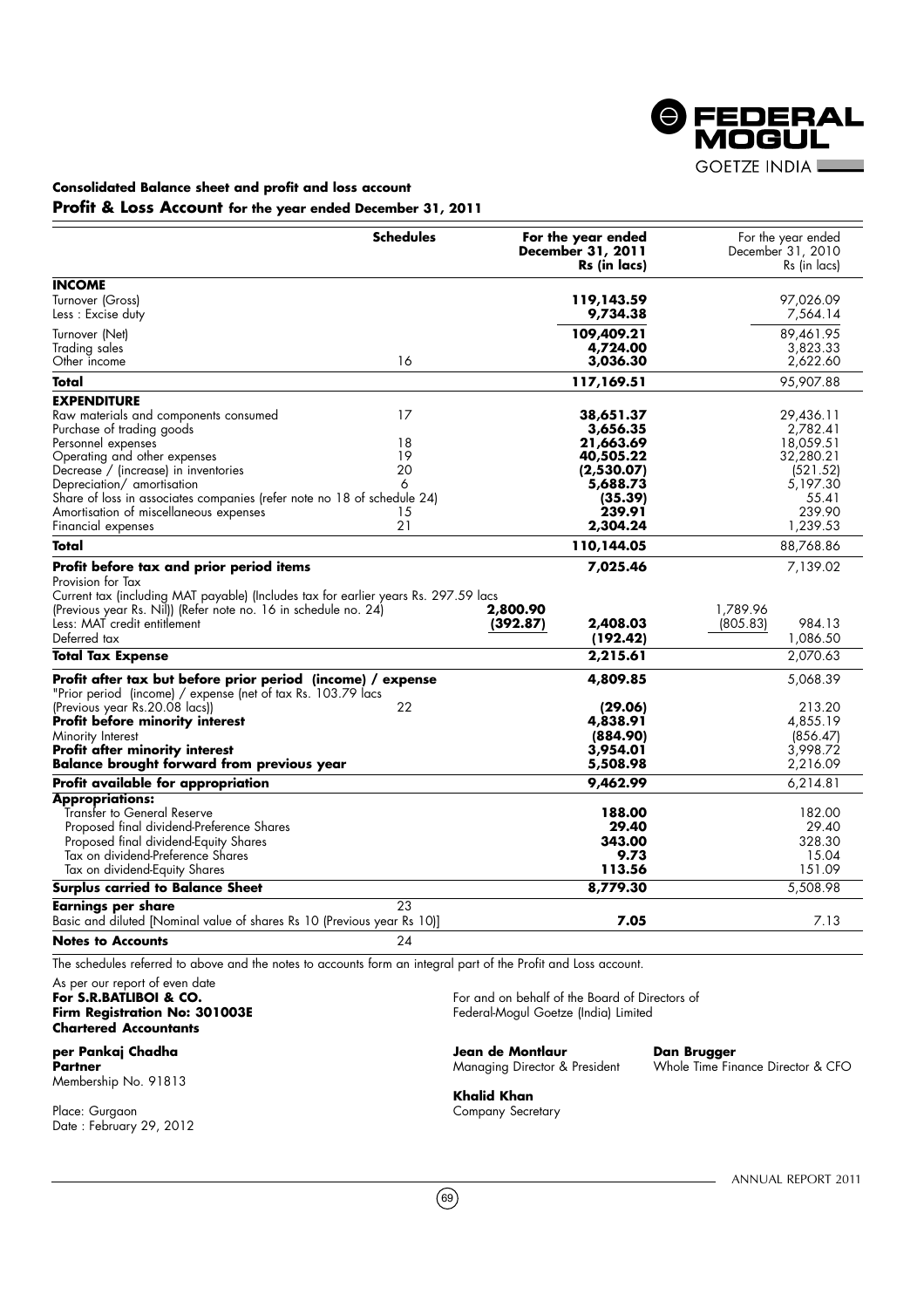

### **Consolidated Balance sheet and profit and loss account**

### **Schedule to the Accounts**

### **Schedule 1 : Share Capital**

|                                                                                 | As at                    | As at             |
|---------------------------------------------------------------------------------|--------------------------|-------------------|
|                                                                                 | <b>December 31, 2011</b> | December 31, 2010 |
|                                                                                 | Rs (in lacs)             | Rs (in lacs)      |
| <b>Authorised</b>                                                               |                          |                   |
| 80,000,000 (Previous Year 80,000,000) equity shares of Rs 10 each               | 8,000.00                 | 8,000.00          |
| <b>Issued</b>                                                                   |                          |                   |
| 55,632,130 (Previous Year 55,632,130) equity shares of Rs 10 each               | 5,563.21                 | 5,563.21          |
| Subscribed & Paid up                                                            |                          |                   |
| 55,632,130 * (Previous Year 55,632,130) equity shares of Rs 10 each, fully paid | 5,563.21                 | 5,563.21          |
| Total                                                                           | 5,563.21                 | 5,563.21          |

\* Of the above Equity Shares:

a) 1,252,680 (Previous year 1,252,680) equity shares have been allotted as Bonus Shares by capitalisation of General Reserve.

b) 8,429,183 (Previous year 8,429,183) equity shares have been allotted as Bonus Shares by capitalisation of Securities Premium Account.

c) 84,207 (Previous year 84,207) equity shares have been issued for consideration other than cash.

d) 33,408,581 (Previous year 33,408,581) equity shares are held by Federal Mogul Holding Limited, Mauritius, the parent company. Further 8,306,873 (Previous year 8,306,873) equity shares are held by Federal Mogul Vemogensuverwaltungs GMBH, a fellow subsidiary company. The ultimate holding company is Federal-Mogul Corporation, USA.

# **Schedule 2 : Reserves and Surplus**

|                                               | As at             | As at             |
|-----------------------------------------------|-------------------|-------------------|
|                                               | December 31, 2011 | December 31, 2010 |
|                                               | Rs (in lacs)      | Rs (in lacs)      |
| Capital Reserve                               | 56.55             | 56.55             |
| Capital subsidy                               | 1.12              | 1.12              |
| Securities Premium Account                    | 26,750.75         | 26,750.75         |
| Capital Redemption Reserve                    | 1,000.00          | 1,000.00          |
| General reserve                               |                   |                   |
| Balance as per last account                   | 313.00            | 131.00            |
| Add: Transferred from Profit and Loss Account | 188.00<br>501.00  | 182.00<br>313.00  |
| Profit and loss account                       | 8,779.30          | 5,508.98          |
| Total                                         | 37,088.72         | 33,630.40         |

# **Schedule 3 : Secured loans**

|                                                   | As at             | As at             |
|---------------------------------------------------|-------------------|-------------------|
|                                                   | December 31, 2011 | December 31, 2010 |
|                                                   | Rs (in lacs)      | Rs (in lacs)      |
| Term loans from banks                             | 800.00            | 1,200.00          |
| Interest accrued and due on term loans            | 10.67             | 12.82             |
| Vehicle loans from banks                          |                   | 1.13              |
| Working capital loans from banks                  | 8,580.61          | 3,607.29          |
| Interest accrued and due on working capital loans |                   | 1.22              |
| Total                                             | 9,391.28          | 4,822.46          |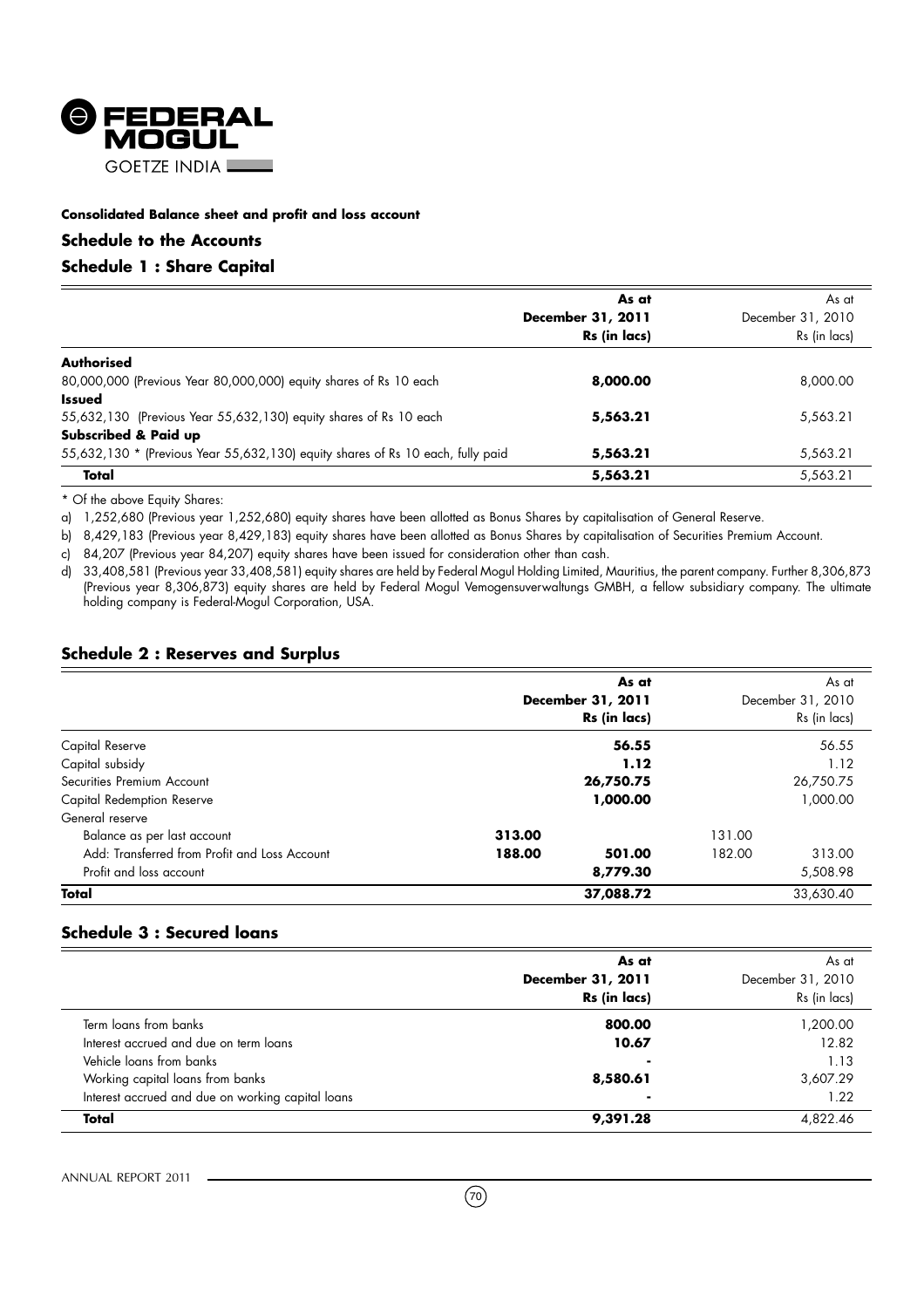

# **Schedule 3 : Secured loans**

- 1. Term loans repayable within one year Rs 400 lacs (Previous Year Rs 400 lacs)
- 2. Term loans from banks of Rs. 800 lacs (Previous year Rs 1,200 lacs) are secured by first pari passu charge on entire fixed assets of the Company including land and building and whole of moveable assets including plant & machinery, spares, tools and accessories, furniture & fixtures and other moveable assets of the Company.
- 3. Vehicle loans of Rs Nil (Previous year Rs 1.13 lacs) from banks are secured by way of hypothecation of the underlying vehicles.
- 4. Working capital loans from banks are secured against hypothecation of current assets of the Company, both present and future.

### **Schedule 4 : Unsecured Loans**

|                                                      | As at                             | As at             |
|------------------------------------------------------|-----------------------------------|-------------------|
|                                                      | December 31, 2011<br>Rs (in lacs) | December 31, 2010 |
|                                                      |                                   | Rs (in lacs)      |
| Unclaimed Fixed Deposits                             | 3.19                              | 3.64              |
| Short term loans & advances from                     |                                   |                   |
| - Others                                             | 61.00                             | 61.00             |
| Inter-corporate deposits*                            | 2,335.00                          | 1,450.00          |
| Interest accrued and due on inter-corporate deposits | 32.30                             | 11.64             |
|                                                      | 2,431.49                          | .526.28           |

\*Includes Rs. 2,335 lacs (Previous year Rs 1,450 lacs) due to fellow subsidiaries.

### **Schedule 5 : Deferred tax liabilities (net) :**

|                                                                                                                    | As at                    | As at             |
|--------------------------------------------------------------------------------------------------------------------|--------------------------|-------------------|
|                                                                                                                    | <b>December 31, 2011</b> | December 31, 2010 |
|                                                                                                                    | Rs (in lacs)             | Rs (in lacs)      |
| <b>Deferred Tax Liabilities</b>                                                                                    |                          |                   |
| Differences in depreciation and other differences in block of fixed assets<br>as per tax books and financial books | 3,570.40                 | 3,872.48          |
|                                                                                                                    |                          |                   |
| <b>Gross deferred tax liabilities</b>                                                                              | 3,570.40                 | 3,872.48          |
| <b>Deferred Tax Assets</b>                                                                                         |                          |                   |
| Unabsorbed Depreciation                                                                                            |                          | 237.78            |
| Effect of expenditure debited to profit and loss account in the current/ earlier year                              |                          |                   |
| but allowed for tax purposes in following years                                                                    | 2,043.19                 | 1,897.10          |
| Provision for doubtful debts                                                                                       | 19.93                    | 37.91             |
| <b>Gross Deferred Tax Assets</b>                                                                                   | 2,063.12                 | 2,172.79          |
| <b>Net Deferred Tax Liabilities</b>                                                                                | 1,507.28                 | 1,699.69          |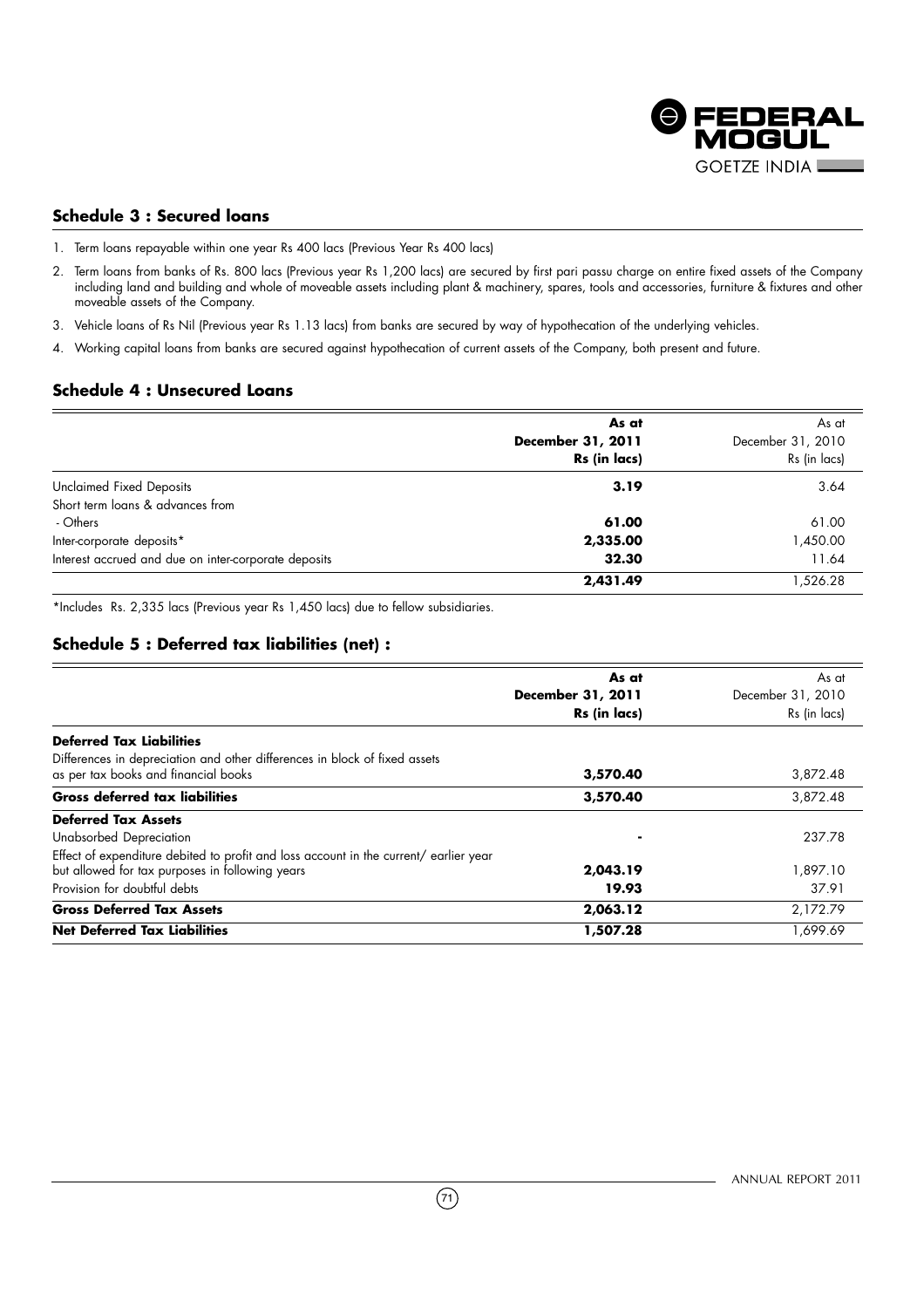

## **Consolidated Balance sheet and profit and loss account**

# **Schedule to the Accounts**

# **Schedule 6 : Fixed Assets** Rs. (in lacs)

|                                                                                                     | Freehold<br>Land         | Leasehold<br>Land | <b>Buildings</b> | <b>Furniture</b><br>& Fittings<br>and Office<br><b>Equipments</b> | Plant<br>and<br>Machinery |        | Vehicles Intangibles* | Total     | <b>Previous</b><br>Year |
|-----------------------------------------------------------------------------------------------------|--------------------------|-------------------|------------------|-------------------------------------------------------------------|---------------------------|--------|-----------------------|-----------|-------------------------|
| Gross Block                                                                                         |                          |                   |                  |                                                                   |                           |        |                       |           |                         |
| At 01.01.2011                                                                                       | 1,485.18                 | 362.85            | 8,245.73         | 1,407.86                                                          | 61,008.93                 | 444.40 | 712.11                | 73,667.06 | 71,186.85               |
| <b>Additions</b>                                                                                    |                          |                   | 471.84           | 18.99                                                             | 12,764.87                 | 36.89  |                       | 13,292.59 | 4,401.19                |
| Deductions                                                                                          |                          |                   |                  | 2.72                                                              | 831.05                    | 37.04  |                       | 870.81    | 1,921.11                |
| At 31.12.2011                                                                                       | 1,485.18                 | 362.85            | 8,717.57         | 1,424.13                                                          | 72,942.75                 | 444.25 | 712.11                | 86,088.84 | 73,666.93               |
| Depreciation                                                                                        |                          |                   |                  |                                                                   |                           |        |                       |           |                         |
| At 01.01.2011                                                                                       | $\sim$                   | 18.90             | 2,728.47         | 719.71                                                            | 32,251.71                 | 284.68 | 599.83                | 36,603.30 | 32,820.93               |
| For the year                                                                                        | $\overline{\phantom{a}}$ | 7.24              | 278.34           | 72.34                                                             | 5,190.08                  | 57.54  | 83.19                 | 5,688.73  | 5,197.30                |
| Deletions / adjustments                                                                             | $\overline{\phantom{a}}$ |                   |                  | 1.24                                                              | 376.52                    | 16.27  |                       | 394.03    | 1,414.95                |
| At 31.12.2011                                                                                       | $\blacksquare$           | 26.14             | 3,006.81         | 790.81                                                            | 37,065.27                 | 325.95 | 683.02                | 41,898.00 | 36,603.28               |
| Depreciation for previous year                                                                      |                          | 7.24              | 307.20           | 70.17                                                             | 4,658.12                  | 85.54  | 69.03                 | 5,197.30  |                         |
| Net Block                                                                                           |                          |                   |                  |                                                                   |                           |        |                       |           |                         |
| At 31.12.2011                                                                                       | 1,485.18                 | 336.71            | 5,710.76         | 633.32                                                            | 35,877.48                 | 118.30 | 29.09                 | 44,190.84 | 37,063.65               |
| At 31.12.2010                                                                                       | 1,485.18                 | 343.95            | 5,517.26         | 688.15                                                            | 28,757.21                 | 159.72 | 112.28                | 37,063.75 | 38,365.93               |
| Capital work-in-progress including capital advances Rs 225.15 lacs (Previous Year Rs 1,387.85 lacs) |                          |                   |                  |                                                                   |                           |        |                       | 3,887.65  | 3,586.17                |

Note:

1. Freehold Land and building include the following ownership of which has been transfered to the Company persuant to a High Court Order dated May 13, 2003 in a scheme of amalgamation of Escorts Pistons Limited and Coupled Investment Private Limited with Goetze (India) Limited:

a) Freehold Land (at cost) Rs. 900.65 lacs (Previos year Rs. 900.65 lacs) included in Freehold Land.

b) Building (at cost) Rs. 1261.39 lacs (Previous year Rs. 1261.39 lacs ) constructed on the land mentioned in a) above, included in Buildings.

c) Residential flats (at cost) of Rs. 76.04 lacs (Previous year 76.04 lacs) included in Buildings.

2. Leasehold Land includes (at cost) Rs.155.60 lacs (Previous year Rs. 155.60 lacs) pending registration in the name of the Company.

3. \*Includes Design and Drawings and Patents and Trade Marks (valued at Re. 1).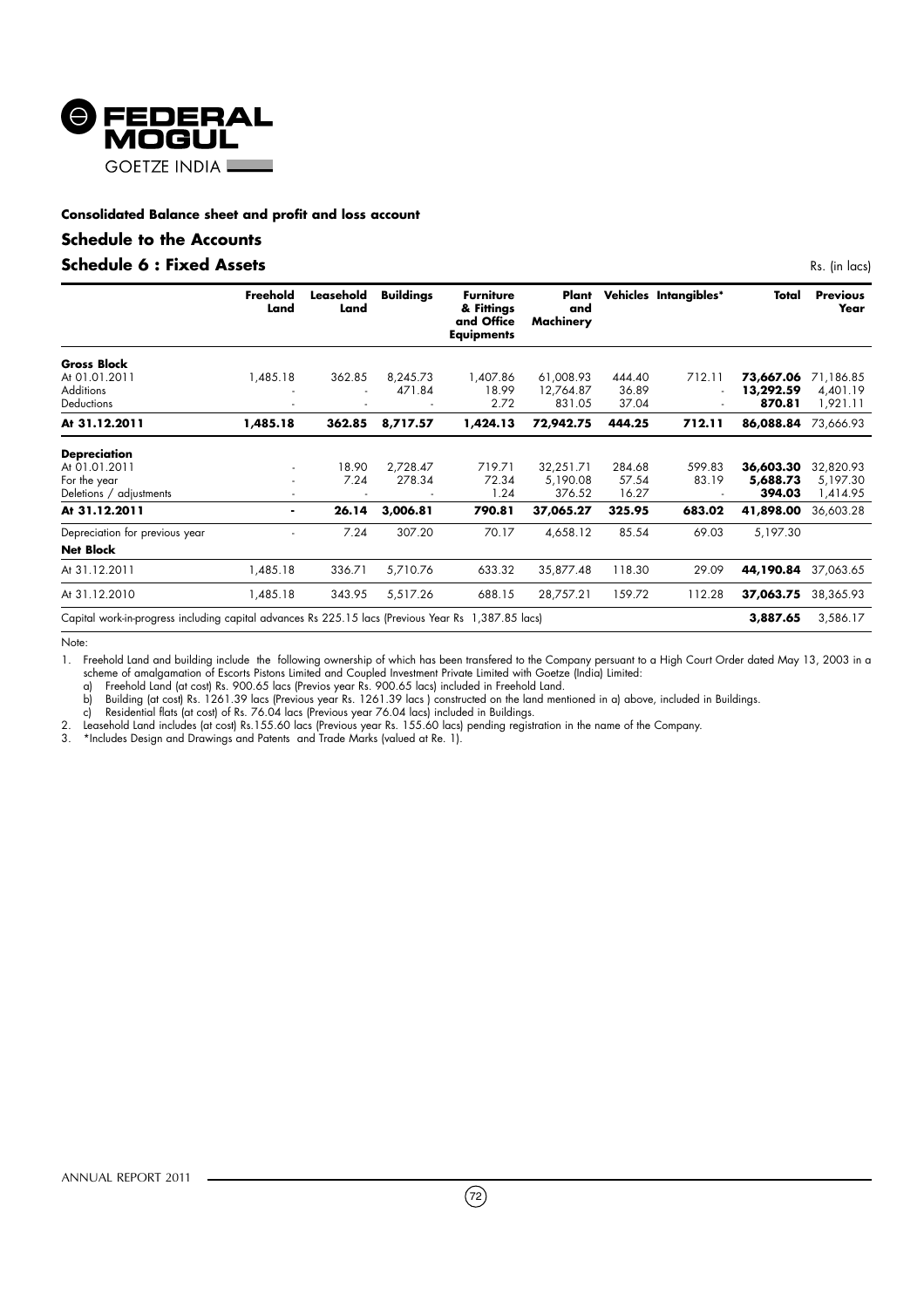

# **Consolidated Balance sheet and profit and loss account**

# **Schedule to the Accounts**

# **Schedule 7 : Investments**

|          |                                                                                                                           |         | As at<br>December 31, 2011<br>Rs (in lacs) |         | As at<br>December 31, 2010<br>Rs (in lacs) |
|----------|---------------------------------------------------------------------------------------------------------------------------|---------|--------------------------------------------|---------|--------------------------------------------|
|          | Non-trade Long Term (at cost) (unquoted)                                                                                  |         |                                            |         |                                            |
|          | <b>A</b> Government Securities                                                                                            |         |                                            |         |                                            |
|          | National savings certificates* (cost Rs 1.42 lacs)                                                                        |         | 1.42                                       |         | 1.42                                       |
| В        | <b>Investments in Associates</b>                                                                                          |         |                                            |         |                                            |
|          | (i) GTZ Securities                                                                                                        |         |                                            |         |                                            |
|          | 9,23,000 (Previous year-9,23,000) equity shares of Rs 5 each, fully paid                                                  | 46.15   |                                            | 46.15   |                                            |
|          | Less: Share of losses in associate                                                                                        | (46.15) |                                            | (46.15) |                                            |
|          | Carrying value of investment<br>(ii) GI Power Corporation Limited (refer note 18 of schedule 24)                          |         |                                            |         |                                            |
| $\alpha$ | 3,889,600 (Previous year-3,889,600) equity shares of Rs 5 each, fully paid                                                |         |                                            | 194.48  |                                            |
|          | Add: Share of profit/(loss) in associate                                                                                  |         |                                            | (35.39) |                                            |
|          | Carrying value of investment                                                                                              |         |                                            |         | 159.09                                     |
| b        | 17,528,800 (Previous year - 17,528,800) 8% cumulative convertible redeemable                                              |         |                                            |         |                                            |
|          | Preference Shares of Rs.5 each fully paid**                                                                               |         |                                            |         | 876.44                                     |
| C.       | <b>Other investments</b>                                                                                                  |         |                                            |         |                                            |
| (i)      | <b>Nanz Food Products Limited</b>                                                                                         |         |                                            |         |                                            |
|          | 1,00,000 (Previous year-1,00,000) 6% redeemable cumulative                                                                |         |                                            |         |                                            |
|          | preference shares of Rs.10 each fully paid                                                                                | 10.00   |                                            | 10.00   |                                            |
|          | Less : Provision for diminution in the value of investment                                                                | (10.00) |                                            | (10.00) |                                            |
|          | <b>Current Investments (Unquoted)</b>                                                                                     |         |                                            |         |                                            |
|          | GI Power Corporation Limited (refer note 18 of schedule 24)                                                               |         |                                            |         |                                            |
| a        | 3,889,600 (Previous year-3,889,600) equity shares of Rs 5 each, fully paid                                                | 159.09  |                                            |         |                                            |
|          | Add: Share of profit/(loss) in associate                                                                                  | 35.39   |                                            |         |                                            |
|          | Carrying value of investment                                                                                              |         | 194.48                                     |         |                                            |
| b        | 17,528,800 (Previous year-17,528,800) 8% cumulative convertible redeemable<br>Preference Shares of Rs.5 each fully paid** |         | 876.44                                     |         |                                            |
|          | Total                                                                                                                     |         | 1,072.34                                   |         | 1,036.95                                   |

\* The investment is pledged with Sale Tax Authorities

\*\* Cumulative Convertible Redeemable Preference Shares of Rs. 5 each fully paid of GI Power Corporation Limited are redeemable on or before July 25, 2014 at the option of the Company.

# **Schedule 8 : Inventories (at lower of cost and net realisable value)**

|                                                                                        | As at             | As at             |
|----------------------------------------------------------------------------------------|-------------------|-------------------|
|                                                                                        | December 31, 2011 | December 31, 2010 |
|                                                                                        | Rs (in lacs)      | Rs (in lacs)      |
| Raw materials and components                                                           | 3,285.91          | 2,380.92          |
| (Including stock in transit Rs 695.23 lacs (Previous year Rs 1,969.42 lacs)            |                   |                   |
| Stores and spares (Including materials in transit Rs 12.45 lacs (Previous year Rs Nil) | 1,479.00          | 1,439.28          |
| Loose tools                                                                            | 625.30            | 532.57            |
| Work-in-progress                                                                       | 4,513.38          | 3,465.98          |
| Reusable scrap                                                                         | 23.01             | 30.00             |
| Finished goods - Manufactured                                                          | 4,197.76          | 2,900.52          |
| - Trading                                                                              | 490.31            | 297.89            |
| Total                                                                                  | 14,614.67         | 11,047.16         |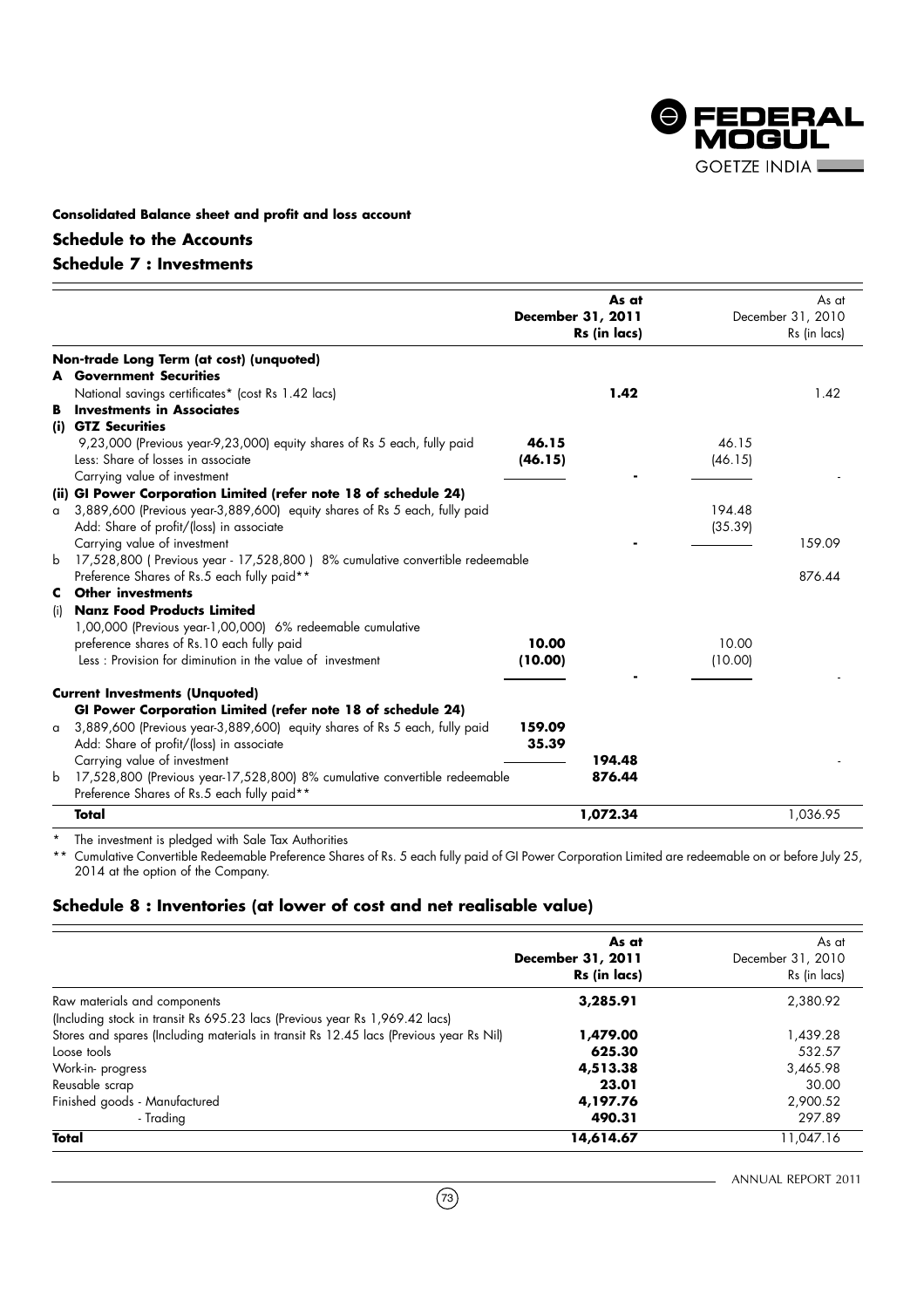

# **Consolidated Balance sheet and profit and loss account Schedule to the Accounts Schedule 9 : Sundry Debtors**

|                                                                                              | As at<br><b>December 31, 2011</b><br>Rs (in lacs) | As at<br>December 31, 2010<br>Rs (in lacs) |
|----------------------------------------------------------------------------------------------|---------------------------------------------------|--------------------------------------------|
| Debts outstanding for a period exceeding six months                                          |                                                   |                                            |
| Unsecured, considered good                                                                   | 72.37                                             | 122.04                                     |
| Unsecured, considered doubtful                                                               | 61.43                                             | 111.54                                     |
| Other                                                                                        |                                                   |                                            |
| Secured, considered good                                                                     | 232.85                                            | 220.65                                     |
| Unsecured, considered good                                                                   | 15,527.57                                         | 12,288.33                                  |
|                                                                                              |                                                   |                                            |
|                                                                                              | 15,894.22                                         | 12,742.56                                  |
| Less: Provision for doubtful debts                                                           | 61.43                                             | 111.54                                     |
|                                                                                              |                                                   |                                            |
| Total                                                                                        | 15,832.79                                         | 12,631.02                                  |
| <b>Schedule 10: Cash and Bank balances</b>                                                   |                                                   |                                            |
| Cash on hand                                                                                 | 0.02                                              | 0.37                                       |
| Balances with scheduled banks:                                                               |                                                   |                                            |
| - On current accounts                                                                        | 323.39                                            | 748.80                                     |
| - On deposit accounts (pledged with Government authorities)                                  | 55.02                                             | 54.19                                      |
| - On unpaid dividend accounts                                                                | 8.60                                              | 15.00                                      |
| <b>Fixed Deposits with Banks</b>                                                             | 800.00                                            |                                            |
| Total                                                                                        | 1,187.03                                          | 818.36                                     |
|                                                                                              |                                                   |                                            |
| <b>Schedule 11: Other Current Assets</b>                                                     |                                                   |                                            |
| Fixed Assets held for sale (at lower of net book value and estimated net realisable value)   | 105.78                                            | 1.82                                       |
| Interest accrued on deposits                                                                 | 8.47                                              | 6.96                                       |
| DEPB benefits receivable                                                                     | 695.94                                            | 584.71                                     |
| Insurance claim receivable                                                                   | 11.14                                             | 9.76                                       |
| Total                                                                                        | 821.33                                            | 603.25                                     |
|                                                                                              |                                                   |                                            |
| <b>Schedule 12: Loans and Advances</b>                                                       |                                                   |                                            |
| Unsecured considered good                                                                    |                                                   |                                            |
| Advances recoverable in cash or in kind or for value to be received                          | 1,457.79                                          | 1,868.22                                   |
| Security deposits                                                                            | 717.25                                            | 709.33                                     |
| Balance with excise authorities (Considered doubtful Rs. 58.90 lacs (Previous year Rs. Nil)) | 2,672.68                                          | 1,109.34                                   |
| Advance payment of tax (net of provision Rs. 7,271.71 lacs,                                  |                                                   |                                            |
| (Previous year Rs. 4,850.68 lacs))                                                           | 651.87                                            | 647.16                                     |
| (Considered doubtful Rs. Nil (Previous year Rs. 76.94 lacs))                                 |                                                   |                                            |
| MAT credit entitlement                                                                       | 1,830.82                                          | 1,685.84                                   |
| Advance payment of fringe benefit tax (net of provision Rs. 448.62 lacs,                     |                                                   |                                            |
| (Previous year Rs. 448.62 lacs))                                                             |                                                   | 24.62                                      |
|                                                                                              | 7,330.41                                          | 6,044.51                                   |
| Less: Provision for doubtful advances                                                        | 58.90                                             | 76.95                                      |
| Total                                                                                        | 7,271.51                                          | 5,967.56                                   |
| <b>Schedule 13 : Current Liabilities</b>                                                     |                                                   |                                            |
| Acceptances                                                                                  | 1,686.58                                          | 810.15                                     |
| Sundry creditors                                                                             |                                                   |                                            |
| a) total outstanding dues of Micro and Small Enterprises (refer note no. 12 to schedule 24)  | 194.84                                            | 169.32                                     |
| b) total outstanding dues of creditors other than Micro and Small Enterprises                | 19,490.79                                         | 14,860.10                                  |
| Amounts due to Investors Education & Protection fund (as and when due) - unpaid dividends    | 8.60                                              | 15.00                                      |
| Advance received from Customers                                                              | 2.66                                              |                                            |
| Other liabilities                                                                            | 1,594.22                                          | 1,051.00                                   |
| Security deposit                                                                             | 296.78                                            | 270.26                                     |
| Interest accrued but not due on loans                                                        | 38.70                                             | 41.96                                      |
| <b>Book Overdraft</b>                                                                        | 161.42                                            |                                            |
| Total                                                                                        | 23,474.59                                         | 17,217.79                                  |
|                                                                                              |                                                   |                                            |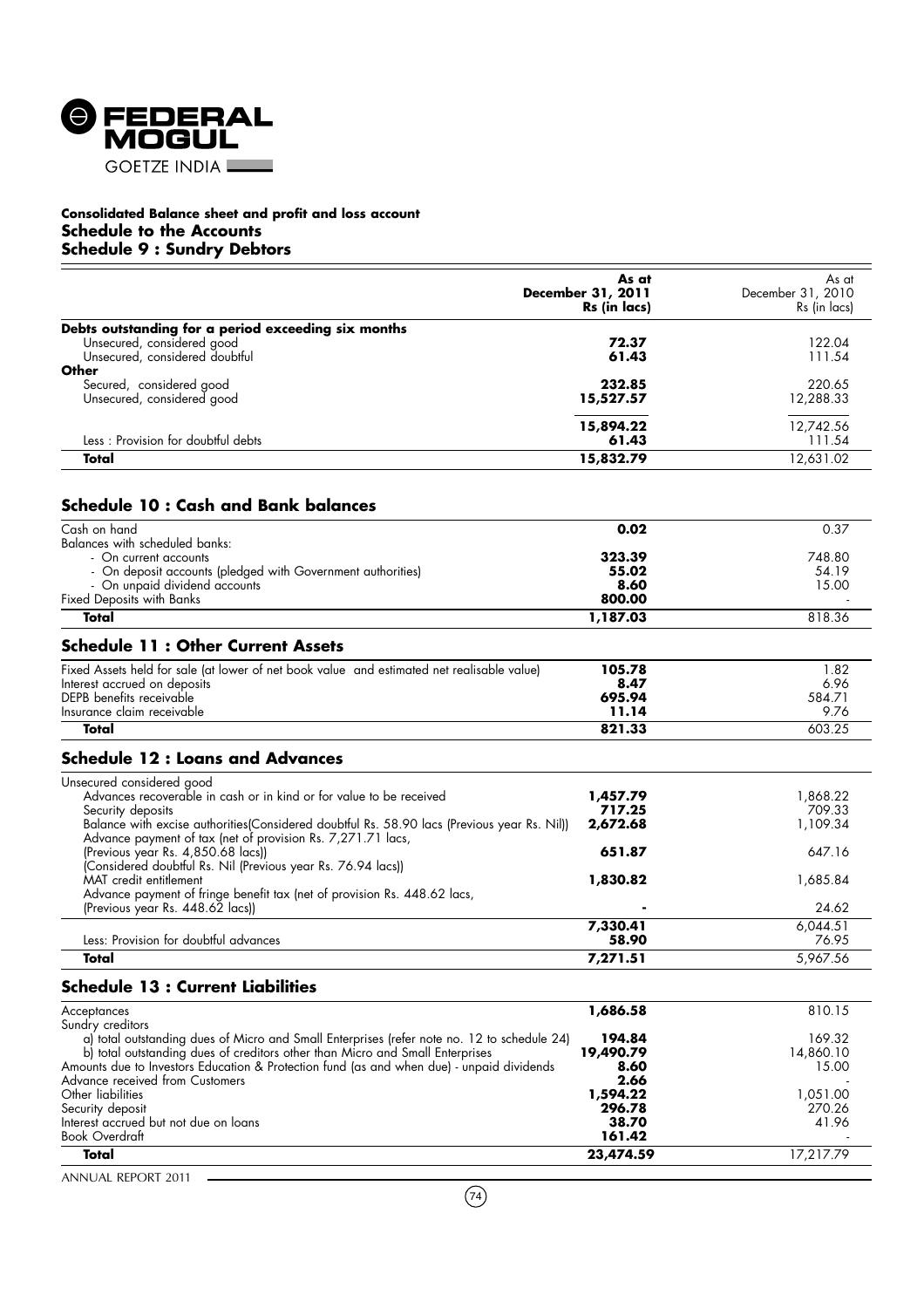

# **Consolidated Balance sheet and profit and loss account Schedule to the Accounts Schedule 14 : Provisions**

|                                                                                              | As at<br>December 31, 2011<br>Rs (in lacs) | As at<br>December 31, 2010<br>Rs (in lacs) |
|----------------------------------------------------------------------------------------------|--------------------------------------------|--------------------------------------------|
| Provision for compensated absences                                                           | 683.92                                     | 695.60                                     |
| Provision for gratuity (Refer note 11 to Schedule 24)                                        | 2,773.13                                   | 2,576.75                                   |
| Provision for current tax (net of advance tax)                                               |                                            |                                            |
| Provision for regulatory matters*                                                            | 943.26                                     | 424.91                                     |
| Provision for non fulfilment of export obligations**                                         | 214.89                                     | 932.31                                     |
| Proposed dividend                                                                            | 372.40                                     | 357.70                                     |
| Tax on proposed dividend                                                                     | 123.29                                     | 121.24                                     |
| Total                                                                                        | 5,110.89                                   | 5,108.51                                   |
| * Provision for regulatory matters (Refer note no. 16 in schedule no. 24)                    |                                            |                                            |
| Opening balance                                                                              | 424.91                                     | 93.14                                      |
| Provision made during the year                                                               | 788.10                                     | 845.00                                     |
| Utilised during the year                                                                     | 269.75                                     | 513.23                                     |
| Closing balance                                                                              | 943.26                                     | 424.91                                     |
| ** Provision for non fulfilment of export obligations (Refer note no. 15 in schedule no. 24) |                                            |                                            |
| Opening balance                                                                              | 932.32                                     | 822.76                                     |
| Provision made during the year                                                               | 73.58                                      | 109.55                                     |
| Written back during the year                                                                 | 130.66                                     |                                            |
| Utilised during the year                                                                     | 660.35                                     |                                            |
| Closing balance                                                                              | 214.89                                     | 932.31                                     |

# **Schedule 15 : Miscellaneous Expenditure\***

| Balance as per last balance sheet | 239.91 | 479.81 |        |
|-----------------------------------|--------|--------|--------|
| Less: Written off                 | 239.91 | 239.90 |        |
|                                   |        |        | 239.91 |
| Total                             |        |        | 239.91 |

\* Amount represents the impact of transitional provision on adoption of notified Accounting Standard 15 (revised).

# **Schedule 16 : Other Income**

| Interest on:                                           |          |          |
|--------------------------------------------------------|----------|----------|
| Bank deposits (TDS Rs 0.18 lacs, Previous year Rs Nil) | 19.74    | 1.21     |
| Others (TDS Rs 2.58 lacs, Previous year Rs 3.01 lacs)  | 21.55    | 19.79    |
| Sale of scrap                                          | 2,205.72 | 1,671.42 |
| Duty drawback/ Exim scrip realisation                  | 352.27   | 344.38   |
| Cash discount                                          |          | 4.62     |
| Lease Rent                                             |          | 0.30     |
| Excess provision written back                          | 212.78   | 65.73    |
| Provision for doubtful debts written back              |          | 13.77    |
| Foreign exchange fluctuation (net)                     |          | 97.77    |
| Management support charges                             |          | 46.80    |
| Miscellaneous income                                   | 224.24   | 356.81   |
| Total                                                  | 3,036.30 | 2,622.60 |

# **Schedule 17 : Raw materials and Components Consumed**

| Inventories as at December 31, 2010<br>Add: Purchases | 2,380.92<br>39,556.35 | .663.90<br>30,153.13  |
|-------------------------------------------------------|-----------------------|-----------------------|
| Inventories as at December 31, 2011                   | 41,937.27<br>3,285.90 | 31,817.03<br>2.380.92 |
| Total                                                 | 38,651.37             | 29,436.11             |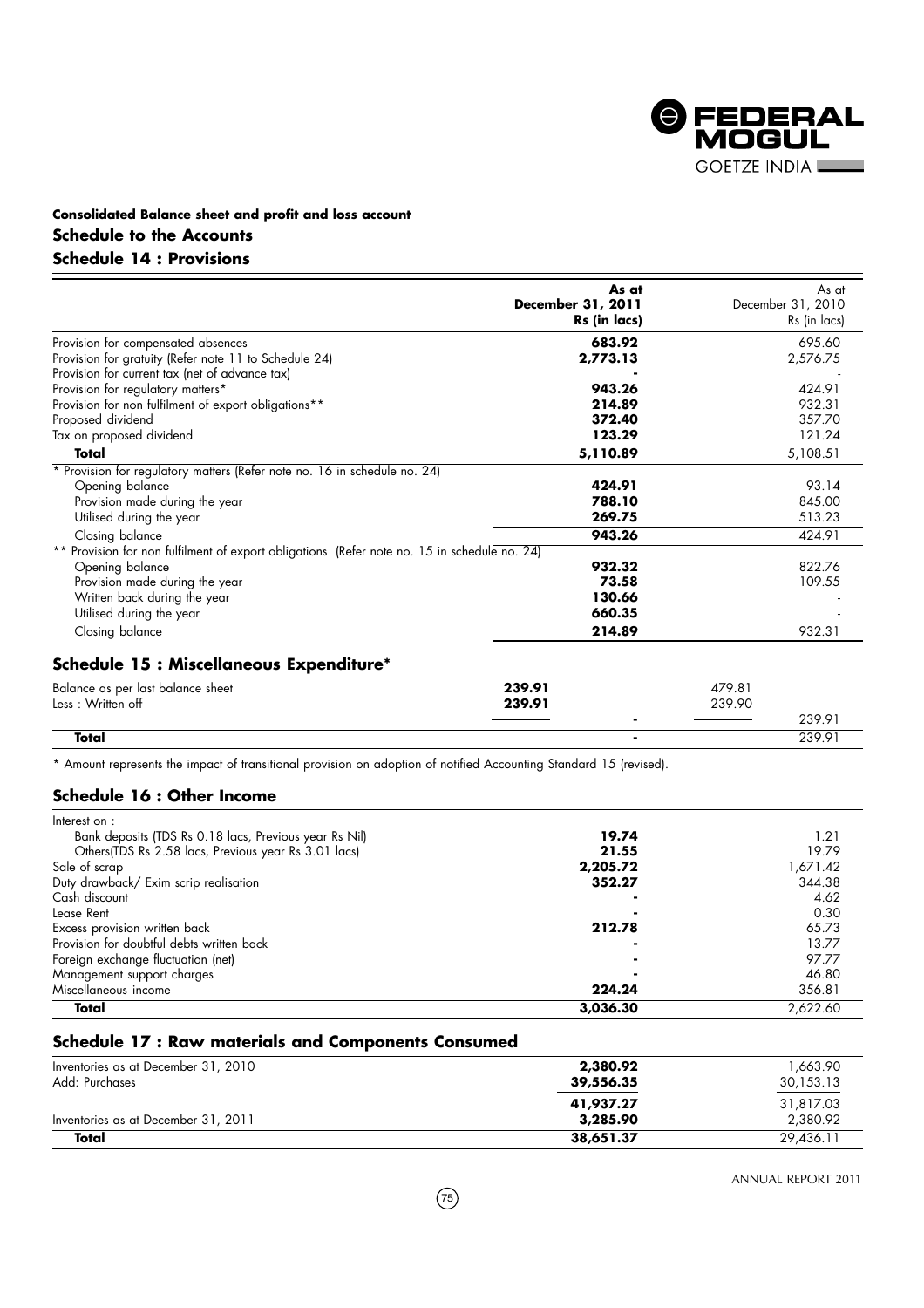

# **Consolidated Balance sheet and profit and loss account Schedule to the Accounts Schedule 18 : Personnel Expenses**

|                                                                  | As at<br>December 31, 2011<br>Rs (in lacs) | As at<br>December 31, 2010<br>Rs (in lacs) |
|------------------------------------------------------------------|--------------------------------------------|--------------------------------------------|
| Salaries, wages and bonus (refer note no. 14 in schedule no. 24) | 18,545.15                                  | 15,229.48                                  |
| Contribution to provident fund and other funds                   | 1,151.31                                   | 1,178.49                                   |
| Contribution to superannuation fund                              | 109.96                                     | 69.47                                      |
| Contribution to gratuity (Refer note 11 to Schedule 24)          | 247.91                                     | 245.64                                     |
| Workmen and staff welfare expenses                               | 1,609.36                                   | 1,336.43                                   |
| Total                                                            | 21,663.69                                  | 18.059.51                                  |

# **Schedule 19 : Operating and Other Expenses**

| Screable 17: Operanny and Onicr Expenses                                |           |        |           |
|-------------------------------------------------------------------------|-----------|--------|-----------|
| Consumption of stores and spares (refer Note no. 14 in schedule no. 24) | 14,281.45 |        | 10,414.38 |
| Sub-contracting expenses                                                | 2,187.97  |        | 1,883.35  |
| Power and fuel                                                          | 6,811.09  |        | 5,856.37  |
| Freight and forwarding charges                                          | 2,374.98  |        | 2,297.32  |
| Rent                                                                    | 398.50    |        | 526.44    |
| Rates and taxes                                                         | 825.75    |        | 562.26    |
| Insurance                                                               | 152.54    |        | 69.68     |
| Repairs and maintenance                                                 |           |        |           |
| - Plant and machinery                                                   | 284.24    | 280.24 |           |
| - Buildings                                                             | 259.46    | 319.66 |           |
| - Others                                                                | 1,386.42  | 503.96 |           |
|                                                                         | 1,930.12  |        | 1,103.86  |
| Advertising and sales promotion                                         | 5,147.81  |        | 4,310.61  |
| Cash discounts                                                          | 126.71    |        |           |
| Management Support Charges (refre note 17 of schedule 24)               | 498.52    |        | 411.67    |
| Royalty                                                                 | 1,483.20  |        | 1,162.30  |
| Product rectification charges                                           | 64.94     |        | 57.08     |
| Legal and professional fees                                             | 531.60    |        | 521.46    |
| Technical training charges                                              | 7.15      |        |           |
| Travelling and conveyance                                               | 572.62    |        | 461.05    |
| Communication costs                                                     | 153.39    |        | 153.59    |
| Printing and stationery                                                 | 106.23    |        | 105.08    |
| Directors sitting fees                                                  | 10.80     |        | 11.67     |
| Payment to Auditor                                                      |           |        |           |
| As auditor:                                                             |           |        |           |
| - Audit fee                                                             | 33.75     | 42.00  |           |
| - Tax audit fee                                                         | 24.25     | 25.85  |           |
| - Limited reviews                                                       | 8.50      | 9.00   |           |
| - Out-of-pocket expenses                                                | 7.15      | 7.52   |           |
| In other manner:                                                        |           |        |           |
| - Certification and others matters                                      | 2.50      | 2.25   |           |
|                                                                         | 76.15     |        | 86.62     |
| Charity & donation                                                      | 20.55     |        | 0.29      |
| Provision for regulatory matters (Refer note no. 16 in schedule no. 24) | 133.15    |        | 845.00    |
| Provision for doubtful debts                                            |           |        | 2.27      |
| Loss on sale of Non-trade Current Investments                           |           |        | 75.00     |
| Exchange difference (net)                                               | 1,222.25  |        |           |
| Loss on sale / discard of fixed assets (net)                            | 219.82    |        | 422.84    |
| Provision for doubtful advances                                         | 58.90     |        | 76.94     |
| Advances written off                                                    | 198.17    |        | 39.35     |
| Increase/ (decrease) of excise duty on finished goods                   | 185.73    |        | 136.38    |
| Miscellaneous expenses                                                  | 725.13    |        | 687.35    |
| Total                                                                   | 40,505.22 |        | 32,280.21 |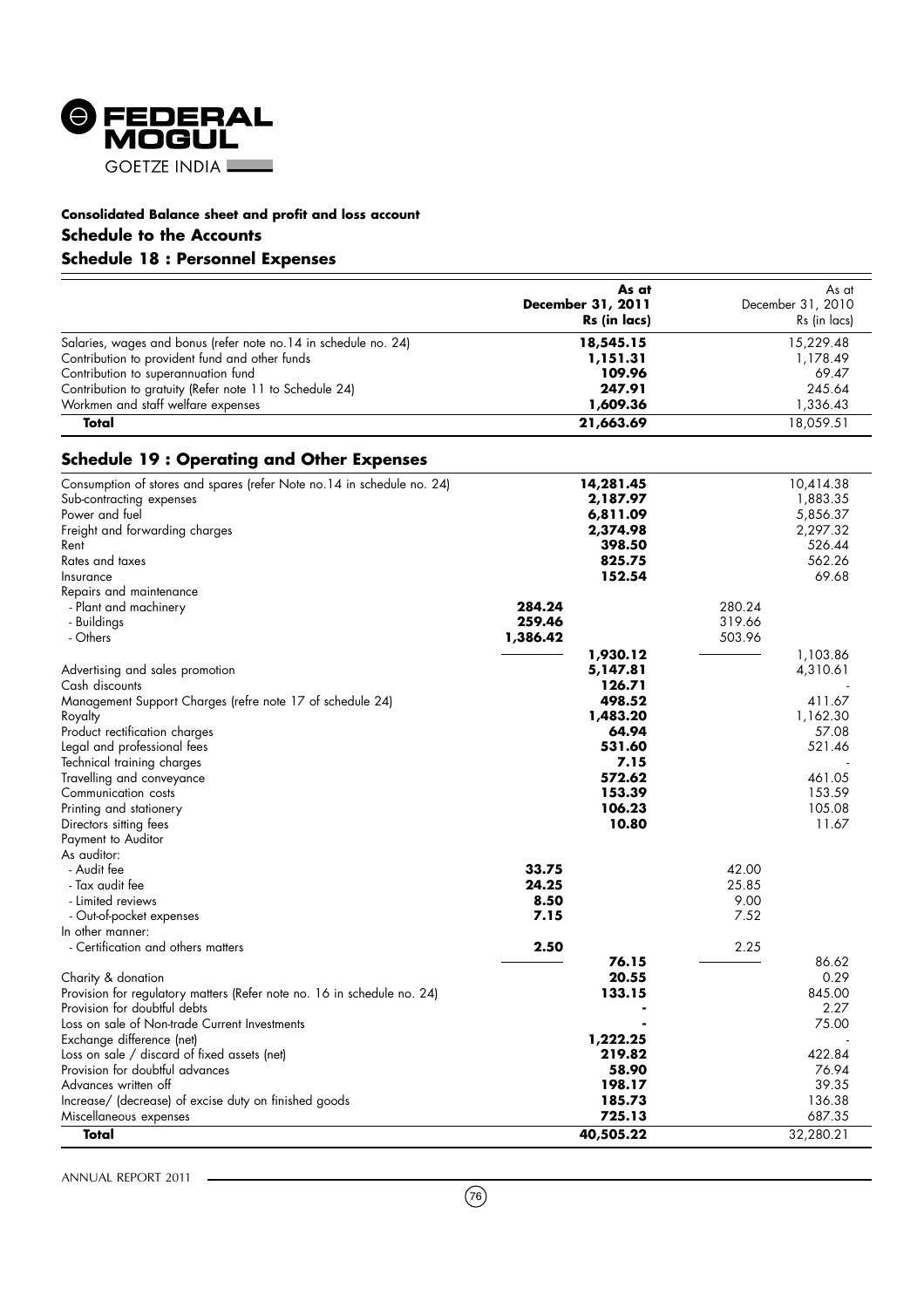

# **Consolidated Balance sheet and profit and loss account**

# **Schedule to the Accounts**

# **Schedule 20 : Decrease/(increase) in Inventories**

|                                     | For the year ended<br>December 31, 2011 | For the year ended<br>December 31, 2010 |
|-------------------------------------|-----------------------------------------|-----------------------------------------|
|                                     | Rs (in lacs)                            | Rs (in lacs)                            |
| Inventories as at December 31, 2010 |                                         |                                         |
| - Work-in-progress                  | 3,465.98                                | 3,088.10                                |
| - Finished goods - Manufactured     | 2,900.52                                | 2,747.93                                |
| - Trading                           | 297.89                                  | 316.45                                  |
| - Reusable Scrap                    | 30.00                                   | 20.39                                   |
|                                     | 6,694.39                                | 6,172.87                                |
| Inventories as at December 31, 2011 |                                         |                                         |
| - Work-in-progress                  | 4,513.38                                | 3,465.98                                |
| - Finished goods - Manufactured     | 4,197.76                                | 2,900.52                                |
| - Trading                           | 490.31                                  | 297.89                                  |
| - Reusable Scrap                    | 23.01                                   | 30.00                                   |
|                                     | 9,224.46                                | 6,694.39                                |
|                                     | (2,530.07)                              | (521.52)                                |

# **Schedule 21 : Financial Expenses**

| Total                                                                                           | 2,304.24 | 1.239.53 |
|-------------------------------------------------------------------------------------------------|----------|----------|
| Bank charges                                                                                    | 90.51    | 154.53   |
| (Refer note no. 16 in schedule no. 24)                                                          | 1,048.35 | 453.86   |
| - others (Includes Rs 357.36 lacs on account of interest payable on certain regulatory matters) |          |          |
| - to banks                                                                                      | 1,165.38 | 409.68   |
| - to term loans                                                                                 |          | 221.46   |
| Interest                                                                                        |          |          |

# **Schedule 22: Prior Period (income) / expense**

| - Prior period income                                         |          |         |         |        |
|---------------------------------------------------------------|----------|---------|---------|--------|
| Excess provision for Sales promotion expenses                 |          |         | 176.51  |        |
| Excess provision for EPCG Liability                           | 130.66   |         |         |        |
| Excess provision for TDS recoverable                          | 76.94    |         |         |        |
| <b>Raw Material Consumption</b>                               | 112.28   |         |         |        |
| Less: Tax on prior year income                                | (103.79) | 216.09  | (20.08) | 156.43 |
| - Prior period expenses                                       |          |         |         |        |
| Depreciation/ amortisation                                    |          | 18.12   |         |        |
| Power and fuel                                                |          |         |         | 14.29  |
| Rates and taxes                                               |          | 153.57  |         | 15.42  |
| Contribution to gratuity - Actuarial gains wrongly recognised |          |         |         | 339.92 |
| Salaries, wages and bonus                                     |          | 15.34   |         |        |
|                                                               |          | (29.06) |         | 213.20 |

# **Schedule 23 : Earnings per share (EPS)**

| Weighted average number of equity shares in calculating basic |            |            |
|---------------------------------------------------------------|------------|------------|
| and diluting earning per share                                | 55,632,130 | 55,632,130 |
| Earning per share                                             | 7.05       | 7.13       |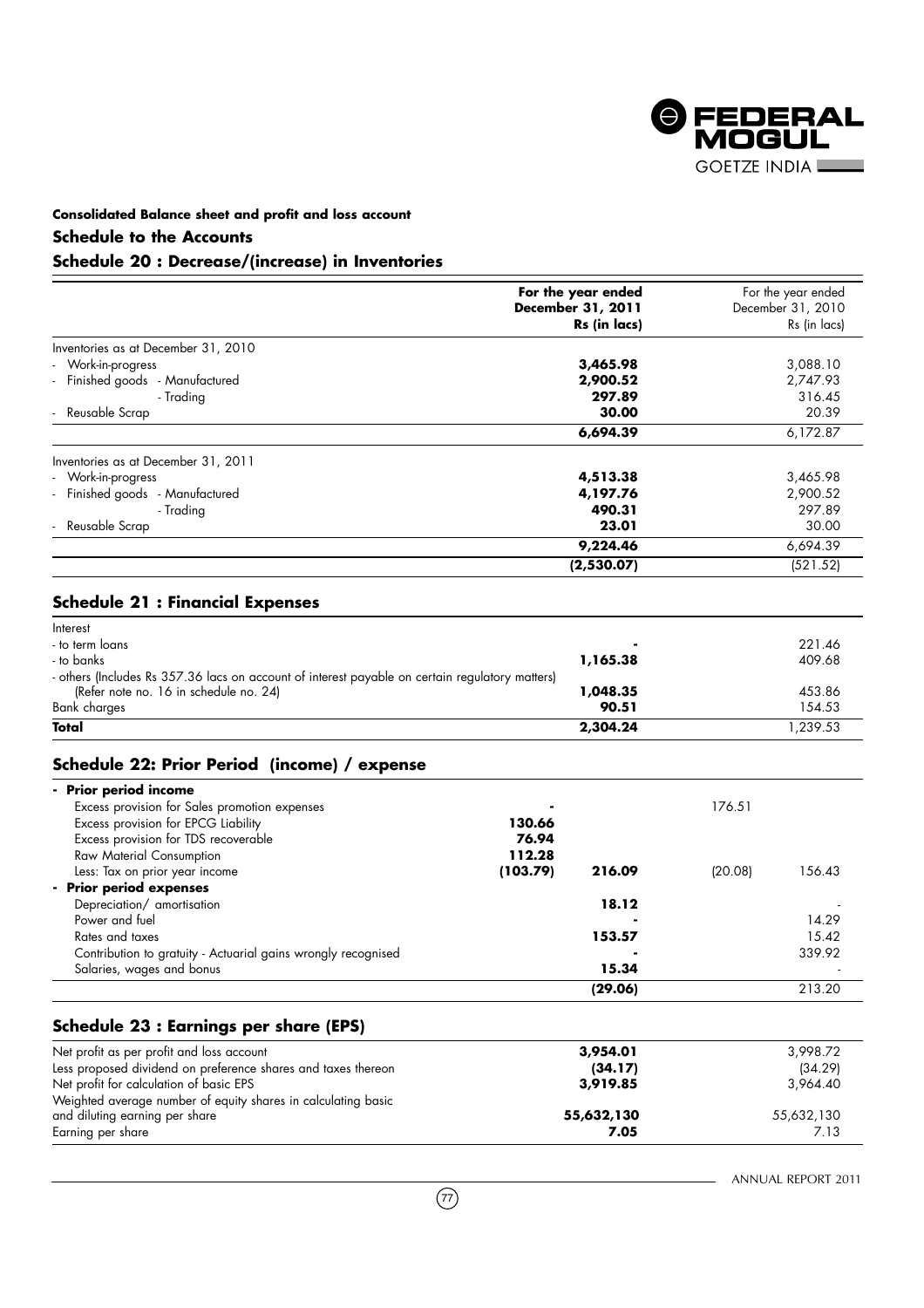

# **SCHEDULES 1 - 24 (Contd.)**

# **Schedule 24: Notes to Consolidated financial statements**

#### **1. Background**

Federal-Mogul Goetze (India) Limited ('FMGIL' or 'the Company'), is inter-alia engaged in the manufacture, supply and distribution of 'automotive components' used in two/three/four wheeler automobiles.

The Company has one subsidiary namely Federal-Mogul TPR (India) Limited (FMTPR). FMTPR was promoted for manufacturing of steel rings used in two/ three/ four wheeler automobiles, in technical collaboration with Teikoku Piston Rings Co. Limited, Japan and T & N Investments Limited, a group company of Federal Mogul Corporation. The subsidiary is incorporated with in India.

#### **2. Statement of Significant Accounting Policies**

a) Basis of Preparation and Consolidation

The financial statements have been prepared to comply in all material respects with the notified accounting standards by Companies (Accounting Standards) Rules, 2006 (as amended) and the relevant provisions of the Companies Act, 1956. The financial statements have been prepared under the historical cost convention and on an accrual basis. The accounting policies have been consistently applied by the Group and are consistent with those used in the previous year.

The Consolidated Financial Statements have been prepared in accordance with Accounting Standard 21 (AS 21) " Consolidated Financial Statements" and Accounting Standard 23 (AS 23) " Accounting for investments in Associates in Consolidated Financial Statements".

The Subsidiary and Associates (which along with Federal-Mogul Goetze (India) Limited, the parent, constitute the Federal-Mogul Goetze Group) considered in the preparation of these consolidated financial statements are:

| <b>Name</b>                       | Percentage of Ownership interest<br>as at December 31, 2011 | Percentage of Ownership interest<br>as at December 31, 2010 |
|-----------------------------------|-------------------------------------------------------------|-------------------------------------------------------------|
| Federal-Mogul TPR (India) Limited | 51.00 %                                                     | 51.00 %                                                     |

The audited financial statements of the subsidiary, considered in the consolidated accounts, are drawn upto December 31, 2011. Investments in Associates:

The Federal-Mogul Goetze Group's Associates are:

| <b>Name</b>                                          | Percentage of Ownership interest<br>as at December 31, 2011 | Percentage of Ownership interest<br>as at December 31, 2010 |
|------------------------------------------------------|-------------------------------------------------------------|-------------------------------------------------------------|
| l GTZ Securities Limited                             | 23.67%                                                      | 23.67 %                                                     |
| GI Power Corporation Limited (up to October 5, 2010) | 6.60%                                                       | 26.00%                                                      |

The Company has investment in GTZ Securities Limited which is considered as an Associate, whose financial statements were audited for the year ended March 31, 2011 and are available with the Company. However, no financial statements have been prepared by the management of this Associate company for the nine months period ended December 31, 2011 resulting in the results of this Associate being not consolidated in these financial statements. The Group management is of the view that this non-availability of the financial statements of this Associate will not affect the consolidated financial statements as the investment in such associate is fully provided for and it had incurred losses till March 31, 2011 and as informed by the management of the associate, the financial position has not improved since then (regarding GI Power, refer note 18 of Schedule 24).

Subsidiary companies are consolidated on a line-by-line basis by adding together the book values of the like items of assets, liabilities, income and expenses, after eliminating all significant intra-group balances and intra-group transactions and also unrealised profits or losses. The results of operations of a subsidiary are included in the consolidated financial statements from the date on which the parent subsidiary relationship comes into existence.

The difference between the cost to the Company of its investment in the subsidiary and its proportionate share in the equity of the subsidiary as at the date of acquisition of stake is recognized as goodwill or capital reserve, as the case may be. Goodwill is tested for impairment at the end of each accounting year. For impairment, the carrying value of goodwill is compared with the present value of discounted cash flows of the respective subsidiaries and loss, if any, is adjusted to the carrying value of the goodwill.

Minority interest in net profits/losses of the subsidiaries for the year is identified and adjusted against the income in order to arrive at the net income attributable to the shareholders of the Company. Their share of net assets is identified and presented in the consolidated balance sheet separately. Where accumulated losses attributable to the minorities are in excess of their equity, in the absence of the contractual obligation on the minorities, the same are accounted for the holding company.

Investments in associates are accounted for using the equity method. The difference between the cost of investment in associate and the proportionate share in equity of the associate as at the date of acquisition of stake is identified as goodwill or the capital reserve, as the case may be and included in the carrying value of the investment in the associate. The carrying amount of the investment is adjusted thereafter for the post acquisition change in the share of net assets of the associate. However, the share of losses is accounted for only to the extent of the cost of investment. Subsequent profits of such associates are not accounted for unless the accumulated losses (not accounted for by the Company) are recouped.

The financial statements of the group entities used for the purpose of consolidation are drawn up to the same reporting date as that of the Company i.e. year ended December 31, 2011.

These Consolidated Financial Statements are based on audited accounts in so far as they relate to amounts included in respect of subsidiaries and on basis of un-audited accounts in so far as they relate to amounts included in respect of associates.

The accounting policies have been consistently applied by the group and are consistent with those used in the previous year.

#### **b) Use of estimates**

The preparation of financial statements in conformity with generally accepted accounting principles requires management to make estimates and assumptions that affect the reported amounts of assets and liabilities and disclosure of contingent liabilities at the date of the financial statements and the results of operations during the reporting period. Although these estimates are based upon management's best knowledge of current events and actions, actual results could differ from these estimates.

 $(78)$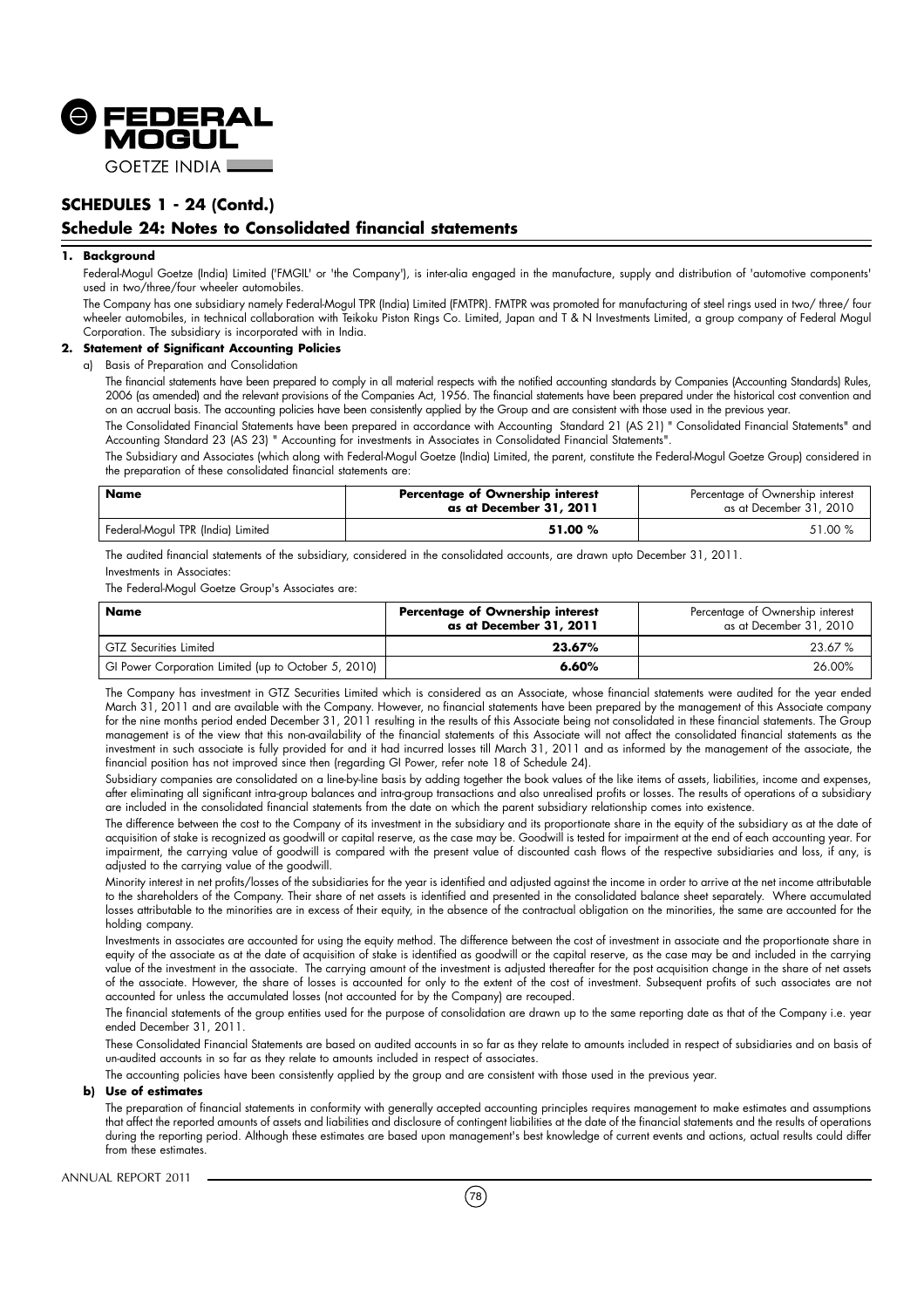

#### **c) Fixed assets**

Fixed assets are stated at cost less accumulated depreciation less impairment if any. Cost comprises the purchase price and any attributable cost of bringing the asset to its working condition for its intended use i.e. freight duties, taxes and other incidental expenses excluding Cenvat in so far as this is available for set off against excise duty. Borrowing costs relating to acquisition of fixed assets which takes substantial period of time to get ready for its intended use are also<br>included to the extent they relate to the period till s

#### **d) Depreciation**

i) Depreciation is provided using straight line method basis and the same is determined based on management's assessment of assets' useful lives and is<br>calculated at the rates so determined, which are either equal to or hi 1956.

| <b>Asset Class</b>                              | <b>Rate prescribed in Schedule XIV</b><br>of Companies Act, 1956 | Rates used by the company       |
|-------------------------------------------------|------------------------------------------------------------------|---------------------------------|
| Land-Leasehold<br>(i)                           |                                                                  | over the life of lease of asset |
| (ii)<br><b>Buildings - Factory</b>              | 3.34%                                                            | 3.34%                           |
| - Other                                         | 1.63%                                                            | 1.63%                           |
| Furniture, fittings & office equipment<br>(iii) | 4.75% to 6.33%                                                   | 4.75% to 6.33%                  |
| Plant & Machinery - Single Shift<br>(iv)        | 4.75%                                                            | 4.75%                           |
| - Double Shift                                  | 7.42%                                                            | 7.42%                           |
| - Triple Shift                                  | 10.34%                                                           | 10.34%                          |
| - Continuous process plant                      | 5.28%                                                            | 5.28%                           |
| Vehicles<br>- Employee<br>(v)                   | 9.50%                                                            | 33.33%                          |
| - Material Handling Vehicles                    | 9.50%                                                            | 11.31%                          |
| - Others                                        | 9.50%                                                            | 9.50%                           |
| (v <sub>i</sub> )<br>Computers                  | 16.21%                                                           | 16.21%                          |
| Dies and Moulds<br>(vii)                        | 11.31%                                                           | 1.31% to 33.33%                 |

Plant and Machinery also includes self constructed machinery.

iii) Depreciation on the amount of adjustment to fixed assets on account of capitalization of insurance spares is provided over the remaining useful life of related assets.

iv) All assets costing upto Rs 5,000 are fully depreciated in the year of purchase.

#### **e) Impairment**

i) The carrying amounts of assets are reviewed at each balance sheet date if there is any indication of impairment based on internal/external factors. An impairment loss is recognized wherever the carrying amount of an asset exceeds its recoverable amount. The recoverable amount is the greater of the asset's net selling price and value in use. In assessing value in use, the estimated future cash flows are discounted to their present value using a pre-tax discount rate that reflects current market assessments of the time value of money and risks specific to the asset.

After impairment, depreciation is provided on the revised carrying amount of the asset over its remaining useful life.

#### **f) Intangible assets**

Intangible assets are stated at cost less amortisation less impairment, if any. Cost comprises the purchase price and other directly attributable costs. Intangible assets are amortised over their expected useful economic lives, on straight line basis, as follows: Design and drawings- over a period of 5 years on a straight line basis.

#### **g) Leases**

Leases where the lessor effectively retains substantially all the risks and benefits of ownership of the leased item, are classified as operating leases. Operating lease payments are recognized as an expense in the Profit and Loss account on a straight-line basis over the lease term.

#### **h) Investments**

Investments that are readily realizable and intended to be held for not more than a year are classified as current investments. All other investments are classified as long-term investments. Current investments are carried at lower of cost and market value determined on an individual investment basis. Long-term investments are carried at cost. However, provision for diminution in value is made to recognize a decline, other than temporary, in the value of the investments.

#### **i) Inventories**

Inventories are valued as follows:

| Raw materials, components, stores<br>and spares and bought out tools. | Lower of cost and net realizable value. Cost represents purchase price and other direct costs and is determined<br>on a moving weighted average cost basis. However, materials and other items held for use in the production of<br>inventories are not written down below cost if the finished products in which they will be incorporated are<br>expected to be sold at or above cost. |
|-----------------------------------------------------------------------|------------------------------------------------------------------------------------------------------------------------------------------------------------------------------------------------------------------------------------------------------------------------------------------------------------------------------------------------------------------------------------------|
| Constructed Tools                                                     | Lower of cost and net realizable value. Cost represents material, labour and appropriate allocation of overheads.<br>Cost is determined on a weighted average basis.                                                                                                                                                                                                                     |
| Work-in-progress                                                      | Lower of cost and net realizable value. Cost for this purpose includes material, labour and appropriate allocation of<br>overheads. Cost is determined on a weighted average basis                                                                                                                                                                                                       |
|                                                                       |                                                                                                                                                                                                                                                                                                                                                                                          |
| Finished Goods:                                                       |                                                                                                                                                                                                                                                                                                                                                                                          |
| - Manufactured                                                        | Lower of cost and net realizable value. Cost for this purpose includes material, labour and appropriate allocation of<br>overheads. Excise duty on stock lying with Company is added to the cost of the finished goods inventory. Cost is<br>determined on a weighted average basis                                                                                                      |
| - Traded                                                              | Lower of cost and net realizable value. Cost represents purchase price and other direct costs and is determined on<br>a moving weighted average cost basis.                                                                                                                                                                                                                              |
| Reusable scrap                                                        | At lower of cost or net realizable value.                                                                                                                                                                                                                                                                                                                                                |

Net realizable value is the estimated selling price in the ordinary course of business, less estimated costs of completion. Provision for obsolescence is determined based on management's assessment and is charged to profit and loss account.

#### **j) Revenue Recognition**

Revenue is recognised to the extent that it is probable that the economic benefits will flow to the Group and the revenue can be reliably measured.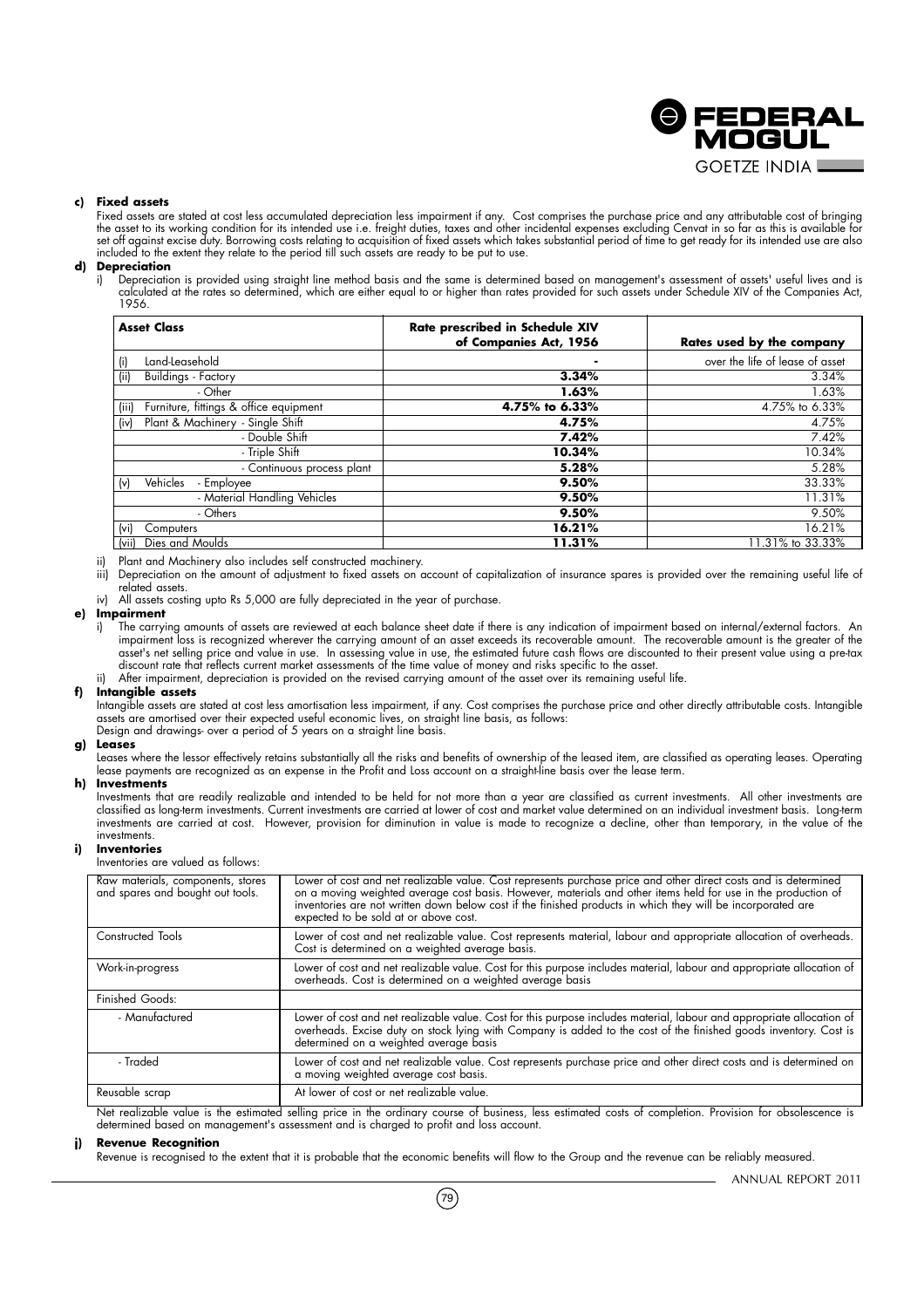

#### **GOFTZE INDIA EXAMPLE**

#### **i) Sale of Goods:**

Revenue is recognized when the significant risks and rewards of ownership of the goods have passed to the buyer and are recorded net of excise duty, sales tax and trade discount.

- **ii) Interest:**
- Revenue is recognised on a time proportion basis taking into account the amount outstanding and the rate applicable. **iii) Export Benefits/Incentives:**
- 

Export entitlements under the Duty Entitlement Pass Book (DEPB) Scheme/ Duty Drawback scheme are recognized in the profit and loss account when the right<br>to receive credit as per the terms of the scheme is established in r

#### **iv) Management Support charges**

Income from management support charges is recognized as per the terms of the agreement based upon the services completed.

#### **k) k) Borrowing Costs**

Borrowing costs directly attributable to the acquisition, construction or production ot an asset that necessarily takes a substantial period ot time to get ready tor<br>its intended use or sale are capitalized as part of the consist of interest and other costs that an entity incurs in connection with the borrowing of funds.

### **l) Foreign Currency Transactions**

#### **(i) Initial Recognition**

Foreign currency transactions are recorded in the reporting currency, by applying to the foreign currency amount the exchange rate between the reporting currency and the foreign currency at the date of the transaction. **(ii) Conversion**

# Foreign currency monetary items are reported using the closing rate. Non-monetary items which are carried in terms of historical cost denominated in a foreign<br>currency are reported using the exchange rate at the date of th

#### **(iii) Exchange Differences**

Exchange differences arising on the settlement of monetary items or on reporting Company's monetary items at rates different from those at which they were<br>initially recorded during the year, or reported in previous financi **(iv)** As a policy, the Group does not undertake any foreign exchange derivative contract.

- , "Retirement and Other Employee Benefits<br>, "I Provident fund contributions paid/payable are due to "Goetze India Limited Provident Fund Trust",<br>administered by the trustees and to the Regional Provident Fund Commissioners
	- (ii) Gratuity liability under the Payment of Gratuity Act is accrued on the basis of an actuarial valuation made at the end of each financial year. The actuarial valuation is done as per projected unit credit method.
	- iii) Short term compensated absences are provided tor based on estimates. Long term compensation liability tor leave encashment is determined in accordance with<br>company policy and measured on the basis of valuation by an i projected unit credit method. (iv) Actuarial gains/losses are immediately taken to profit and loss account.
		-

#### (v) **Superannuation Benefit**

The Company has superannuation obligation administered with Life Insurance Corporation of India (LIC). Contributions to the defined contribution scheme are<br>charged to profit and loss account when contributions paid/ payabl

#### **n) Income Taxes**

Tax expense comprises of current and deferred tax. Current income tax is measured at the amount expected to be paid to the tax authorities in accordance with the<br>Indian Income Tax Act, 1961 enacted in India. Deferred incom income for the year and reversal of timing differences of earlier years.

Deferred tax is measured based on the tax rates and the tax laws enacted or substantively enacted at the balance sheet date. Deferred tax assets and deferred tax liability, if any in the subsidiaries are not set off against each other as the respective companies in the Federal-Mogul Goetze Group do not have a legal right to do<br>so. Current and deferred tax assets and liabilities are

convincing evidence that they can be realised against future taxable profits.<br>At each balance sheet date the Company re-assesses unrecognised deferred tax assets. It recognises unrecognised deferred tax assets to the exten realised.

The carrying amount of deferred tax assets are reviewed at each balance sheet date. The Company writes down the carrying amount of a deferred tax asset to the<br>extent that it is no longer reasonably certain or virtually cer asset can be realised. Any such write-down is reversed to the extent that it becomes reasonably certain or virtually certain, as the case may be, that sufficient future taxable income will be available.

MAT credit is recognised as an asset only when and to the extent there is convincing evidence that the company will pay normal income tax during the specified<br>period. In the year in which the Minimum Alternative tax (MAT)

#### **o) Earnings per Share**

Basic earnings per share are calculated by dividing the net profit or loss for the period attributable to equity shareholders by the weighted average number of equity<br>shares outstanding during the period.<br>For the purpose o

#### **p) Provisions**

A provision is recognised when an enterprise has a present obligation as a result of past event and it is probable that an outflow of resources will be required to settle the obligation, in respect of which a reliable estimate can be made. Provisions are not discounted to its present value and are determined based on best estimate<br>required to settle the obligation at the balance sheet date.

# **q) Cash and Cash Equivalents**

Cash and cash equivalents for cash flow statement comprises cash at bank and in hand and short-term investments with an original maturity of three months or less. **r) Miscellaneous Expenditure**

Miscellaneous expenditure representing impact of transitional provisions on adoption of notified Accounting Standard 15 (revised) and is written off over a period of 5 years.

#### **3. Segment Information**

Based on the guiding principles given in AS-17 'Segmental Reporting' notified under Companies (Accounting Standard) Rules, 2006, the Group's primary business<br>segment is manufacturing of auto components. Considering the nat statements.

The analysis of geographical segment is based on the geographical location of the customers. The following table shows the distribution of the Group's consolidated sales<br>by geographical market, regardless of where the good

| v       |         |
|---------|---------|
|         |         |
|         |         |
| ×<br>۰. | т.<br>× |
|         |         |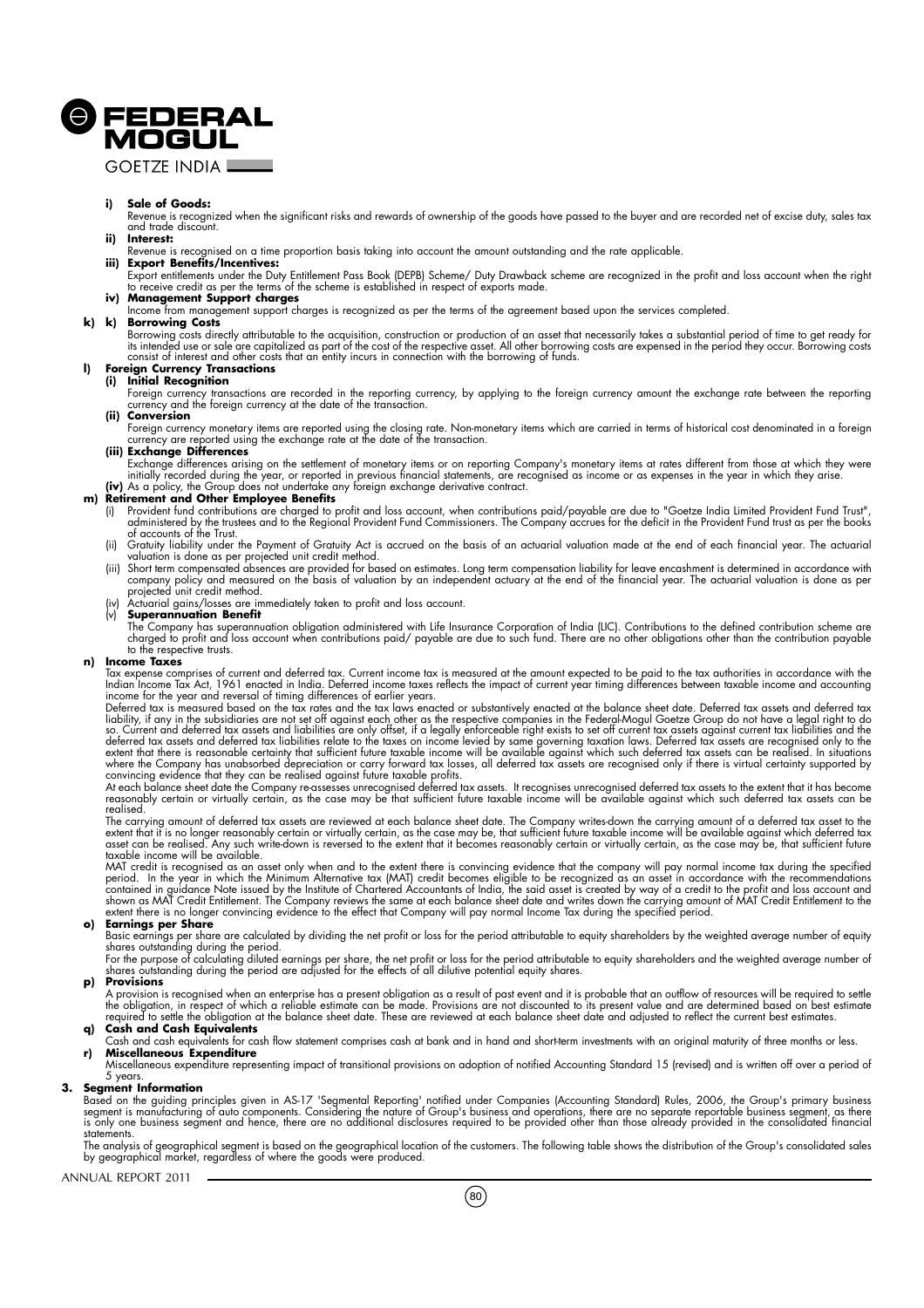

#### **Geographical segment**

The following table shows the distribution of the Group's consolidated sales by geographical market, regardless of where the goods were produced

| Sales revenue (including trading sales) by Geographical Market | Year ended               | Year ended        |
|----------------------------------------------------------------|--------------------------|-------------------|
|                                                                | <b>December 31, 2011</b> | December 31, 2010 |
|                                                                | Rs (in lacs)             | Rs (in lacs)      |
| India                                                          | 105,743.81               | 87.066.47         |
| Other countries                                                | 8,389.40                 | 6.218.81          |
|                                                                | 114,133.21               | 93.285.28         |

#### **Segment Debtors by Geographical Market:**

The following table shows the carrying amount of segment debtors ( net of provision for doubtful debts) by geographical area of the customers:

| Carrying amount of segment debtors | Year ended               | Year ended        |
|------------------------------------|--------------------------|-------------------|
|                                    | <b>December 31, 2011</b> | December 31, 2010 |
|                                    | Rs (in lacs)             | Rs (in lacs)      |
| India                              | 15,517.71                | 12,486.42         |
| Other countries                    | 315.08                   | 144.60            |
|                                    | 15,832.79                | 12,631.02         |

The Group has common assets for producing goods for India and Outside countries. Hence, separate figures for assets/ additions to fixed assets cannot be furnished. **4. Related Party Disclosure**

During the year under review, the Group has entered into transactions with related parties.

#### **Name of Parties where Control Exists**

**i) Holding Company** - Federal Mogul Holdings Limited (Mauritius)

**ii) Ultimate Holding Company**

- Federal Mogul Corporation, USA.

#### **Name of related Parties where transactions have taken place**

- **i) Key managerial personnel and their relatives**
	- Mr. Jean De Montleur, Managing Director & President
	- Mr. Dan Brugger, Whole Time Director & CFO
- **ii) Fellow subsidiaries**
	- Federal Mogul Burscheid GMBH, Germany
	- Federal Mogul Maysville (USA)
	- Federal Mogul Operation S.R.L (Italy)
	- Federal Mogul Bimet S.A. (Poland)
	- Federal Mogul Nurnberg, GMBH (Germany)
	- Federal Mogul Wiesbaden GMBH, (Germany)
	- Federal Mogul Power Train System (South Africa)
	- Federal Mogul Holding Deutschland (Germany)
	- Federal Mogul Valves (PTY) Ltd (South Africa) - Federal Mogul Limited (U.K.)
	-
	- Federal Mogul KK (Japan)
	- SSCFRAN FM Financial Services SAS Veurey Voroize (France)
	- Federal Mogul Financial Services FRANCTNL (France)
	- Federal Mogul Gorzyce, S.A. (Poland)
	- Federal Mogul Friedberg, GMBH (Germany)
	- Federal Mogul Sintered Products Ltd. (U.K.)
	- Federal Mogul Sealing Systems, GMBH (Germany) - Federal Mogul Brasil do Limited (Brazil)
	- Federal Mogul Friction Products Ltd (Thailand)
	- Federal Mogul Corporation Power Train Systems (USA)
	- Federal Mogul Power Train Systems Schofield (USA)
	- Federal Mogul S.A.R.L. (Switzerland)
	- Federal Mogul France, S.A. (France)
	- Federal Mogul Corporation, Lake City (USA)
	- Federal Mogul Corporation, Garennes (France)
	- Federal Mogul Dongsuh Piston Co. Ltd. (China)
	- Federal Mogul Corp, Mgmoogus (USA)
	- KFM Bearing Company (South Korea)
	- Federal Mogul Bradford Ltd.
	- T&N Limited Manchester (England)
	- Federal Mogul Powertrain Spara, MII
	- Federal Mogul KK Yokohama
	- Federal Mogul Sintertech SVC Functionnels
	- Federal Mogul Powertrain Inc, Southbend
	- Federal Mogul Kontich
	- Federal Mogul Schofield Federal Mogul Bearings India Ltd (India)
	- Federal-Mogul Automotive Products India Ltd (India) (Formerly Federal Mogul Automotive Product (India) Pvt Ltd.)
	- Federal-Mogul VSP India Ltd. (India) (Formerly known as Ferodo India Pvt. Ltd.)
	- Federal-Mogul PTSB India Pvt. Ltd. (India) (Formerly known as Federal-Mogul Trading India Pvt. Ltd.)
- **iv) Associates**
	- GI Power Corporation Limited (upto October 05, 2010)
	- GTZ Securities Limited

Those transactions along with related balances as at December 31, 2011 and December 31, 2010 and for the years then ended are presented in the following table: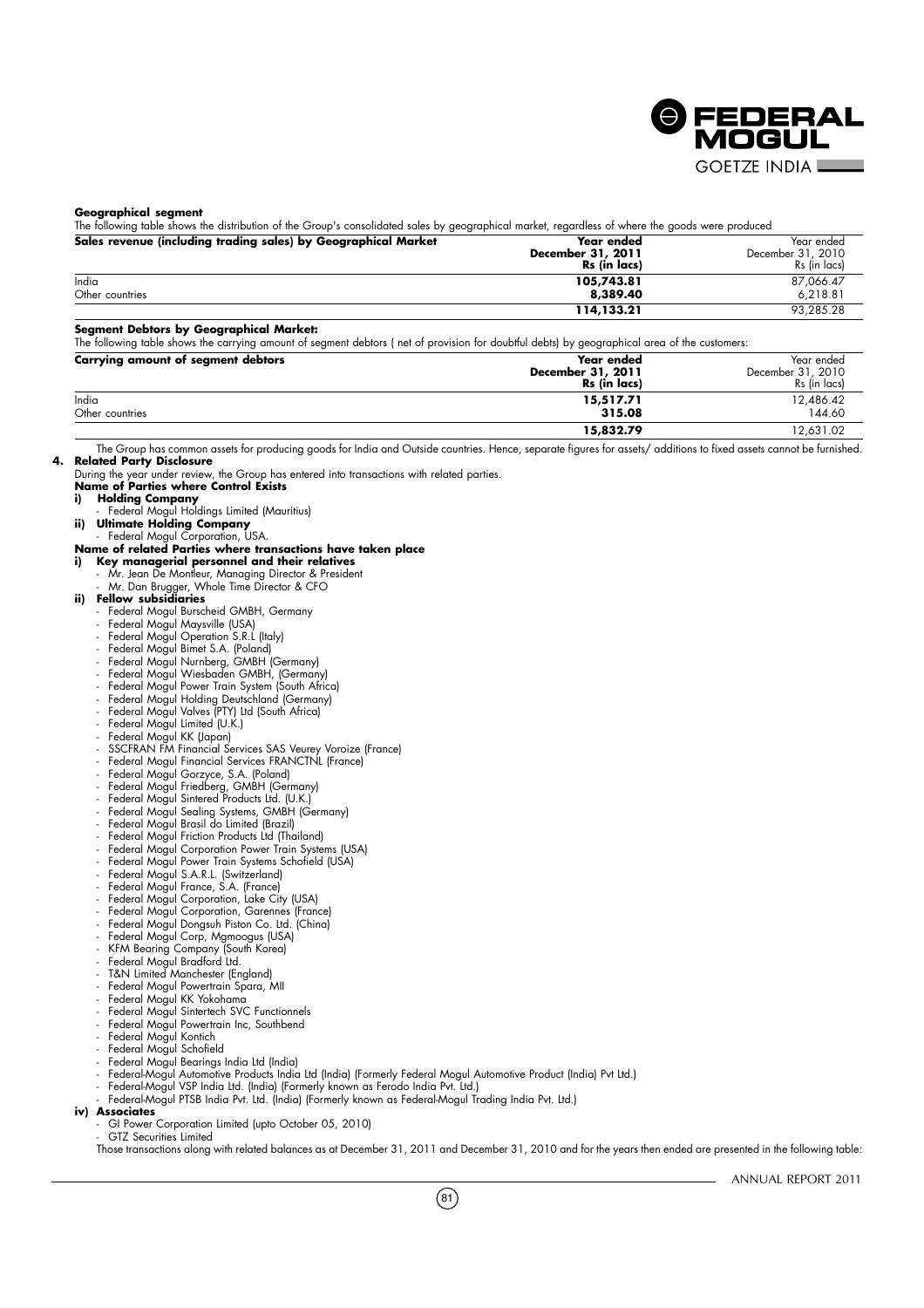| <b>O</b> FEDERAL<br><b>MOGUL</b> |
|----------------------------------|
| GOFTZE INDIA $\blacksquare$      |

|                                                               |          |                                |                                                                                  |                     |                                                    |        |                                             |          |                                | N3. III IUUS |
|---------------------------------------------------------------|----------|--------------------------------|----------------------------------------------------------------------------------|---------------------|----------------------------------------------------|--------|---------------------------------------------|----------|--------------------------------|--------------|
|                                                               |          |                                |                                                                                  | Fellow Subsidiaries |                                                    |        |                                             |          |                                |              |
| Particulars                                                   |          | Federal Mogul do<br>Brasil Ltd | Federal Mogul<br>Burscheid GMBH,<br>Germany                                      |                     | Gorzyce S.A (Poland)<br>Federal Mogul              |        | Dongsuh Piston<br>Co. Ltd.<br>Federal Mogul |          | Federal Mogul Limited<br>(U.K) |              |
|                                                               |          |                                | 31.12.11 31.12.10 31.12.11 31.12.11 31.12.11 31.12.10 31.12.10 31.12.10 31.12.10 |                     |                                                    |        |                                             |          | $31.12.11$ 31.12.10            |              |
| Sales                                                         |          |                                |                                                                                  |                     | $\overline{0}$<br>$\overline{0}$<br>$\overline{0}$ | 68.26  |                                             |          |                                |              |
| intermediaries and finished goods<br>Purchase of raw material |          |                                |                                                                                  |                     | 6,620.15 $5,171.04$ 797.54                         | 108.69 |                                             |          |                                |              |
| Purchase/(Sale) of Fixed Assets                               | (121.83) | 369.50                         | $3,198.47$   1,365.03                                                            |                     |                                                    |        |                                             |          |                                |              |
| Reimbursement of expenses paid                                |          |                                |                                                                                  | 53.76               |                                                    | 28.07  |                                             |          |                                | 17.79        |
| Mnagement Support charges paid                                |          |                                |                                                                                  |                     |                                                    |        |                                             |          |                                |              |
| Reimbursement of expenses (received)                          |          |                                |                                                                                  |                     |                                                    |        | (122.74)                                    | (139.22) |                                |              |
| Royalty Expense                                               |          |                                | 359.21                                                                           | 412.56              |                                                    |        |                                             |          |                                |              |
| Balance outstanding as at the<br>end of the year Receivables  |          |                                |                                                                                  |                     | (214.65)                                           | 7.33   | (16.50)                                     | 19.90    |                                |              |
| Balance outstanding as at the<br>end of the year (Payable)    |          | (253.33)                       | $(2,166.13)$ $(957.50)$                                                          |                     |                                                    |        |                                             |          |                                | 5.85         |
|                                                               |          |                                |                                                                                  |                     |                                                    |        |                                             |          |                                |              |

ANNUAL REPORT 2011

|                                                                |                                              |          |                                  | Rs. in lacs   |
|----------------------------------------------------------------|----------------------------------------------|----------|----------------------------------|---------------|
|                                                                | Fellow Subsidiaries                          |          |                                  |               |
| Particulars                                                    | Nurnberg, GMBH<br>Federal Mogul<br>(Germany) |          | Holding Deutschland<br>(Germany) | Federal Mogul |
|                                                                | 31.12.11                                     | 31.12.10 | 31.12.11                         | 31.12.10      |
| Sales                                                          | (7.22)                                       | (5.77)   |                                  |               |
| intermediaries and finished goods<br>Purchase of raw material, | 2,693.49                                     | 61.78    |                                  |               |
| Purchase/(Sale) of Fixed Assets                                | 2,894.08                                     | 393.80   |                                  |               |
| Reimbursement of expenses paid                                 |                                              |          | 81.49                            | 150.25        |
| Reimbursement of expenses (received)                           |                                              |          |                                  |               |
| Management Support charges paid                                |                                              |          | 498.52                           |               |
| Royalty Expense                                                | 560.55                                       | 400.32   |                                  |               |
| Balance outstanding as at the<br>end of the year Receivables   |                                              |          |                                  |               |
| Balance outstanding as at the<br>end of the year (Payable)     | (1, 208.05)                                  | (275.80) | (498.52)                         | (10.99)       |

Rs. in lacs

 $\overline{\circ}$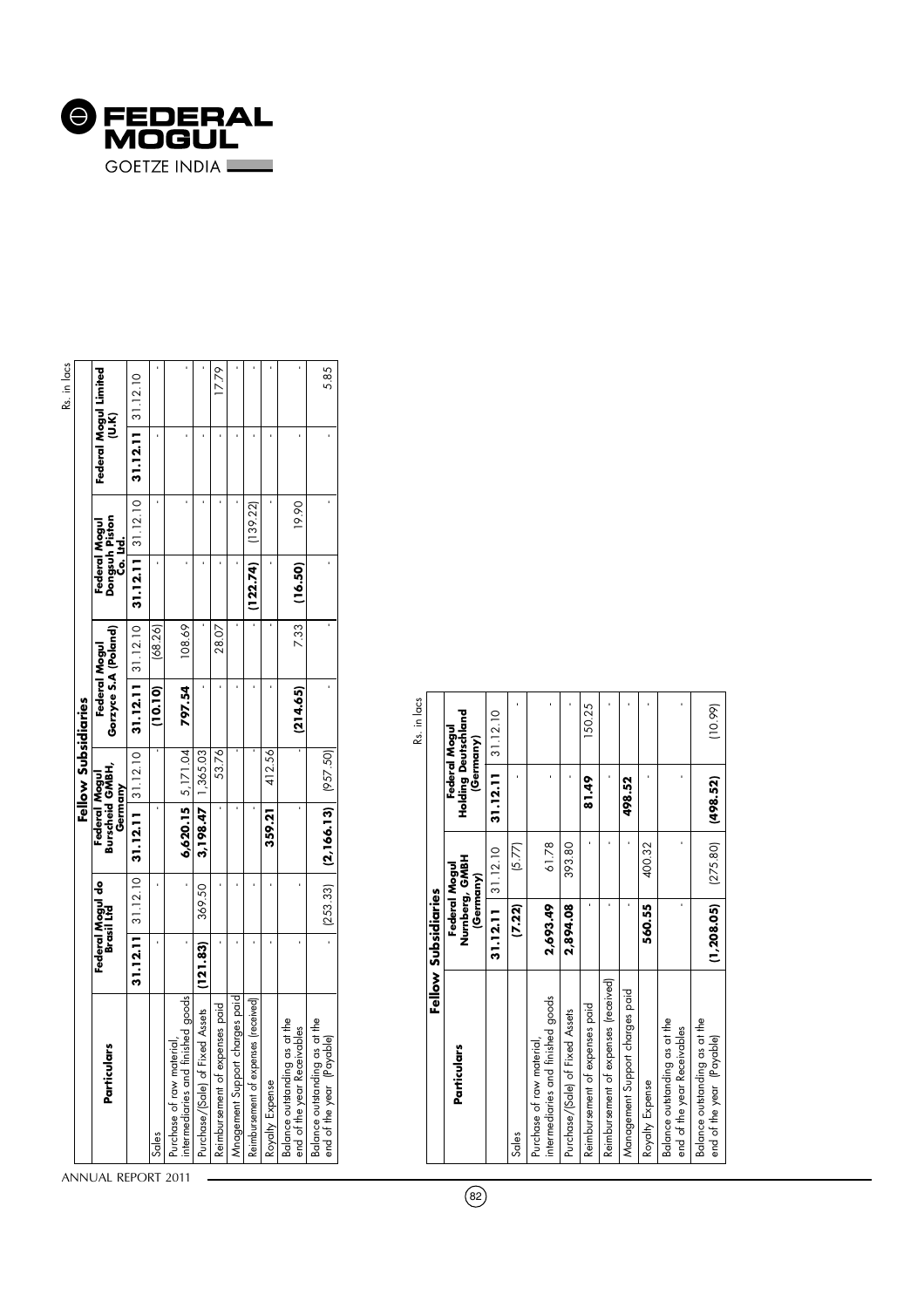|                                                                              |                                                |               | Fellow Subsidiaries                                         |        |                        |                                     |         |                              |                         |            |
|------------------------------------------------------------------------------|------------------------------------------------|---------------|-------------------------------------------------------------|--------|------------------------|-------------------------------------|---------|------------------------------|-------------------------|------------|
| Particular                                                                   | FRANCTNL (France)<br><b>Financial Services</b> | Federal Mogul | <b>Sintered Products</b><br>Federal Mogul<br>Limited, (U.K) |        | FRICTION PRODUCTS<br>g | FEDERAL MOGUL                       |         | Other Fellow<br>Subsidiaries |                         | Total      |
|                                                                              |                                                |               | 31.12.11 31.12.10 31.12.11 31.12.10                         |        |                        | 31.12.11 31.12.10 31.12.11 31.12.10 |         |                              | 31.12.11                | 31.12.10   |
| Sales                                                                        |                                                |               |                                                             |        | (593.47)               |                                     | (2.50)  | (18.51)                      | (613.29)                | (92.54)    |
| intermediaries and finished goods<br>$\overline{2}$<br>Purchase of raw mater |                                                |               | 121.11                                                      | 4.70   |                        |                                     | 219.47  | 71.40                        | 10,451.76               | 5,417.61   |
| Purchase/(Sale) of Fixed Assets                                              |                                                |               |                                                             |        |                        |                                     |         | 4.75                         | 5,970.72                | 2,133.08   |
| Reimbursement of expenses paid                                               | 351.34                                         | 322.56        |                                                             | 0.20   |                        |                                     | 57.95   | 21.56                        | 490.78                  | 594.19     |
| Reimbursement of expenses (received)                                         |                                                |               |                                                             |        | (16.68)                |                                     | =<br>ន3 | (0.33)                       | (56.31)                 | (139.55)   |
| Charges<br>Management Support                                                |                                                |               |                                                             |        |                        |                                     |         |                              | 498.52                  |            |
| Royalty Expense                                                              |                                                |               | 228.12                                                      | 198.61 |                        |                                     |         |                              | 1,147.88                | 1,011.49   |
| at the<br>end of the year Receivables<br>Balance outstanding as              |                                                |               |                                                             |        | (535.21)               |                                     |         |                              | (766.36)                | 27.23      |
| at the<br>end of the year (Payable)<br><b>Balance outstanding as</b>         |                                                |               | $(49.49)$   $(777)$   $(771)$   $(05.99)$                   |        |                        |                                     | 120.76  |                              | $(135.99)$ $(4.172.94)$ | (1,751.39) |

|                                                               |            |                                       |                                                                                                           | Fellow Subsidiaries |                                             |            |                                                      |          |               | Rs. in lacs |
|---------------------------------------------------------------|------------|---------------------------------------|-----------------------------------------------------------------------------------------------------------|---------------------|---------------------------------------------|------------|------------------------------------------------------|----------|---------------|-------------|
| Particulars                                                   | India Limi | Federal Mogul Bearings<br>ted (India) | Federal Mogul Automotive<br>Products (India) Limited,<br>(India)                                          |                     | Federal-Mogul VSP India<br>Limited, (India) |            | Federal Mogul PTSB India<br>Private Limited, (India) |          | Total         |             |
|                                                               | 31.12.11   | 31.12.10                              | 31.12.11                                                                                                  | 31.12.10            | 31.12.11                                    | 31.12.10   | 31.12.11                                             | 31.12.10 | 31.12.11      | 31.12.10    |
| intermediaries and finished goods<br>Purchase of raw material | 695.86     | 438.91                                | 2,922.11                                                                                                  | 1,508.45            |                                             |            |                                                      |          | 3,617.97      | 1,947.36    |
| Reimbursement of expenses paid                                |            |                                       | 324.42                                                                                                    | 24.94               |                                             |            |                                                      |          | 324.42        | 24.94       |
| Reimbursement of expenses (received) (841.10)                 |            | 4.53                                  |                                                                                                           |                     | (54.07)                                     | (43.39)    | (86.63)                                              | (85.04)  | (981.80)      | (123.90)    |
| nter-corporate deposit (ICD) Taken                            |            | 600.00                                | 1,235.00                                                                                                  | 850.00              | 3,875.00                                    |            |                                                      |          | 5,110.00      | 1,450.00    |
| nter-corporate deposit (ICD) repaid   (600.00)                |            |                                       |                                                                                                           |                     | (3,405.00)                                  | (1,025.00) |                                                      |          | (4,005.00)    | (1,025.00)  |
| Interest on the above ICD                                     |            |                                       | 146.97                                                                                                    | 42.14               | 102.98                                      | 163.26     |                                                      |          | 249.95        | 205.40      |
| the end of the year Receivables<br>Balance outstanding as at  |            |                                       |                                                                                                           |                     |                                             | 2.35       | $\frac{1}{2}$                                        | 7.58     | $\frac{1}{2}$ | 9.93        |
| the end of the year (Payable)<br>Balance outstanding as at    | (45.25)    | (499.71)                              | $(2158.19)^*$                                                                                             | (1,061.79)          | $(453.43)$ **                               |            |                                                      |          | (2,656.87)    | (1,561.50)  |
| *Includes Rs 1,885 lacs (Previous year Rs 850 lacs)           |            |                                       | payable against ICD taken and 16.19 lacs (Previous year 6.82 lacs ) payable against interest on the same. |                     |                                             |            |                                                      |          |               |             |

\*\*Includes Rs 450 lacs (Previous year Rs Nil lacs) payable against ICD taken and 4.78 lacs (Previous year Nil lacs) payable against interest on the same. \*\*Includes Rs 450 lacs (Previous year Rs Nil lacs) payable against ICD taken and 4.78 lacs (Previous year Nil lacs ) payable against interest on the same.



Rs. in lacs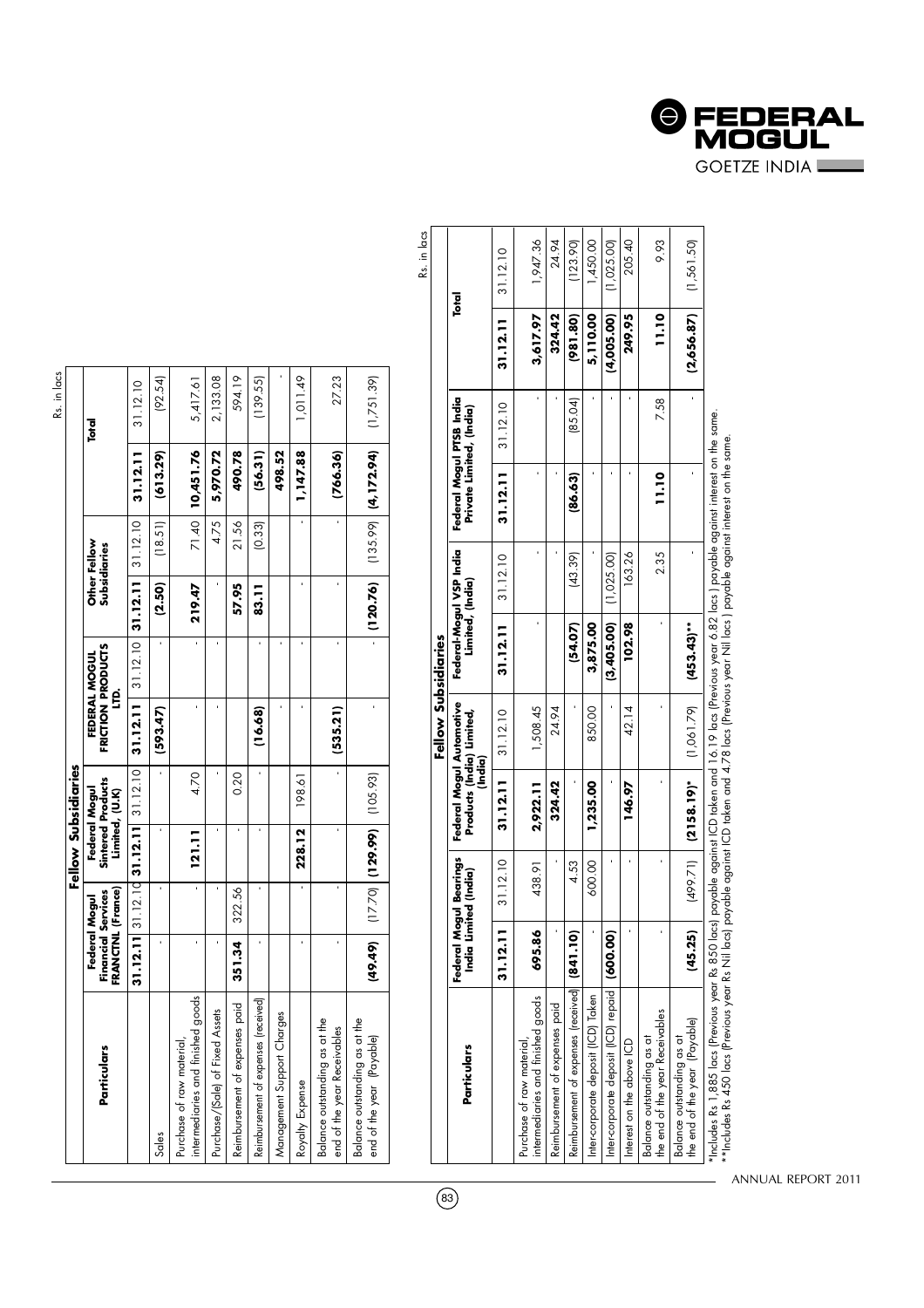

|                                                             |            | Rs. in lacs                               |
|-------------------------------------------------------------|------------|-------------------------------------------|
| <b>Ultimate Holding Company</b>                             |            |                                           |
| <b>Particulars</b>                                          |            | <b>Federal Mogul Corporation</b><br>(USA) |
|                                                             | 31.12.11   | 31.12.10                                  |
| Sales                                                       | (5,487.77) | (4, 861.58)                               |
| Purchase of raw material, intermediaries and finished goods | 382.72     | 739.55                                    |
| Reimbursement of expenses paid                              | 474.57     | 315.96                                    |
| Reimbursement of expenses (received)                        | (170.59)   | (322.34)                                  |
| Mnagement Support charges paid                              |            | 394.07                                    |
| Mnagement Support charges received                          |            | (46.80)                                   |
| Balance outstanding as at the end of the year Receivables   |            | 1,395.99                                  |
| Balance outstanding as at the end of the year (Payable)     | (298.97)   | (647.66)                                  |

|                                                            |                      |          |                                              |          |                 |                          |          | Rs. in lacs |
|------------------------------------------------------------|----------------------|----------|----------------------------------------------|----------|-----------------|--------------------------|----------|-------------|
|                                                            |                      |          | Key Managerial Personnel and their relatives |          |                 |                          |          |             |
| <b>Particulars</b>                                         | Mr. Jean de Montlaur |          | <b>Mr. Rustin Murdock</b>                    |          | Mr. Dan Brugger |                          | Total    |             |
|                                                            | 31.12.11             | 31.12.10 | 31.12.11                                     | 31.12.10 | 31.12.11        | 31.12.10                 | 31.12.11 | 31.12.10    |
| Remuneration                                               | 426.32               | 450.22   |                                              | 117.15   | 168.66          | 29.33                    | 594.98   | 596.70      |
| Balance outstanding as at<br>the end of the year (Payable) |                      |          |                                              |          |                 | $\overline{\phantom{0}}$ |          |             |

### **5. Leases**

The company has taken office and residential facilities under cancellable and non-cancellable operating leases, which are renewable on a periodic basis.

| Leases For the year ended                               | For the year ended |                   |
|---------------------------------------------------------|--------------------|-------------------|
|                                                         | December 31, 2011  | December 31, 2010 |
|                                                         | (Rs in lacs)       | (Rs in lacs)      |
| Lease payments / expenses for the year<br>a)            | 396.85             | 526.44            |
| Minimum Lease Payments (for non cancelable leases):     |                    |                   |
| Not later than one year<br>bl                           | 169.09             | 161.20            |
| Later than one year but not later than five years<br>c) | 697.98             |                   |
| Later than five years                                   | 154.57             |                   |

### **6. Capital Commitment**

Estimated amount of contract remaining to be executed on capital account and not provided for

| Particulars        | Year ended<br><b>December 31, 2011</b><br>(Rs in lacs) | Year ended<br>December 31, 2010<br>(Rs in lacs) |
|--------------------|--------------------------------------------------------|-------------------------------------------------|
| Capital commitment | 4,360.66                                               | 3.703.76                                        |

### **7. Contingent Liabilities not provided for:**

| <b>Particulars</b>                                    | Year ended<br>December 31, 2011 | Year ended<br>December 31, 2010 |
|-------------------------------------------------------|---------------------------------|---------------------------------|
|                                                       | (Rs in lacs)                    | (Rs in lacs)                    |
| <b>Bank Guarantees</b><br>a)                          | 949.88                          | 457.47                          |
| Claims/notices contested by the Company<br>b)         |                                 |                                 |
| Excise duty                                           | 155.27                          | 17.87                           |
| Sales Tax<br>ii)                                      | 405.91                          | 405.91                          |
| <b>Employee Related Cases</b><br>iii)                 | 136.18                          | 102.44                          |
| <b>Electricity Demand</b><br>iv)                      | 52.24                           | 52.24                           |
| Income Tax Demands<br>vl                              | 648.13                          | 420.96                          |
| vi) Consumer Cases (settled during the current year.) |                                 | 30.91                           |
| vii) Other Excise duty liabilities of subsidiary      | 1,275.27                        | 1,310.96                        |
| viii) Other Sales tax liabilities of subsidiary       | 454.26                          |                                 |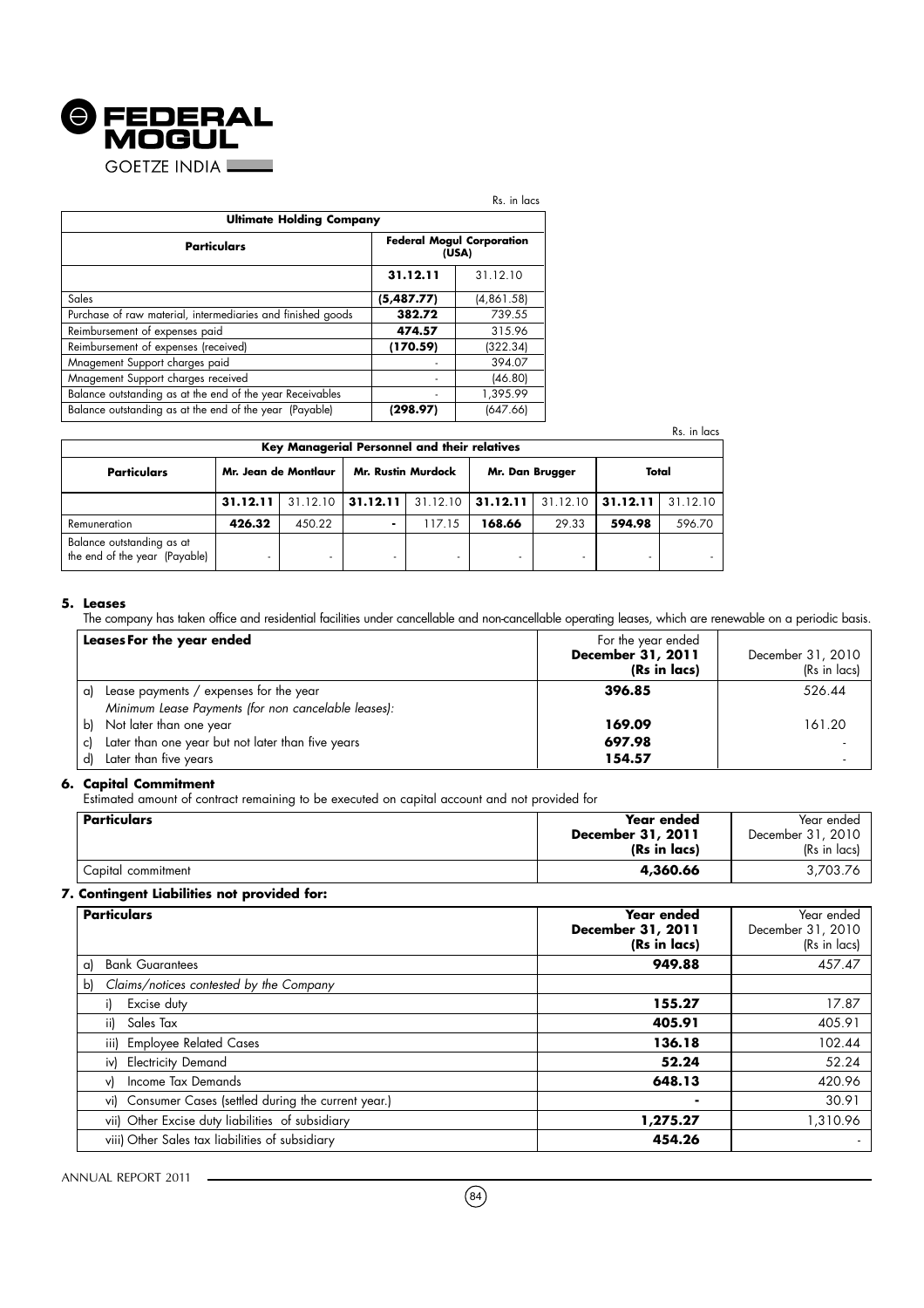

### **c) In relation to b (i) above, Excise Duty cases contested by the Company comprise of:**

- i) Matter pending with Deputy Commissioner of Central Excise, Bangalore, in respect of excess availment of Cenvat credit. The Company has done an analysis and is of the opinion that it has fair chance of a favorable decision. The amount involved is Rs 0.93 lacs (Previous year Rs. 0.93 lacs).
- ii) Matters pending with Central Excise & Service Tax Appellate Tribunal, Chandigarh in respect of Service Tax on Transport Services for the period 2007-08. The Company has done an analysis and is of the opinion that it has fair chance of a favorable decision. Amount involved is Rs. 2.92 lacs (Previous year Rs.2.92 lacs).
- iii) Matters pending with Central Excise & Service Tax Appellate Tribunal in respect of interest on reversal of Special Additional Duty (SAD) for 2000-01. The Company has done an analysis and is of the opinion that it has fair chance of a favorable decision. Amount involved is Rs. 14.02 lacs. (Previous year Rs. 14.02 lacs).
- iv) Miscellaneous Service tax cases in respect disallowance of Cenvat Credit claimed on various input Services are pending with CESTAT Bangalore/ Joint Commissioner Jaipur/ Joint Commissioner Patiala for the period 2005-06 to 2010-11. The Company has done an analysis and is of the opinion that it has fair chance of a favorable decision. Amount involved is Rs. 137.40 lacs (Previous year Rs. Nil).

#### **d) In relation of b (ii) above, Sales Tax cases contested by the Company comprise of:**

- i) In respect of Assessment Year 1996-97 to 2001-02, on account of differences in sales tax rates, (the matter is pending with Karnataka High court. The Company has taken legal opinion in this regard and is confident of success). Amount involved is Rs. 315.21 lacs. (Previous year Rs. 315.21 lacs).
- ii) In respect of Assessment Year 2005-06, on account of differences in sales tax rates, (the matter is pending with superintendent audit Bangalore. The Company has taken legal opinion in this regard and is confident of success). Amount involved is Rs. 90.70 lacs. (Previous year Rs. 90.70 lacs).

#### **e) In relation of b (iii) above, Employee related cases comprise of:**

Claims against the Company not acknowledged as debt, in respect of demands raised by the workers. The Company has done an analysis and is of the opinion that it has fair chance of a favorable decision. Amount involved is Rs.136.18 lacs. (Previous year Rs. 102.44 lacs)

#### **f) In relation to b (iv) above, Electricity demand comprises of:**

In respect of a demand raised by Punjab Electricity Board (PSEB) for various years in relation to availment of additional load. The Company has done an analysis and is of the opinion that it has fair chance of a favorable decision. Amount involved is Rs. 52.24 lacs (Previous year Rs. 52.24 lacs).

#### **g) In relation to b (v) above, Income Tax cases disputed by the Company comprise of:**

- i) In respect of Assessment Year 1998-99, certain additions were made on normal as well as on book profits. The matter is pending with High court. The Company has done an analysis and is of the opinion that it has fair chance of favourable decision. The amount involved is Rs 86.69 Lacs (Previous year Rs 86.69 Lacs).
- ii) In respect of Assessment Year 2000-01, certain additions were made on normal as well as on book profits. The matter is pending with High court. The Company has done an analysis and is of the opinion that it has fair chance of favourable decision. The amount involved is Rs 21.21 Lacs (Previous year Rs 21.21 Lacs).
- iii) In respect of Assessment Year 2001-02, certain additions were made on normal as well as on book profit. The matter is pending with High Court. The Company has done an analysis and is of the opinion that it has fair chance of a favorable decision. The amount for contingent liability for the year is Rs. 8.14 lacs (Previous year Rs. 8.14 lacs).
- iv) In respect of Assessment Year 2002-03, certain additions were made on normal income as well as on book profits. The matter is pending with Commissioner Income Tax (Appeals). The Company has done an analysis and is of the opinion that it has fair chance of a favorable decision. The amount for contingent liability for the year is Rs. 23.13 lacs. (Previous year Rs. 23.13 lacs).

 $(85)$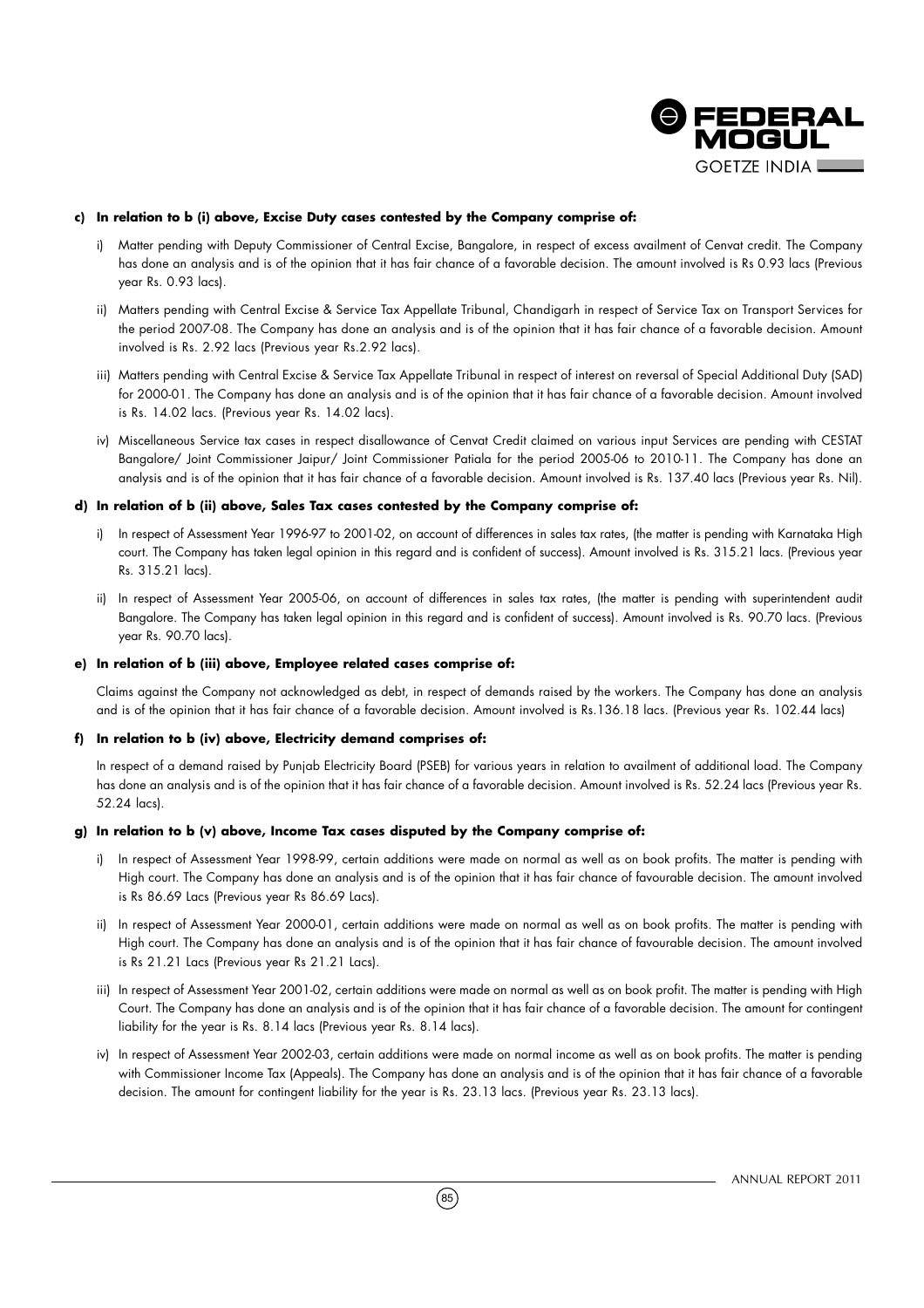

- v) In respect of Assessment Year 2003-04, disallowance was made for carry forward losses as well as certain disallowances. The matter is pending with Income Tax Appellate Tribunal. The Company has done an analysis and is of the opinion that it has fair chance of a favorable decision. The amount involved is Rs.158.01 lacs. (Previous year Rs. 158.01 lacs).
- vi) In respect of Assessment Year 2004-05, certain additions were made on normal income. The matter is pending with Income Tax Appellate Tribunal (the matter has been heard and the order is awaited). The amount of contingency for the year is Rs. 13.05 lacs. (Previous year Rs. 13.05 lacs)
- vii) In respect of Assessment Year 2005-06, certain additions were made on normal as well as on book profit. The matter is pending with Commissioner Income Tax (Appeals). The Company has done an analysis and is of the opinion that it has fair chance of a favorable decision. The amount for contingent liability for the year is Rs. 38.42 lacs (Previous year Rs. 38.42 lacs).
- viii) In respect of Assessment Year 2006-07, certain additions were made on normal as well as on book profit. The matter is pending with Income Tax Appellate Tribunal. During the year, management has done an analysis and is of the opinion that chances of liability getting materialised are high. Hence the Company has created provision for the same. The amount for contingent liability for the year is Rs. 39.52 lacs (Previous year Rs. 39.52 lacs)
- ix) In respect of Assessment Year 2007-08, certain additions were made on normal profits. The matter is pending with Commissioner Income Tax (Appeals). The Company has done an analysis and is of the opinion that it has fair chance of favorable decision. The amount involved is Rs 32.79 Lacs (Previous Year Rs 32.79 Lacs).
- x) In respect of Assessment Year 2008-09, certain additions were made on normal profits. The matter is pending with Commissioner Income Tax (Appeals). The Company has done an analysis and is of the opinion that it has fair chance of favorable decision. The amount involved is Rs 227.17 Lacs. (Previous Year Rs Nil).

### **h) In relation to b (vii) above Excise duty cases contested by the subsidiary company ('FMTPR') comprise of:**

- i) Matters pending with Central Excise and Service Tax Appellate Tribunal (CESTAT):
	- a. In respect of irregular availment of cenvat credit in respect to certain products obtained on job work basis for the period 2005- 2007. FMTPR Company has done an analysis and is of the opinion that it has fair chance of a favorable decision. The amount involved is Rs. 361.06 lacs (Previous year Rs. 361.06 lacs) including interest and penalties of Rs. 180.53 Lacs (Previous year Rs. 180.53 Lacs).
	- b. FMTPR has received demand notice received for the period 2008-09, which is on account of demand for service tax on supplementary bills on job work charges for price reduction passed on by one of the supplier. FMTPR has done an analysis and is of the opinion that it has fair chance of a favorable decision. The amount involved is Rs. 119.36 Lacs (Previous year Rs. 89.52 Lacs) including interest and penalties of Rs. 89.52 Lacs (Previous year Rs. 59.68 Lacs).
	- c. In respect of notice received for the period 2009-10 on account of Cenvat credit of service tax on job work charges. FMTPR has done an analysis and is of the opinion that it has fair chance of a favorable decision. The amount involved is Rs. 306.80 Lacs (Previous year Rs. 306.80 Lacs)
- ii) Matter pending with Joint Commissioner of Central Excise, Bangalore:
	- a. In relation to deduction of Trade Discounts for the period 2000-2002 to 2003-2004. FMTPR has done an analysis and is of the opinion that it has fair chance of a favorable decision. The amount involved is Rs. 2.42 Lacs (Previous year Rs. 2.42 Lacs).
	- b. FMTPR has received demand notice received for the period 2005 which is on account of non production of service tax document. FMTPR has done an analysis and is of the opinion that it has fair chance of a favorable decision. The amount involved is Rs. 24.71 Lacs (Previous year Rs. 24.71 Lacs).
	- c. In respect of irregular availment of cenvat credit in respect to certain product obtained on job work basis for the period 2010. FMTPR has done an analysis and if of the opinion that it has fair chance of a favorable decision. The amount involved is Rs. 85.66 Lacs (Previous year Rs. Nil).
	- d. FMTPR has received demand Notice for the period 2010 which on account of Service Tax credit availed on sole selling commission. FMTPR has done an analysis and is of the opinion that it has fair chance of a favorable decision. The amount involved is Rs. 56.49 Lacs (Previous year Rs. Nil).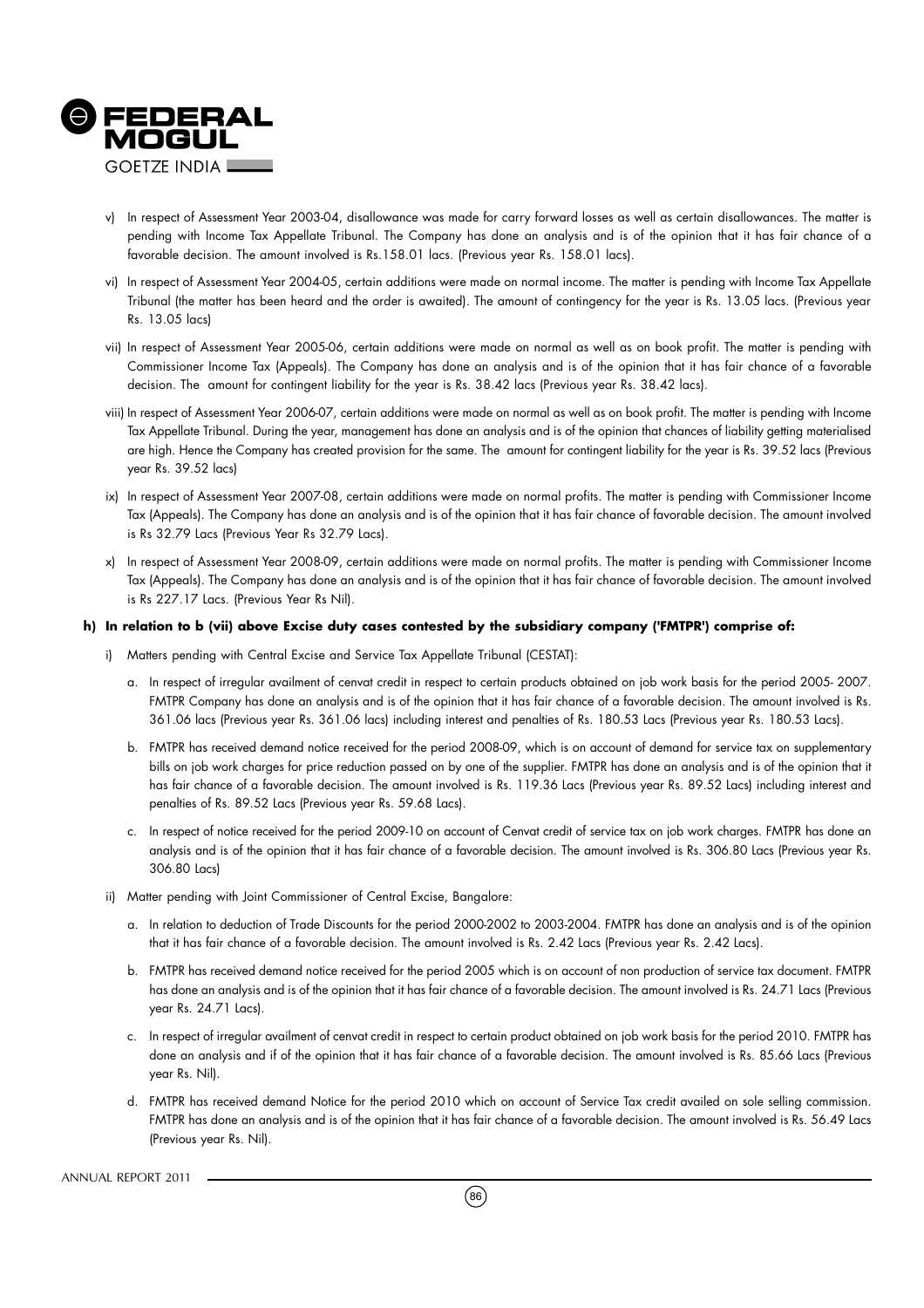

- e. FMTPR has received demand Notice for the period 2011 which on account of Service Tax credit availed on job work charges. FMTPR has donean analysis and is of the opinion that it has fair chance of a favorable decision. The amount involved is Rs. 82.48 Lacs (Previous year Rs. Nil).
- iii) Matters pending with Commissioner of Central Excise, Bangalore:
	- a. In respect of availment of cenvat credit (service tax) in relation to management consultancy service and sole selling commission for the period 2004-2005 to 2006-2007. FMTPR has done an analysis and is of the opinion that it has fair chance of a favorable decision. The amount involved is Rs. 24.35 Lacs (Previous year Rs. 61.63 Lacs).
	- b. In respect of availment of cenvat credit (service tax) in relation to sales commission and freight charges for the period January 2008 to April 2010. FMTPR has done an analysis and is of the opinion that it has fair chance of a favorable decision. The amount involved is Rs. 138.13 Lacs (Previous year Rs. Nil).
	- c. In respect of availment of cenvat credit (service tax) in relation to management consultancy and freight charges for the period September 2008 to November 2009. FMTPR has done an analysis and is of the opinion that it has fair chance of a favorable decision. The amount involved is Rs. 73.77 Lacs (Previous year Rs. Nil).

### **i) In relation to b (ix) above Sales tax cases contested by the subsidiary company comprise of:**

- i) The matter is pending before the Joint Commissioner of Sales Tax, Bangalore:
	- a. FMTPR has received demand notice received for the period 2007-08 which is on account of applicability of higher tax rate on goods cleared local goods. FMTPR has done an analysis and is of the opinion that it has fair chance of a favorable decision. The amount involved is Rs. 454.26 Lacs (Previous year Rs. Nil).

| 8. (a) (i) Payment made to Directors:                |                   | (Rs in lacs)      |
|------------------------------------------------------|-------------------|-------------------|
| <b>Particulars</b>                                   | <b>Year ended</b> | Year ended        |
|                                                      | December 31, 2011 | December 31, 2010 |
|                                                      | (Rs in lacs)      | (Rs in lacs)      |
| (a) Salaries                                         | 485.46            | 502.90            |
| (b) Contribution to Provident & Superannuation Fund* | 21.71             | 20.02             |
| (c) Other Perquisites                                | 102.88            | 87.90             |
| (d) Directors Sitting Fees                           | 10.80             | 11.67             |

\*As the liabilities for compensated absences are provided on an actuarial basis for the Company as a whole, the amounts pertaining to the directors are not included above.

- b) Personal expenses under schedule 18 include Rs. 197.99 lacs (including Rs. 29.33 lacs pertaining to previous year) towards whole time Finance Direct or and CFO's remuneration for which the company has filed an application in January, 2011 with Central Government for appointment and payment of remuneration for the period November 12, 2010 to November 11, 2015, which was pending for the approval of the Central Government.
- c) During an earlier year, the company has filed an application for approval of excess managerial remuneration to its erstwhile managing director of Rs. 84.14 lacs for the period January 1, 2007 to September 24, 2007 with the Central Government under section 309(3) of the Companies Act,1956 which was in excess of permissible remuneration under schedule XIII of the Companies Act, 1956. The Company received an approval from Central Government for partial amount of Rs. 45.67 lacs on September 14, 2010, while the approval for balance amount of Rs. 38.47 lacs paid to the erstwhile managing director is awaited.

Pending such approvals, the management believes that no material adjustments are deemed necessary in financial statements in this regard.

**9.** In accordance with Explanation below Para 10 of Accounting standard 9 notified by Companies (Accounting Standards) Rules, 2006, excise duty on sales amounting to Rs. 9,734.38 lacs (Previous year Rs. 7,564.14 lacs) has been reduced from sales in profit & loss account and excise duty on (decrease) / increase in stock amounting to Rs. 185.73 lacs (Previous year Rs. 136.38 lacs has been considered as expense in the financial statements.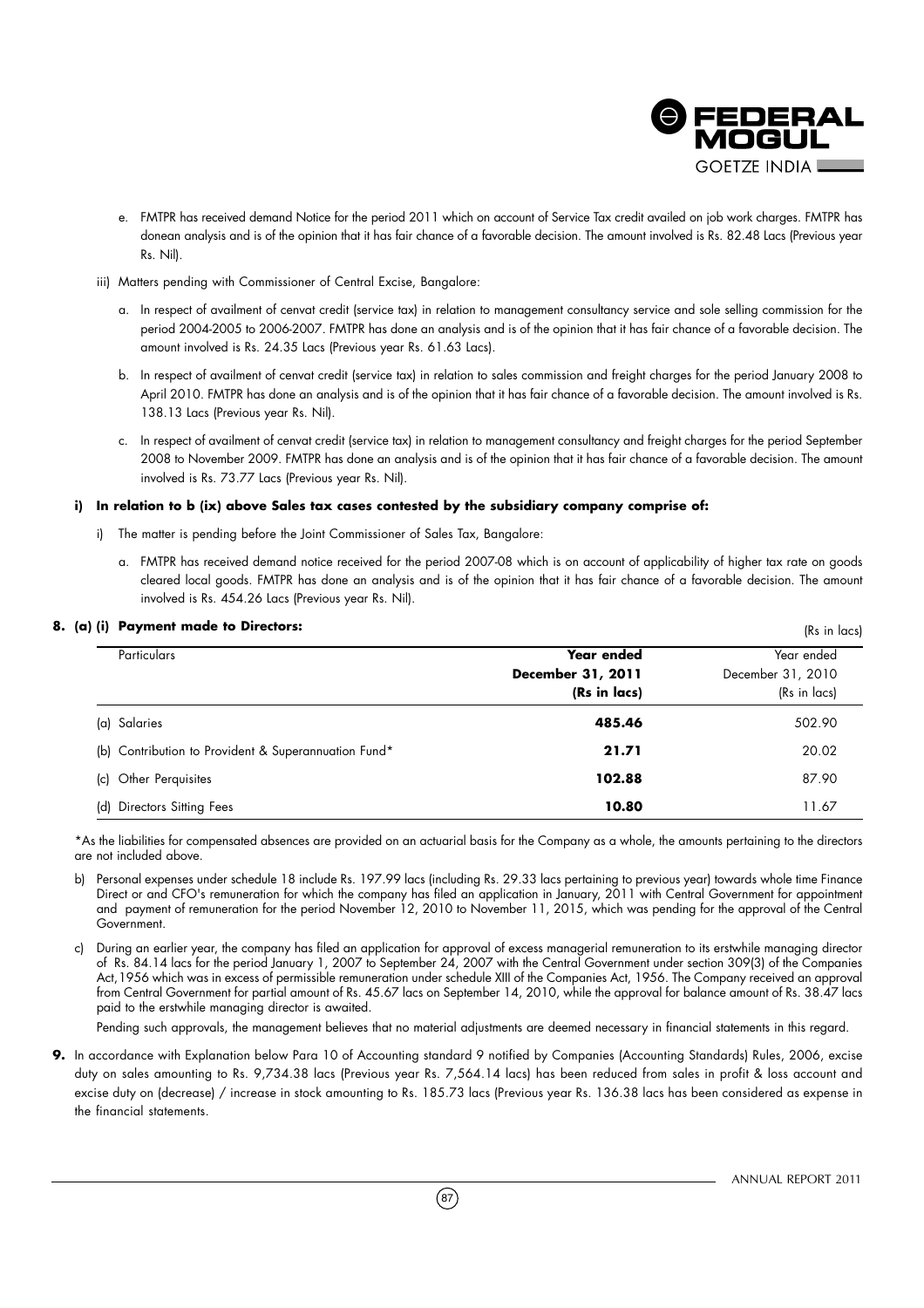

**10.**During the year, the Company has not taken any foreign currency derivative instruments to hedge its foreign currency risk. The amount of foreign currency exposure that is not hedged by a derivative instrument or otherwise as on December 31, 2011:

(Amount in lacs)

| Particulars            |             | Currency As At December<br>31, 2011<br>Amount<br>Rs. (in lacs) | <b>As At December</b><br>31, 2011 | Year ended<br>Dec. 31, 2011<br>Amount (Foreign (Rates, 1 Unit of<br>currency in lacs) Foreign Currency)<br>equivalent INR) | As at December<br>31, 2010<br>Amount<br>Rs.(in lacs) | As at December<br>31, 2010<br>Amount (Foreign | As at December<br>31, 2010<br>(Rates, 1 Unit of)<br>currency in lacs) Foreign currency<br>equivalent INR) |
|------------------------|-------------|----------------------------------------------------------------|-----------------------------------|----------------------------------------------------------------------------------------------------------------------------|------------------------------------------------------|-----------------------------------------------|-----------------------------------------------------------------------------------------------------------|
| Creditors              | <b>USD</b>  | 1,160.74                                                       | 21.40                             | 54.24                                                                                                                      | 1,499.77                                             | 33.13                                         | 45.27                                                                                                     |
| Creditors              | <b>EURO</b> | 5,259.62                                                       | 74.87                             | 70.25                                                                                                                      | 2,710.17                                             | 55.47                                         | 48.86                                                                                                     |
| Creditors              | GBP         | 116.30                                                         | 1.39                              | 83.67                                                                                                                      | 110.99                                               | 1.58                                          | 70.25                                                                                                     |
| Creditors              | JPY         | 97.06                                                          | 138.58                            | 0.70                                                                                                                       | 100.34                                               | 179.24                                        | 0.56                                                                                                      |
| Creditors              | <b>CHF</b>  | 5.20                                                           | 0.09                              | 57.73                                                                                                                      |                                                      |                                               |                                                                                                           |
| Creditors              | CAD         | 4.26                                                           | 0.08                              | 53.25                                                                                                                      |                                                      |                                               |                                                                                                           |
| Creditors              | THB         | 0.25                                                           | 0.15                              | 1.67                                                                                                                       |                                                      |                                               |                                                                                                           |
| Creditors              | <b>SEK</b>  | 49.25                                                          | 6.21                              | 7.93                                                                                                                       |                                                      |                                               |                                                                                                           |
| Advance from customers | <b>USD</b>  | 1,952.64                                                       | 36.00                             | 54.24                                                                                                                      |                                                      |                                               |                                                                                                           |
| Advance to creditors   | EUR         | 833.87                                                         | 11.87                             | 70.25                                                                                                                      | 390.52                                               | 6.44                                          | 60.64                                                                                                     |
| Advance to creditors   | <b>USD</b>  | 699.33                                                         | 13.41                             | 52.15                                                                                                                      | 92.51                                                | 2.07                                          | 44.69                                                                                                     |
| Advance to creditors   | GBP         | 48.99                                                          | 0.61                              | 80.31                                                                                                                      | 58.12                                                | 0.83                                          | 70.02                                                                                                     |
| Advance to creditors   | JPY         | 99.80                                                          | 148.49                            | 0.67                                                                                                                       | 119.57                                               | 213.59                                        | 0.56                                                                                                      |
| Advance to creditors   | <b>SEK</b>  | 53.41                                                          | 7.14                              | 7.48                                                                                                                       | 0.97                                                 | 0.02                                          | 48.66                                                                                                     |
| Advance to creditors   | <b>CHF</b>  | 9.41                                                           | 0.17                              | 55.34                                                                                                                      | 0.46                                                 | 0.01                                          | 45.61                                                                                                     |
| Advance to creditors   | CAD         | 4.09                                                           | 0.08                              | 51.08                                                                                                                      | 5.41                                                 | 0.79                                          | 6.85                                                                                                      |
| <b>Debtors</b>         | <b>USD</b>  | 2,211.68                                                       | 42.41                             | 52.15                                                                                                                      | 301.36                                               | 6.73                                          | 44.78                                                                                                     |
| <b>Debtors</b>         | <b>EURO</b> | 532.70                                                         | 7.90                              | 67.43                                                                                                                      | 65.73                                                | 1.11                                          | 59.22                                                                                                     |
| <b>Debtors</b>         | GBP         | 2.41                                                           | 0.03                              | 80.31                                                                                                                      | 27.11                                                | 0.40                                          | 67.78                                                                                                     |

### **11.Gratuity and Other Post-employment Benefit Plans:**

The Guidance Note on implementing AS-15, Employee Benefits (revised 2005) issued by the Accounting Standard Board (ASB) of the Institute of Chartered Accountants of India states that provident funds set up by employers, which requires interest shortfall to be met by the employer, needs to be treated as defined benefit plan. Pending the issuance of the Guidance Note from the Actuarial Society of India, the Company's actuary has expressed his inability to reliably measure the provident fund liability. However, the Company, on a conservative basis has made a provision for the deficit in the fund. The deficit accounted for the in the books as on December 31, 2011 is Rs. 50.57 lacs.

The Group has a defined benefit gratuity plan. Every employee who has completed five years or more of service gets a gratuity on departure at 15 days salary (last drawn salary) for each completed year of service.

The following tables summarize the components of net benefit expense recognized in the profit and loss account and the funded status and amounts recognized in the balance sheet for the respective plans.

#### **Profit and Loss account**

Net employee benefit expense (recognised in Employee Cost) **Research 2006** Rs. in lacs Rs. in lacs Rs. in lacs

|                                                           |          | Gratuity |
|-----------------------------------------------------------|----------|----------|
|                                                           | 2011     | 2010     |
| Current service cost                                      | 292.11   | 274.09   |
| Interest cost on benefit obligation                       | 470.00   | 400.07   |
| Expected return on plan assets                            | (319.39) | (284.34) |
| Net actuarial(gain) / loss recognised in the year         | 45.09    | (44.19)  |
| Past service cost                                         |          | 0.11     |
| Previous years actuarial gains recognized during the year | (239.90) | (100.10) |
| Net benefit expense                                       | 247.91   | 245.64   |
| Actual Return on Plan Assets                              | 180.08   | 489.37   |

### **Balance sheet**

Details of Provision for gratuity

|                                         |                          | Gratuity    |
|-----------------------------------------|--------------------------|-------------|
|                                         | 2011                     | 2010        |
| Defined benefit obligation              | 6,585.75                 | 6,219.28    |
| Fair value of plan assets               | 3,812.62                 | 3,882.44    |
| Cumulative Unrecognized actuarial gains |                          | 239.91      |
|                                         | 2,773.13                 | 2,576.75    |
| Less: Unrecognised past service cost    | $\overline{\phantom{a}}$ |             |
| Plan asset / (liability)                | (2,773.13)               | (2, 576.75) |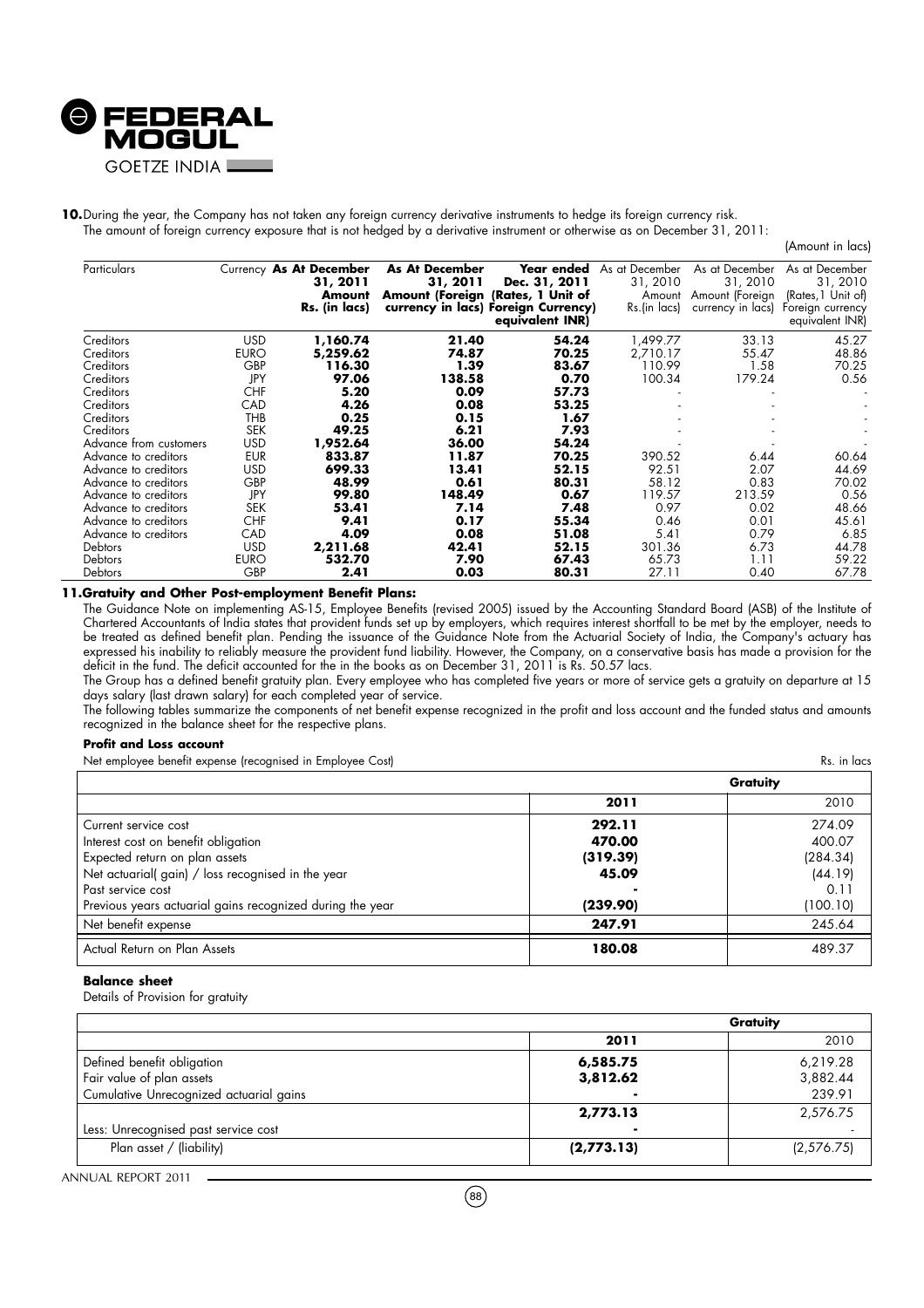

# **Changes in the present value of the defined benefit obligation are as follows:** Rs. in lacs Rs. in lacs

|                                          | Gratuity |          |
|------------------------------------------|----------|----------|
|                                          | 2011     | 2010     |
| Opening defined benefit obligation       | 6,219.28 | 5,560.97 |
| Interest cost                            | 469.99   | 400.07   |
| Current service cost                     | 292.11   | 274.09   |
| Past service cost                        |          | 0.11     |
| Transfer from group company              | 3.48     | 18.75    |
| Benefits paid                            | (304.90) | (195.54) |
| Actuarial (gains) / losses on obligation | (94.21)  | 160.83   |
| Closing defined benefit obligation       | 6,585.75 | 6,219.28 |

#### **Changes in the fair value of plan assets are as follows:**

|                                   | Gratuity |          |
|-----------------------------------|----------|----------|
|                                   | 2011     | 2010     |
| Opening fair value of plan assets | 3,882.44 | 3,471.24 |
| Expected return                   | 319.38   | 284.34   |
| Contributions by employer         | 55.00    | 117.38   |
| Benefits paid                     | (304.90) | (195.54) |
| Actuarial gains / (losses)        | (139.31) | 205.03   |
| Closing fair value of plan assets | 3,812.61 | 3,882.45 |

## **The major categories of plan assets as a percentage of the fair value of total plan assets are as follows:**

|                          |      | Gratuity      |
|--------------------------|------|---------------|
|                          | 2011 | 2010          |
|                          | (%)  | $(\%)$        |
| Investments with Insurer | 100  | <sub>OC</sub> |

The overall expected rate of return on assets is determined based on the market prices prevailing on that date, applicable to the period over which the obligation is to be settled.

#### **The principal assumptions used in determining gratuity for the Company's plans are shown below:**

|                                   | 2011<br>(%) | 2010<br>(%) |
|-----------------------------------|-------------|-------------|
| Discount rate                     | 8.50        | 8.00        |
| Expected rate of return on assets | 8.50        | 8.50        |
| Employee turnover                 | 5.00        | 5.00        |

The estimates of future salary increases, considered in actuarial valuation, take account of inflation, seniority, promotion and other relevant factors, such as supply and demand in the employment market.

**Note:** The companies expected contribution to the fund in next year is not presently ascertainable and hence, the contribution expected to be paid to the plan during the annual period beginning after the balance sheet date as required by Para 120 (o) of the Accounting standard 15 ( Revised) on Employee Benefit is not disclosed.

#### **Amounts for the current and previous periods are as follows:**

|                                                                                     |                  |                  | Gratuity           |            |
|-------------------------------------------------------------------------------------|------------------|------------------|--------------------|------------|
|                                                                                     | 2011             | 2010             | 2009               | 2008       |
| Defined benefit obligation                                                          | 6,585.75         | 6.219.28         | 5,560.97           | 5,415.42   |
| Plan assets                                                                         | 3,812.62         | 3.882.44         | 3,471.23           | 3,352.83   |
| Cumulative unrecognized actuarial gains                                             |                  | 239.91           |                    |            |
| Surplus / (deficit)                                                                 | (2,773.13)       | (2,576.75)       | (2,089.74)         | (2,062.59) |
| Experience adjustments on plan liabilities<br>Experience adjustments on plan assets | 511.34<br>180.08 | 205.76<br>489.37 | 280.10<br>(210.74) |            |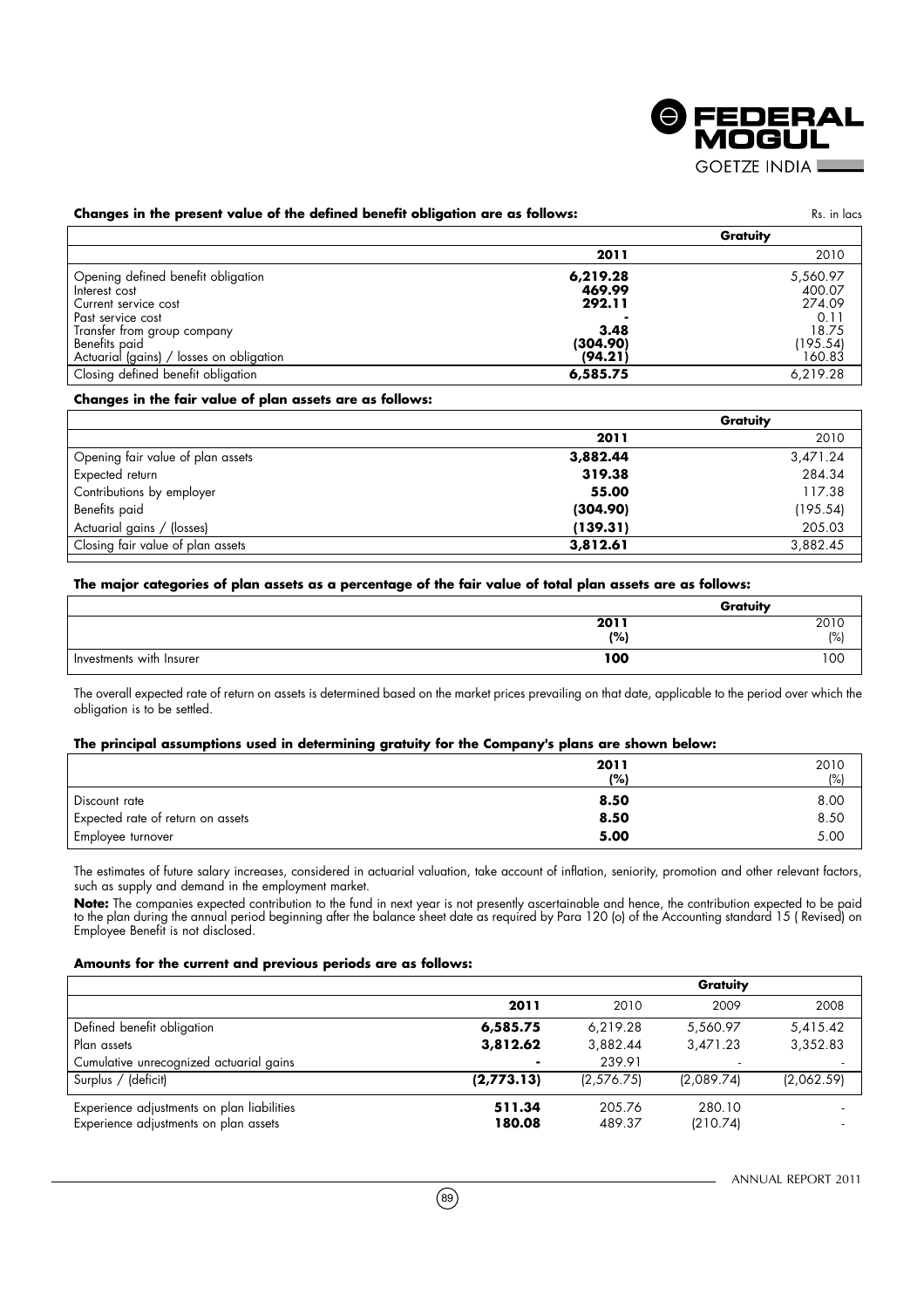

12. The Micro, Small and Medium Enterprises have been Identified by the Company from the available information, which has been relied upon by the auditors. According to such identification, the disclosure in respect to Micro and Small Enterprises as per MSMED Act, 2006 is as follows :

| Rs. in lacs |  |  |
|-------------|--|--|
|-------------|--|--|

| <b>Particulars</b>                                                                                                                                                                                                                                                  | 2011   | 2010   |
|---------------------------------------------------------------------------------------------------------------------------------------------------------------------------------------------------------------------------------------------------------------------|--------|--------|
| The principal amount remaining unpaid as at the end of year                                                                                                                                                                                                         | 194.84 | 169.32 |
| Interest due on above principal and remaining unpaid as at the end of the year                                                                                                                                                                                      | 1.85   | 0.52   |
| The amount of interest paid by the buyer in terms of section 16, of the Micro Small and Medium<br>Enterprise Development Act, 2006 along with the amounts of the payment made to the supplier<br>beyond the appointed day during each accounting year               |        |        |
| The amount of interest due and payable for the period of delay in making payment (which have been paid but beyond<br>the appointed day during the year) but without adding the interest specified under Micro Small and Medium<br>Enterprise Development Act, 2006. | 14.09  | 9.60   |
| The amount of interest accrued and remaining unpaid at the end of each accounting year; and                                                                                                                                                                         | 15.94  | 10.73  |
| The amount of further interest remaining due and payable even in the succeeding years, until such date when the<br>interest dues as above are actually paid to the small enterprise for the purpose of disallowance as a deductib                                   | 38.06  | 22.12  |

- 13. In the earlier years, the Company had issued 23,011,192 shares @ Rs. 10 each at a premium of Rs. 46 per share on right issue basis for cash, out of which, the proceeds of the rights issue aggregating to Rs. 11,737.50 Lacs have been utilized as per objects of the issued mentioned in the Letter of Offer (LOO). During the year, the company has taken the approval of its members at the Annual General Meeting held at June 25, 2010 for following amendment in Rights Issue utilization:
	- a) Rs. 1,138.42 lacs for the purchase of machineries other than those specified in the LOO under the category "Payment to Suppliers for the purchase of machineries (including interest)": and
	- b) Rs. 10.35 lacs inter-se to the object category of "General Corporate Purposes" from the "Issue Expenses" category.

Pursuant to the approval of the shareholders, the details of utilization of rights issue proceeds are as follows:

| Particulars                                      | Amount as per         | Amount as approved    | <b>Amount utilized Amount utilized</b> |                  |
|--------------------------------------------------|-----------------------|-----------------------|----------------------------------------|------------------|
|                                                  | letter of offer dated | by the shareholders   | till Dec. 31,                          | till Dec. $31$ , |
|                                                  | November 5, 2008      | in the Annual General | 2011                                   | 2010             |
|                                                  | (Rs. in lacs)         | Meeting held on       | (Rs. in lacs)                          | (Rs. in lacs)    |
|                                                  |                       | 25th June 2010        |                                        |                  |
| Repayment of existing debt on their respective   | 3,040.67              | 3,040.67              | 3,040.67                               | 3,040.67         |
| due dates                                        |                       |                       |                                        |                  |
| Payment to suppliers for purchase of machineries | 9,296.61              | 9,296.61              | 9,296.61                               | 8,753.51         |
| (incl. interest)                                 |                       |                       |                                        |                  |
| General corporate purposes                       | 431.30                | 441.65                | 441.65                                 | 441.65           |
| Issue expenses                                   | 117.69                | 107.34                | 107.34                                 | 107.34           |
| Total                                            | 12,886.27             | 12,886.27             | 12,886.27                              | 12,343.17        |

14. The company has capitalized various expenses incurred in the course of construction of self generated assets, the details of expenses capitalized from operating expenses for the purpose of construction of self generated assets are as follow:

| <b>Particulars</b>               | <b>Year ended Dec. 31, 2011</b> | Year ended Dec. 31, 2010 |
|----------------------------------|---------------------------------|--------------------------|
|                                  | (Rs. in lacs)                   | Rs. (in lacs)            |
| Salaries, wages and bonus        | 177.53                          | 120.66                   |
| Consumption of stores and spares | 266.30                          | 180.98                   |
| Total                            | 443.83                          | 301.64                   |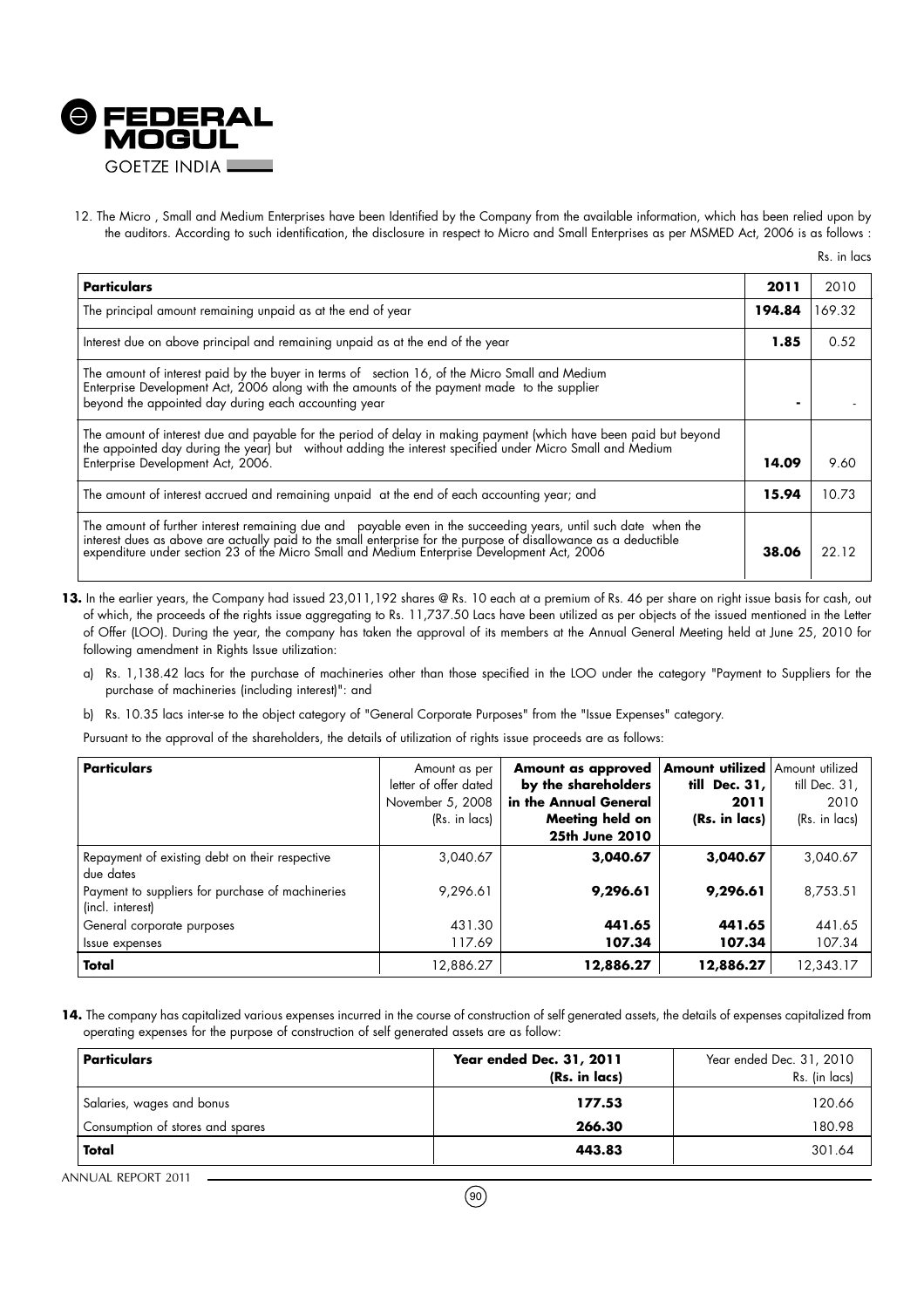

### **15.Non fulfillment of export obligation under (Export promotion Capital Goods) EPCG Licenses**

The Company has identified some licenses obtained under Export Promotion Capital Goods scheme, which have expired and against which the Company has partially fulfilled the export obligation (levied in lieu of permission to import fixed assets at a concessional rate of import duty). In view of partial shortfall in fulfilling export obligation, the management has decided, on prudent basis, to make a provision aggregating to Rs. 214.89 lacs (Previous Year Rs. 932.32 lacs) in these financial statements which in view of the management is adequate to cover any liability on this account at all its facilities' and is included as 'Provision for non fulfillment of export obligation' in Provisions under schedule 14.

As at December 31, 2011, the Company has export benefits receivable of Rs. 695.94 lacs, of which Rs 315.26 lacs is outstanding in respect of export invoices over one year, due to delay in fulfillment of export obligations as explained above. The management believes that such recognition is in accordance with relevant accounting guidance and basis an expert opinion, there is reasonable certainty of its ultimate realization and no adjustments are deemed necessary in financial statements in this regard.

#### **16.Provision for regulatory matters**

During the year ended December 31, 2010, the Company had commenced an evaluation process for various regulatory matters at its factories. Based on more accurate information discovered, a provision, towards costs to be incurred to remediate these matters, of Rs. 288.30 lacs is included under Schedule no. 14 for provisions which are net of amounts utilized of Rs. 269.75 lacs during the year towards remediation.

Further, the Company has also recognized a provision of Rs 654.96 lacs (including interest of Rs. 357.37 lacs) against certain other regulatory matters.

The Company is actively seeking to resolve these actual and potential statutory, regulatory, taxation and contractual obligations. In accordance with requirements of Accounting Standard 29 on 'Provisions, Contingent liability and Contingent assets' issued by the Institute of Chartered Accountants of India, although difficult to quantify based on the complexity of the issues, the Company has accrued amounts corresponding to its best estimate of the costs associated with such regulatory and contractual obligations on the basis of available information and best professional judgment of experts appointed for this exercise.

Based on consultations obtained from these experts, in management's view, no further costs are expected to be incurred to remediate for which a provision would be required at this stage and considers the provisions made to be adequate.

#### **17.Management support charges**

In December 2011, the Company has received management support charges from its group companies of Rs 498.52 lacs in respect of certain application engineering rendered by the Company. Further, the charges amounting to Rs. 354.40 lacs (on net basis) in respect of certain other set of services received from the parent company, which were accounted for by the Company for the period January 1, 2011 to September 30, 2011, have been reversed as these charges have been discontinued by the parent company. The Company carries out its transfer pricing study annually for the tax period of April-March and updates its documentation, choice of methods and benchmarks to ascertain adequacy and compliance with the "arms length" principles prescribed under Income Tax Act. For the year April 1, 2011 to March 31, 2012, the process of updation is ongoing and management is confident of completing the same. The provision for current tax has been made accordingly considering the said amounts of Rs. 498.52 lacs as "allowable expenditure".

#### **18.Investments in G.I. Power Corporation Limited**

The Company is holding an investment of Rs. 1,070.92 lacs (Equity Shares: Rs. 194.48 lacs and Preference Shares: Rs. 876.44 lacs) in GI Power Corporation Limited (GIPCL). During the year, the Company's shareholding in GIPCL has reduced from 26.00% to 6.60% due to conversion of the preference shares held by other investors into equity shares. Accordingly GIPCL has discontinued to be an 'Associate' of the Company and accordingly, the cumulative share of Company in the associate's losses of Rs 35.39 lacs have also been reversed at the end of the year.

In addition to the above, the Company has now changed the classification the investment in GIPCL from long term investment to current investment, as the Company is assessing various options for liquidating these investments as these are not related to the core business of the Company. Based on current assessment, the Company is confident that it would be able to recover the entire carrying value of these investments and these investments have been carried at cost in the balance sheet in accordance with the requirements of AS-13 "Accounting for Investments".

19. Previous year's figures have been regrouped and rearranged where necessary to conform to current year's classification.

As per our report of even date

**Firm Registration No 301003E Firm Registration No 301003E Federal-Mogul Goetze (India) Limited Chartered Accountants**

Membership No. 91813 Place: Gurgaon **Khalid Khan** Date: February 29, 2012 Company Secretary

**For S.R.BATLIBOI & CO.** The Same of the Board of the Board of Directors of **Formula** Section 2011 **For and on behalf of the Board of Directors of** 

**per Pankaj Chadha Jean de Montlaur Dan Brugger**

**Partner Managing Director & President Monder Time Finance Director & CFO Managing Director & President Monder**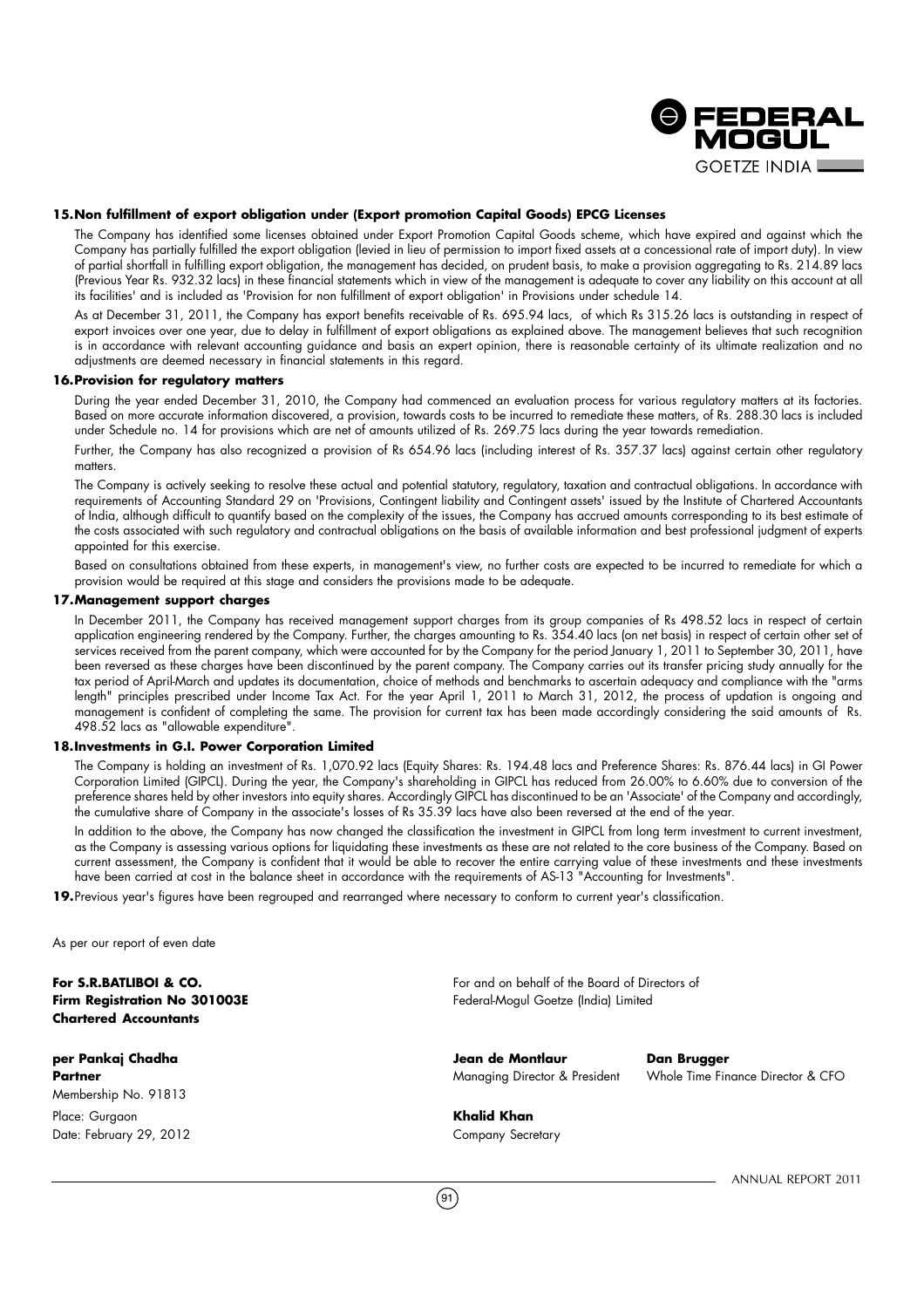

### **Consolidated Balance sheet and profit and loss account Cash flow statement for the year ended December 31, 2011**

|    |                                                             | For the year ended | For the year ended |
|----|-------------------------------------------------------------|--------------------|--------------------|
|    |                                                             |                    |                    |
|    |                                                             | December 31, 2011  | December 31, 2010  |
|    |                                                             | Rs (in lacs)       | Rs (in lacs)       |
|    |                                                             |                    |                    |
|    | A. CASH FLOW FROM OPERATING ACTIVITIES                      |                    |                    |
|    | Net Profit before taxation and after prior period           | 7,054.52           | 6,925.79           |
|    | Adjustments for:                                            |                    |                    |
|    | Depreciation and amortisation                               | 5,688.73           | 5,197.30           |
|    | Loss on sale / discard of fixed assets (net)                | 219.82             | 422.84             |
|    |                                                             |                    |                    |
|    | Provision for doubtful debts written back                   | (50.11)            | (13.77)            |
|    | Advances written off                                        | 198.17             | 39.35              |
|    | Provision for doubtful debts                                |                    | 2.27               |
|    | Excess Provision written back                               | (162.67)           | (65.73)            |
|    | Provision for loans and advances                            | 58.90              | 76.94              |
|    | Interest income                                             | (41.29)            | (1.21)             |
|    |                                                             |                    |                    |
|    | Interest expense                                            | 2,213.73           | 1,085.00           |
|    | Share of loss in associate companies                        | (35.39)            | 55.41              |
|    | Unrealised forex (gain)/loss (net)                          | 196.25             | 20.45              |
|    | Miscellaneous expenditure written off                       | 239.91             | 239.90             |
|    |                                                             |                    |                    |
|    | Operating profit before working capital changes             | 15,580.57          | 13,984.54          |
|    | Movements in working capital:                               |                    |                    |
|    | Decrease / (Increase) in sundry debtors                     | (3, 151.66)        | (1,938.90)         |
|    | Decrease / (Increase) in other current assets               | (216.57)           | (177.43)           |
|    | Decrease / (Increase) in inventories                        | (3,567.51)         | (1,199.48)         |
|    | Decrease / (Increase) in loans and advances**               | (2,212.16)         | (1,057.93)         |
|    | Increase / (Decrease) in current liabilities & provisions   | 6,257.07           | 2,398.40           |
|    | Cash generated from/ (used in) operations                   | 12,689.74          | 12.009.20          |
|    |                                                             |                    |                    |
|    | Direct taxes paid (net of refunds)                          | (2,574.53)         | (2,064.55)         |
|    | Net cash from operating activities                          | 10,132.02          | 9.944.65           |
| в. | <b>CASH FLOWS FROM/(used in) INVESTING ACTIVITIES</b>       |                    |                    |
|    | Purchase of fixed assets/ Intangibles Assets                |                    |                    |
|    |                                                             | (13, 594.13)       | (6, 253.63)        |
|    | Proceeds from sale of fixed assets                          | 256.96             | 1,237.40           |
|    | Interest received                                           | 39.78              | 27.10              |
|    | Net cash used in investing activities                       | (13, 297, 39)      | (4,989,13)         |
|    | C. CASH FLOWS FROM/(used in) FINANCING ACTIVITIES           |                    |                    |
|    | Payment of Long term borrowings                             | (400.00)           | (1,490.80)         |
|    |                                                             |                    |                    |
|    | Movement in Short term borrowings                           | 5,856.74           | (1,418.93)         |
|    | Interest paid                                               | (2,199.70)         | (1,163.95)         |
|    | Dividends Paid                                              | (357.70)           | (259.70)           |
|    | Tax on Dividend Paid                                        | (166.13)           | (88.02)            |
|    | Net cash From/(used in) financing activities                | 2,733.21           | (4, 421.40)        |
|    |                                                             |                    |                    |
|    | Net increase in cash and cash equivalents $(A + B + C)$     | (432.16)           | 534.12             |
|    | Cash and cash equivalents at the beginning of the year      | 764.17             | 230.05             |
|    | Cash and cash equivalents at the end of the year            | 332.01             | 764.17             |
|    | Components of cash and cash equivalents as at               | December 31, 2011  | December 31, 2010  |
|    |                                                             | Rs (in lacs)       | Rs (in lacs)       |
|    |                                                             |                    |                    |
|    | Cash and cheques on hand                                    | 0.02               | 0.37               |
|    | With banks - on current account                             | 323.39             | 748.80             |
|    | - on deposit accounts (pledged with Government authorities) | 855.02             | 54.19              |
|    | - on unpaid dividend account*                               | 8.60               | 15.00              |
|    |                                                             |                    |                    |
|    | Cash and bank balances as per Schedule 10                   | 1,187.03           | 818.36             |
|    | Less: Deposits not considered as cash equivalents           | (855.02)           | (54.19)            |
|    | <b>Cash &amp; Cash Equivalents in Cash Flow Statement:</b>  | 332.01             | 764.17             |

\* Balance in unpaid dividend account can be used by the Company only for payment of dividend.

As per our report of even date **Charles Co.**<br>**For S.R.BATLIBOI & CO.**<br>**Firm Registration No: 301003E**<br>**Chartered Accountants per Pankaj Chadha Jean de Montlaur Dan Brugger** Membership No. 91813 Place: Gurgaon **Khalid Khan** Date: February 29, 2012 Company Secretary

**For S.R.BATLIBOI & CO.** For and on behalf of the Board of Directors of **Firm Registration No: 301003E** Federal-Mogul Goetze (India) Limited

**Participarts Internet Control of Trustee**<br>
Whole Time Finance Director & CFO